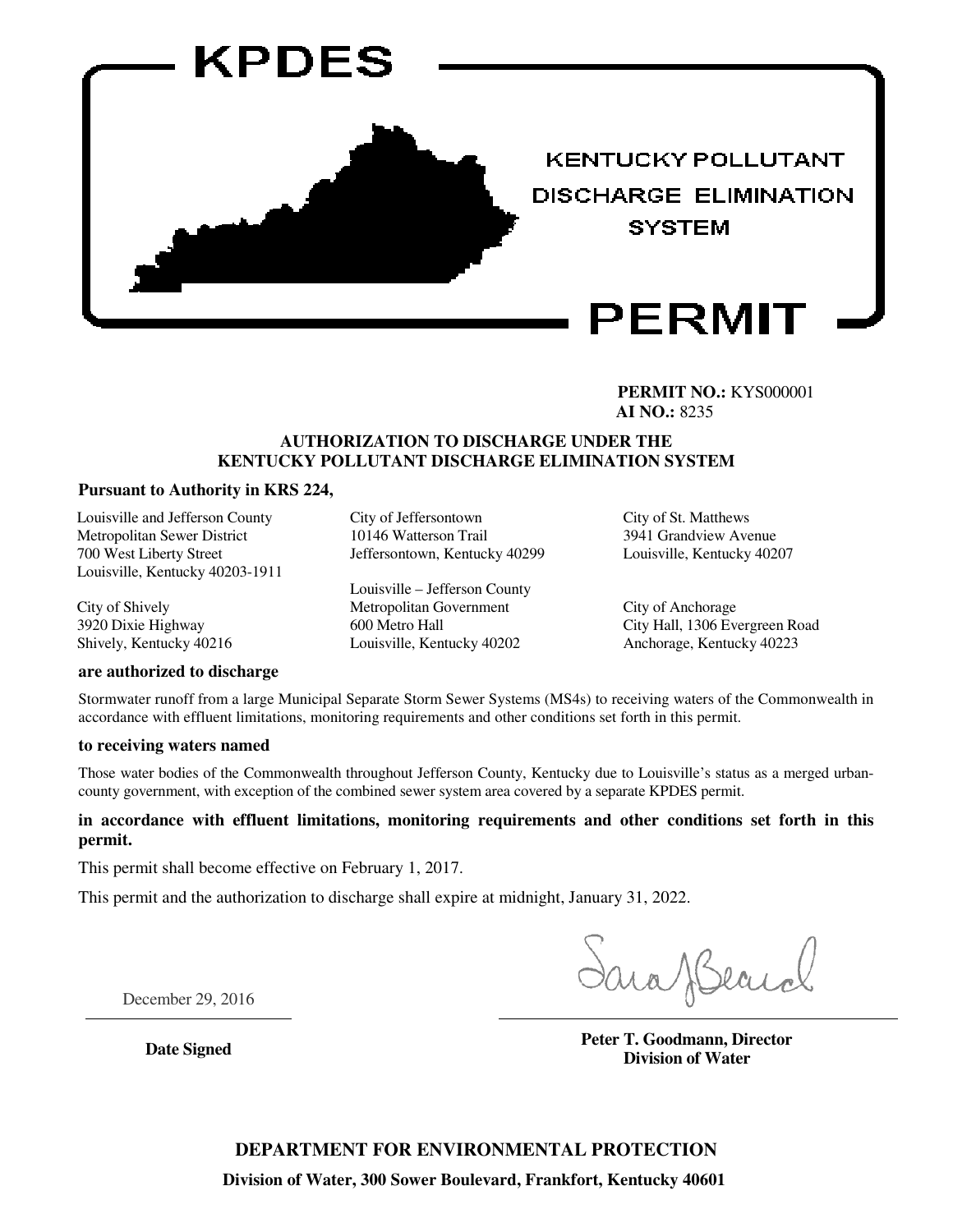# THIS KPDES PERMIT CONSISTS OF THE FOLLOWING SECTIONS.

| 1.1. |  |
|------|--|
| 1.2. |  |
| 1.3. |  |
| 2.   |  |
| 2.1. |  |
| 2.2. |  |
| 2.3. |  |
| 2.4. |  |
| 3.   |  |
| 3.1. |  |
| 3.2. |  |
| 4.   |  |
|      |  |
| 5.   |  |
| 5.1. |  |
| 5.2. |  |
| 5.3. |  |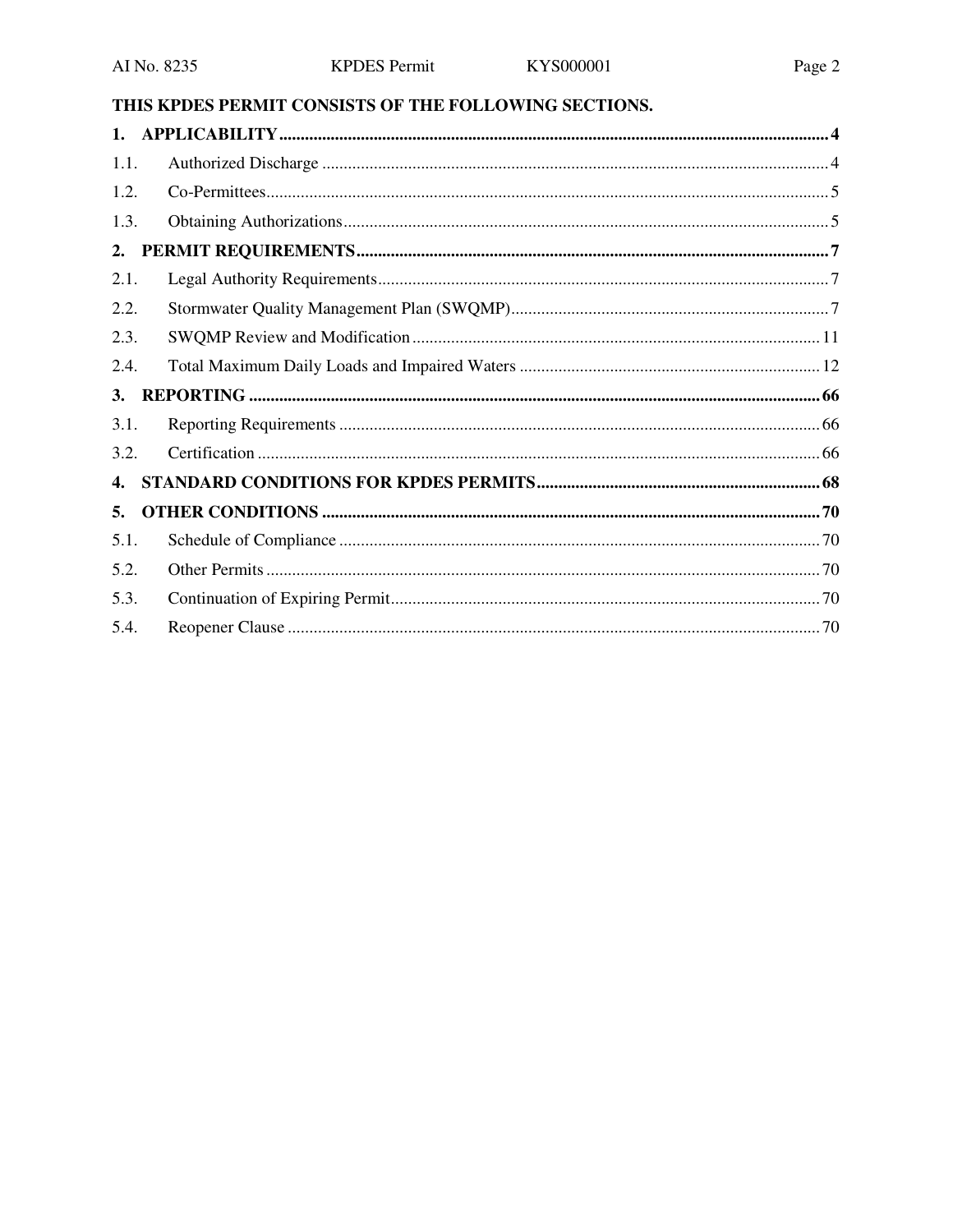# **SECTION 1 APPLICABILITY**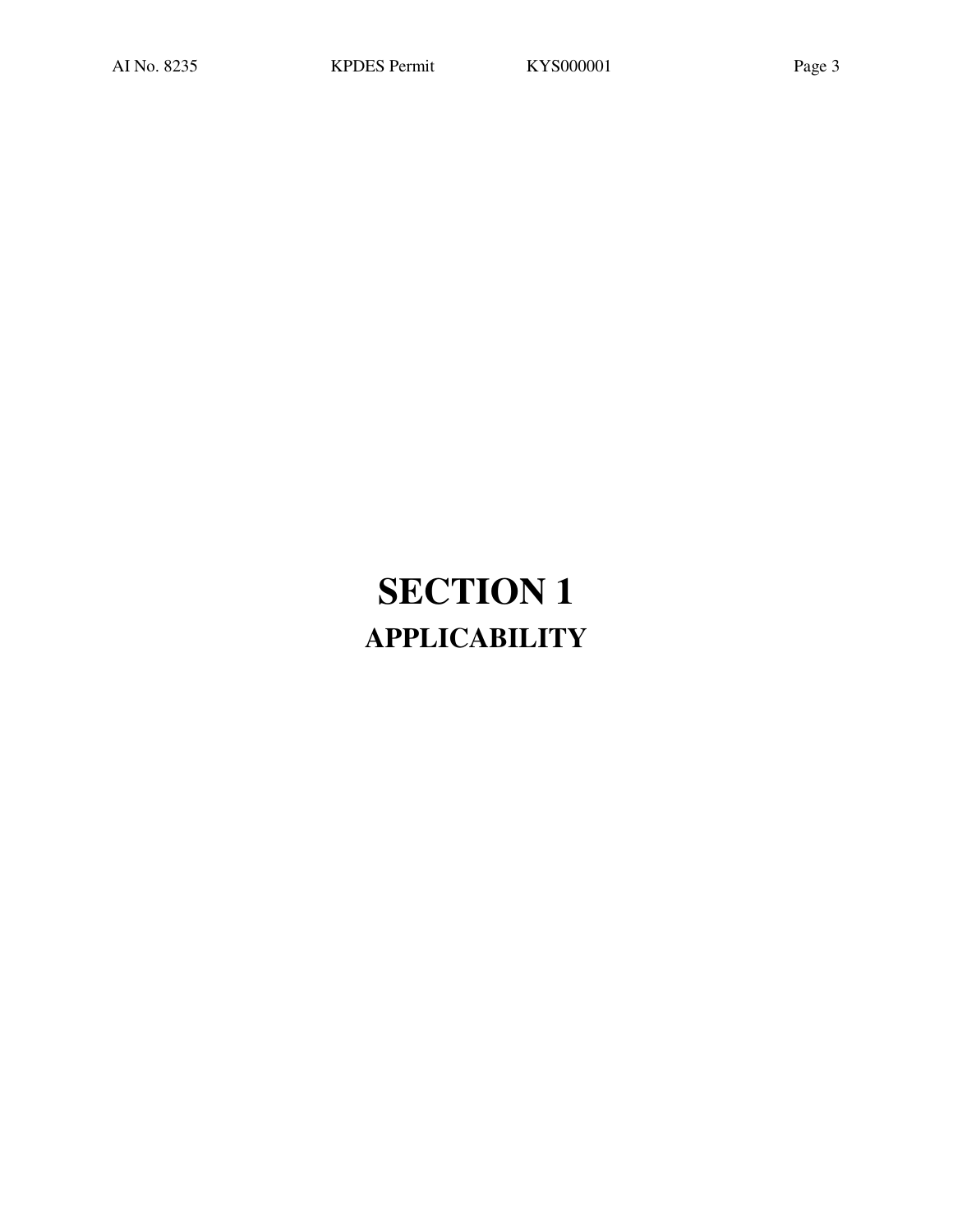#### **1. APPLICABILITY**

#### **1.1. Authorized Discharge**

The permittee is authorized to discharge stormwater runoff from Jefferson County MS4 areas, excluding the KYTC's MS4, to waters of the Commonwealth in accordance with narrative effluent limitations, monitoring requirements, and other conditions set forth in this Permit.

#### **1.1.1. Exclusions**

The following discharges are not authorized by this permit:

Discharges of non-stormwater into the MS4, except where such discharges have coverage under a separate KPDES permit or where those discharges have been determined not to represent significant sources of pollution, consistent with state and federal regulations;

Discharges of materials resulting from a spill, except emergency discharges required to prevent imminent threat to human health or to prevent severe property damage, provided reasonable and prudent measures have been taken to minimize the impact to water quality of the discharges; and

Discharges of any pollutant from a MS4 into any water for which a Total Maximum Daily Load (TMDL) for a pollutant of concern has been established prior to the issuance of this permit, unless a SWQMP has been developed and is being properly implemented.

#### **1.1.2. Cross-Connection Between Sanitary Sewers and Storm Sewer/MS4 Prohibited**

This permit shall not be construed to authorize the discharge of sanitary wastewater through crossconnections or to authorize other illicit discharges through the MS4, except as provided in 401 KAR 5:065.

#### **1.1.3. Non-Stormwater Discharges**

The discharges to waters of the Commonwealth shall not produce floating solids, visible foam or a visible sheen on the surface of the receiving waters.

The MS4 is authorized to discharge the following non-stormwater sources provided that the division has not determined these sources to be substantial contributors of pollutants to the MS4:

- Water Line flushing
- Landscape irrigation
- Diverted stream flows
- Rising ground waters
- Uncontaminated ground water infiltration
- Uncontaminated pumped ground water
- Discharges from potable sources
- Air conditioner condensate
- Irrigation water
- Springs
- Water from crawl space pumps
- Footing drains
- Lawn watering
- Individual car washing
- Natural flows from riparian habitat and wetlands
- Dechlorinated swimming pool discharges
- Street wash water
- Discharges or flows from fire fighting activities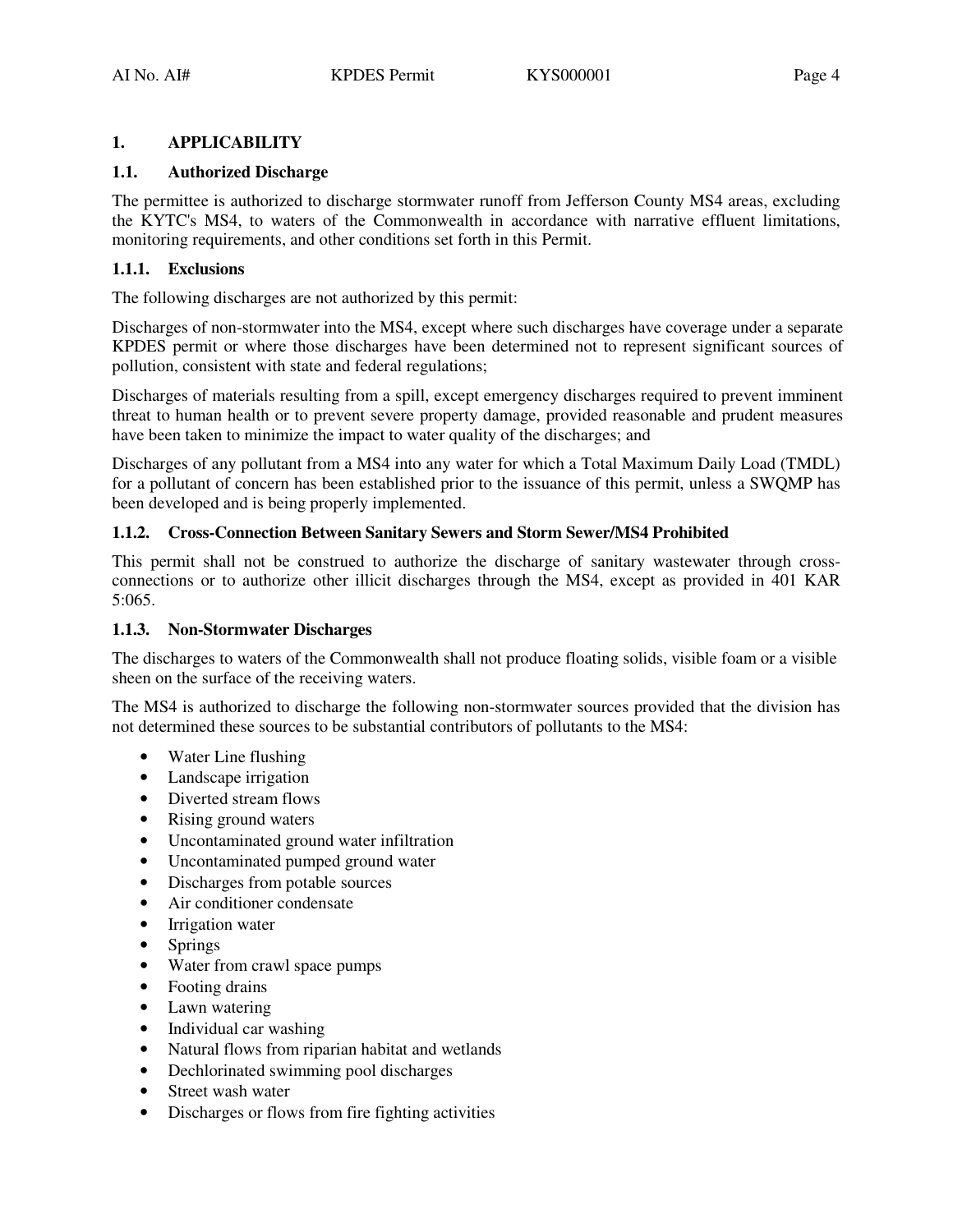### **1.2. Co-Permittees**

An MS4 may obtain coverage under this individual permit as a co-permittee with one or more MS4s. The following serves as an outline of principles for the establishment of an inter-local agreement and the identification of activities provided by MSD and the co-permittees. In the absence of an inter-local agreement, it shall be assumed that each co-permittee shall be responsible for their respective communities/departments.

### **1.2.1. MSD and Co-Permittees Responsibilities**

In carrying out the obligations established and set forth in this MS4 permit; MSD has the sole responsibility for the following duties and obligations on a countywide basis on behalf of itself and its copermittees.

- Education and outreach to the general Louisville Metro area. MSD will lead selected specific elements including green infrastructure outreach and education efforts. MSD will provide opportunity for input from co-permittees;
- Investigation and enforcement upon potential illicit discharges through administration of applicable sections of the Wastewater and Stormwater Discharge Regulations;
- Hazardous material plans and inspections for qualifying industrial and commercial properties;
- Construction oversight including plan review and site inspection;
- Administration of the Erosion Prevention and Sediment Control Ordinance;
- Monitoring program and related laboratory analyses; and
- Annual compliance demonstration report preparation for MSD activities and collection of copermittees portions.

In carrying out the obligations established and set forth in the MS4 permit, the Co-permittee has the sole responsibility for the following duties and obligations set forth within its jurisdictional boundaries.

- Implement education and outreach at the applicable levels of neighborhood and local community that compliment the education and outreach provided by MSD tailored to local waterbodies and pollutants of concern;
- Drainage system and outfall mapping;
- Drainage system operation and maintenance;
- Report and refer potential illicit discharges observations by municipal employees or other reports from residents to MSD for investigation and potential enforcement;
- Construction oversight in addition to that provided through Louisville MSD;
- Inspection, operation, maintenance and/or applicable certification that permanent (also known as post-construction) water quality devices, controls, and management practice are operating effectively;
- Road maintenance including snow and ice removal related stormwater management activities;
- Fleet and facility stormwater pollution prevention plans and their implementation; and
- Preparation and timely submittal of annual compliance demonstration report to MSD according to agreed upon formats and standards.

# **1.3. Obtaining Authorizations**

An MS4 may apply for and obtain an individual permit for the discharges from the MS4. In that case, the Notice of Intent (NOI) is not a requirement of reapplication. The reapplication will consist of the last annual report required from the previous permit, accompanied with a letter requesting that the annual report and the accompanying letter with any program updates listed serve as the application for the individual permit.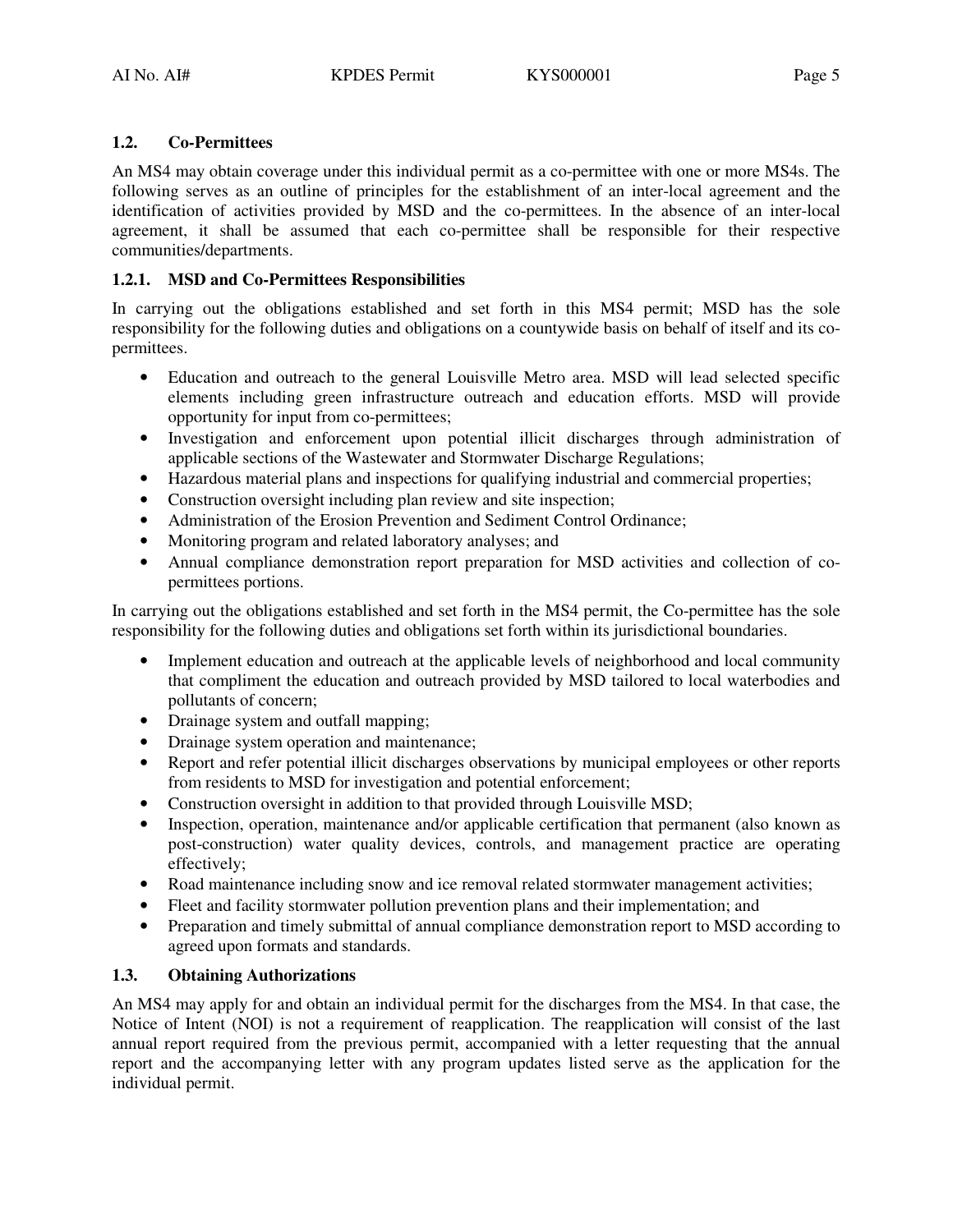# **SECTION 2 PERMIT REQUIREMENTS**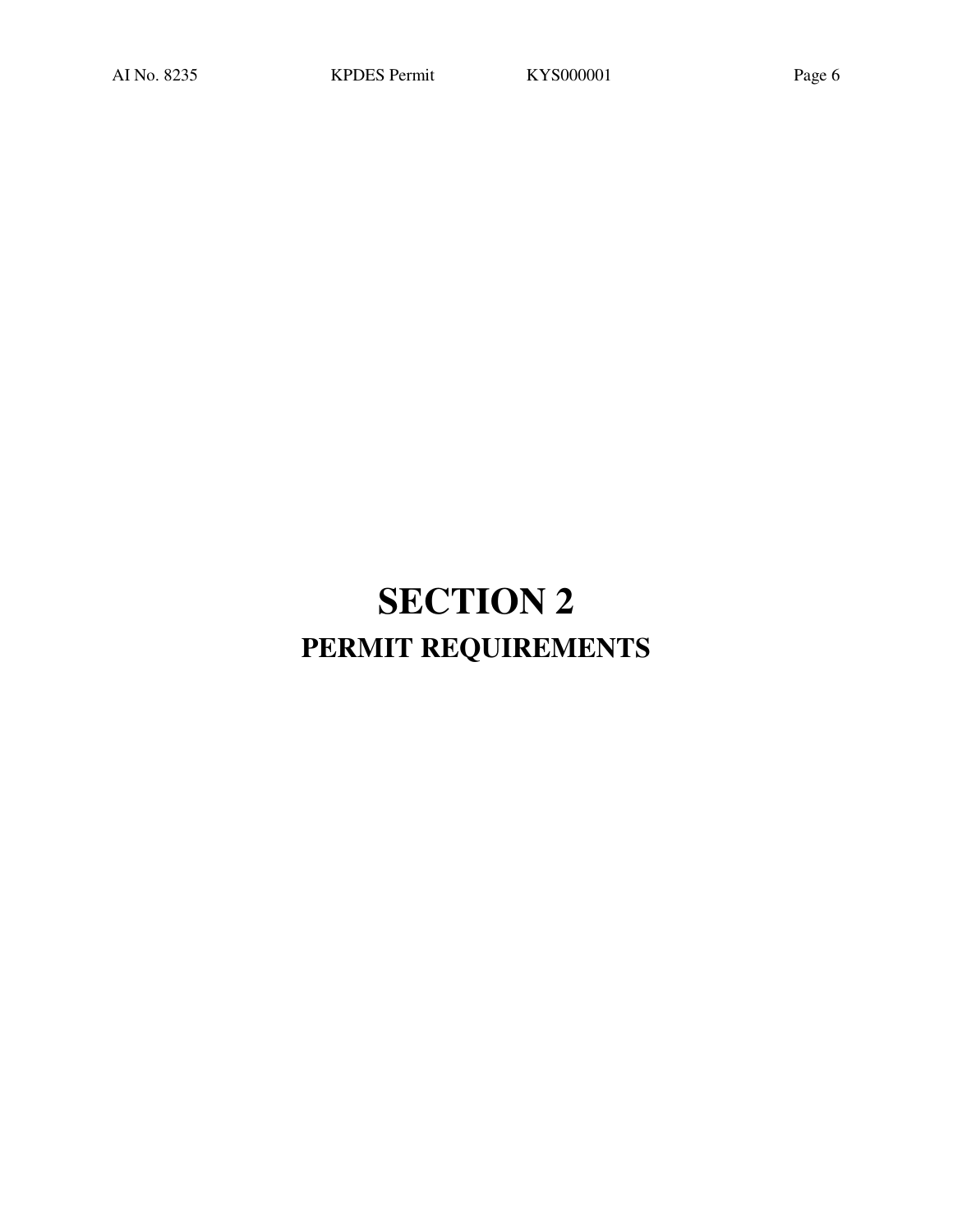#### **2. PERMIT REQUIREMENTS**

The permittee is required to develop, implement, enforce, and update as needed a Stormwater Quality Management Plan (SWQMP) which shall include controls intended to reduce the discharge of pollutants from its MS4 to the Maximum Extent Practicable (MEP) consistent with 40 CFR 122.26. The Stormwater Quality Management Program (Section 2.2, below) shall provide controls that shall consist of a combination of best management practices (BMPs), control techniques and systems, design and engineering methods, public participation and education, and other appropriate provisions, designed to limit the discharge of pollutants from the MS4 conveyances which are environmentally beneficial and technically and economically feasible. The discharges to waters of the Commonwealth shall not produce floating solids, visible foam or a visible sheen on the surface of the receiving waters. The requirements of this individual permit represent MEP**.** 

#### **2.1. Legal Authority Requirements**

The permittee shall establish legal authority to control discharges to and from those portions of the MS4 over which it has jurisdiction. The legal authority may be a combination of statutes, ordinances, permits, contracts, orders, or inter-jurisdictional agreements between co-permittees, with adequate existing legal authority to accomplish items 1 through 5 below:

- 1. Prohibit illicit non-stormwater discharges to the MS4 and implement enforcement procedures and actions;
- 2. Prohibit the discharge of spills and the dumping or disposal of materials other than stormwater (e.g. industrial and commercial wastes, trash, used motor vehicle fluids, leaf litter, grass clippings, animal wastes, etc.) into the MS4;
- 3. Control the contribution of pollutants to the MS4 by stormwater discharges associated with construction activity and post-construction activity for new development and redevelopment projects;
- 4. Carry out all inspection, surveillance, and monitoring procedures necessary to determine compliance with permit conditions, including the prohibition on illicit discharges to the municipal separate storm sewer; and
- 5. Enforce compliance with ordinances, enforcement response plan (ERP), permits, contracts, or orders relating to discharge to the MS4.

#### **2.2. Stormwater Quality Management Plan (SWQMP)**

The stormwater quality management program is an integral part of the Commonwealth's overall watershed management program, in accordance with 401 KAR 5:060 and 40 CFR 122.26(d)(2), which includes non-point sources, wastewater treatment point sources, and combined sewer overflow point sources. A comprehensive SWQMP utilizing an integrated approach for prioritization and implementation is necessary to adequately address the watershed needs. Implementation of the SWQMP to effectively reduce pollutants (including floatables) in discharges from MS4s must include program elements that address public education, outreach, participation and learning experiences (PEOPLE), illicit discharge detection and elimination, industrial stormwater, construction site runoff control, post-construction stormwater management for new development and redevelopment, and good housekeeping and pollution prevention in municipal operations, monitoring, and performance assessment and reporting. The program shall be formalized in the Stormwater Quality Management Plan (SWQMP).

**Within 180 days of the effective date of this permit**, MSD and its co-permittees shall submit a revised SWQMP that reflects any necessary changes to the stormwater quality management program to become compliant with this individual permit, including any necessary compliance schedules. This written plan shall detail the procedures the permittee will use to implement the required minimum control measures, and is a dynamic document that should be modified to meet the needs of the permittee using the timeframes described in Section **Error! Reference source not found.** of this permit.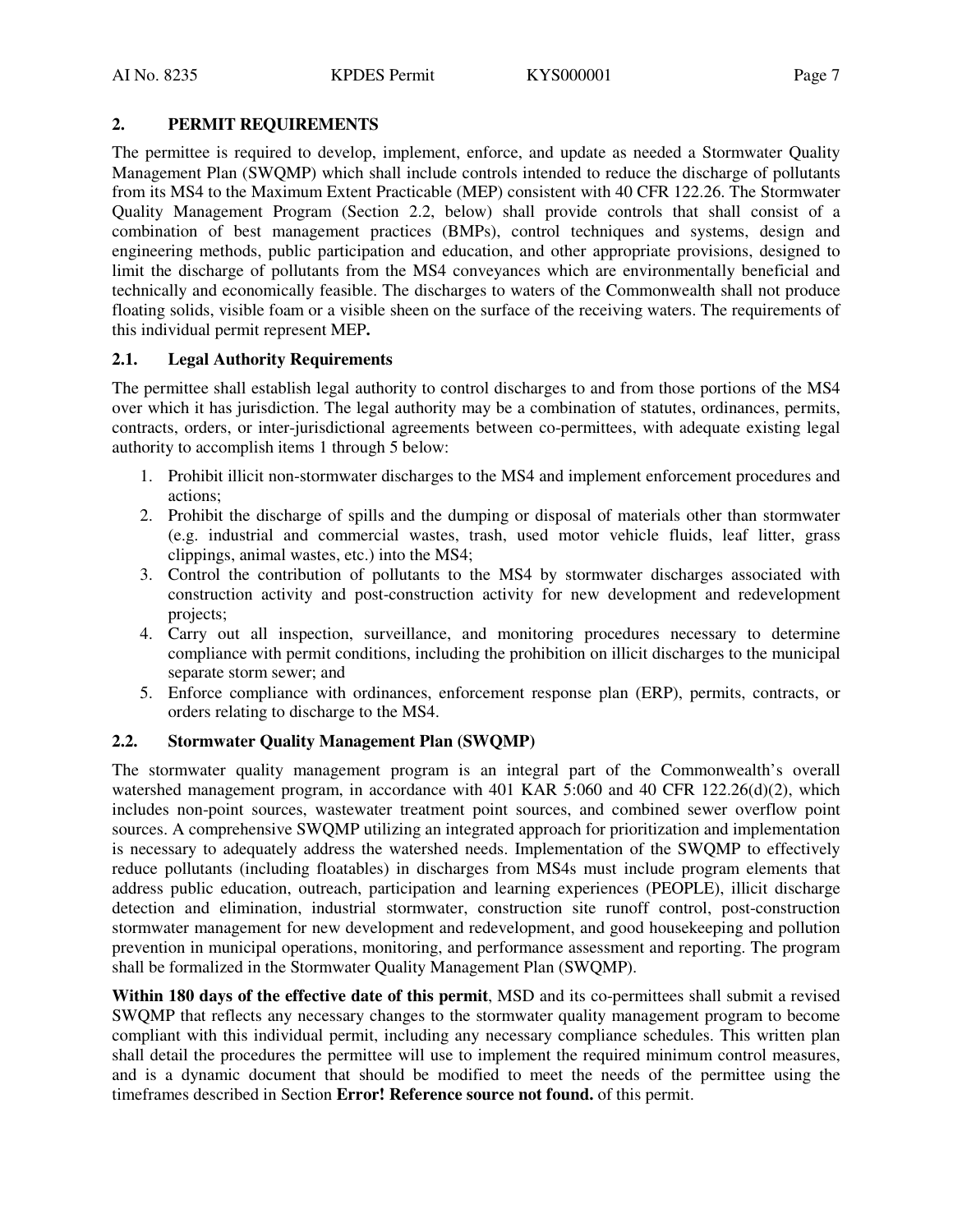#### **2.2.1. Public Education, Outreach, Participation and Learning Experiences (PEOPLE)**

- 1. The permittee shall continue to implement the expansion of a public education program and conduct public outreach activities to educate the citizens about discharges to water bodies and the steps that the public can take to reduce pollutants in stormwater runoff, per applicable state and federal requirements. The public education and outreach activities are the sole responsibility of the permittee and any co-permittees and will be the metric used to determine compliance. The permittee shall prioritize public education and outreach efforts to focus on pollutants impairing or threatening the local waterways.
- 2. This measure includes continued compliance with state and local public notice requirements when implementing a public involvement/participation program. Activities may include representation on local stormwater management work groups, public hearings, education for volunteers assisting with program coordination and monitoring efforts, per applicable state and federal regulations.
- 3. Compliance with these terms is achieved by implementing the program elements, as shown in Public Education, Outreach, Participation, and Learning Experiences (PEOPLE) Tables in Section 2.7 of this Part, unless inconsistent with other provisions of this permit.

#### **2.2.2. Illicit Discharge Detection and Elimination (IDDE)**

- 1. Develop, if not already completed, implement, and enforce a program to detect and eliminate illicit discharges, which includes field screening such as dry weather screening and dry weather screening at industrial outfalls.
- 2. Develop, if not already completed, a storm sewer system map, showing the locations of all known major outfalls, as defined in the fact sheet, and the names and locations of all surface waters that receive discharges from those outfalls. The comprehensive storm sewer system map shall also include the permittee's MS4 system (owned and/or operated by the permittee), including catch basins, pipes, ditches, flood control facilities (retention/detention ponds), and post-construction water quality BMPs. If mapping is completed using Geographical Information Systems (GIS) or Computer Aided Drafting (CAD) software, the permittee shall provide to the Division, at a minimum, the MS4 boundary and the mapped infrastructure in either ESRI shape file formats (to include the .shp, .shx, and .dbf files) or geo-referenced CAD drawings (.dwg file format). Permittees shall have the permit term to complete required mapping.
- 3. The permittee shall continue to effectively prohibit, through ordinance or other regulatory mechanism, non-stormwater discharges into the separate storm sewer system, define allowable non-stormwater discharges, including illegal dumping into the MS4 system.
- 4. Continue to inform pubic employees, businesses, and the general public of hazards associated with illegal discharges and improper disposal of wastes.
- 5. If in the course of implementing the SWQMP it is demonstrated that at any location sanitary sewer lines exfiltrate and such exfiltration migrates to the MS4, the permittee shall continue to promptly evaluate, prepare and implement a response plan to correct the sanitary sewer exfiltration problem.
- 6. Compliance with these terms is achieved by implementing the program elements, as shown in Illicit Discharge Detection and Elimination (IDDE) Tables in Section 2.7 of this Part, unless inconsistent with other provisions of this permit.

#### **2.2.3. Industrial Stormwater Program**

- 1. Develop, if not already completed, and implement an industrial stormwater program to control discharges of pollution to the MS4 from industrial and high-risk commercial facilities.
- 2. Develop, if not already completed, an inventory of all potential industrial and commercial sites/sources that could contribute substantial pollutant load to the MS4. This inventory shall include the name and address of the facility, contact person, and the type of industry or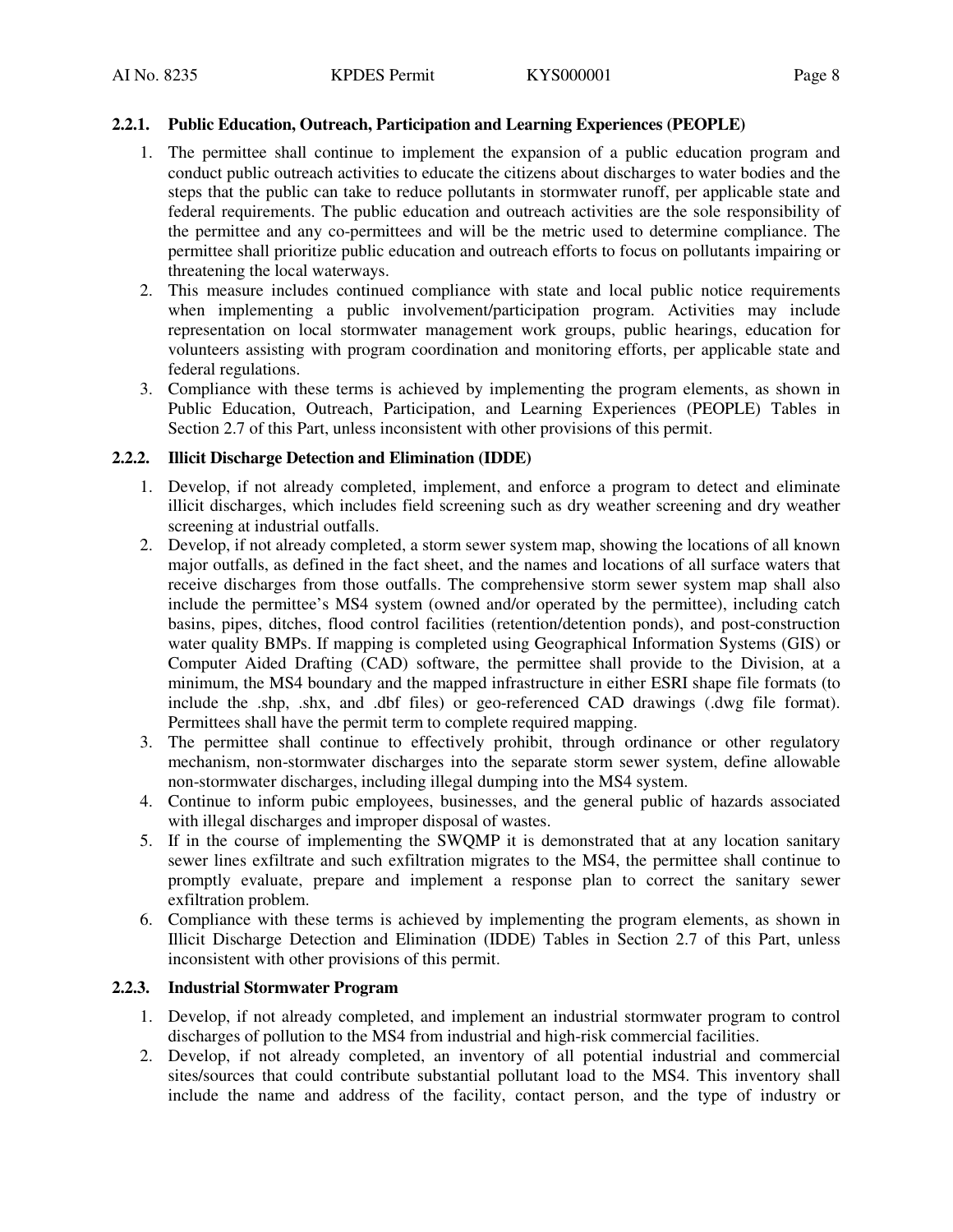commercial activities. This inventory shall be updated annually at a minimum and be made available to the Division of Water upon request.

- 3. The permittee shall identify and review the efficacy of Risk Factors to define facilities as "High Risk", "Moderate Risk": and "Low Risk". This identification of facilities shall be completed and submitted with the Annual Report at least once over the permit term or as required.
- 4. At least once over the permit term, the permittee shall compare the datasets for local Approved Hazardous Materials Prevention and Controls (HMPC) Plan facilities to the publicly available facility data from local and state environmental and emergency response agencies to address the completeness and accuracy of High-Risk Industrial Facilities (HRIF) identification.
- 5. The permittee shall update the list of HRIFs at least once over the permit term, to account for the most recently available North American Industry Classification System (NAICS), Standard Industrial Classification (SIC) codes, Toxic Release Inventory (TRI) data, MSD's HMPC data and MSD's pretreatment program data with the goal of establishing a tiered list of industries to support priorities in MSD's industrial facility inspection program.
- 6. The permittee shall continue to inspect high-risk facilities at least once every three (3) years and moderate risk facilities at least once every five (5) years.
- 7. The permittee shall require the high-risk industrial and commercial facilities to select, install, implement, and maintain control measures that promote prevention and source control for discharge of applicable pollutants of concern. This requirement may be addressed through the HMPC Plan and similar plans in order to meet federal and state requirements. The permittee shall continue to inspect the high-risk industrial and commercial facilities on a prioritized frequency to ensure compliance with the measure, summarizing inspections performed annually.
- 8. The permittee shall continue to require compliance with the industrial program requirements and continue to enforce the procedures outlined in Section 95.11 of the Louisville Metro Code of Ordinances relating to hazardous materials.
- 9. The permittee shall utilize third party inspections for development of recommendations of efficacy of permittee inspections and enforcement. The permittee shall train staff who perform inspections and enforcement based upon the findings of the third party inspections as necessary.
- 10. The permittee shall update, if necessary, and distribute outreach materials (brochures, fact sheets, etc.) to HMPC Facilities and other commercial operations of concern to promote illicit discharge elimination awareness. Tracking of this distribution shall be reported in the Annual Report.
- 11. Compliance with these terms is achieved by implementing the program elements, as shown in Industrial Program Tables in Section 2.7 of this Part, unless inconsistent with other provisions of this permit.

#### **2.2.4. Construction Site Stormwater Runoff Control**

- 1. The permittee shall implement and enforce a program to reduce pollutants in any stormwater runoff to the MS4 from Active Construction Sites.
- 2. The program must include the development and implementation of, at a minimum:
	- a. Requirements for construction site operators to implement appropriate erosion and sediment control best management practices (BMPs) that, at a minimum, shall be as protective as Kentucky's General Stormwater Permit for Construction Sites (KYR10000);
	- b. An ordinance or other regulatory mechanism to require erosion and sediment controls, as well as sanctions to ensure compliance;
	- c. Requirements for construction site operators to implement appropriate erosion and sediment control best management practices (BMPs);
	- d. Procedures for site plan review which incorporates consideration of potential water quality impacts with the procedures outlined in Section 159.02 of the Louisville/Jefferson County Erosion Prevention and Sediment Control Ordinance to assess whether the plan includes measures that address potential water quality impacts from construction prior to authorization of land disturbances;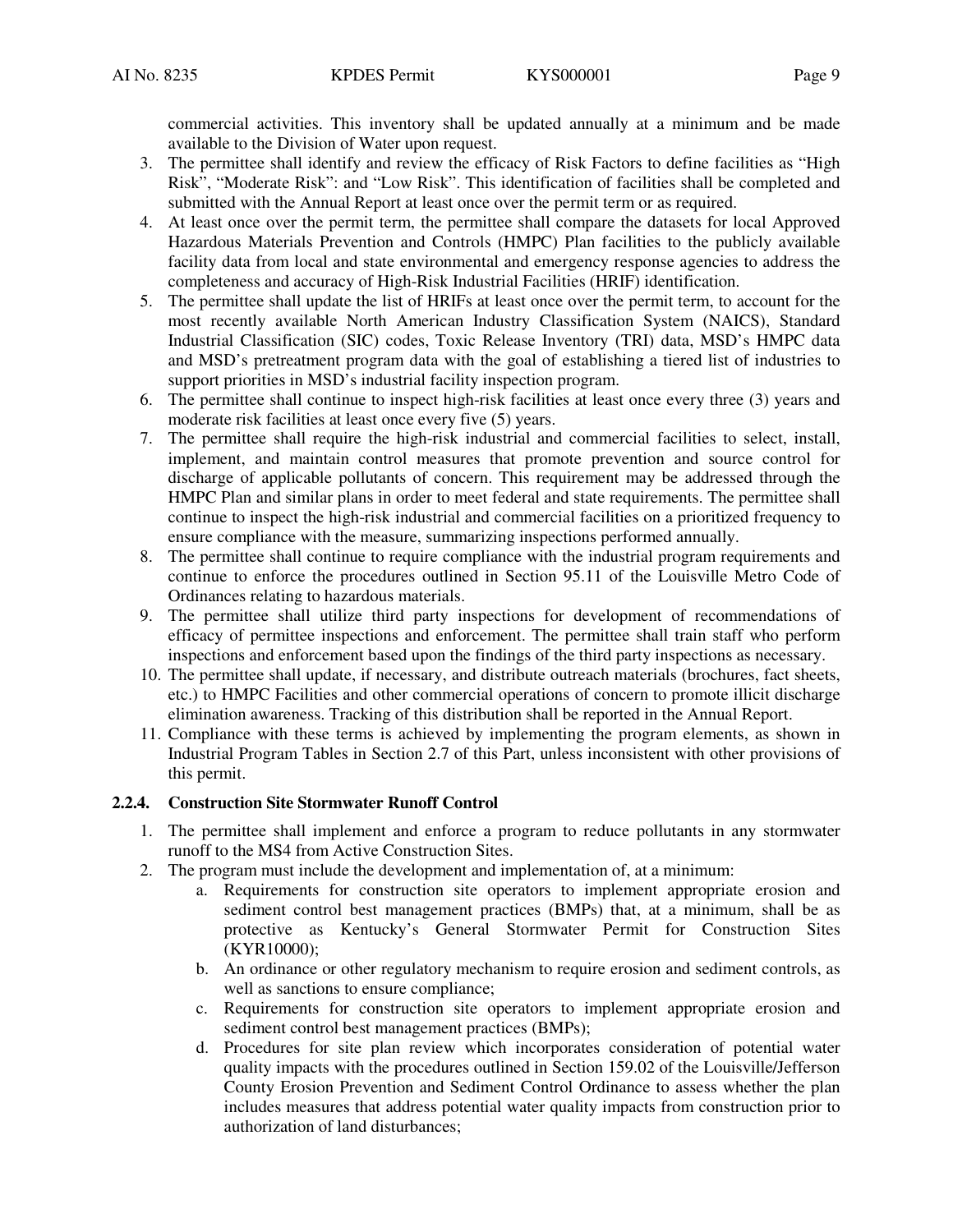- e. Procedures for receipt and consideration of information submitted by the public through regular customer service communications;
- f. Continue to implement criteria and procedures for site inspection and enforcement including a required effort for bimonthly inspections for ninety percent (90) of active construction sites disturbing one acre or more and less than one acre if part of a larger common plan;
- g. A requirement to implement enforcement procedures outlined in Section 159.05 of the Louisville/Jefferson County Erosion Prevention and Sediment Control Ordinance, including an enforcement response plan;
- h. Maintain an inventory of all active public and private construction sites that result in a total land disturbance of greater than or equal to one acre and less than one acre that is part of a larger common plan of development. Inventory should include the project's name, address, contact person, inspection dates, and any enforcement actions; and
- i. A requirement that discharges from construction sites to high quality waters will protect existing in-stream water uses consistent with Kentucky General Stormwater Permit for Construction Sites (KYR100000).
- 3. Compliance with these terms is achieved by implementing the program elements, as shown in the Construction Site Stormwater Runoff Controls Tables in Section 2.7 of this Part, unless inconsistent with other provisions of this permit.

#### **2.2.5. Post-Construction Stormwater Management in New Development and Redevelopment**

- 1. The permittee shall continue to enforce an ordinance or other regulatory mechanism to address post-construction runoff from new development and redevelopment projects.
- 2. The permittee shall continue to enforce a program to address stormwater runoff from new development and redevelopment projects that disturb greater than or equal to one acre, including projects less than one acre that are part of a larger common plan of development. The program must ensure that controls are in place that would prevent or minimize pollutant loads from postconstruction discharges to the MS4.
- 3. The permittee shall continue to implement post construction stormwater pollution control strategies, which include structural and/or non-structural BMPs to the maximum extent practicable.
- 4. The permittee shall continue to conduct site plan reviews for compliance with stormwater management requirements including the on-site stormwater runoff treatment standard. This standard requires all new development and redevelopment projects to, in combination or alone, implement management measures that are designed, built, and maintained to infiltrate, evapotranspire, harvest and reuse stormwater runoff produced from an 80th percentile precipitation event.
- 5. The permittee shall maintain an inventory and map of post-construction stormwater controls, including retention ponds, detention basins, and stormwater quality treatment facilities. This inventory should be updated annually.
- 6. The permittee shall require new development or redevelopment to establish and enter into a longterm maintenance agreement. This maintenance agreement shall include maintenance-plan approved management practices for property owners. Alternatively, the permittee may establish other enforceable mechanisms for requiring long-term maintenance of structural and nonstructural BMPs. Such authorities shall allow the MS4, or its designee, to conduct inspections of the management practices and also account for transfer of responsibility in leases and/or deed transfers. The agreement shall also allow the MS4s, or its designee, to perform necessary maintenance or corrective actions neglected by the property owner/operator, and authority to recover costs from the property owner/operator when the owner/operator has not performed the necessary maintenance.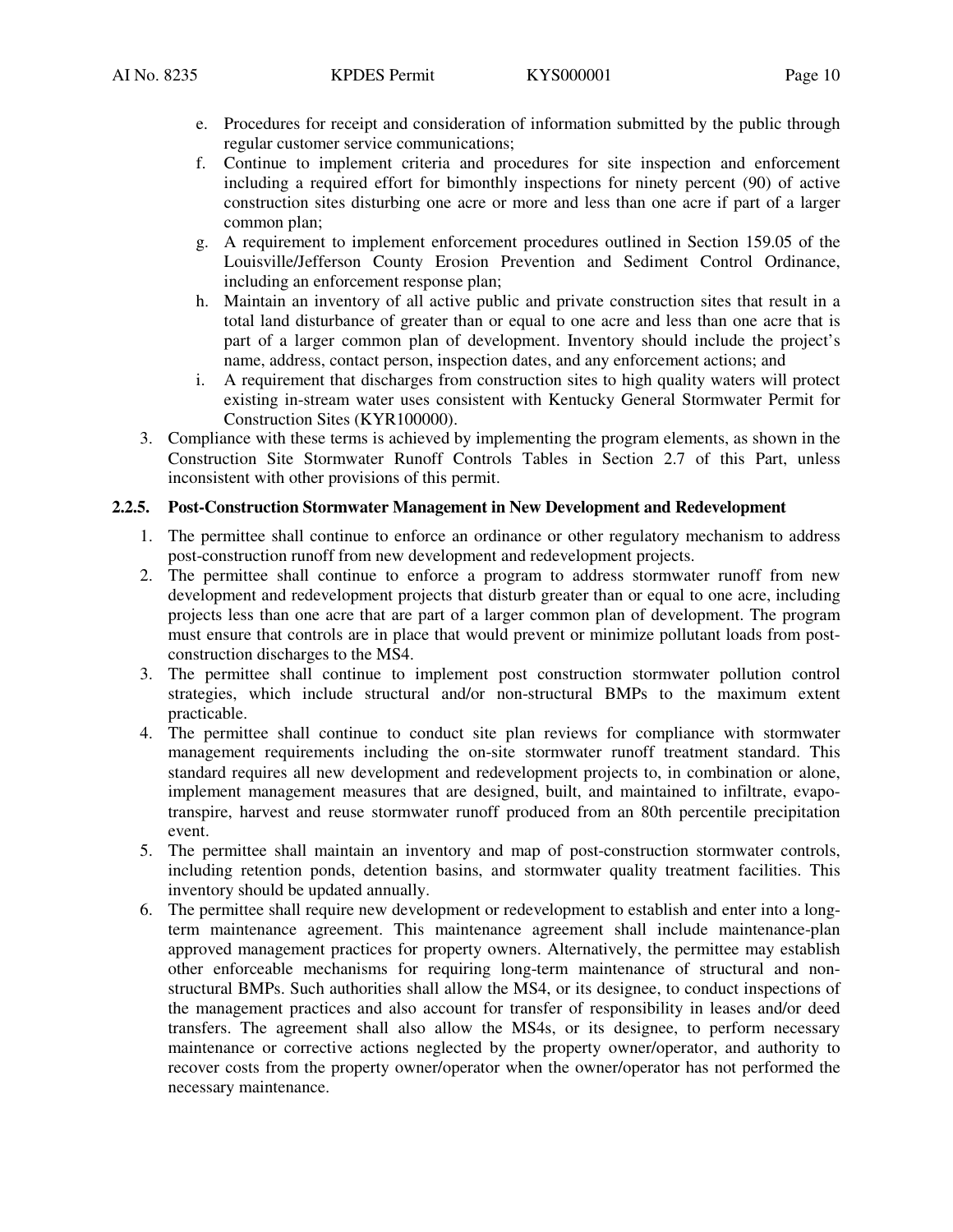7. Compliance with these terms is achieved by implementing the program elements, as shown in Post-Construction Site Stormwater Runoff Control Tables in Section 2.7 of this Part, unless inconsistent with other provisions of this permit.

#### **2.2.6. Pollution Prevention/Good Housekeeping for Municipal Operations**

- 1. The permittee shall develop and implement a written operation and maintenance program that includes an employee training component and has the ultimate goal of preventing or reducing pollutant runoff from municipal operations. The permittee is encouraged to use training materials that are available from the EPA, the state or other organizations. The permittee shall include training to prevent and reduce stormwater pollution from activities such as park and open space maintenance, fleet and building maintenance, new construction and land disturbances, and stormwater system maintenance.
- 2. The permittee shall ensure that during maintenance of public streets, roads and highways, including pollutants discharged as a result of deicing application and storage practices the permittee shall implement alternative measures that might benefit stormwater quality from runoff from roadway and salt bin storage locations and will not affect public safety.
- 3. Compliance with these terms is achieved by implementing the program elements, as shown in the Good Housekeeping/Pollution Prevention at Municipal-Owned Operations Tables in Section 2.7

#### **2.2.7. Monitoring**

- 1. The permittee shall continue to track monitoring and sampling of the MS4. The program shall:
	- a. Continue to provide the most accurate, reliable data practicable that can be used to determine the efficacy of the MS4's SWQMP and other environmental improvement programs; and
	- b. Continue to provide trend analysis data to support long-term assessments of local waterways and program performance.
- 2. Compliance with these terms is achieved by implementing the program elements as shown in the Monitoring Program Tables in Section 2.7 of this Part, unless inconsistent with other provisions of this permit.

#### **2.2.8. Program Assessment and Reporting**

- 1. The permittee shall continue to implement a system of assessing the performance of the MS4 program in terms and activities performed and outcomes generated, in both the short-term and long-term.
- 2. Compliance with these terms is achieved by implementing the program elements as shown in the Program Assessment and Reporting Tables in Section 2.7 of this Part, unless inconsistent with other provisions of this permit.

# **2.3. SWQMP Review and Modification**

- 1. The permittee shall perform an annual review of the current SWQMP in conjunction with preparation of the Annual Report.
- 2. The permittee may modify the SWQMP during the life of the permit in accordance with the following procedures:
	- a. Modifications that add but neither subtract nor replace, components, controls, or requirements, may be made by the permittee at any time. A description of the modification shall be included in the Annual Report;
	- b. Modifications that replace an ineffective or infeasible stormwater control, which is specifically identified in the SWQMP along with an alternate stormwater control, may be made by the permittee at any time. The following Annual Report shall include a description of the replacement stormwater control and the following information:
		- i. An analysis of why the former stormwater control was ineffective or infeasible (including cost-prohibitive);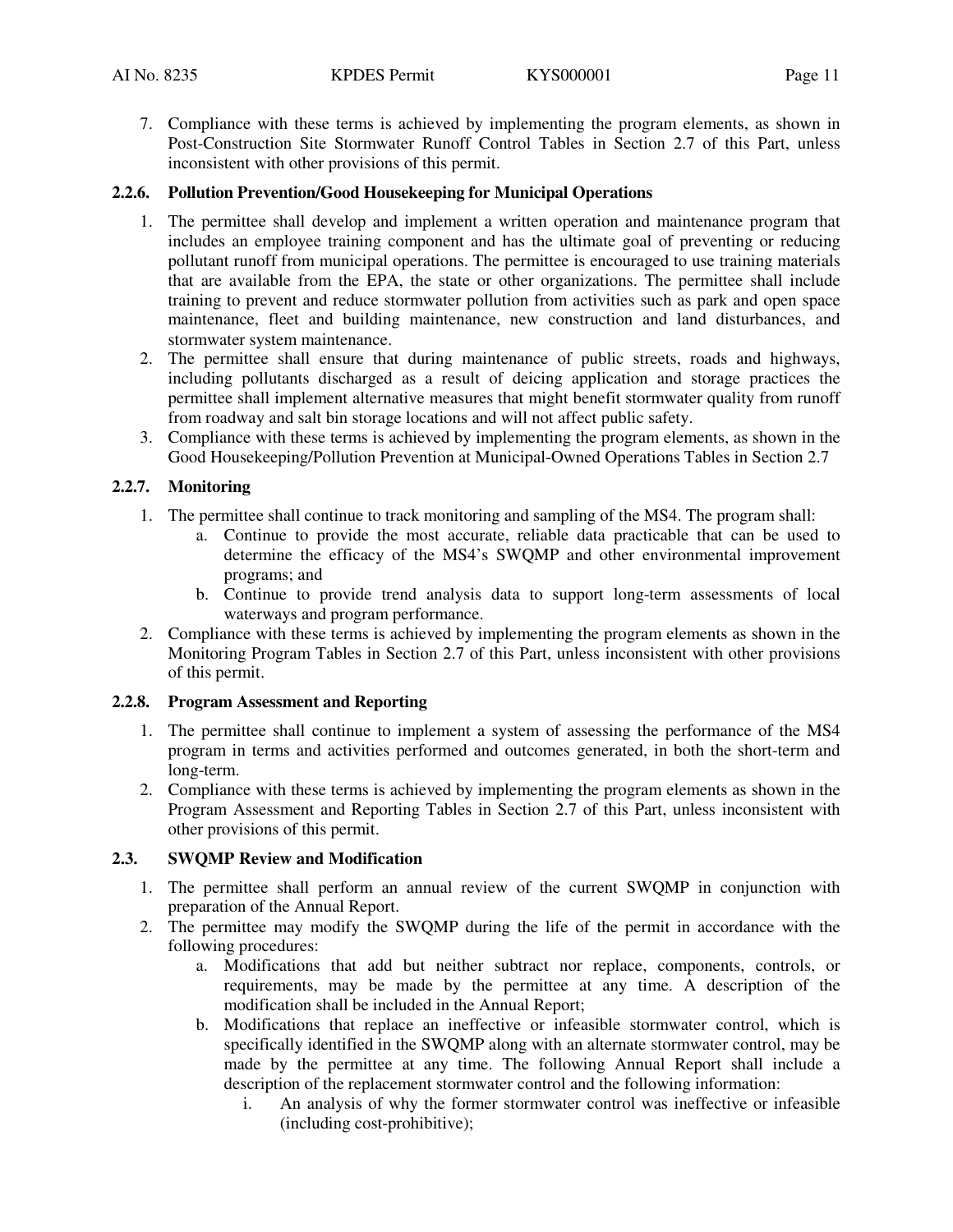- ii. Expectations on the effectiveness of the replacement stormwater control; and
- iii. An analysis of why the replacement stormwater control is expected to achieve the goals of the BMP which this control replaced;
- c. Modifications to adjust the schedule for maintenance activities or the frequency of inspections identified in the SWQMP may be made annually by the permittee. The permittee must include in the Annual Report a description of the adjustment to the schedule and the following information:
	- i. An analysis of why the former schedule was ineffective or infeasible; and
	- ii. Expectations on the effectiveness of the replacement schedule;
- d. Modifications included in the Annual Report shall be signed by the permittees affected by those modifications, and shall include a certification that the permittee was given an opportunity to comment on proposed changes; and
- 3. The permittee shall implement the SWQMP for all new areas added to the MS4 (or the areas for which the permittee(s) becomes responsible for implementing stormwater quality controls) as expeditiously as practicable. A description of the implementation schedule shall be provided in the Annual Report. Implementation of the program in any new area shall consider the plans in the SWQMP of the previous MS4 ownership.
- 4. The permittee may proceed with any uncompleted programs from the previous permit cycle to provide the continuation of positive activities towards improvement of water quality. If necessary, a compliance schedule shall be submitted to the Division of Water for approval that delineates the tasks and the anticipated compliance date.
- 5. The permittee shall implement the provisions of the SWQMP. The SWQMP will be proposed by the permittee as a component program of its KPDES permit for its MS4. The SWQMP describes a variety of activities to be implemented by the permittee pursuant to its KPDES permit in order to reduce pollution levels in its municipal stormwater. In light of the voluminous, comprehensive, and evolving nature of the SWQMP, which in some proportions may discuss long-term plans and aspirational goals of the program and in other portions may provide general descriptions of the program, many portions of the SWQMP do not lend itself to specific enforcement. Although portions of the SWQMP may not be specifically enforceable, a broad failure to implement programs described in the SWQMP would be subject to enforcement.

#### **2.4. Total Maximum Daily Loads and Impaired Waters**

#### **2.4.1. Total Maximum Daily Loads (TMDLs)**

The requirements of this section apply only to the permittee's MS4 discharges to receiving waters with adopted or established TMDLs and associated allocations. It is the intent of this section to ensure that pollutant discharges for those parameters listed in the TMDL are reduced to the MEP through the implementation of the permittee's SWQMP. The permittee shall use an adaptive management approach to ensure progress toward achieving assigned wasteload allocations (WLAs) by demonstrating through the implementation of structural and nonstructural best management practices (BMPs) and other program activities that are targeted at TMDL-related pollutants within watersheds that discharge to a waterbody with an adopted TMDL. A list of approved or established TMDLs can be found at http://www.water.ky.gov/sw/tmdl/Approved+TMDLs.htm. The permittee shall continue to implement water quality control measures that are specifically selected to achieve established WLAs for the pollutant of concern.

If a TMDL is approved for an impaired waterbody into which the permitted MS4 discharges and for which the MS4 causes or contributes to water quality impairment(s), the Division of Water will review the TMDL and applicable wasteload allocation(s) to determine whether the TMDL allocates pollutant reductions for stormwater discharges. If current discharges from the MS4 are not meeting TMDL allocations, the Division of Water will notify the permittee of that finding and require that the SWQMP identified in this individual permit be modified. This modification will occur in conjunction with the normal SWQMP updating process, in accordance with this permit relating to Plan Implementations and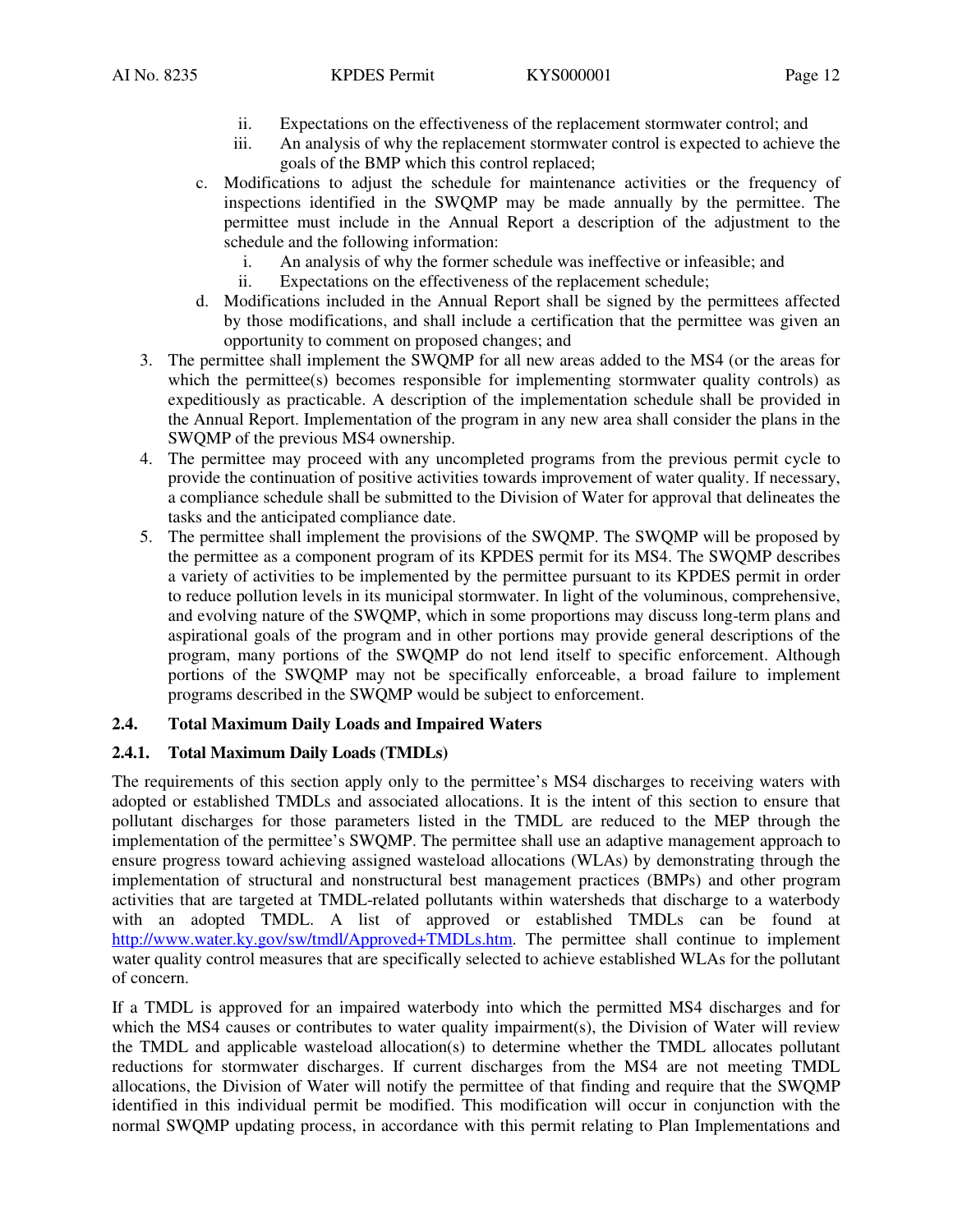Modifications. This modification will include any applicable and appropriate BMPs to implement the TMDL within a reasonable timeframe.

#### **2.4.2. Impaired Waters**

For impaired waters that lack an approved TMDL, the permittee shall evaluate its BMPs in the SWQMP with respect to the MS4 discharges for pollutants of concern that substantially change the discharge to impaired waterbodies listed in the Division of Water report entitled, "2014 Integrated Report to Congress on the Condition of Water Resources in Kentucky Volume II. 303(d) List of Surface Waters", and subsequent publications, to assess their effectiveness in minimizing pollution to such impaired water bodies. The evaluation of BMPs may be conducted on a watershed basis or on a point source basis. For LTMN sites servicing waters that are designated as impaired on the 303(d) list that the MS4 discharges into, the permittee shall monitor the impaired waters for those pollutants attributed to MS4 sources for at least 3 storm events over the course of the permit term. Based upon its evaluation, the permittee shall modify its SWQMP as necessary and appropriate to improve the effectiveness of the BMPs.

#### **2.4.3. Monitoring Program**

The permittee shall document, within 12 months of the permit effective date, that it has integrated appropriate measures into the MS4 monitoring program to track water quality trends for the pollutant(s) of concern at the Long-Term Monitoring Network (LTMN) composed of the existing sites servicing waters with an approved TMDL, the permittee shall monitor for these pollutants of concern attributed to MS4 sources for at least 3 storm events every five years. The twenty-eight (28) sites are attached in Appendix A. Environmental conditions or efforts to enhance the quality of collected data could necessitate adjustment to the monitoring locations. Any such adjustments will be noted in the MS4 Annual Report.

# **2.5. Annual Reporting**

Annual MS4 compliance reporting requirements shall also include a special section identifying approved TMDL(s) and special efforts or management practices to address the Pollutant(s) of Concern. As appropriate for the pollutant of concern, the permittee will identify measures taken to address in the following program areas:

- Public Education, Outreach, Participation & Learning Experiences (PEOPLE)
- Illicit Discharge Detection and Elimination (IDDE)
- Industrial Stormwater Program (IP)
- Construction Site Stormwater Runoff Controls (CS)
- Post-Construction Site Stormwater Runoff Controls (PC)
- Good Housekeeping/Pollution Prevention (GH/P2)
- Monitoring (M)
- Performance Assessing and Reporting (PAR)

The permittee shall include water quality trend analysis for the pollutant(s) of concern with other MS4 monitoring program data with annual compliance reports.

#### **2.6. Fiscal Requirements**

Funding shall be established and maintained to ensure the accomplishment of the activities required by this permit.

#### **2.7. Compliance Tables**

The following tables for MSD and each co-permittee are used to expand on the specific MS4 program requirements.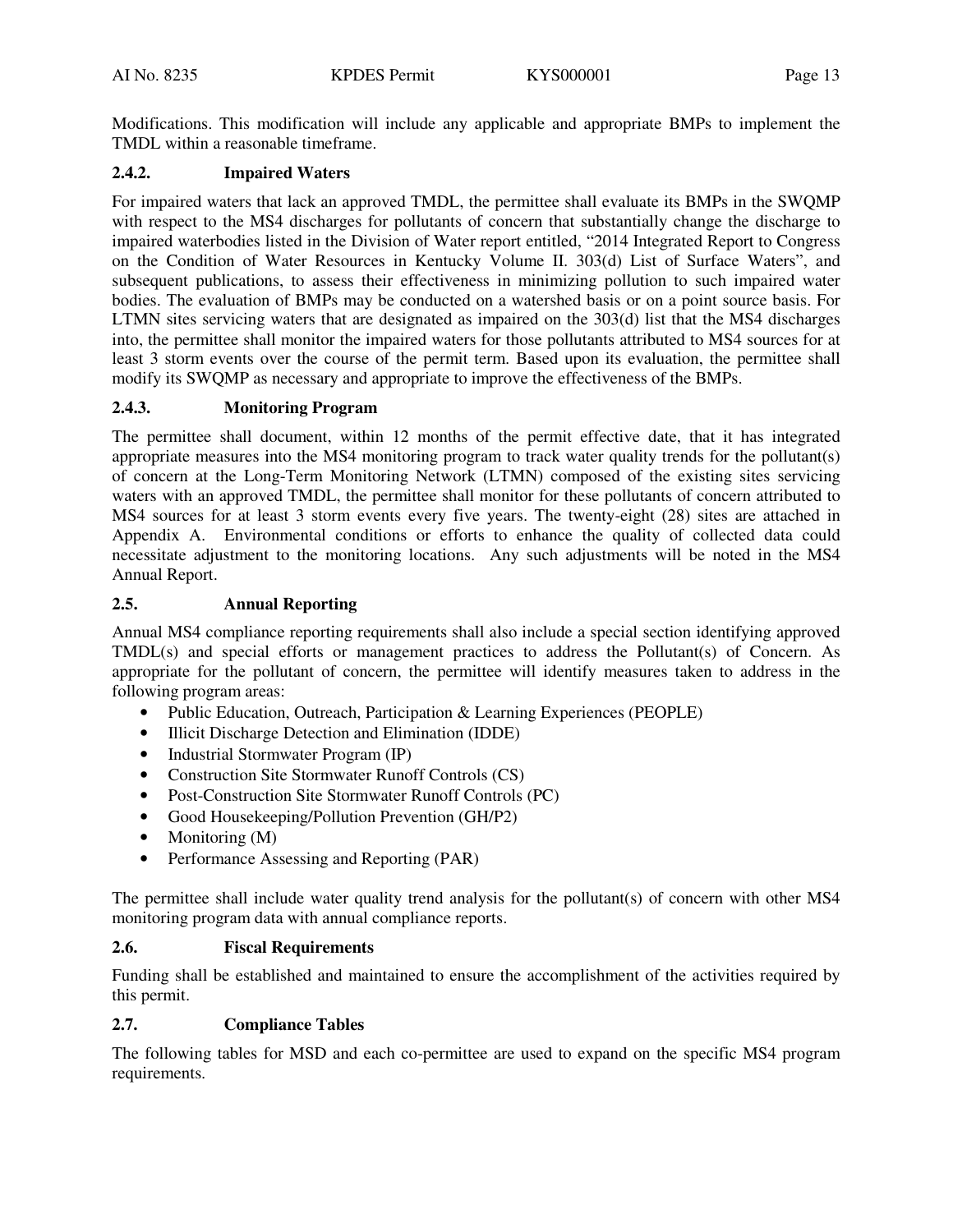# **TABLE 1. PUBLIC EDUCATION, OUTREACH, PARTICIPATION, AND LEARNING EXPERIENCES (PEOPLE)**

# **MSD is the primary co-permittee and has an inter-local agreement with its co-permittees; the responsibilities are divided according to Section 1.2.1.**

| PEOPLE General Public & Stakeholder Education Program         |                                                                                                                                                                                                                                                                         |                                                                                                                                                                                                                                                      |
|---------------------------------------------------------------|-------------------------------------------------------------------------------------------------------------------------------------------------------------------------------------------------------------------------------------------------------------------------|------------------------------------------------------------------------------------------------------------------------------------------------------------------------------------------------------------------------------------------------------|
| <b>Element Task</b>                                           | <b>Frequency or Measure of Success</b>                                                                                                                                                                                                                                  | <b>Activity Required</b>                                                                                                                                                                                                                             |
| General Public - Mass Media<br>Integration/Distribution       | Report the number of potential<br>households and estimate the numbers<br>of households were reached.                                                                                                                                                                    | The permittee shall integrate MS4 stormwater quality topics in to existing print mass media,<br>local government cable channel, social marketing materials, and/or new materials with the intent<br>of affecting behavior change.                    |
| General Public-Direct<br>Interaction                          | Permittee shall present educational<br>materials to the public at least six $(6)$<br>event days per year; update booth<br>material annually. Provide summary of<br>the educational activities in annual<br>report                                                       | The permittee shall present the "Key Messages" at community events, through the use of a<br>display booth, "enviroscape" or other direct personal integration approaches.                                                                            |
| General Public- Meeting Topic<br>Integration                  | Permittee shall integrate water quality<br>topics in MS4 public meetings at least<br>$s$ ix $(6)$ events per year; provide<br>summary of the events in the annual<br>report                                                                                             | The permittee shall integrate MS4 stormwater quality topics, as feasible and appropriate into<br>other MSD sponsored public meetings.                                                                                                                |
| Volunteer Programs,<br>Participation, Promotion or<br>Support | Permittee shall have direct<br>participation in at least three (3) events<br>per year; and promote additional two<br>(2) events per year, provide summary<br>of volunteer opportunities the<br>permittee participated, facilitate, or<br>supported in the annual report | The permittee shall participate in, facilitate, encourage or support volunteer program<br>opportunities on a case by case basis to optimize resources and potential to affect behavioral<br>changes through participation events.                    |
| Metro Call Hotline and MSD<br><b>Customer Relations</b>       | Permittee shall provide a summary of<br>MS4 complaints and comments<br>received in the annual report                                                                                                                                                                    | The permittee shall provide support to the 24-hour central reporting hotline "Metro Call",<br>LWC/One Water lines, and internet communication channels for use by the public and MSD<br>employees to report complaints, spills, and illegal dumping. |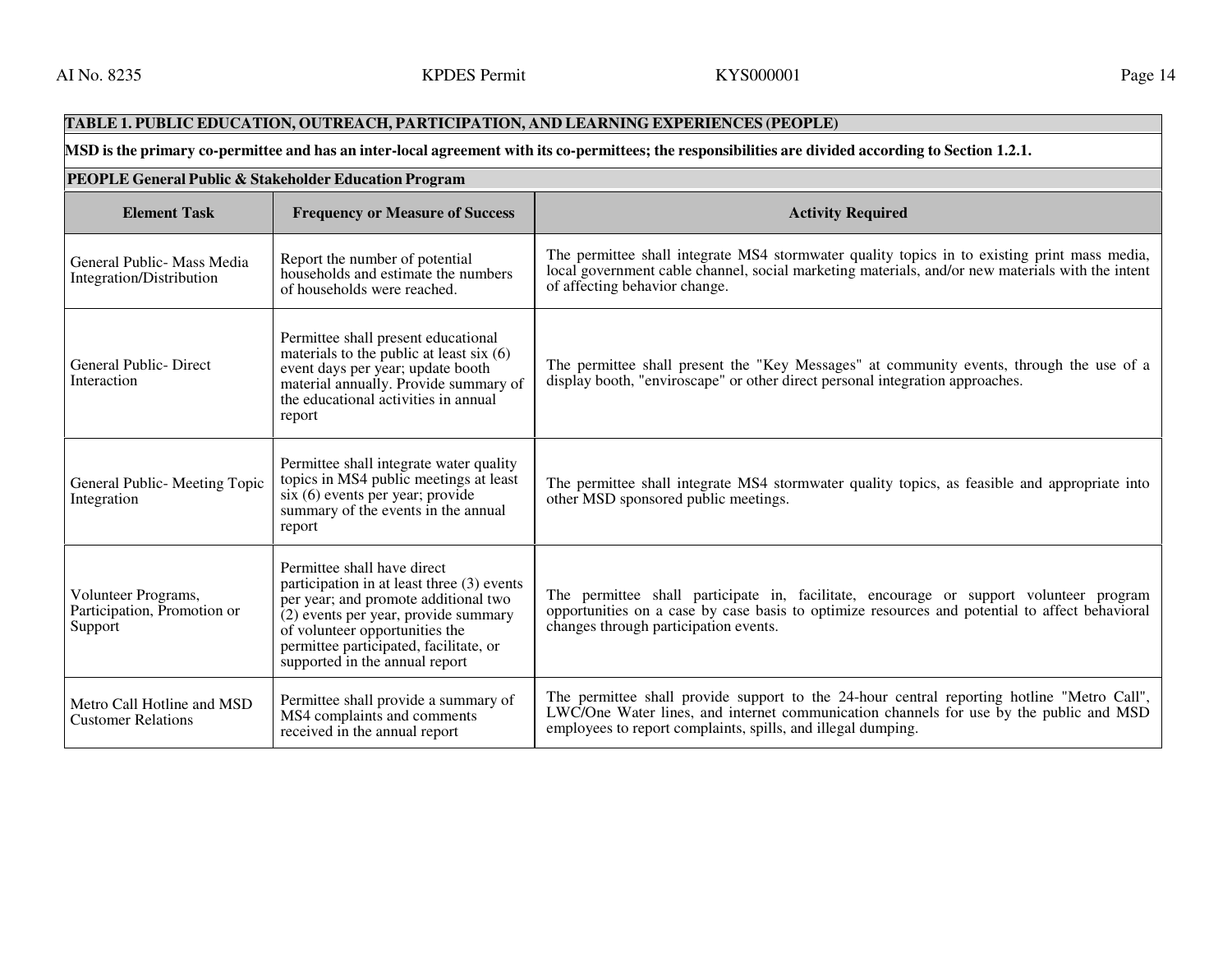#### **TABLE 1. PUBLIC EDUCATION, OUTREACH, PARTICIPATION, AND LEARNING EXPERIENCES (PEOPLE) cont'dPEOPLE General Public & Stakeholder Education Program cont'dElement Task Frequency or Measure of Success Activity Required Activity Required Activity Required Activity Required** Elected Officials Permittee shall provide a summary of its attendance of meetings at Mayors and/or Council Member's discretion in the annual report The permittee shall attend and participate at the discretion of Mayor's office and Louisville Metro Council members to address resident's concerns and questions. Public Speakers Permittee shall provide public speakers to various community stakeholders at least six (6) events per year The permittee shall provide speakers to various community stakeholder groups that could benefit from environmental stormwater information. News Media-Press Releases Permittee shall provide at least two (2) press releases per year highlighting public participation opportunities The permittee shall provide press releases to the local news media highlighting opportunities for the public to participate in outreach and involvement events to make a positive difference through behavior change. MSD Web Site Permittee shall report summary of updates in the annual reports of Permit Years 2 and 4 The permittee shall review and revise the website with the "Key Messages" content and other related PEOPLE plan elements. Behavior Change Assessment Survey Permittee shall provide summary in the annual report of the Baseline Survey in Permit Year one (1) and the Behavior Assessment in Permit Year four (4). The permittee shall perform a statistical survey to gauge the population's knowledge of stormwater quality issues and establish baseline to assess the changes in behavior and outreach program effectiveness. The permittee shall utilize the survey results to refocus and reprioritize PEOPLE activities.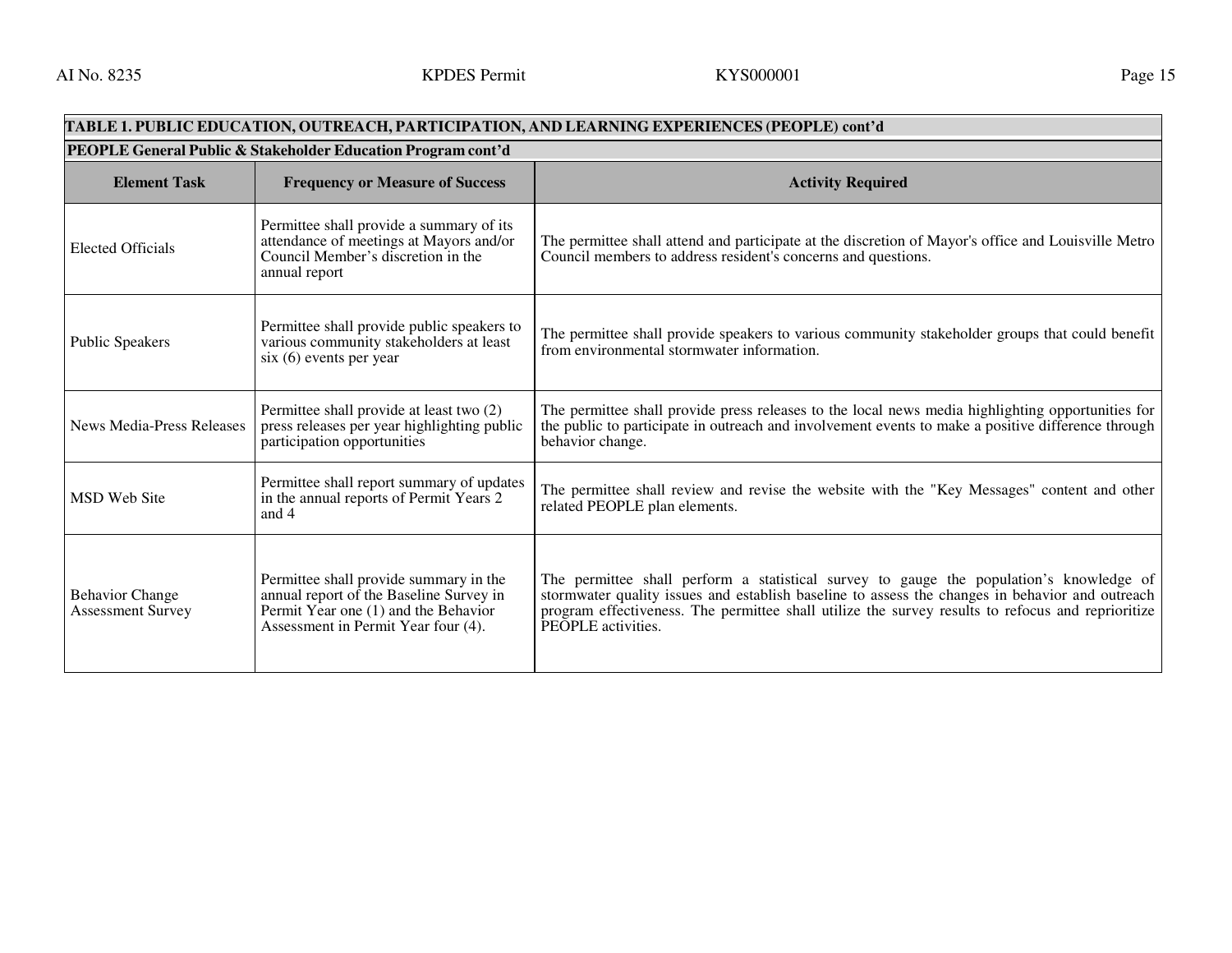# **TABLE 1. PUBLIC EDUCATION, OUTREACH, PARTICIPATION, AND LEARNING EXPERIENCES (PEOPLE) cont'd**

| PEOPLE General Public & Stakeholder Education Program cont'd                                                                                               |                                                                                                                                                                                                             |                                                                                                                                                                                                                                                                                                                                                                                                                                                                                                                                                                                                                                                                             |  |
|------------------------------------------------------------------------------------------------------------------------------------------------------------|-------------------------------------------------------------------------------------------------------------------------------------------------------------------------------------------------------------|-----------------------------------------------------------------------------------------------------------------------------------------------------------------------------------------------------------------------------------------------------------------------------------------------------------------------------------------------------------------------------------------------------------------------------------------------------------------------------------------------------------------------------------------------------------------------------------------------------------------------------------------------------------------------------|--|
| <b>Element Task</b>                                                                                                                                        | <b>Frequency or Measure of Success</b>                                                                                                                                                                      | <b>Activity Required</b>                                                                                                                                                                                                                                                                                                                                                                                                                                                                                                                                                                                                                                                    |  |
| <b>Building Industry</b><br>Association of Greater<br>Louisville Land<br><b>Development Committee</b><br>Monthly Meetings and<br>Developers Advisory Group | Permittee shall participate in at least 75%<br>of the meetings annually                                                                                                                                     | The permittee shall attend Building Industry Association of Louisville land development<br>committee and Developer Advisory Group meetings to address concerns and comments from the<br>local homebuilder professional and provide information regarding changes in procedures,<br>checklist, regulations, etc                                                                                                                                                                                                                                                                                                                                                              |  |
| Greater Louisville Inc.<br>Environmental and Water<br>Committees                                                                                           | Permittee shall participate in at least three<br>$(3)$ events per year                                                                                                                                      | The permittee shall participate in committee meetings to address concerns and comments from<br>key local development professionals and provide information regarding changes in construction<br>procedures, checklist, regulations, etc.                                                                                                                                                                                                                                                                                                                                                                                                                                    |  |
| <b>Construction Operators</b>                                                                                                                              | Permittee shall evaluate educational<br>materials and/or multimedia presentations<br>for the construction industry related to<br>point and non- point source pollution and<br>stormwater pollution annually | The permittee shall make available educational materials and/or multimedia presentations for<br>the construction industry related to point and non-point source pollution, green infrastructure<br>and stormwater pollution prevention measures for operational procedures and erosion and<br>sediment controls.                                                                                                                                                                                                                                                                                                                                                            |  |
| Rain Garden Outreach                                                                                                                                       | Permittee shall estimate handbook<br>distribution and report in the annual report                                                                                                                           | The permittee shall maintain and update rain garden handbook with the intent of general public<br>outreach. Consider expanding use to support residential, non-residential professional and non-<br>professional audiences. The permittee shall evaluate changes and make updates at least every<br>even numbered year.                                                                                                                                                                                                                                                                                                                                                     |  |
| Green Infrastructure<br><b>Demonstration Projects</b>                                                                                                      | Permittee shall provide a Summary Report<br>of Green Infrastructure demonstration<br>projects in the annual report                                                                                          | The permittee shall monitor previously identified and constructed projects in outreach efforts<br>aimed at demonstrating the feasibility and effectiveness of green infrastructure including, but<br>not limited to rain gardens, green roofs, pervious pavement, bio-swales and infiltration.<br>Prioritize, select and implement projects to support a variety of residential, non-residential,<br>professional and non-professional audiences in MSD and co-permittee areas. Where feasible<br>collaborate and/or cooperate with local government agencies, schools, co-permittees and/or<br>private properties with significant use and exposure to the general public. |  |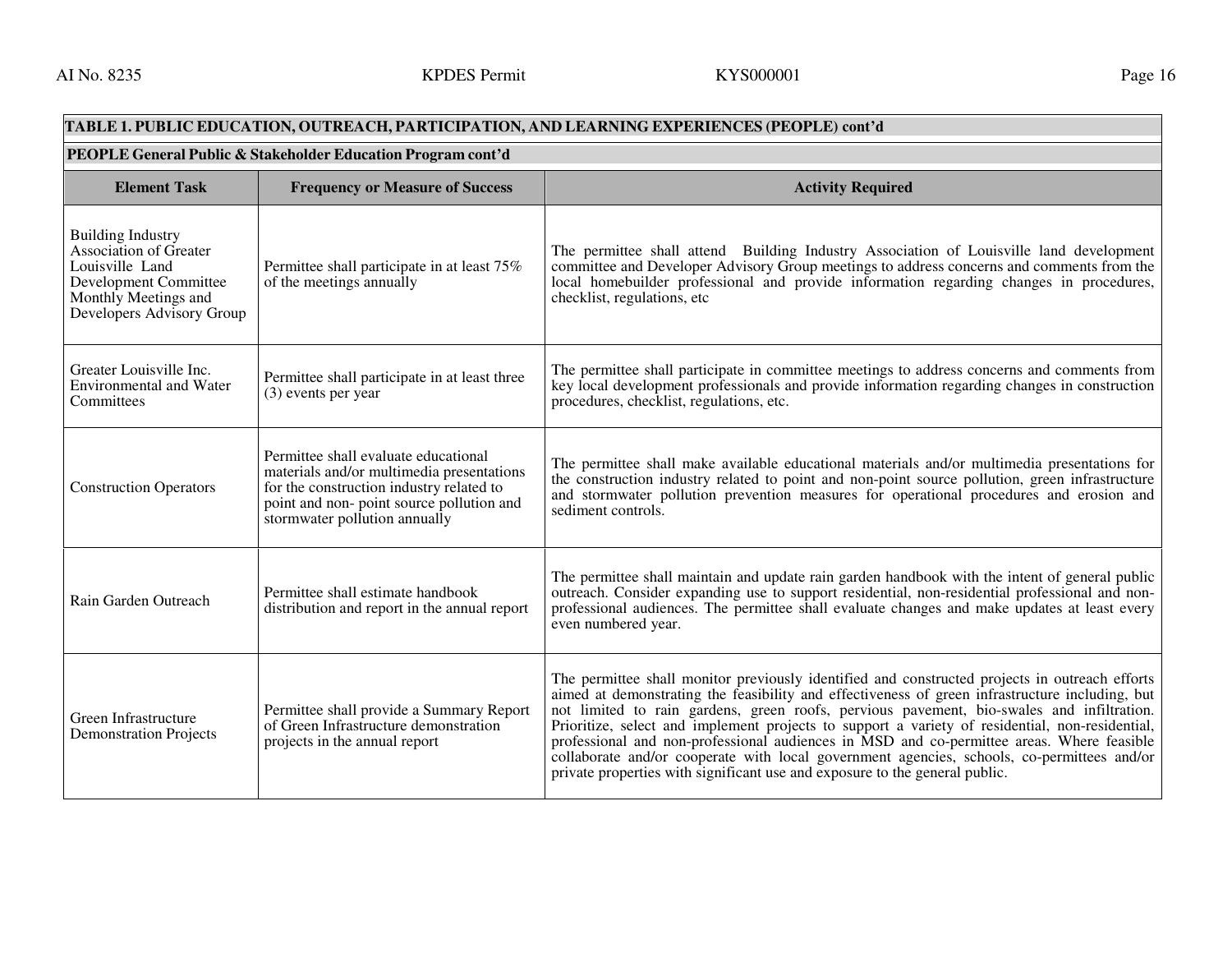| TABLE 1. PUBLIC EDUCATION, OUTREACH, PARTICIPATION, AND LEARNING EXPERIENCES (PEOPLE) cont'd |                                                                                                                                                  |                                                                                                                                                                                                                                                                                                                         |  |
|----------------------------------------------------------------------------------------------|--------------------------------------------------------------------------------------------------------------------------------------------------|-------------------------------------------------------------------------------------------------------------------------------------------------------------------------------------------------------------------------------------------------------------------------------------------------------------------------|--|
| PEOPLE General Public & Stakeholder Education Program cont'd                                 |                                                                                                                                                  |                                                                                                                                                                                                                                                                                                                         |  |
| <b>Element Task</b>                                                                          | <b>Frequency or Measure of Success</b>                                                                                                           | <b>Activity Required</b>                                                                                                                                                                                                                                                                                                |  |
| Public Notification of<br>Major Program Changes                                              | Permittee shall maintain and update as<br>needed the notification system or program<br>changes.                                                  | The permittee shall maintain a web site-based system to notify the public and affected<br>stakeholders of proposed major program changes that will significantly impact stormwater runoff<br>quality, negatively or positively. The public shall be given the opportunity to informally comment<br>on proposed changes. |  |
|                                                                                              | Cooperative Efforts (MSD provides supportive or other non-lead role)                                                                             |                                                                                                                                                                                                                                                                                                                         |  |
| <b>Element Task</b>                                                                          | <b>Frequency or Measure of Success</b>                                                                                                           | <b>Activity Required</b>                                                                                                                                                                                                                                                                                                |  |
| Jefferson County MS4<br>Workgroup-<br>Communication                                          | Permittee shall attend at least two (2)<br>meetings per year                                                                                     | The permittee shall participate in the Jefferson County MS4 Co- Permittee Workgroup meetings<br>discussing program progress, challenges, activity changes, shared activity requests communication<br>needs and lesson learned.                                                                                          |  |
| Louisville Metro Office of<br><b>Sustainability Assistance</b>                               | Permittee shall report its activities and<br>support of the Louisville Metro<br>Department of Sustainability initiatives in<br>the annual report | The permittee shall continue to support Louisville Metro Office of Sustainability initiatives with<br>development of guidance materials to be applied to new Metro Government Facilities<br>incorporating green infrastructure.                                                                                         |  |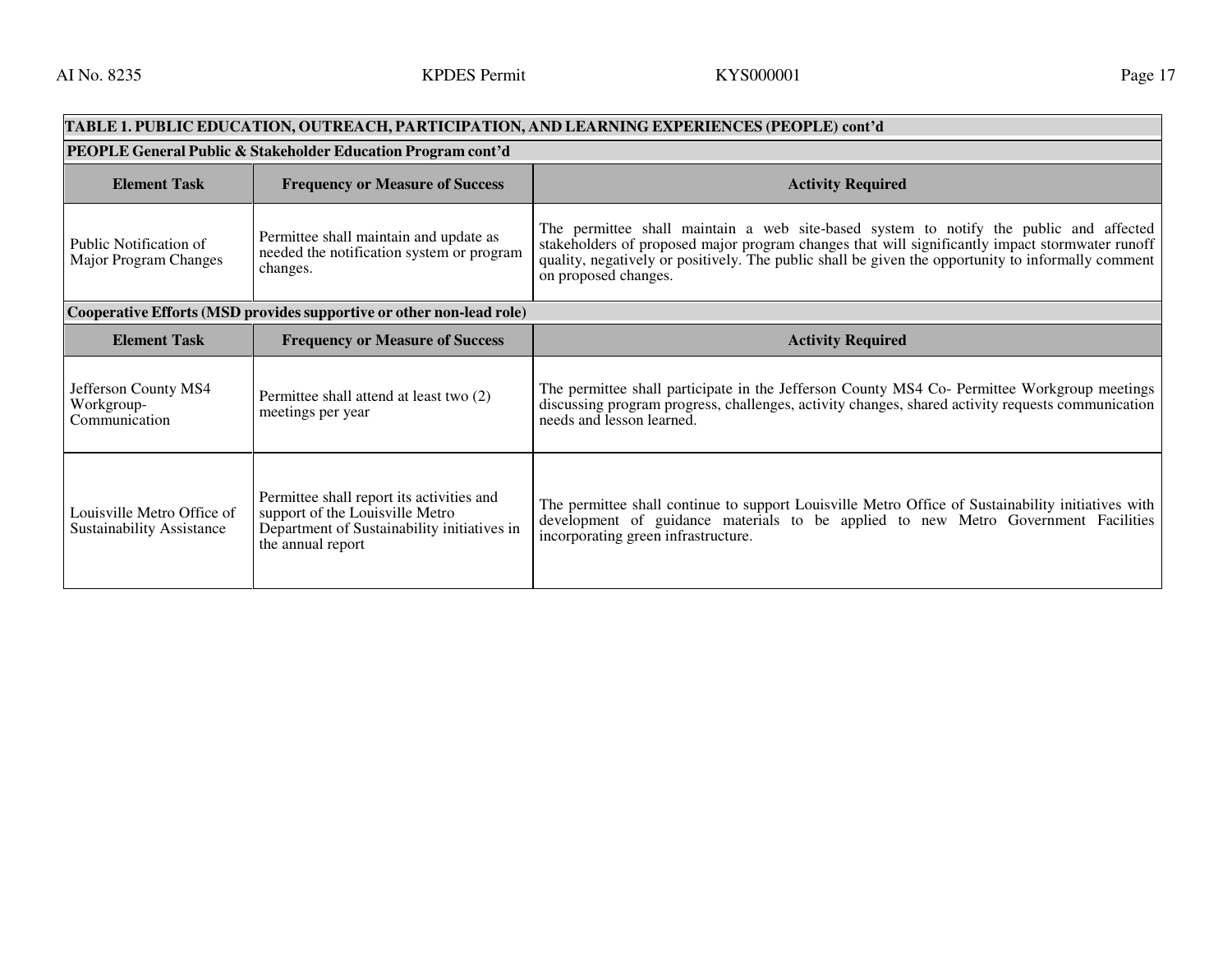# **TABLE 2. ILLICIT DISCHARGE DETECTION AND ELIMINATION (IDDE)**

**MSD is the primary co-permittee and has an inter-local agreement with its co-permittees; the responsibilities are divided according to Section 1.2.1.** 

| <b>IDDE1</b><br><b>Legal Prohibition/Control Authority</b>     |                                                                                                                                                                   |                                                                                                                                                                                                                                                                                                                                                                                                                                                                                                                                                                                                                                    |
|----------------------------------------------------------------|-------------------------------------------------------------------------------------------------------------------------------------------------------------------|------------------------------------------------------------------------------------------------------------------------------------------------------------------------------------------------------------------------------------------------------------------------------------------------------------------------------------------------------------------------------------------------------------------------------------------------------------------------------------------------------------------------------------------------------------------------------------------------------------------------------------|
| <b>Element Task</b>                                            | <b>Frequency or Measure of Success</b>                                                                                                                            | <b>Activity Required</b>                                                                                                                                                                                                                                                                                                                                                                                                                                                                                                                                                                                                           |
| Assess Legal<br>Prohibition/Control<br>Authority               | Permittee shall evaluate, once per permit<br>cycle proposed changes in Wastewater<br>Stormwater Discharge Regulations<br>(WDRs) for consideration by MSD<br>Board | The permittee shall evaluate existing ordinances and regulations with an emphasis on Article 5 of<br>the WDRs to determine if they are sufficient relative to MSD's ability to implement an effective<br>IDDE program per 40 CFR. 122.26(b) (2). The permittee shall periodically update WDRs as<br>needed to identify and eliminate risk of illicit discharges due to changes in technology, industrial<br>management processes, regulations or program modifications. The permittee shall provide a<br>summary of the adoption of such changes and information about implementation, and effective<br>date in the Annual Report. |
| <b>IDDE</b> Source Investigation<br>and Elimination Procedures | Permittee shall provide in the annual<br>report, a summary of the process changes<br>to IDDE investigations                                                       | The permittee shall update the formal plan of illicit discharge detection, as needed including how<br>to trace the source of an illicit discharge and procedures for removing or eliminating them once<br>they are located or reported. The plan should also include the enforcement procedures outlined in<br>the WDRs for illicit discharge elimination, which includes ten (10) days from the receipt of the<br>Notice of Violation; the source of the illicit discharge shall submit a mitigation plan for removal.                                                                                                            |
| <b>Public Illicit Discharge</b><br><b>Report Investigation</b> | Permittee shall provide in the annual<br>report, a summary of the investigations<br>of illicit discharges performed                                               | The permittee shall continue to receive and investigate public reports of potential illicit discharges<br>via customer service hotline, webpage reporting and Metrocall. The permittee shall update and<br>perform customer service hotline staff training for receiving calls regarding potential illicit<br>discharges and appropriate routing procedures.                                                                                                                                                                                                                                                                       |
| Dry Weather Screening                                          | Permittee shall provide in the annual<br>report, a summary of the dry weather<br>screenings performed.                                                            | The permittee shall conduct dry weather screening of representative outfalls. The recommended<br>level of effort is twenty percent (20%) of the major outfalls per year. However, all the major outfalls shall be addressed within the permit term. The permittee shall also conduct dry-weather<br>screenings at ninety percent (90%) of large industrial outfalls of industrial facilities once per<br>permit cycle.                                                                                                                                                                                                             |
| Screening Follow-up                                            | Permittee shall starting in Permit Year<br>One $(1)$ inspect at least 25% of suspect<br>outfalls per year                                                         | After the initial follow-up to insure the illicit discharge has been mitigated, the permittee shall<br>identify and update priority areas where outfalls were previously found to have had contaminated<br>discharges to determine the current status of those outfalls                                                                                                                                                                                                                                                                                                                                                            |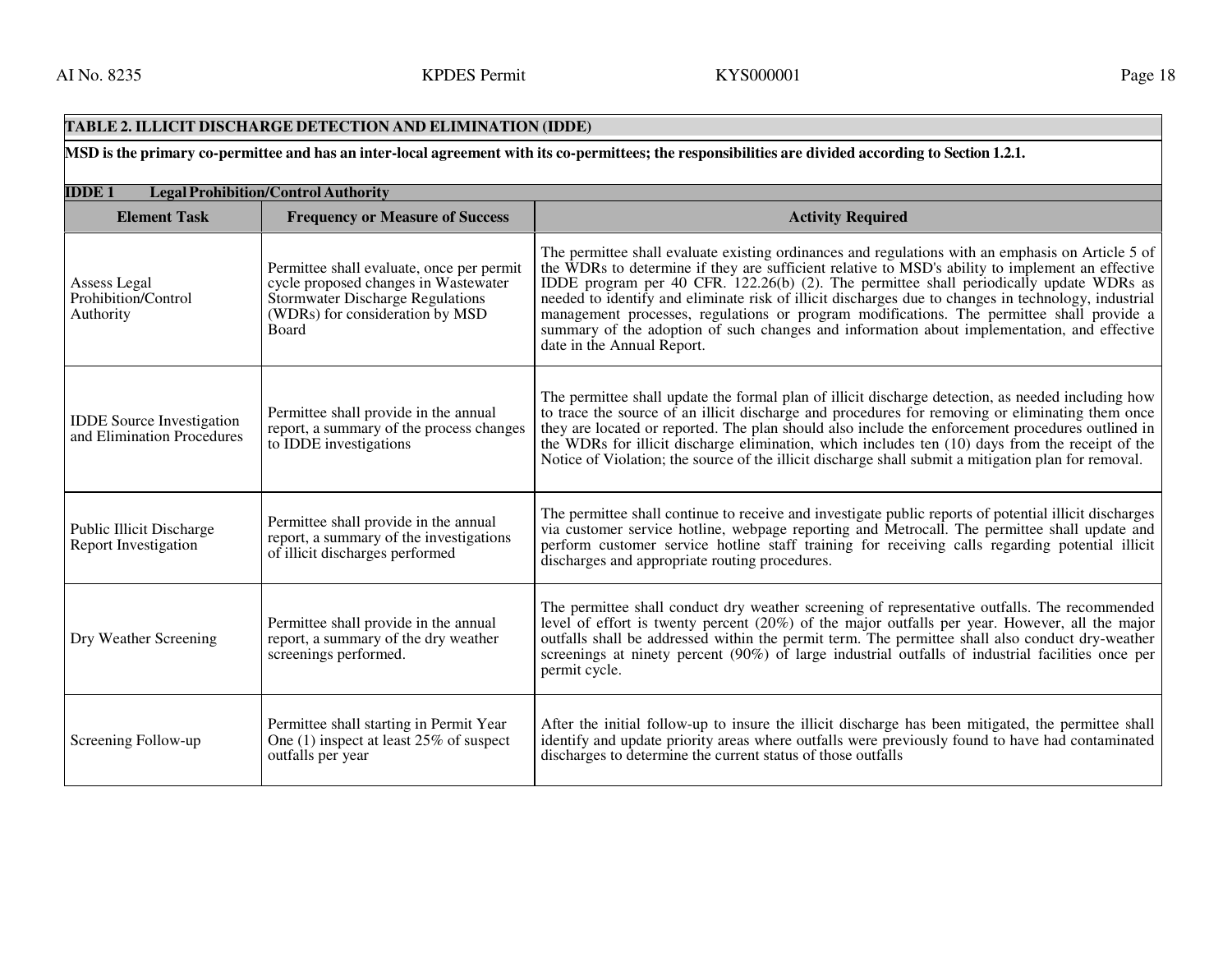#### **TABLE 2. ILLICIT DISCHARGE DETECTION AND ELIMINATION (IDDE) cont'd IDDE 2 Management ActivitiesElement Task Frequency or Measure of Success Activity Required Activity Required Activity Required Activity Required** Mapping - Stormwater Infrastructure Inventory Permittee shall maintain a storm sewer system map The permittee shall continue to maintain the GIS Louisville Jefferson County Information Center (LOJIC) layers constituting its storm sewer system map, showing the location of all known major outfalls, inlets, flood control basins, green infrastructure BMPs maintained by the permittee, and the names and location of all waters of the Commonwealth that receive discharges from those outfalls. Non-Industrial IDDE Program Enforcement Permittee shall report annually, including number of investigations, enforcement actions and referrals to KDOW, and follow-up investigations. The permittee shall continue to utilize the Wastewater/Stormwater Discharge Regulations, related checklists and procedures for investigation of potential illicit discharges and elimination of illicitdischarges. Hazmat/Spill Unified Response Program Permittee shall report, if necessary, any changes to the policies and programs and procedures, in the annual report The permittee shall continue to maintain and enforce the ordinances, policies, programs and procedures for response and containing spills that may discharge into the MS4. The spill response procedures outlined in Section 95.07 of the Louisville Metro Code of Ordinances relating to hazardous materials shall continue to be implemented and enforced. MVA Mitigation Kit Program Permittee shall report metrics for kit distribution and after-use collection in the annual report The permittee shall continue motor vehicle accident (MVA) mitigation kit distribution program to meet Fire Department and emergency response spill containment needs. IDDE Identification SWPPP Training Integration Training shall occur at least once per year and the permittee shall report in the annual report the date of training and the number of staff participating in training The permittee shall integrate techniques and practices to assist staff in identifying potential illicit discharges into facility and system operations and provide maintenance training. **Cooperative Efforts (MSD provides supportive or other non-lead role)** KDOW Support Permittee shall summarize and include in the annual report any assistance given to the Kentucky Division of Water by MSD As KDOW requests, the permittee shall accompany KDOW on inspection of KPDES stormwater permitted facilities in Jefferson County.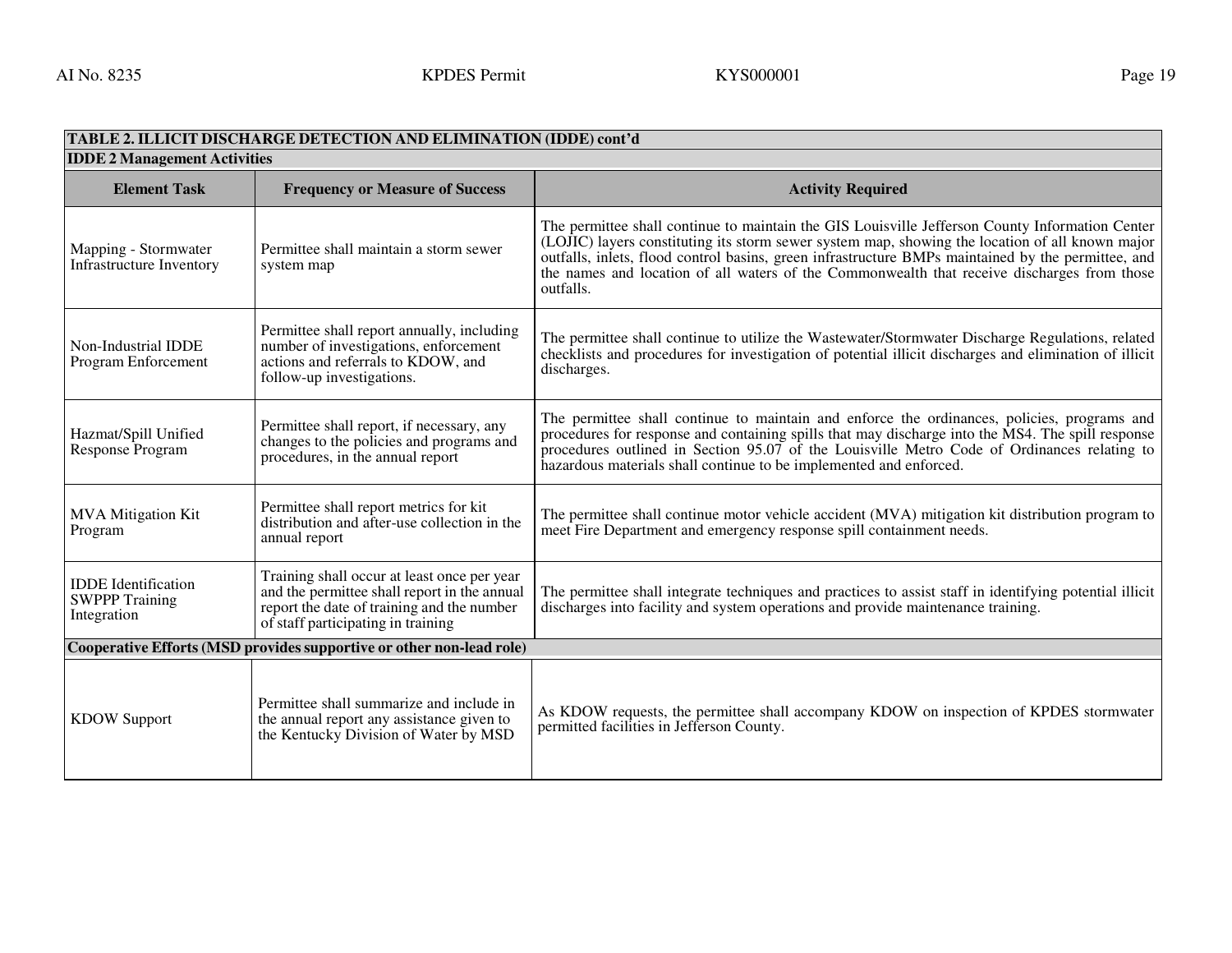#### **TABLE 3. INDUSTRIAL STORMWATER PROGRAM INDUSTRIAL STORMWATER PROGRAM REQUIREMENTS (IP) MSD is the primary co-permittee and has an inter-local agreement with its co-permittees; the responsibilities are divided according to Section 1.2.1. IP 1 Legal Prohibition/Control AuthorityElement Task Frequency or Measure of Success Activity Required Activity Required Activity Required Activity Required** Industrial IDDE Program Enforcement Permittee shall summarize in the annual report the industrial enforcement actions and referrals to Kentucky Division of Water For industrial properties, the permittee shall continue to utilize the Wastewater/Stormwater Discharge Regulations, Hazardous Materials Ordinance and related checklists and procedures for identification of potential illicit discharges and elimination of illicit discharges/ unauthorized stormwater discharges. The permittee shall perform analysis of industry property data layer in LOJIC cross linking with properties holding a Hazardous Materials (spill) Prevention Control (HMPC) Plan to identify potential sites that should be added to the program with consideration for High Risk Industrial Facilities designation (determined in other activities). Industrial IDDE Program Enforcement Permittee shall update as needed and maintain adequate legal authority to require compliance with this measure. The permittee shall maintain adequate legal authority, per 401 KAR 5:060, Section 12(9)(b)3 and 40 CFR 122.26(b)(2), to require compliance and inspection of sites, inspection of priority industrial and commercial facilities, including establishing control measure requirements such as Hazardous Materials Management Prevention and Control (HMPC), Spill Prevention, Control and Countermeasure (SPCC) Plan and/or the Groundwater Protection Plan (GPP) for facilities that have a potential to discharge to the MS4 and enforce stormwater requirements. **IP 2 Inventory and Inspection of Industrial FacilitiesElement Task Frequency or Measure of Success Activity Required Activity Required Activity Required Activity Required** Industrial Facility Inventory Permittee shall update annually and make available to the Division of Water upon request The permittee shall maintain an inventory of all potential industrial and commercial sites/sources that could contribute pollutant loads to the MS4.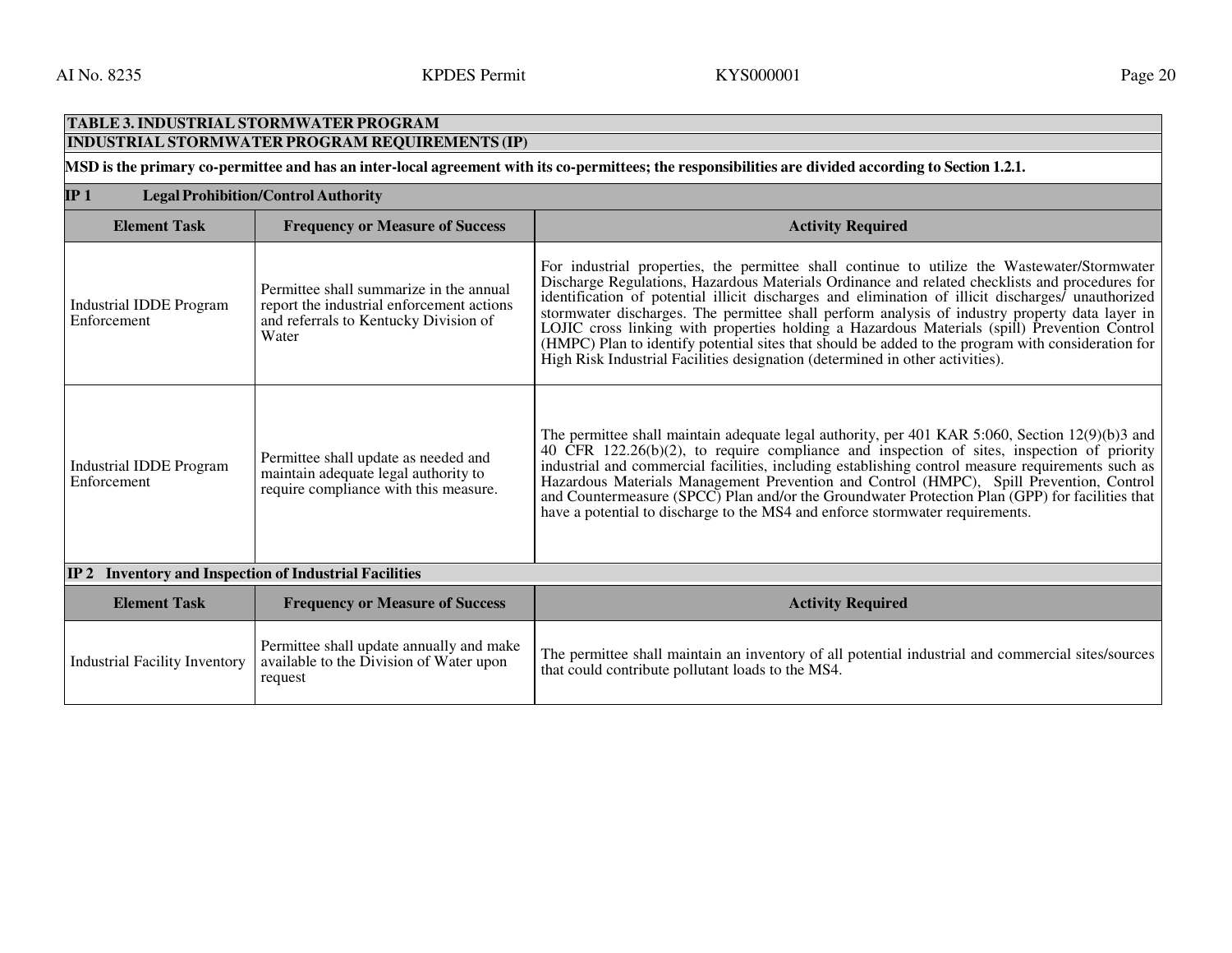| TABLE 3. INDUSTRIAL STORMWATER PROGRAM cont'd                 |                                                                                                                                                                     |                                                                                                                                                                                                                                                                                                                                                                                                                                                                                                                                                                                                                                                                                                                                                                          |  |
|---------------------------------------------------------------|---------------------------------------------------------------------------------------------------------------------------------------------------------------------|--------------------------------------------------------------------------------------------------------------------------------------------------------------------------------------------------------------------------------------------------------------------------------------------------------------------------------------------------------------------------------------------------------------------------------------------------------------------------------------------------------------------------------------------------------------------------------------------------------------------------------------------------------------------------------------------------------------------------------------------------------------------------|--|
| IP 2 Inventory and Inspection of Industrial Facilities cont'd |                                                                                                                                                                     |                                                                                                                                                                                                                                                                                                                                                                                                                                                                                                                                                                                                                                                                                                                                                                          |  |
| <b>Element Task</b>                                           | <b>Frequency or Measure of Success</b>                                                                                                                              | <b>Activity Required</b>                                                                                                                                                                                                                                                                                                                                                                                                                                                                                                                                                                                                                                                                                                                                                 |  |
| "High Risk" Facility<br>Definition                            | Review "High Risk" facility definition<br>each permit cycle                                                                                                         | The permittee shall identify and periodically review the efficacy of Risk Factors to define<br>facilities as "High Risk", "Moderate Risk" and "Low Risk".                                                                                                                                                                                                                                                                                                                                                                                                                                                                                                                                                                                                                |  |
| <b>HRIF Inventory Update</b>                                  | Permittee shall summarize and report<br>annually, the assessment and updates of<br>any industrial facilities identified as<br>"High", "Moderate", and "Low" risk    | The permittee shall compare the datasets for local Approved HMPC Plan Facilities to the publicly<br>available Facility data from local and state environmental and emergency response agencies to<br>address the completeness and accuracy of High Risk Industrial Facilities identification. The<br>permittee shall update the list of HRIFs at least once over the permit term, to account for the most<br>recently available North American Industry Classification System (NAICS), Standard Industrial<br>Classification (SIC) codes, Toxic Release Inventory (TRI) data, MSD's HMPC data and MSD's<br>pretreatment program data with the goal of establishing a tiered list of industries to support<br>priorities in MSD's industrial facility inspection program. |  |
| High-Risk and Medium<br><b>Risk Facilities</b>                | Permittee shall report the summary of<br>prioritized inspections completed, and any<br>enforcement resulting from the<br>inspections.                               | Based on the results of the updated HRIF assessment, the permittee shall inspect high-risk<br>facilities at least once every three (3) years and moderate risk facilities at least once every five (5)<br>years.                                                                                                                                                                                                                                                                                                                                                                                                                                                                                                                                                         |  |
| <b>Industrial Facility Control</b><br><b>Measures</b>         | Permittee shall report annually on control<br>measures required of the high-risk<br>industrial and commercial facilities to<br>ensure compliance with this measure. | The permittee shall require the High Risk industrial and commercial facilities to select, install,<br>implement, and maintain control measures that promote prevention and source control for<br>discharge of applicable pollutants of concern. This requirement may be addressed through the<br>Hazardous Materials (spill) Prevention Control (HMPC) Plan and/or federal programs such as<br>Spill Prevention, Control and Countermeasure (SPCC) Plan and/or the Groundwater Protection<br>Plan (GPP) that are already implemented at the industrial and commercial facilities. The permittee<br>shall require the applicable facilities to identify the specific control measures, good housekeeping<br>and maintenance procedures, and employee training necessary.  |  |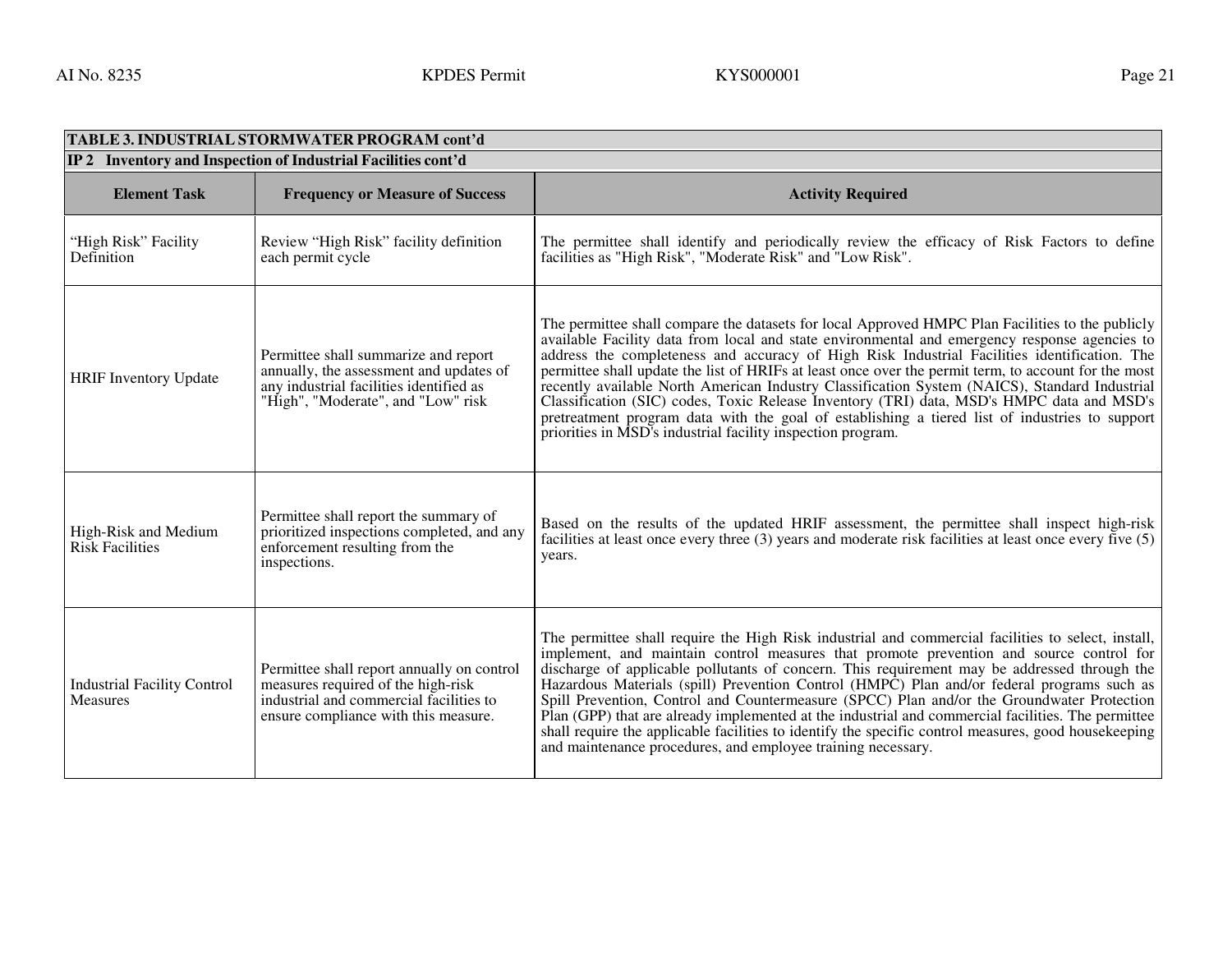| TABLE 3. INDUSTRIAL STORMWATER PROGRAM cont'd                        |                                                                                                                                                               |                                                                                                                                                                                                                                                                                                                                                                                                                                                                                                                                                                                                                                                                  |  |
|----------------------------------------------------------------------|---------------------------------------------------------------------------------------------------------------------------------------------------------------|------------------------------------------------------------------------------------------------------------------------------------------------------------------------------------------------------------------------------------------------------------------------------------------------------------------------------------------------------------------------------------------------------------------------------------------------------------------------------------------------------------------------------------------------------------------------------------------------------------------------------------------------------------------|--|
| IP 2 Inventory and Inspection of Industrial Facilities cont'd        |                                                                                                                                                               |                                                                                                                                                                                                                                                                                                                                                                                                                                                                                                                                                                                                                                                                  |  |
| <b>Element Task</b>                                                  | <b>Frequency or Measure of Success</b>                                                                                                                        | <b>Activity Required</b>                                                                                                                                                                                                                                                                                                                                                                                                                                                                                                                                                                                                                                         |  |
| Enforcement/Inspections                                              | Within six months of the permit issuance,<br>the Permittee shall update, if necessary, the<br>required criteria or procedures to comply<br>with this measure. | The permittee shall develop criteria or procedures for site inspections and enforcement including<br>criteria to address how the MS4 will use enforcement authorities to ensure compliance with the<br>industrial program requirements. The permittee shall enforce the procedures outlined in Section<br>95.11 of the Louisville Metro Code of Ordinances relating to hazardous materials. The permittee<br>shall utilize third party inspections for development of recommendations of efficacy of permittee inspections and enforcement. Updates to training materials shall be administered for permittee<br>personnel at least once per year, if necessary. |  |
| <b>MSD Plan Review</b>                                               | Permittee shall assess at least every three<br>(3) years and report changes to process in<br>the annual report                                                | The permittee shall determine if existing triggers in the new development and redevelopment<br>plan and plumbing systems review process are sufficient to include appropriate industrial<br>stormwater quality specialists/inspectors in the plan approval process.                                                                                                                                                                                                                                                                                                                                                                                              |  |
| Industrial & Commercial<br><b>Community Outreach</b>                 | The Permittee shall continue to identify<br>materials developed and distribution<br>estimates and summarize in the annual<br>report                           | The permittee shall update as necessary and distribute outreach materials (brochure, fact sheets,<br>etc.) to HMPC Facilities and other commercial operations of concern to promote illicit discharge<br>elimination awareness.                                                                                                                                                                                                                                                                                                                                                                                                                                  |  |
| Third Party Oversight<br>Inspection                                  | Document training materials and the<br>number of third party inspections<br>conducted to be reported in the annual<br>report                                  | The permittee shall utilize third party inspections for development of recommendations of<br>efficacy of permittee inspections and enforcement. Updates to training materials shall be<br>administered for permittee personnel at least once per year, if necessary.                                                                                                                                                                                                                                                                                                                                                                                             |  |
| <b>TABLE 3. INDUSTRIAL STORMWATER PROGRAM</b>                        |                                                                                                                                                               |                                                                                                                                                                                                                                                                                                                                                                                                                                                                                                                                                                                                                                                                  |  |
| Cooperative Efforts (MSD provides supportive or other non-lead role) |                                                                                                                                                               |                                                                                                                                                                                                                                                                                                                                                                                                                                                                                                                                                                                                                                                                  |  |
| <b>Element Task</b>                                                  | <b>Frequency or Measure of Success</b>                                                                                                                        | <b>Activity Required</b>                                                                                                                                                                                                                                                                                                                                                                                                                                                                                                                                                                                                                                         |  |
| <b>KDOW Support</b>                                                  | Permittee shall summarize and include in<br>the annual report any assistance given to<br>the Kentucky Division of Water by MSD                                | As KDOW requests, the permittee shall accompany KDOW on inspection of KPDES stormwater<br>permitted facilities in Jefferson County.                                                                                                                                                                                                                                                                                                                                                                                                                                                                                                                              |  |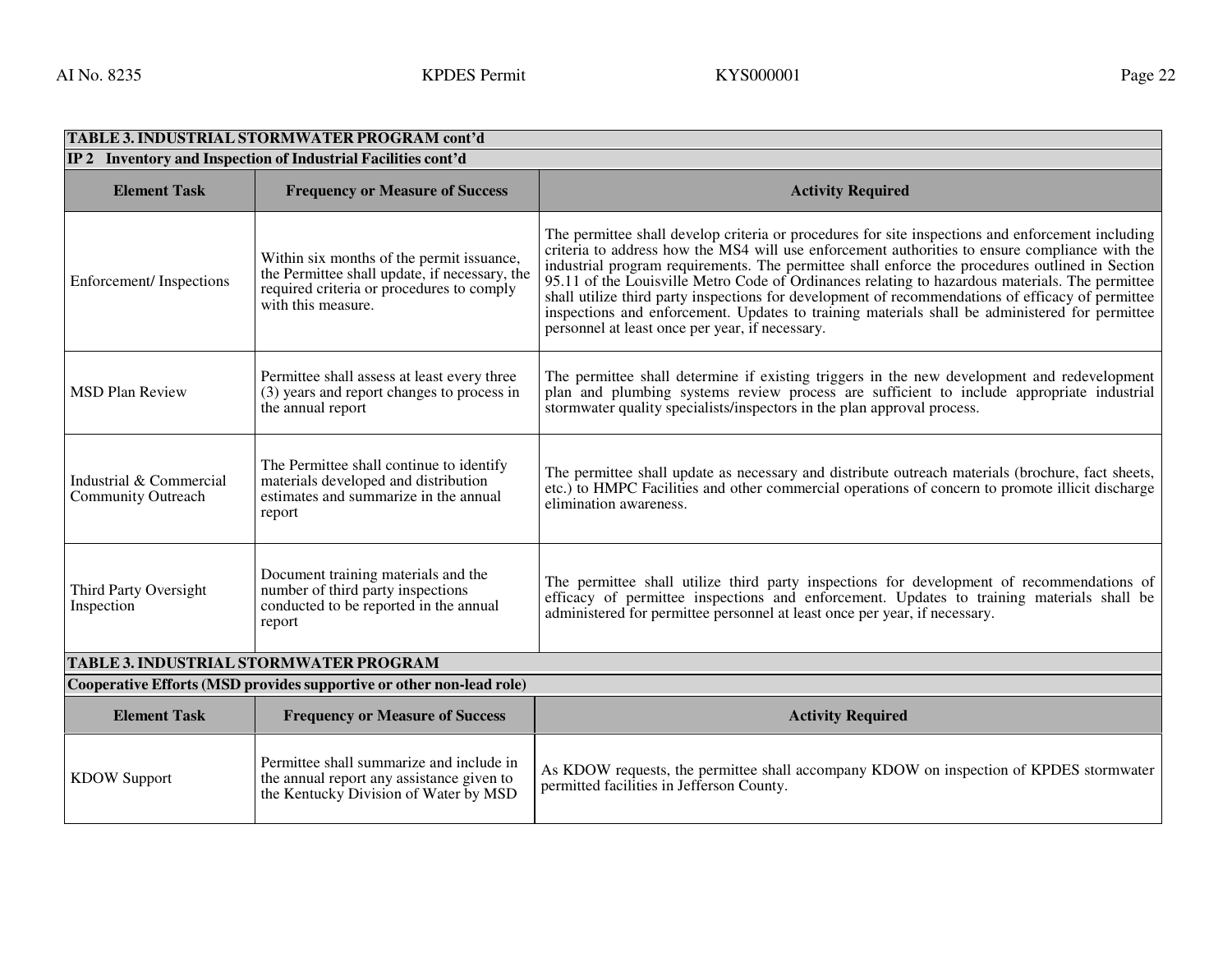#### **TABLE 4. CONSTRUCTION SITE STORMWATER RUNOFF CONTROL REQUIREMENTS (CS) MSD is the primary co-permittee and has an inter-local agreement with its co-permittees; the responsibilities are divided according to Section 1.2.1. CS <sup>1</sup> Legal Prohibition/Control Authority Element Task Frequency or Measure of Success Activity Required Activity Required Activity Required** Assess Legal Prohibition/Control Authority Permittee shall summarize proposed changes enumerated by end of permit years one (1) and three (3) and report proposed changes in to Wastewater/Stormwater Discharge Regulations for consideration by MSD Board in the annual report The permittee shall assess existing ordinance and regulations to identify changes needed to account for changes in standard of care (as directed by KDOW General Construction Permit KYR10), changes in technology, changes to development management process and related program needs in satisfaction 40 CFR  $122.26(b)(15)(i)$  for construction activities that result in a land disturbance of greater than or equal to one acre and construction activity disturbing less than one acre that is part of a larger common plan of development that would disturb one acre or more. Implement Legal Prohibition/Control Authority Permittee shall require routine inspections of active construction sites with reasonable potential to discharge to MS4. A summary of these inspections and any enforcement actions resulting from these inspections shall be included in the Annual Report The permittee shall continue to enforce existing ordinances and regulations intended to limit construction phase stormwater quality impacts from new construction and significant redevelopment. Site Plan Review Permittee shall review plans as needed and report the number of plans reviewed in the Annual Report The permittee shall conduct site plan reviews in accordance with the procedures outlined in Section 159.02 of the Louisville/Jefferson County Erosion Prevention and Sediment Control Ordinance to assess whether the plans include measures that address potential water quality impacts from construction prior to authorization of land disturbance. Construction Site Inspection Permittee shall continue to implement the criteria and/or procedures for site inspections. The permittee shall develop and implement criteria and/or procedures for site inspection. The procedures shall include an Enforcement Response Plan outlined in Section 159.05 of the Louisville/Jefferson County Erosion Prevention and Sediment Control Ordinance. Construction Site Inspection Frequency Permittee shall report the number of inspections performed in the Annual Report The permittee is required to conduct inspections bi-monthly of at least 90% of active sites.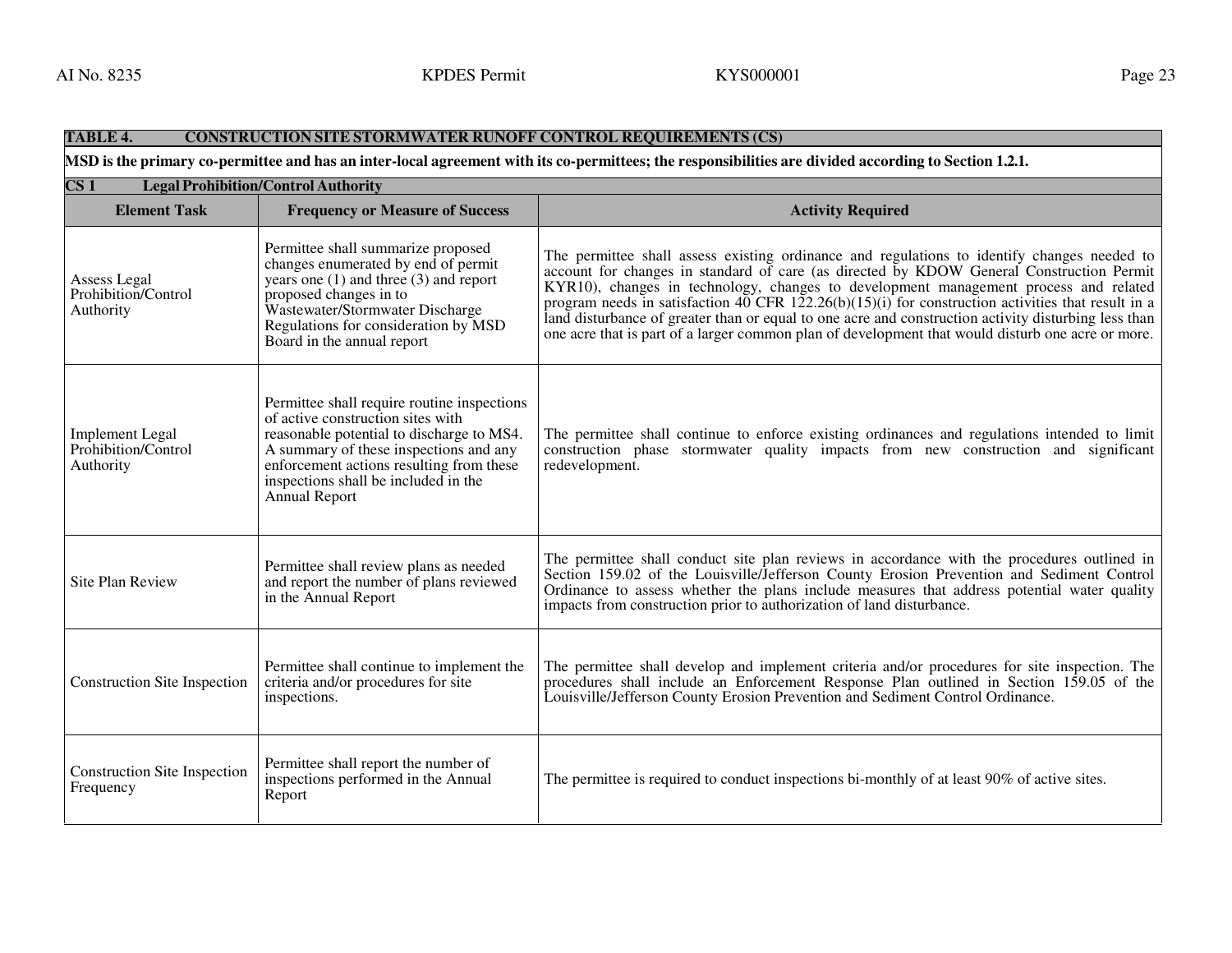| TABLE 4.<br><b>CONSTRUCTION SITE STORMWATER RUNOFF CONTROL REQUIREMENTS (CS) cont'd</b>        |                                                                                                                                                               |                                                                                                                                                                                                                                                                                                                                                                                                                                                                                                                                                              |
|------------------------------------------------------------------------------------------------|---------------------------------------------------------------------------------------------------------------------------------------------------------------|--------------------------------------------------------------------------------------------------------------------------------------------------------------------------------------------------------------------------------------------------------------------------------------------------------------------------------------------------------------------------------------------------------------------------------------------------------------------------------------------------------------------------------------------------------------|
| CS <sub>2</sub><br><b>CS Management Activities</b>                                             |                                                                                                                                                               |                                                                                                                                                                                                                                                                                                                                                                                                                                                                                                                                                              |
| <b>Element Task</b>                                                                            | <b>Frequency or Measure of Success</b>                                                                                                                        | <b>Activity Required</b>                                                                                                                                                                                                                                                                                                                                                                                                                                                                                                                                     |
| <b>Construction Site Inventory</b>                                                             | Inventory continually updated as projects<br>are permitted and projects are completed                                                                         | The permittee shall maintain an inventory of all active public and private construction sites that<br>result in a total land disturbance of greater than or equal to one acre and less than one acre that is<br>part of a larger common plan of development. Inventory should include the project's name,<br>address, contact person, inspection dates, and any enforcement actions issued to the project.                                                                                                                                                   |
| <b>Construction BMP</b><br>Guidance Materials                                                  | Permittee shall update the Design Manual<br>and Standards Specifications as needed<br>and make the updates publicly available                                 | As needed to account for changes in the KDOW general construction permit(s), the permittee<br>shall update the guidance materials facilitating current technology use, local plan<br>review/inspection requirements and related implications, Design Manual chapters and Standard<br>Specifications sections to address EPSC and other construction phase (waste concrete, fueling<br>and repairs operations, etc.) topics including BMP selection, feasibility, design considerations,<br>operation, maintenance, inspection checklist and related matters. |
| On-site SWPPP                                                                                  | Permittee shall document SWPPP<br>procedures and expectations and make the<br>procedures and expectations publicly<br>available                               | The permittee shall continue the procedure for receiving Stormwater Pollution Prevention Plans<br>(SWPPP) for qualifying construction sites.                                                                                                                                                                                                                                                                                                                                                                                                                 |
| <b>Construction Stormwater</b><br><b>Runoff Control Program</b><br><b>Inspection Refresher</b> | Permittee shall complete refresher review<br>with Construction inspectors annually,<br>reporting the date and the number of<br>attendees in the Annual Report | The permittee shall review inspector practices with individual MSD and contract inspectors to<br>communicate/confirm oversight responsibilities, documentation requirements, and frequency of<br>inspection, inspection standards and protocols. The refresher review (performed on-site) will<br>include EPSC and non-EPSC construction stormwater control metrics, the most current KDOW<br>General Construction Permit and the current USEPA MS4 Program Evaluation Construction Site<br>Checklist.                                                       |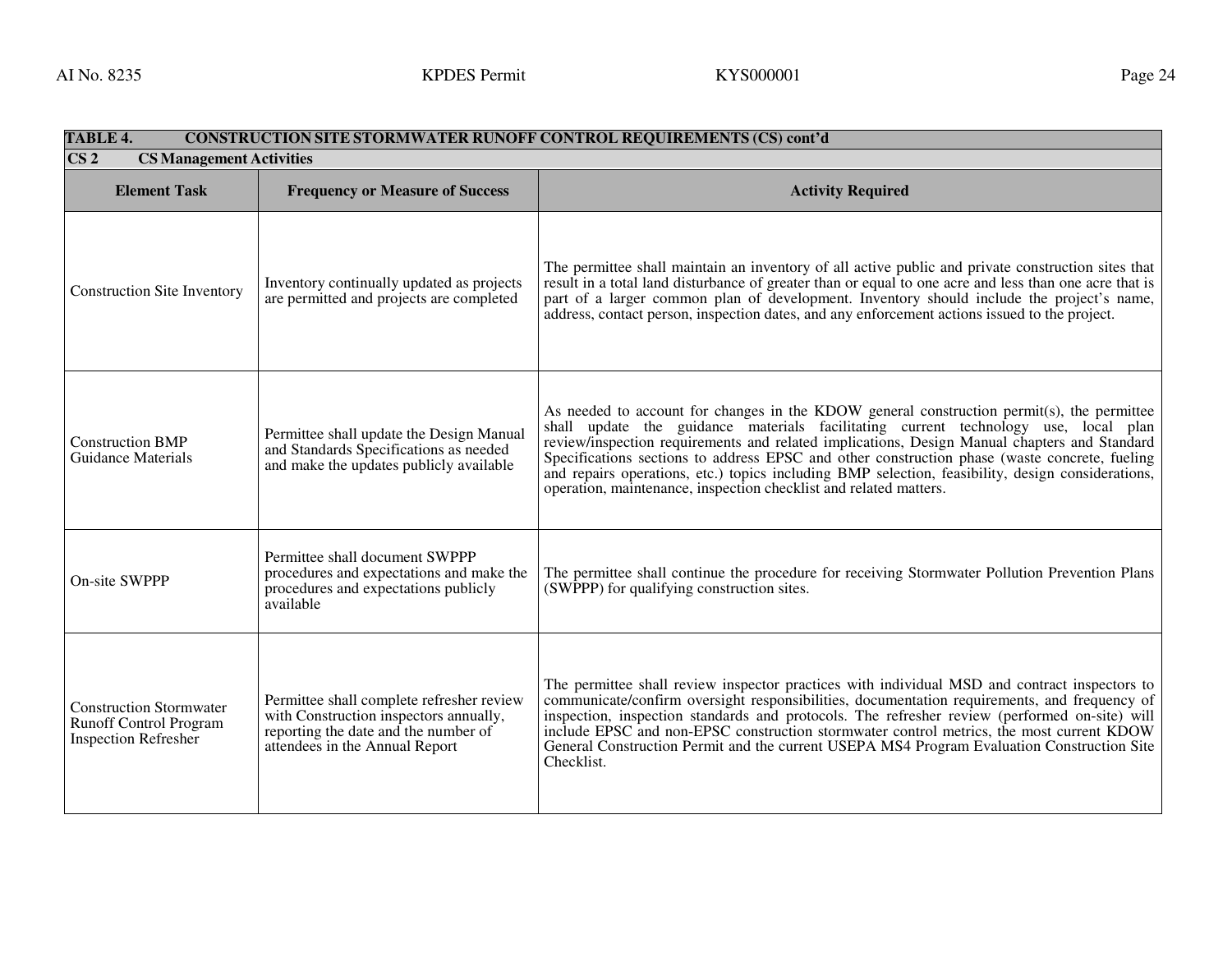#### **TABLE 4. CONSTRUCTION SITE STORMWATER RUNOFF CONTROL REQUIREMENTS (CS) cont'dCS 2 CS Management ActivitiesElement TaskFrequency or Measure of Success and Success and Superior Section Activity Required** Construction Inspector Training Permittee shall provide at least three (3) training opportunities annually reporting the date and the number of attendees in the Annual Report The permittee shall continue construction inspector training program placing new emphasis on delivering similar messages and understanding between MSD inspectors (regular and contracted) and qualified local contractor inspectors. Local Utility Construction General Permit Entities Permittee shall hold meetings with MSD's EPSC general permit holders as needed. The permittee shall continue to coordinate policy level stakeholders from local utility agencies holding construction general permits from MSD to confirm inter-agency communication protocols and review changes to standard, policies, procedures, BMP operation expectations and related matters. MSD General Construction Permits Evaluation Permittee shall evaluate all general permits by the end of Permit Year three (3); and report general construction permits issued by MSD in the annual report The permittee shall evaluate General Construction Permits issued by MSD to utilities and other entities to determine adequacy with revisions to the KDOW general construction permits, changes in permittee organization/practices, MSD standards, etc. Enforcement Tracking Log/Database Permittee shall summarize enforcement actions in the annual report. A summary of the tracked enforcement actions issued shall be included in the Annual Report The permittee shall continue to track enforcement actions issues (SWO/NOVs) to support follow-up inspections and issuance of penalties and/or Notice of Compliance. Third Party Oversight Inspection Document training materials and the number of third party inspections conducted The permittee shall utilize third party inspections for development of recommendations of efficacy of permittee inspections and enforcement. Updates to training materials shall be administered for permittee personnel at least once per year, if necessary.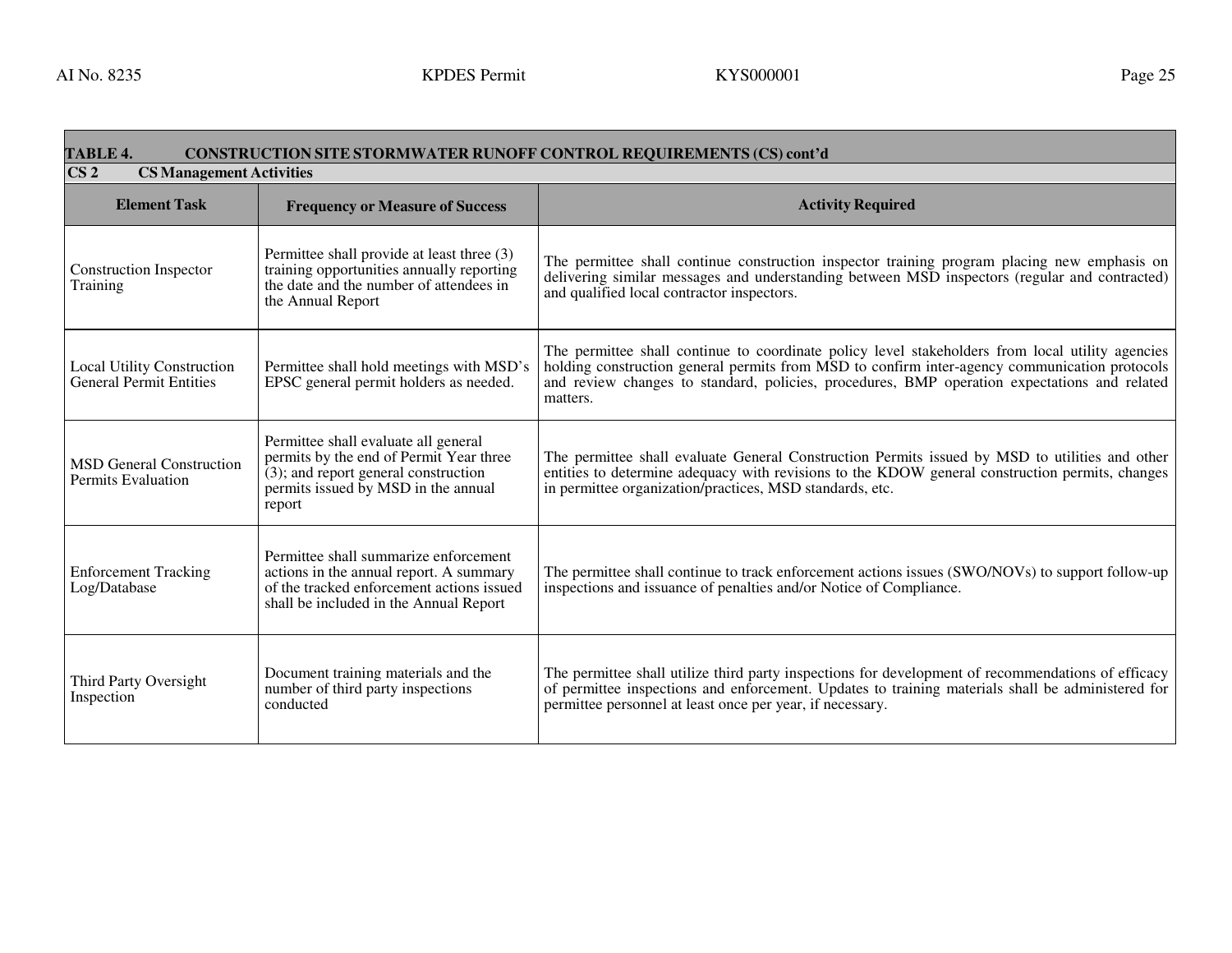| TABLE 4.<br><b>CONSTRUCTION SITE STORMWATER RUNOFF CONTROL REQUIREMENTS (CS) cont'd</b> |                                                                                                                                                                     |                                                                                                                                                                                                                                                                                                                                                    |  |
|-----------------------------------------------------------------------------------------|---------------------------------------------------------------------------------------------------------------------------------------------------------------------|----------------------------------------------------------------------------------------------------------------------------------------------------------------------------------------------------------------------------------------------------------------------------------------------------------------------------------------------------|--|
| Cooperative Efforts (MSD provides supportive or other non-lead role)                    |                                                                                                                                                                     |                                                                                                                                                                                                                                                                                                                                                    |  |
| <b>Element Task</b>                                                                     | <b>Frequency or Measure of Success</b>                                                                                                                              | <b>Activity Required</b>                                                                                                                                                                                                                                                                                                                           |  |
| <b>Plan Development Process</b><br>Identification                                       | Permittee shall make up-to- date guidance<br>documents publicly available. A summary<br>of the revised guidance materials shall be<br>included in the Annual Report | The permittee shall review and update, as needed guidance materials identifying the process that<br>developers must follow to obtain related construction permits, including process flow charts and<br>checklists.                                                                                                                                |  |
| Metro IP & L Enforcement<br>Coordination                                                | Permittee shall hold at least one (1)<br>conference every other year starting in<br>Permit Year one (1)                                                             | The permittee shall coordinate program enforcement actions with Metro Inspections, Permits and<br>Licensing (IP& L), as necessary, to support overall site compliance with an emphasis on Notices of<br>Deficiency, Notices of Violation, and Stop Work Orders issued by MSD and implications on land<br>disturbance and "in building" activities. |  |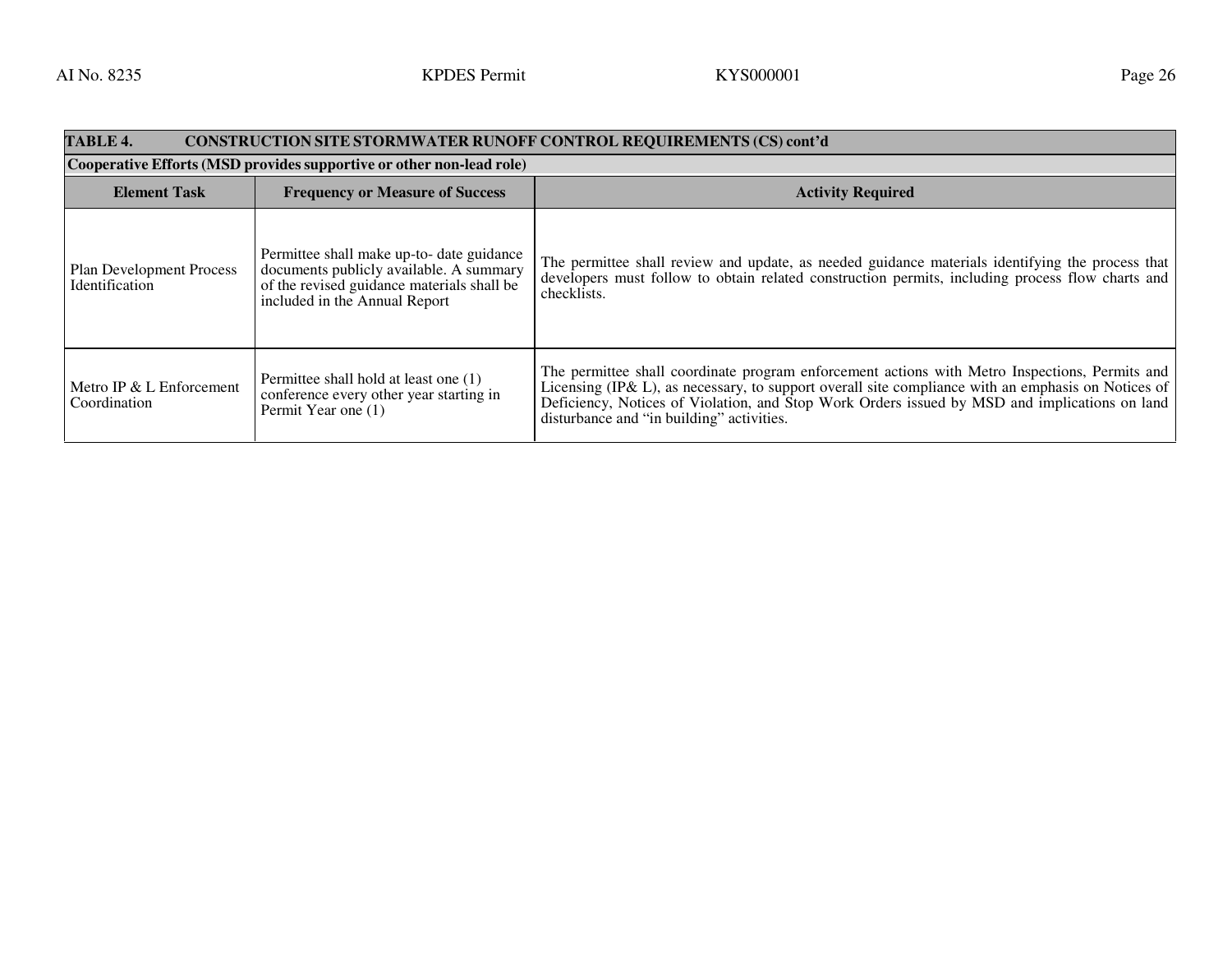#### **TABLE 5. POST-CONSTRUCTION (PC) STORMWATER RUNOFF CONTROL FOR NEW DEVELOPMENT AND REDEVELOPMENT**

#### **MSD is the primary co-permittee and has an inter-local agreement with its co-permittees; the responsibilities are divided according to Section 1.2.1.**

| PC 1<br><b>Legal Prohibition/Control Authority</b>      |                                                                                                                                                                                   |                                                                                                                                                                                                                                                                                                                                                                                                                                                                                                                                                                    |
|---------------------------------------------------------|-----------------------------------------------------------------------------------------------------------------------------------------------------------------------------------|--------------------------------------------------------------------------------------------------------------------------------------------------------------------------------------------------------------------------------------------------------------------------------------------------------------------------------------------------------------------------------------------------------------------------------------------------------------------------------------------------------------------------------------------------------------------|
| <b>Element Task</b>                                     | <b>Frequency or Measure of Success</b>                                                                                                                                            | <b>Activity Required</b>                                                                                                                                                                                                                                                                                                                                                                                                                                                                                                                                           |
| Assess Legal<br>Prohibition/Control Authority           | Permittee shall make assessments as<br>needed, and report proposed changes in<br>the WDR for consideration by MSD<br>Board.                                                       | The permittee shall assess existing Wastewater/Stormwater Discharge Regulations and other<br>relevant ordinances and regulations, to identify changes needed to account for changes in standard of<br>care, changes in technology, changes to development management process and related program<br>needs for new development and redevelopment projects that disturb greater than or equal to one acre<br>and construction activity disturbing less than one acre, including projects less than one acre that are<br>part of a larger common plan of development. |
| <b>Implement Legal</b><br>Prohibition/Control Authority | Permittee shall summarize enforcement<br>actions in the annual report. The<br>permittee shall include the number of<br>inspections and enforcement actions.                       | The permittee shall enforce existing ordinances and regulations intended to limit long-term<br>stormwater quality impacts from new construction and significant redevelopment.                                                                                                                                                                                                                                                                                                                                                                                     |
| <b>Site Plan Review</b>                                 | Permittee shall continue to conduct site<br>plan reviews                                                                                                                          | The permittee shall conduct site plan reviews through procedures for reviewing development plans<br>for compliance with stormwater management requirements.                                                                                                                                                                                                                                                                                                                                                                                                        |
| Stormwater Infrastructure<br>Inventory                  | Permittee shall update the GIS LOJIC<br>System as data becomes available                                                                                                          | The permittee shall continue to maintain the GIS-LOJIC layers incorporating system changes from<br>new development plans, MSD projects and related system projects.                                                                                                                                                                                                                                                                                                                                                                                                |
| <b>Post-Construction BMP</b><br><b>Inventory Update</b> | Permittee shall incorporate related data<br>on ongoing basis; Permittee shall assess<br>data to identify and fill dataset gaps every<br>other year.                               | The permittee shall develop and maintain an inventory and map of post-construction stormwater<br>controls, including retention ponds, detention basins, and stormwater quality treatment facilities<br>maintained by the permittee. The permittee shall update LOJIC and Hansen datasets to reflect the<br>location, extent, and condition of post-construction stormwater quality BMPs.                                                                                                                                                                           |
| Post-Construction Inspector<br>Training                 | At least two trainings per year for the<br>inspectors of Post-Construction BMPs.<br>Report in the annual report, the dates of<br>training, # of attendees, and subject<br>matter. | The permittee shall provide training to the inspectors including internal staff that have been<br>designated to inspect the effectiveness of the post-construction BMPs, as well as, the local residents<br>who are required to provide operation and maintenance of privately-owned Post-Construction BMPs.                                                                                                                                                                                                                                                       |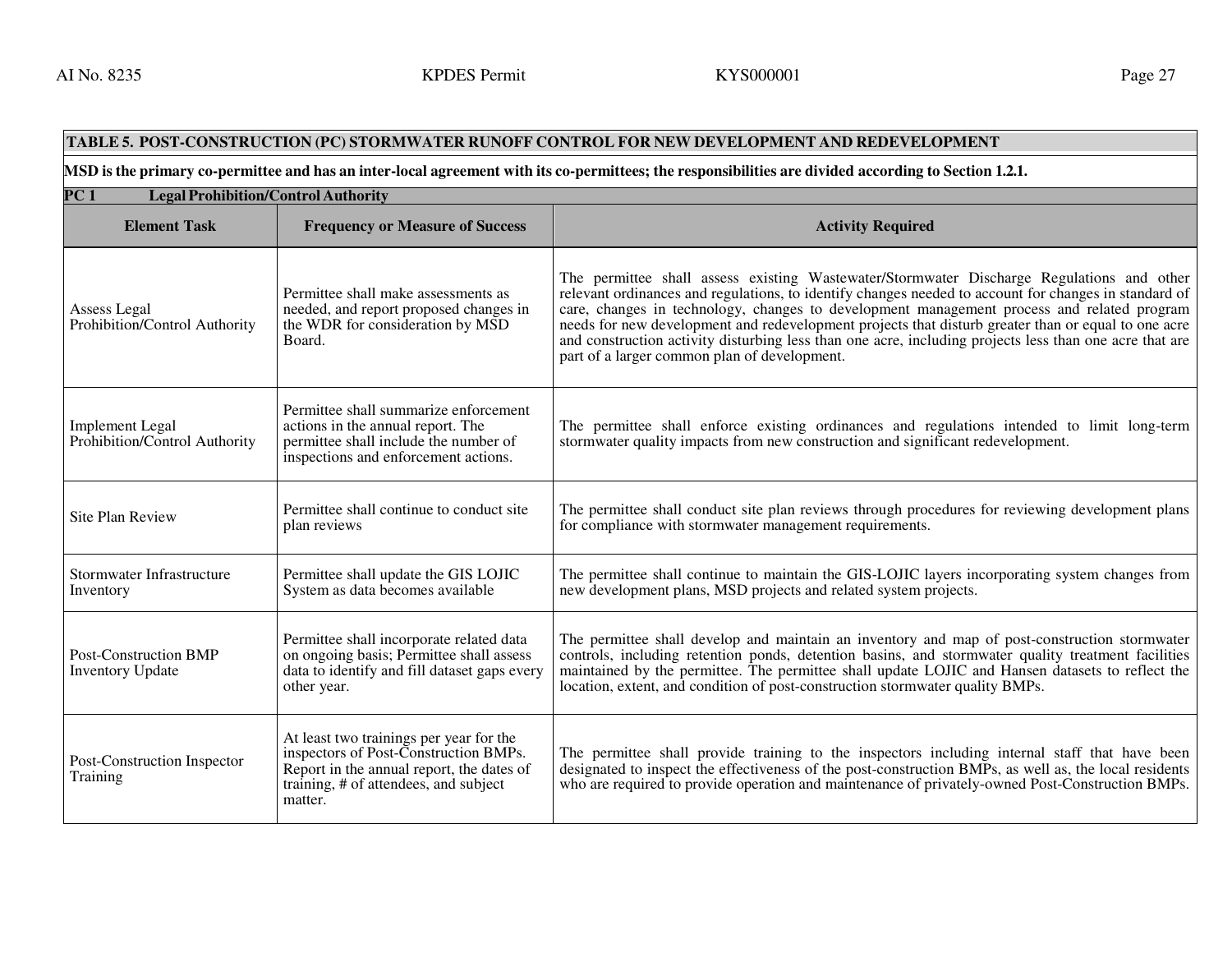#### **TABLE 5. POST-CONSTRUCTION (PC) STORMWATER RUNOFF CONTROL FOR NEW DEVELOPMENT AND REDEVELOPMENT cont'd PC2 PC Plan Maintenance and Update Element Task Frequency or Measure of Success Activity Required Activity Required Activity Required Activity Required** Inspect "Credit" Basins Permittee shall continue to perform spot check inspections for at least 50% of qualifying facilities annually and summarize for the annual report The permittee shall inspect private flood control basins, (retention ponds) receiving a stormwater utility user fee credit (reduction) to determine ability to fulfill original, current and projected drainage demands. Continue to enforce, per existing basin credits documentation requirements, necessary to fulfill maintenance agreements and long-term system integrity. Inspection Plan Procedures for Treatment BMPs Permittee shall continue to perform spot check inspections for at least 20% of treatment BMPs annually. All BMPs should be inspected by the end of the permit cycle. A summary of this activity shall be included in the annual report The permittee shall update inspection and oversight protocol for private stormwater quality treatment BMPs to facilitate long-term maintenance demands including requirements for qualified private inspection of private BMPs with local government oversight access inspection and controls, as needed. Post-Construction and Green Infrastructure BMP Guidance **Materials** Permittee shall update, as needed, the guidance materials specifically the Design Manual chapters and Standards Specifications sections and make the document publicly available The permittee shall evaluate and update the guidance materials facilitating current technology use and to reflect local plan review, construction site inspection and post-construction inspection requirements. Design Manual chapters and Standard Specifications sections to address long-term BMP operation, inspection and maintenance including checklists. "Green Infrastructure" is a combination of natural and engineered infrastructure that is designed to reduce the environmental footprint of the system. In terms of stormwater, green infrastructure can effectively manage stormwater runoff through the use of infiltration, biofiltration, detention, and other stormwater management techniques.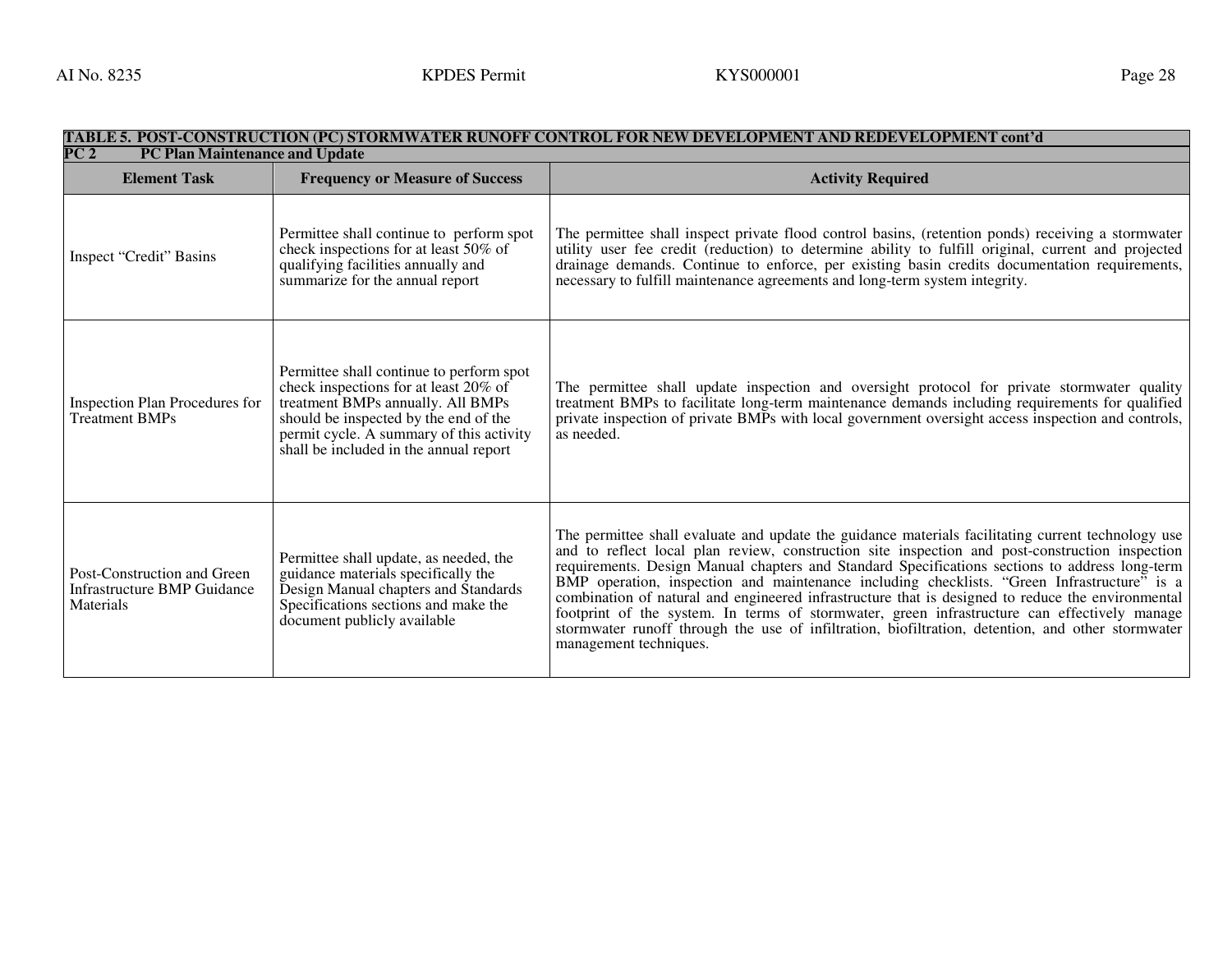# TABLE 5. POST-CONSTRUCTION (PC) STORMWATER RUNOFF CONTROL FOR NEW DEVELOPMENT AND REDEVELOPMENT cont'd<br>PC 2 PC Plan Maintenance and Update

| ⊥∪∠<br><u>I C I lall Mallitenance and Opuate</u>                          |                                                                                                                                                                   |                                                                                                                                                                                                                                                                                                                                                                                                                                                                                                                                                                                                          |
|---------------------------------------------------------------------------|-------------------------------------------------------------------------------------------------------------------------------------------------------------------|----------------------------------------------------------------------------------------------------------------------------------------------------------------------------------------------------------------------------------------------------------------------------------------------------------------------------------------------------------------------------------------------------------------------------------------------------------------------------------------------------------------------------------------------------------------------------------------------------------|
| <b>Element Task</b>                                                       | <b>Frequency or Measure of Success</b>                                                                                                                            | <b>Activity Required</b>                                                                                                                                                                                                                                                                                                                                                                                                                                                                                                                                                                                 |
| Plan Preparers & Reviewers<br>Training (MSD Facilitates)                  | Permittee shall continue to offer at least<br>two (2) events annually. A summary of<br>workshops topics and attendance shall be<br>submitted in the annual report | The permittee shall provide available content, such as EPA webcasts, through periodic training<br>classes, workshops and meetings for designers, planners, and developers including emphasis on<br>green infrastructure, post-construction planning, construction site protocols, and design procedures<br>For structural and non-structural BMPs, pollutant removal and inspection. MSD shall incorporate<br>comments from stakeholders in the plan review process from designers to internal MSD review<br>staff to facilitate training sessions to address evolving technologies and lessons learned. |
| Project DRI                                                               | Permittee shall provide program progress<br>summarizing cost, number and type of<br>projects in the annual report                                                 | The permittee shall continue to implement Drainage Response Initiative (DRI) program aimed at<br>identifying and solving the local drainage problems in Jefferson County.                                                                                                                                                                                                                                                                                                                                                                                                                                |
| User Fee Credits (Green<br>Infrastructure Incentives)<br>Program Planning | Permittee shall evaluate incentives as<br>needed.                                                                                                                 | The permittee shall evaluate enhancements to the utility user fee credits program for green<br>infrastructure and post-construction BMPs based on post-construction lessons learned.                                                                                                                                                                                                                                                                                                                                                                                                                     |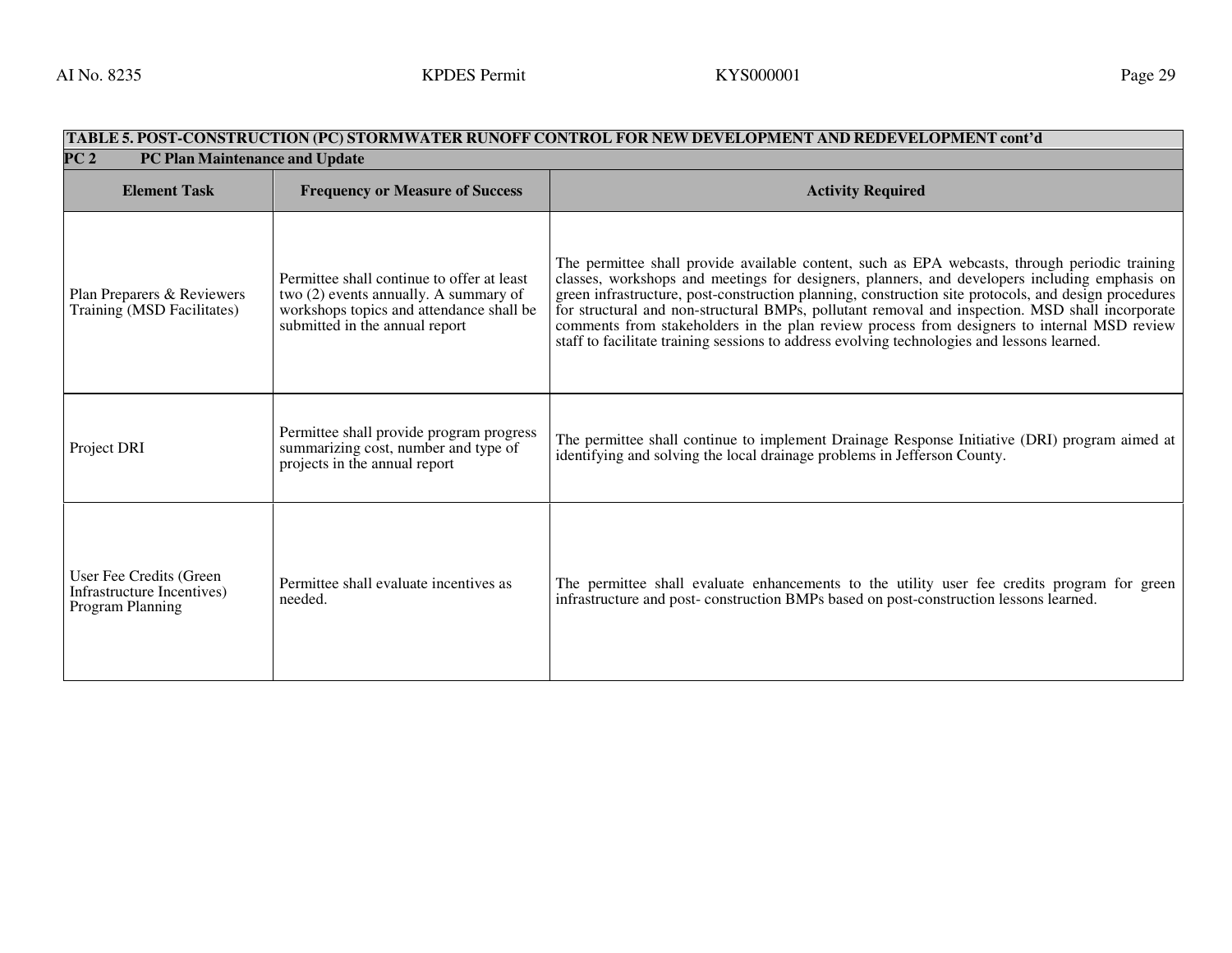| TABLE 5. POST-CONSTRUCTION (PC) STORMWATER RUNOFF CONTROL FOR NEW DEVELOPMENT AND REDEVELOPMENT cont'd<br>$\overline{PC2}$<br>PC Plan Maintenance and Update cont'd |                                                                                                                                                                                                                                  |                                                                                                                                                                                                                                                                                                                                                                                                                                                                                                                                                                                                                                                                                                                                                                                                                                                                                                                                                      |  |
|---------------------------------------------------------------------------------------------------------------------------------------------------------------------|----------------------------------------------------------------------------------------------------------------------------------------------------------------------------------------------------------------------------------|------------------------------------------------------------------------------------------------------------------------------------------------------------------------------------------------------------------------------------------------------------------------------------------------------------------------------------------------------------------------------------------------------------------------------------------------------------------------------------------------------------------------------------------------------------------------------------------------------------------------------------------------------------------------------------------------------------------------------------------------------------------------------------------------------------------------------------------------------------------------------------------------------------------------------------------------------|--|
| <b>Element Task</b>                                                                                                                                                 | <b>Frequency or Measure of Success</b>                                                                                                                                                                                           | <b>Activity Required</b>                                                                                                                                                                                                                                                                                                                                                                                                                                                                                                                                                                                                                                                                                                                                                                                                                                                                                                                             |  |
| <b>Stream Restoration</b><br>Inspection and Maintenance                                                                                                             | Permittee shall continue to provide in the<br>annual report, summarized stream reaches<br>and maintenance. Permittee shall assess or<br>implement at least one restoration project per<br>year starting in Permit Year two $(2)$ | The permittee shall identify restored stream reaches that MSD has maintenance responsibilities.<br>The permittee shall also determine status of restored reaches and identify, prioritize/schedule and<br>implement maintenance needs. MSD shall prioritize, design, and implement restoration practices<br>on at least one stream segment per year.                                                                                                                                                                                                                                                                                                                                                                                                                                                                                                                                                                                                 |  |
| Certified/qualified<br>Construction BMP Inspector<br>Program                                                                                                        | Permittee shall continue to administer<br>Qualified Post Construction Inspector training<br>and include summary of activities in the<br>annual report                                                                            | The permittee shall enhance the Qualified Post Construction Inspector training program to<br>identify and hold accountable third party private BMP inspectors to facilitate periodic operation<br>and maintenance of private facilities resulting from the credits program, regulations changes and<br>demonstration projects.                                                                                                                                                                                                                                                                                                                                                                                                                                                                                                                                                                                                                       |  |
| Stormwater runoff quality<br>treatment standard for all<br>new development and<br>redevelopment projects                                                            | Permittee shall continue to administer a local<br>treatment standard for addressing stormwater<br>runoff quality.                                                                                                                | The permittee shall continue to administer an on-site stormwater runoff quality treatment<br>standard, to be adopted by ordinance or other regulatory mechanism for all new development and<br>redevelopment projects at any location within Louisville Metro. The proposed local standard will<br>require, in combination or alone, management measures that are designed, built and maintained to<br>infiltrate, evapo-transpire, harvest and reuse stormwater runoff, or otherwise manage the<br>stormwater runoff quality. The standard shall be based, at a minimum, on an analysis of<br>precipitation records to determine the equivalent surface depth of runoff (e.g. 0.60 inches)<br>produced from an 80th percentile precipitation event.                                                                                                                                                                                                 |  |
| Private BMP Maintenance<br>Agreement Assessment/Long<br>Term O & M                                                                                                  | Permittee shall continue to require all new<br>development and redevelopment projects to<br>have this agreement                                                                                                                  | The permittee shall require all new development or redevelopment, which disturbs more than one<br>acre, to establish and enter into a long-term maintenance agreement and maintenance plan<br>approved management practices for property owners for installed water quality BMPs.<br>Alternatively, the permittee may establish other enforceable mechanisms for requiring long-term<br>maintenance of structural and non-structural BMPs. Such authorities shall allow the MS4, or its<br>designee, to conduct inspections of the management practices and also account for transfer of<br>responsibility in leases and/or deed transfers. The agreement shall also allow the MS4s, or its<br>designee, to perform necessary maintenance or corrective actions neglected by the property<br>owner/operator, and authority to recover costs from the property owner/operator when the<br>owner/operator has not performed the necessary maintenance. |  |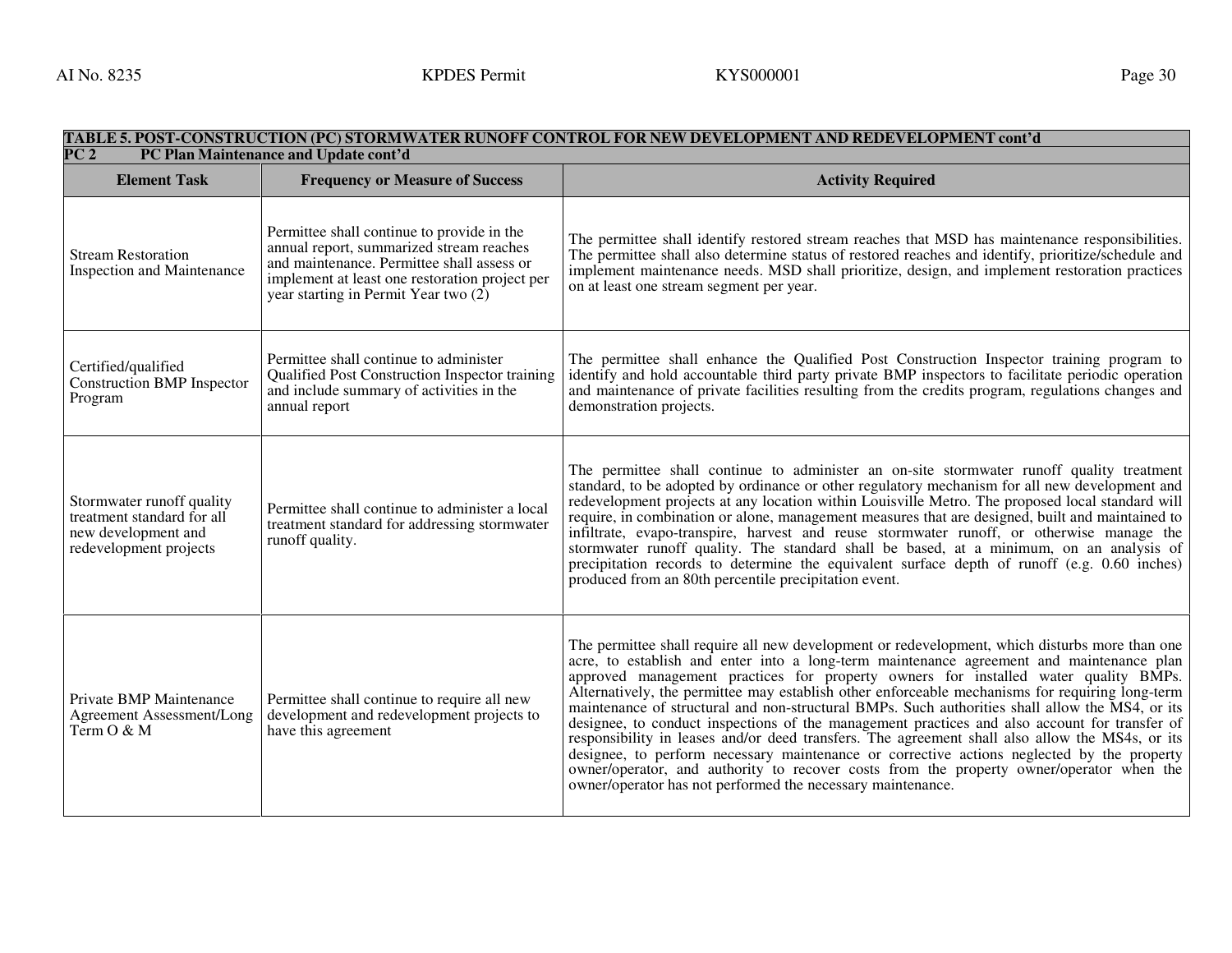# TABLE 5. POST-CONSTRUCTION (PC) STORMWATER RUNOFF CONTROL FOR NEW DEVELOPMENT AND REDEVELOPMENT cont'd<br>Cooperative Efforts (MSD provides supportive or other non-lead role)

| <b>Element Task</b>                           | <b>Frequency or Measure of Success</b>                                                                                                  | <b>Activity Required</b>                                                                                                                                                                                                                                                                                                                                                                                                                                                                                                                     |
|-----------------------------------------------|-----------------------------------------------------------------------------------------------------------------------------------------|----------------------------------------------------------------------------------------------------------------------------------------------------------------------------------------------------------------------------------------------------------------------------------------------------------------------------------------------------------------------------------------------------------------------------------------------------------------------------------------------------------------------------------------------|
| Green Infrastructure<br>Demonstration Site(s) | Permittee shall report its role and activities,<br>lessons learned, and overall project progress<br>and summarize for the annual report | The permittee shall continue, in cooperation with Louisville Metro Mayor's administration,<br>University of Louisville and other local agencies, to promote the development of stormwater<br>quality and green infrastructure interpretative center(s) at strategic location(s) around Jefferson<br>County with the intent of providing a positive highly visible platform to promote the viability and<br>desirability of green infrastructure BMPs. Where feasible explore the opportunity for BMP<br>evaluation and pre-/post-monitoring. |
| Rain Barrels Partnerships                     | Permittee shall report its role, lessons<br>learned and overall programs progress and<br>summarize for the annual report                | The permittee shall explore the opportunity for MSD to continue program with Louisville Nature<br>Center, or other appropriate partners to provide public guidance to construct and maintain rain<br>barrels.                                                                                                                                                                                                                                                                                                                                |
| No Mow/Riparian Zone<br>Study                 | Permittee shall report its role and activities,<br>lessons learned, and overall project progress<br>and summarize for the annual report | The permittee shall assess existing mowing areas as part of maintenance activities to determine if<br>the original need or impetus still exists. Opportunities to adjust the mowing contracts to include or<br>exclude mowing areas will be incorporated into those contracts as they are rebid or renewed.<br>Areas that are removed from the mowing list will be considered for "no mow" signage and<br>education.                                                                                                                         |
| <b>Urban Reforestation - MS4</b><br>Area      | Permittee shall report its role and activities,<br>lessons learned, and overall project progress<br>and summarize for the annual report | The permittee shall create a grant funding mechanism to provide incentives for the planting of<br>trees in the MS4 area and improve tree can opy for the benefit of stream health and water quality.<br>The co-permittee will budget to provide grant funding of private or public grantees to plant 1000<br>trees per year in the MS4. Funds will be administered in accordance with water quality goals, and<br>on a first-come first-serve basis.                                                                                         |
| Regional Basin Retrofit<br>Analysis           | Permittee shall by the end of Permit Year<br>four (4) produce a technical memo outlining<br>findings and recommendations                | The permittee shall assess the regional flood control basins to determine if there is potential for<br>enhancement to the basin or the outlet structure to provide additional capture for smaller water<br>quality events. A technical memo and recommendation outline shall be provided prior to the end<br>of Permit Year four (4).                                                                                                                                                                                                        |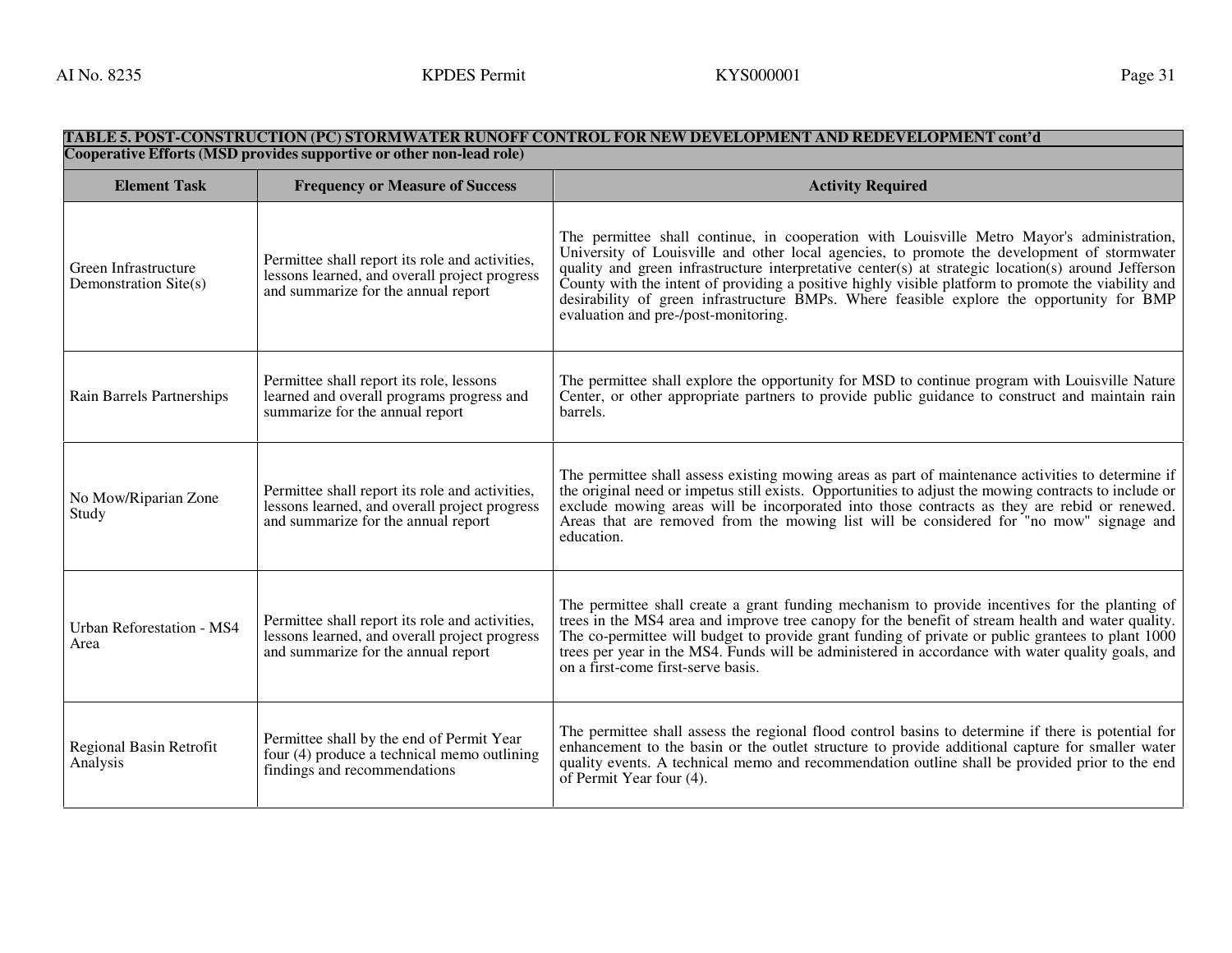#### **TABLE 6. GOOD HOUSEKEEPING/POLLUTION PREVENTION (GH/P2) PROGRAMS FOR MUNICIPAL FACILITIESMSD is the primary co-permittee and has an inter-local agreement with its co-permittees; the responsibilities are divided according to Section 1.2.1. GH/P2 Plan Maintenance and UpdateElement Task Frequency or Measure of Success Activity Required Activity Required Activity Required Activity Required** Stormwater Pollution Prevention Plans for MSD **Operations** Permittee shall assess plans within six (6) months of major facility changes or at least once every two years by the facility superintendents and operation managers who make up the SWP3 Committee. The permittee shall periodically update and implement Stormwater Pollution Prevention Plans (SWPPPs) (also known as BMP Plans or Stormwater Plans) to control the discharge of pollutants from POTWs and other applicable MSD-owned facilities as defined in 40 CFR 122.26 including wastewater treatment plants. SWPPPs will include provisions for maintenance activities on facility grounds, materials and equipment storage, security, preventative maintenance, risk identification and assessment, materials inventory, floor drain protection/controls, inspections and records. Training on MSD Facility **SWPPPs** Permittee shall starting in Permit Year one (1) utilize third party inspectors to address at least three (3) SWPPP issues annually and summarize training and attendance for the annual report The permittee shall utilize third party inspectors working with the facility SWPPP Committees to perform routine training of key SWPPP issues Maintenance Staff Training on Pollution Prevention Permittee shall report the number of staff attending related training and include in the annual report The permittee shall provide training to key maintenance staff on good housekeeping activities related to stormwater quality in MSD operations including but not limited to: green infrastructure operation and maintenance, fleet and building maintenance, and stormwater conveyance/drainage system maintenance. Permittee shall track employees with related The permittee shall utilize Commonwealth of Kentucky pesticide management registration and certifications to qualify MSD employees applying pesticides. The permittee shall devel Incident Response Staff Training Permittee shall continue to report incident response staff training participation. The permittee shall provide training to unified incident response staff on related stormwater issues including good housekeeping, IDDE, construction, post-construction BMP/controls and program management.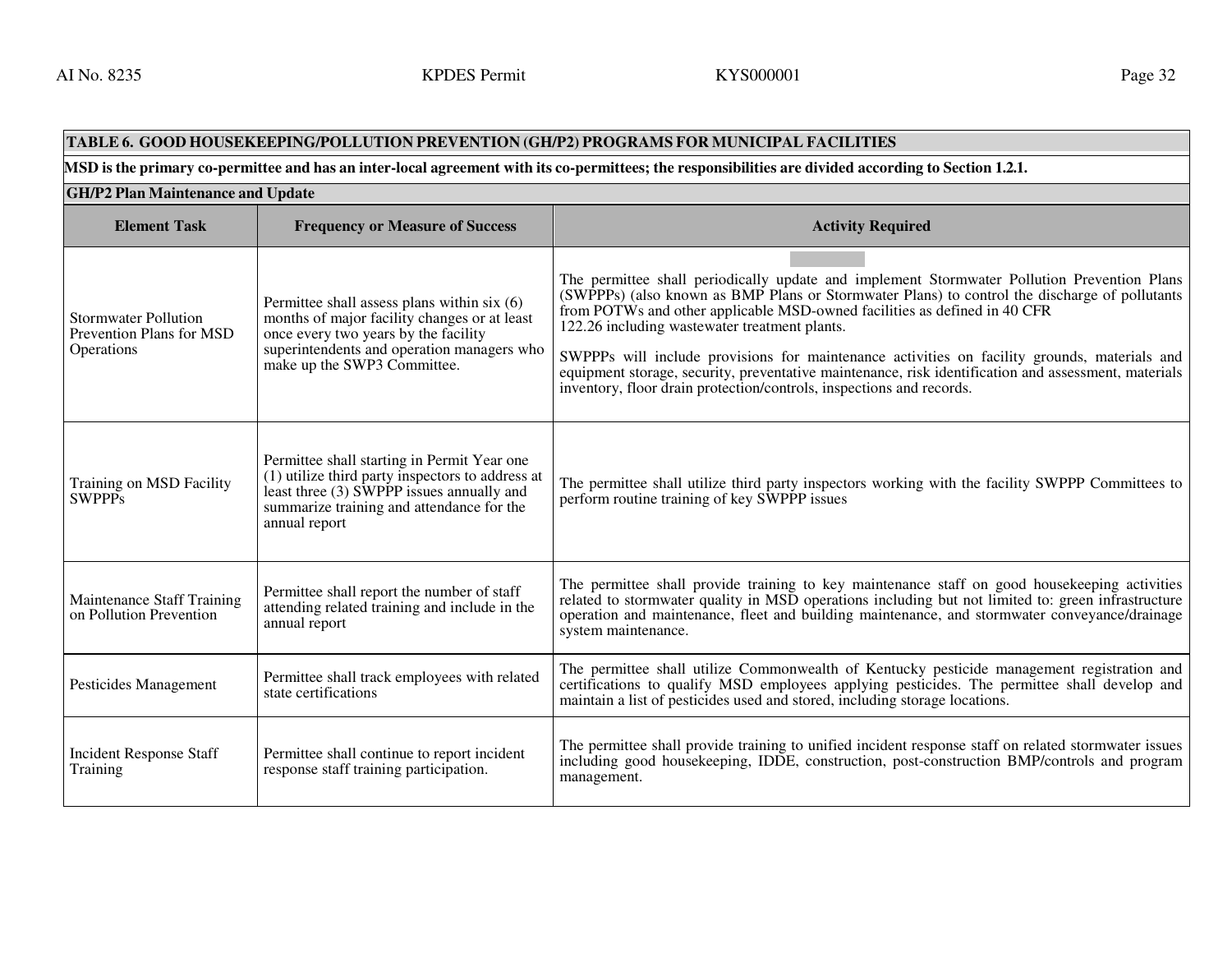| TABLE 6.  GOOD HOUSEKEEPING/POLLUTION PREVENTION (GH/P2) PROGRAMS FOR MUNICIPAL FACILITIES cont'd |                                                                                                                                                                               |                                                                                                                                                                                                                                                                                                                                                                                                                                                                |  |  |
|---------------------------------------------------------------------------------------------------|-------------------------------------------------------------------------------------------------------------------------------------------------------------------------------|----------------------------------------------------------------------------------------------------------------------------------------------------------------------------------------------------------------------------------------------------------------------------------------------------------------------------------------------------------------------------------------------------------------------------------------------------------------|--|--|
| <b>Element Task</b>                                                                               | <b>Frequency or Measure of Success</b>                                                                                                                                        | <b>Activity Required</b>                                                                                                                                                                                                                                                                                                                                                                                                                                       |  |  |
| <b>MSD Capital Project</b><br>Control                                                             | Permittee shall continue to summarize<br>changes to MSD Capital Project requirements,<br>as necessary                                                                         | The permittee shall, for MSD directed capital, rehabilitation and reconstruction projects,<br>disturbing more than one acre, performed by a contractor, ensure the contract<br>documents/agreements/work orders will include stipulations that require the work be<br>designed/performed/implemented/constructed under the same standards for construction and post-<br>construction stormwater quality that MSD requires of private development it regulates. |  |  |
| <b>MSD Stormwater Quality</b><br><b>BMP</b> Data                                                  | Permittee shall every other year assess<br>datasets for completeness and ability to<br>support staff scheduling stormwater-quality<br>BMPs MSD is responsible for maintaining | The permittee shall update LOJIC and Hansen datasets to identify stormwater-quality BMPs<br>located on MSD properties, rights-of-way and easements that MSD is responsible for operating<br>and/or maintaining. The datasets will be updated in a manner to support ongoing prioritization and<br>tracking of operation and maintenance.                                                                                                                       |  |  |
| Catch Basin and Storm<br>Sewer Cleaning                                                           | Permittee shall summarize and include in the<br>annual report                                                                                                                 | The permittee shall continue to clean catch basins and sewers (closed pipe systems) to prevent<br>debris from entering receiving streams and address drainage/flooding issues in MSD area based on<br>known priorities and information gathered from the customer hotline.                                                                                                                                                                                     |  |  |
| <b>Channel Maintenance</b>                                                                        | Permittee shall summarize and include in the<br>annual report                                                                                                                 | The permittee shall continue to maintain open channel system in MSD area based on priorities and<br>information from the customer hotline including ditch cleanings, ditch regrading, drainage<br>obstruction removals, erosion repairs, floodwall levee maintenance, headwall install/repair,<br>concrete channel installation, tree removal, driveway apron restoration, routine mowing and closed<br>pipe installations.                                    |  |  |
| Cooperative Efforts (MSD provides supportive or other non-lead role)                              |                                                                                                                                                                               |                                                                                                                                                                                                                                                                                                                                                                                                                                                                |  |  |
| <b>Element Task</b>                                                                               | <b>Frequency or Measure of Success</b>                                                                                                                                        | <b>Activity Required</b>                                                                                                                                                                                                                                                                                                                                                                                                                                       |  |  |
| <b>Stormwater Pollution</b><br>Prevention Plans for Co-<br>Permittee Operations                   | Permittee shall assist in the review of at least<br>one (1) co-permittee facility annually.                                                                                   | The permittee shall provide co-permittees with periodic 3rd-party technical assistance and/or<br>review of the facility stormwater pollution prevention plans (SWPPPs, BMP plans, or Stormwater<br>Plans and BMPs) and/or site visit/walkthrough to help identify opportunities to improve the<br>effectiveness of the plans and their implementation.                                                                                                         |  |  |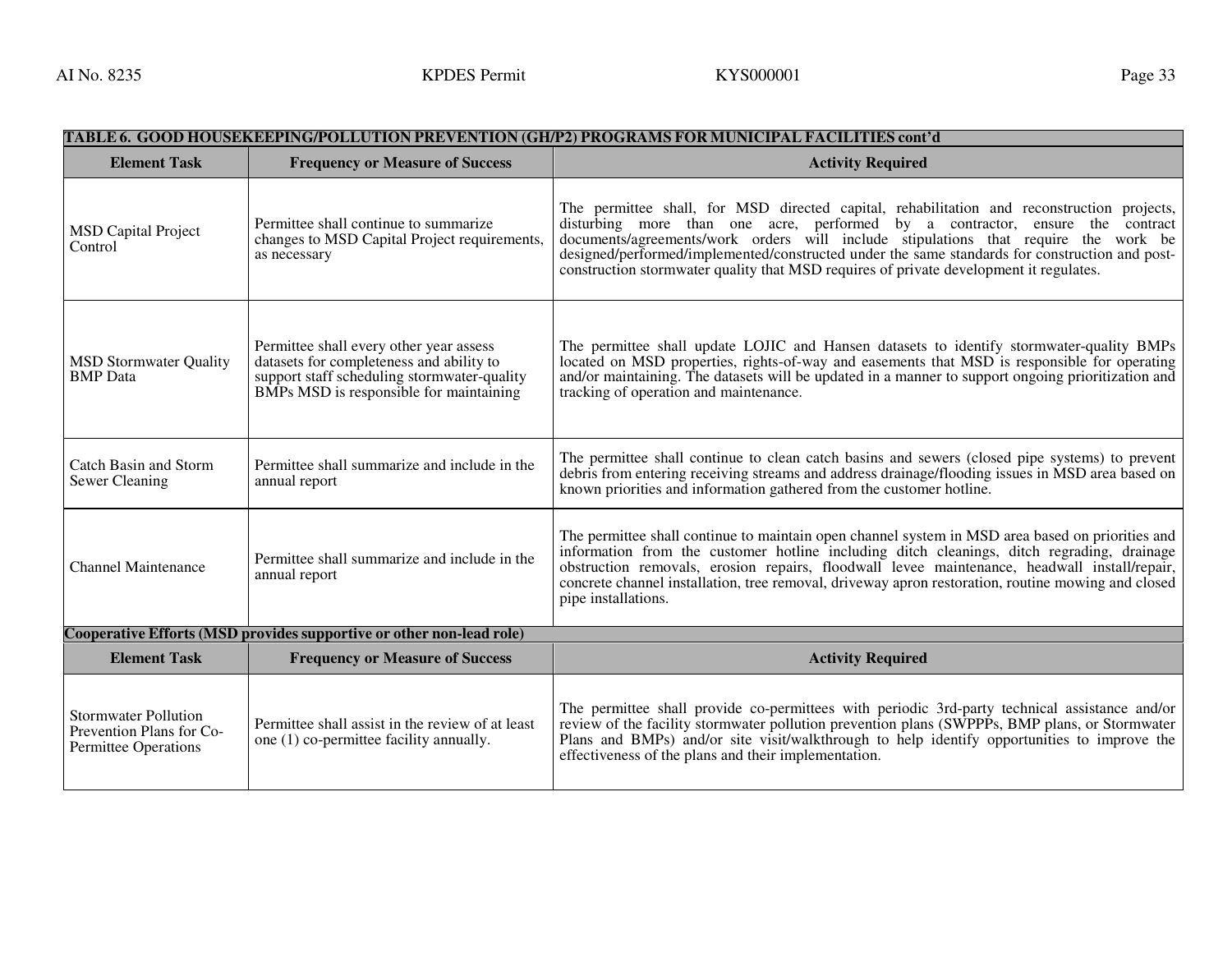| <b>TABLE 7. MONITORING (M)</b>                                                                                                                        |                                                                              |                                                                                                                                                                                                                                                                                                                                                                                                                                                                                                                                                                                                                                                                                                                        |  |  |  |
|-------------------------------------------------------------------------------------------------------------------------------------------------------|------------------------------------------------------------------------------|------------------------------------------------------------------------------------------------------------------------------------------------------------------------------------------------------------------------------------------------------------------------------------------------------------------------------------------------------------------------------------------------------------------------------------------------------------------------------------------------------------------------------------------------------------------------------------------------------------------------------------------------------------------------------------------------------------------------|--|--|--|
| MSD is the primary co-permittee and has an inter-local agreement with its co-permittees; the responsibilities are divided according to Section 1.2.1. |                                                                              |                                                                                                                                                                                                                                                                                                                                                                                                                                                                                                                                                                                                                                                                                                                        |  |  |  |
| M Monitoring Plan Maintenance and Update                                                                                                              |                                                                              |                                                                                                                                                                                                                                                                                                                                                                                                                                                                                                                                                                                                                                                                                                                        |  |  |  |
| <b>Element Task</b>                                                                                                                                   | <b>Frequency or Measure of Success</b>                                       | <b>Activity Required</b>                                                                                                                                                                                                                                                                                                                                                                                                                                                                                                                                                                                                                                                                                               |  |  |  |
| Long-Term Monitoring<br>Network (LTMN)                                                                                                                | Permittee shall provide datasets<br>electronically with annual report        | The permittee shall continue the existing program of the collection of long-term data on stream<br>quality and habitat for at least 28 LTMN locations selected to support the various types of data<br>collected. This program includes:<br><b>Continuous</b> – $pH$ , conductivity, temperature, dissolved oxygen, and stream flow.<br><b>Once Every Two Years</b> – Biological sampling and/or evaluation rotating to include: algae, fish and<br>benthic macro invertebrates.<br><b>Quarterly</b> – Ambient monitoring for Total Suspended Solids (TSS); E. coli; Total Nitrogen (as N)<br>Oil and Grease, Copper, Total Recoverable and pH.<br><b>5/month (May-October)</b> - Recreational monitoring for E. coli. |  |  |  |
| <b>Monitoring Summary</b>                                                                                                                             | Permittee shall summarize and include in<br>annual report                    | The permittee shall provide a summary of monitoring collection efforts and results in the annual<br>report.                                                                                                                                                                                                                                                                                                                                                                                                                                                                                                                                                                                                            |  |  |  |
| <b>Trend Analysis</b>                                                                                                                                 | Permittee shall, at least once per permit<br>cycle, provide synthesis report | The permittee shall perform trend analysis to support long-term assessments of local waterways and<br>program performance. Report analysis through the "Synthesis Reports" at least once every permit<br>cycle.                                                                                                                                                                                                                                                                                                                                                                                                                                                                                                        |  |  |  |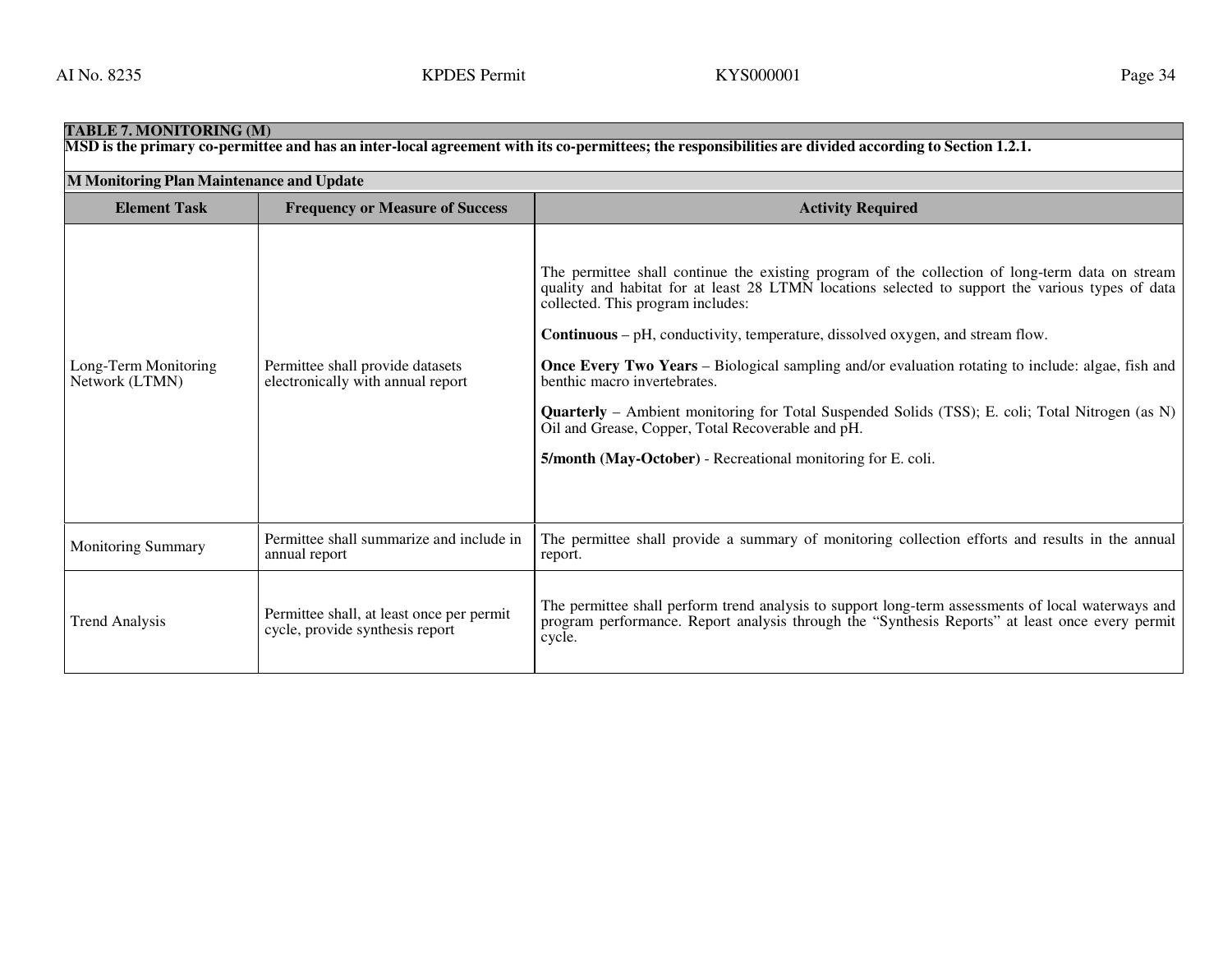| <b>TABLE 7. MONITORING (M) cont'd</b>                       |                                                                                                                                                                                           |                                                                                                                                                                                                                                                                                                                                                                                                                                                                                                                           |  |
|-------------------------------------------------------------|-------------------------------------------------------------------------------------------------------------------------------------------------------------------------------------------|---------------------------------------------------------------------------------------------------------------------------------------------------------------------------------------------------------------------------------------------------------------------------------------------------------------------------------------------------------------------------------------------------------------------------------------------------------------------------------------------------------------------------|--|
| M Monitoring Plan Maintenance and Update                    |                                                                                                                                                                                           |                                                                                                                                                                                                                                                                                                                                                                                                                                                                                                                           |  |
| <b>Element Task</b>                                         | <b>Frequency or Measure of Success</b>                                                                                                                                                    | <b>Activity Required</b>                                                                                                                                                                                                                                                                                                                                                                                                                                                                                                  |  |
| Flow Estimate to Support<br>Quarterly Ambient<br>Monitoring | Permittee shall provide available data and<br>include in annual reports                                                                                                                   | The permittee shall utilize total precipitation estimates over the previous twenty-four (24) hour<br>period to estimate flow. When flow is measured with in-stream gauging equipment, that data will<br>be utilized rather than precipitation based estimates.                                                                                                                                                                                                                                                            |  |
| Monitoring Location<br>Maintenance                          | Permittee shall summarize activities and<br>include in annual reports                                                                                                                     | The permittee shall continue its collaboration with United States Geological Survey (USGS) on<br>flow gauges and monitoring locations maintenance and data management.                                                                                                                                                                                                                                                                                                                                                    |  |
| Precipitation Estimate                                      | Permittee shall continue to make rain gauge<br>network data available on-line                                                                                                             | The permittee shall continue to maintain the continuous rain gauge network and on-line public<br>access to that data.                                                                                                                                                                                                                                                                                                                                                                                                     |  |
| <b>Water Quality Standards</b>                              | Permittee shall apply the most stringent<br>standard                                                                                                                                      | The permittee shall compare stream monitoring analytical results to the applicable water quality<br>standards for each parameter of the monitoring program. The most stringent applicable standard<br>shall be used for comparison. Constituents that exceed applicable Water Quality Standards shall be<br>highlighted. The permittee shall include a discussion of possible pollutant sources through the<br>annual report.                                                                                             |  |
| <b>Location Mapping</b>                                     | Permittee shall maintain the monitoring<br>stations reflected in mapping system                                                                                                           | The permittee shall maintain the geo-coded monitoring station locations and descriptions through<br>related geographic datasets and databases.                                                                                                                                                                                                                                                                                                                                                                            |  |
| Sampling Methodology and<br>Test Procedures                 | Permittee shall perform the sampling<br>methodology to insure compliance with 40<br>CFR 122.26 and 136, and provide a<br>summary of as-needed updates to the QAPP<br>in the annual report | The permittee shall perform the sampling methodology according to the EPA stormwater<br>application regulations at 40 CFR 122.26. The permittee shall perform the analyses according to<br>the procedures approved under 40 CFR Part 136, unless other test procedures have been specified.<br>The permittee shall assess the monitoring Quality Assurance Project Plan (QAPP), and update as<br>needed.                                                                                                                  |  |
| <b>Annual Data Summary</b>                                  | Permittee shall provide a summary<br>electronically with the annual report                                                                                                                | The permittee shall submit a stormwater monitoring report annually. The monitoring reports shall<br>include: status of implementation of the monitoring program, methods of evaluating data,<br>graphical summaries of the data, and an explanation/discussion of the data for each component of<br>the monitoring program. The monitoring data/results obtained each year will be submitted<br>electronically with the Annual Report. A narrative data analysis shall be submitted annually within<br>the Annual Report. |  |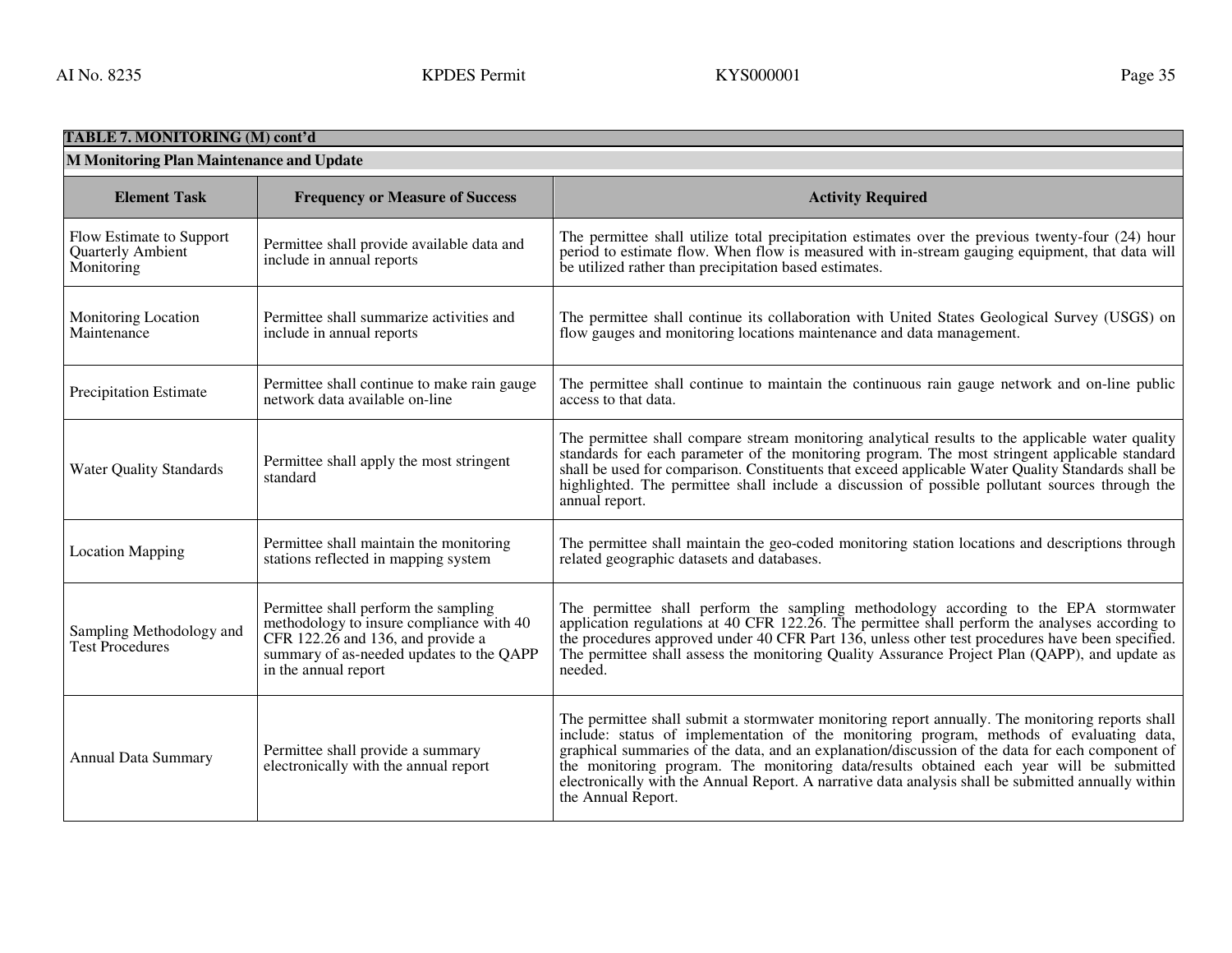| <b>TABLE 8. PERFORMANCE ASSESSMENT AND REPORTING (PAR)</b><br>MSD is the primary co-permittee and has an inter-local agreement with its co-permittees; the responsibilities are divided according to Section 1.2.1. |                                                                                                                                    |                                                                                                                                                                                                                                                                                                                                                                                                                 |  |  |
|---------------------------------------------------------------------------------------------------------------------------------------------------------------------------------------------------------------------|------------------------------------------------------------------------------------------------------------------------------------|-----------------------------------------------------------------------------------------------------------------------------------------------------------------------------------------------------------------------------------------------------------------------------------------------------------------------------------------------------------------------------------------------------------------|--|--|
|                                                                                                                                                                                                                     |                                                                                                                                    |                                                                                                                                                                                                                                                                                                                                                                                                                 |  |  |
| <b>Element Task</b>                                                                                                                                                                                                 | <b>Frequency or Measure of Success</b>                                                                                             | <b>Activity Required</b>                                                                                                                                                                                                                                                                                                                                                                                        |  |  |
| <b>Activity Measures Reporting</b>                                                                                                                                                                                  | Permittee shall develop and retain Annual<br>Reports for three years beyond permit term                                            | As described in the specific activity listings, the permittee shall compile information necessary to<br>provide in an annual compliance report. The metrics defined by "Measure of Success" shall be<br>reported and kept for program assessment purposes. The permittee shall track the appropriate<br>metrics through existing databases/spreadsheets to support staff assignments and budget<br>development. |  |  |
| <b>PEOPLE</b>                                                                                                                                                                                                       | Permittee shall, by the end of Permit Year<br>one (1), summarize tracking procedures and<br>results and include with annual report | The permittee shall continue activity tracking to support consistent coordination and integrated<br>reporting in a way that enables the variety of MSD staff to report their individual activities, target<br>audiences, and related metric.                                                                                                                                                                    |  |  |
| <b>Illicit Discharge Trend</b><br>Analysis                                                                                                                                                                          | Permittee shall provide, during Permit Year<br>Five (5) a report of trends and potential<br>implications of IDDE investigations    | The permittee shall perform a trend analysis of illicit discharge investigations and enforcement<br>actions over the term of the permit.                                                                                                                                                                                                                                                                        |  |  |
| Industrial/IDDE Compliance<br><b>Actions Portal</b>                                                                                                                                                                 | Permittee shall maintain and report progress<br>summarized in annual compliance<br>demonstration report                            | The permittee shall maintain a Compliance Actions Web Portal supplementing existing databases<br>for functionality for internal use to expedite follow-up inspections of HRIFs.                                                                                                                                                                                                                                 |  |  |
| Post-Construction<br><b>Inspection Database</b>                                                                                                                                                                     | Permittee, maintain and report progress<br>summarized in annual compliance<br>demonstration report                                 | The permittee shall maintain Compliance Actions Database for internal use to expedite follow-up<br>inspections of private post-construction BMPs.                                                                                                                                                                                                                                                               |  |  |
| Six-Level Program<br>Assessment Methodology                                                                                                                                                                         | Permittee shall continue to assess<br>performance with the six-level program and<br>report on progress in annual reports           | The permittee shall continue to evaluate and report portions of the six-level program EPA began<br>advocating in 2008 to assist MS4 programs in identifying success and future areas of focus.                                                                                                                                                                                                                  |  |  |
| Cooperative Annual Report                                                                                                                                                                                           | Permittee shall prepare and submit Annual<br>Report in a timely manner                                                             | The permittee shall coordinate and cooperate with co-permittees in compilation of the annual<br>compliance demonstration reports.                                                                                                                                                                                                                                                                               |  |  |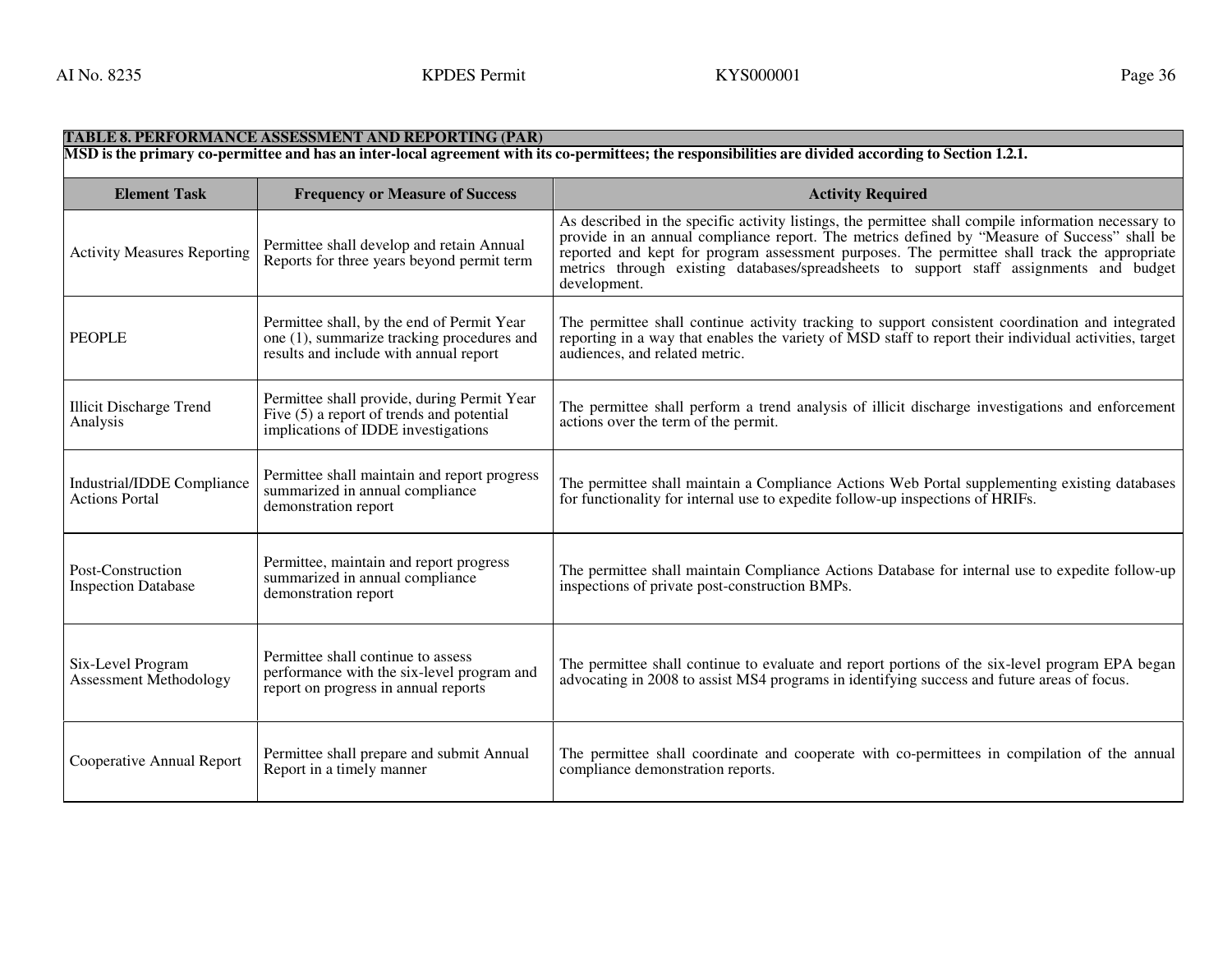# **TABLE 1. PUBLIC EDUCATION, OUTREACH, PARTICIPATION, AND LEARNING EXPERIENCES (PEOPLE)**

**Louisville Metro Government has an inter-local agreement with MSD, the primary Co-Permittee on this MS4 permit; the responsibilities are divided according to Section 1.2.1** 

| <b>Element Task</b> | <b>Frequency or Measure of Success</b>                        | <b>Activity Required</b>                                                                                                                                             |
|---------------------|---------------------------------------------------------------|----------------------------------------------------------------------------------------------------------------------------------------------------------------------|
| Newsletter          | Permittee shall report the number<br>of newsletter recipients | The permittee (Louisville Metro Government Parks) shall employ its monthly newsletter at least twice<br>during the year to discuss pollution prevention information. |

# **TABLE 2. ILLICIT DISCHARGE DETECTION AND ELIMINATION (IDDE)**

**Louisville Metro Government has an inter-local agreement with MSD, the primary Co-Permittee on this MS4 permit; the responsibilities are divided according to Section 1.2.1.** 

| <b>Element Task</b>     | <b>Frequency or Measure of Success</b> | <b>Activity Required</b>                                                                                       |
|-------------------------|----------------------------------------|----------------------------------------------------------------------------------------------------------------|
| Training session(s) for | Permittee shall report number of       | The permittee shall require staff to attend training on the recognition and reporting of illicit discharges as |
| applicable staff        | staff trained per year                 | provided by MSD.                                                                                               |

### **TABLE 3. CONSTRUCTION SITE STORMWATER RUNOFF CONTROL REQUIREMENTS (CS)**

**Louisville Metro Government has an inter-local agreement with MSD, the primary Co-Permittee on this MS4 permit; the responsibilities are divided according to Section 1.2.1.**

| <b>Element Task</b>                                                           | <b>Frequency or Measure of Success</b>                                                                                         | <b>Activity Required</b>                                                                                                                                                                        |
|-------------------------------------------------------------------------------|--------------------------------------------------------------------------------------------------------------------------------|-------------------------------------------------------------------------------------------------------------------------------------------------------------------------------------------------|
| City construction projects to<br>follow construction site BMP<br>requirements | Permittee shall summarize the<br>contracts, city code officer<br>inspection log of sites and include<br>with the annual report | The permittee shall require all contracts specify compliance with Erosion Prevention and Sediment Control<br>program requirements, and require that in-house projects inspected for compliance. |

# **TABLE 4. POST-CONSTRUCTION (PC) STORMWATER RUNOFF CONTROL FOR NEW DEVELOPMENT AND REDEVELOPMENT**

**Louisville Metro Government has an inter-local agreement with MSD, the primary Co-Permittee on this MS4 permit; the responsibilities are divided according to Section 1.2.1.** 

| <b>Element Task</b>                                            | <b>Frequency or Measure of Success</b>                                                                | <b>Activity Required</b>                                                                                                                                                         |
|----------------------------------------------------------------|-------------------------------------------------------------------------------------------------------|----------------------------------------------------------------------------------------------------------------------------------------------------------------------------------|
| Tree/green space replacement to<br>provide future ground cover | Permittee shall continue the<br>Memorandum-for-record filed<br>yearly by participating<br>departments | The permittee shall maintain or increase the total amount of trees or other green-space/ground cover on<br>Metro Government property, in accordance with appropriated resources. |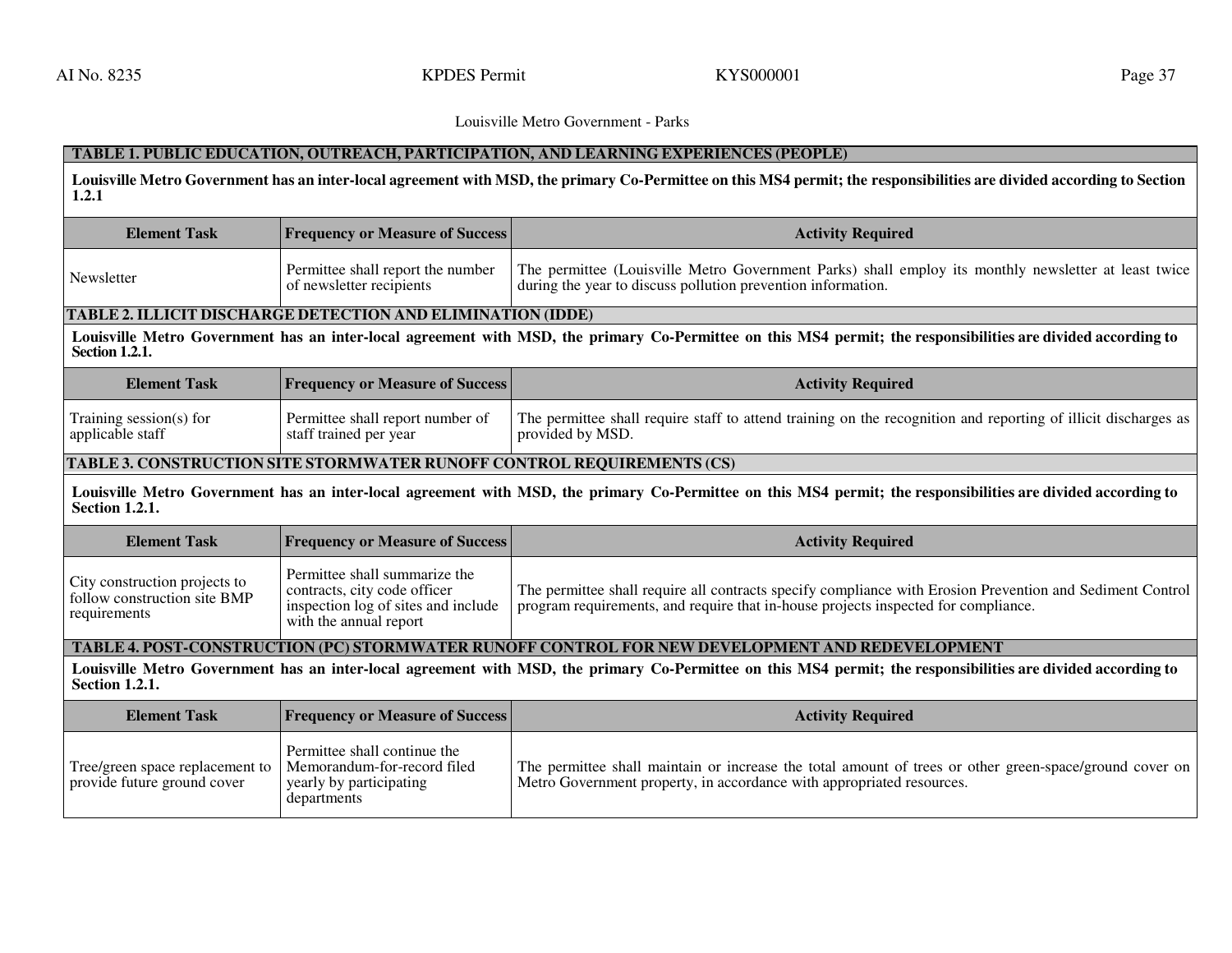### **TABLE 5. GOOD HOUSEKEEPING/POLLUTION PREVENTION FOR MUNICIPAL OPERATIONS**

**Louisville Metro Government has an inter-local agreement with MSD, the primary Co-Permittee on this MS4 permit; the responsibilities are divided according to Section 1.2.1.** 

| <b>Element Task</b>                        | <b>Frequency or Measure of Success</b>                                                       | <b>Activity Required</b>                                                                                                                                                                                                                                                                                                                      |
|--------------------------------------------|----------------------------------------------------------------------------------------------|-----------------------------------------------------------------------------------------------------------------------------------------------------------------------------------------------------------------------------------------------------------------------------------------------------------------------------------------------|
| <b>Municipal Facility</b><br><b>SWPPPs</b> | Permittee shall revise SWPPPs as needed<br>and retain the revised SWPPPs on file             | The permittee shall maintain and revise, as needed, MS4 SWPPPs for applicable "industrial" type Metro<br>facilities.                                                                                                                                                                                                                          |
| <b>Staff Training</b>                      | Permittee shall retain copies of training<br>records, and training references as<br>provided | The permittee shall train the municipal facility staff on the SWPPP requirements, as needed.                                                                                                                                                                                                                                                  |
| <b>Parks Ground</b><br>Maintenance         | Permittee shall continue the<br>Memorandum-for-record filed yearly by<br>department          | The permittee shall develop and implement a Pesticide, Herbicide, and Fertilizer (PHF) Program which<br>includes required certification of applicators, reporting on the number of certifications, procedures for the<br>storage and proper use of PHFs and the corresponding measures to protect MS4s and receiving waters from<br>the PHFs. |

# **TABLE 6. MONITORING (M)**

**Louisville Metro Government has an inter-local agreement with MSD, the primary Co-Permittee on this MS4 permit; the responsibilities are divided according to Section 1.2.1.** 

### **TABLE 7. PERFORMANCE ASSESSMENT AND REPORTING (PAR)**

**Louisville Metro Government has an inter-local agreement with MSD, the primary Co-Permittee on this MS4 permit; the responsibilities are divided according to Section 1.2.1. Louisville Metro Government - Parks shall submit its annual report to MSD for submittal to the Division of Water in the appropriate time frame developed by MSD.**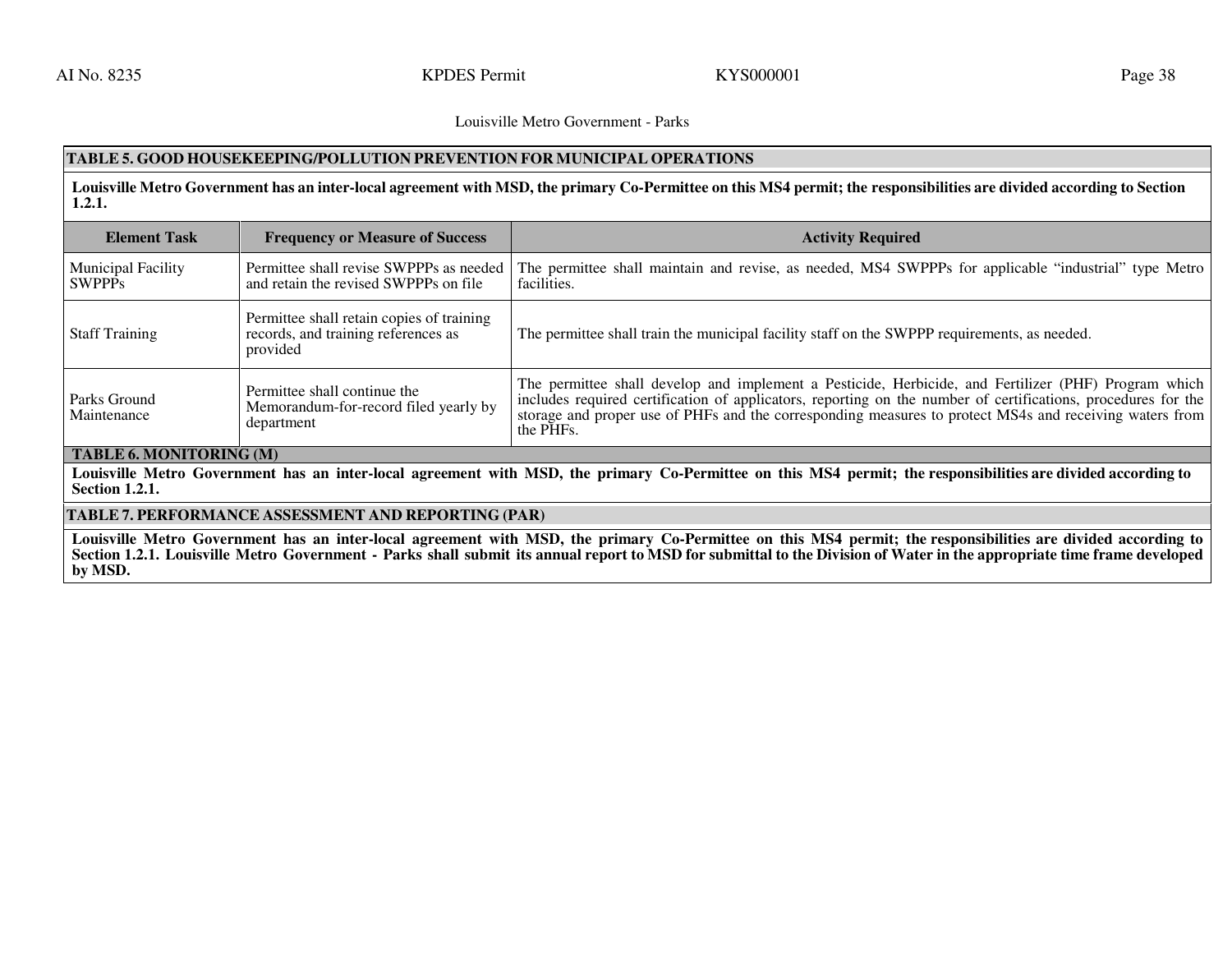# **TABLE 1. PUBLIC EDUCATION, OUTREACH, PARTICIPATION, AND LEARNING EXPERIENCES (PEOPLE)**

**Louisville Metro Government has an inter-local agreement with MSD, the primary Co-Permittee on this MS4 permit; the responsibilities are divided according to Section 1.2.1.** 

| <b>Element Task</b>                         | <b>Frequency or Measure of Success</b>                                                                                                                        | <b>Activity Required</b>                                                                                                                                                                                                                                                                                                                                                                                                                                                                                                                                                                                                               |  |
|---------------------------------------------|---------------------------------------------------------------------------------------------------------------------------------------------------------------|----------------------------------------------------------------------------------------------------------------------------------------------------------------------------------------------------------------------------------------------------------------------------------------------------------------------------------------------------------------------------------------------------------------------------------------------------------------------------------------------------------------------------------------------------------------------------------------------------------------------------------------|--|
| Website                                     | Permittee shall report the number of hits<br>received on an annual basis and revise as<br>needed                                                              | The permittee shall maintain the website, www.louisvilleky.gov, as it addresses littering, water quality,<br>recycling, snow removal, pollution prevention, and air quality.                                                                                                                                                                                                                                                                                                                                                                                                                                                           |  |
|                                             | <b>TABLE 2. ILLICIT DISCHARGE DETECTION AND ELIMINATION (IDDE)</b>                                                                                            |                                                                                                                                                                                                                                                                                                                                                                                                                                                                                                                                                                                                                                        |  |
| <b>Section 1.2.1.</b>                       | Louisville Metro Government has an inter-local agreement with MSD, the primary Co-Permittee on this MS4 permit; the responsibilities are divided according to |                                                                                                                                                                                                                                                                                                                                                                                                                                                                                                                                                                                                                                        |  |
| <b>Element Task</b>                         | <b>Frequency or Measure of Success</b>                                                                                                                        | <b>Activity Required</b>                                                                                                                                                                                                                                                                                                                                                                                                                                                                                                                                                                                                               |  |
| Mapping                                     | Permittee shall complete and submit to<br>the Division of Water within twenty-four<br>(24) months of the effective date of this<br>permit.                    | The permittee shall develop, and maintain a storm-sewer system map, showing the location of all known<br>major outfalls, as defined herein, and the names and location of all waters of the Commonwealth that receive<br>discharges from those outfalls. If this mapping is completed using Geographical Information Systems (GIS)<br>or Computer Aided Drafting (CAD) software, the permittee shall provide to the Division of Water, at a<br>minimum, the MS4 boundary and the mapped infrastructure in either ESRI shape file formats (to include the<br>shp, shx, and dbf files) or geo-referenced CAD drawings (dwg file format). |  |
| Training session(s) for<br>applicable staff | Permittee shall retain copies of MSD<br>training records of staff and any training<br>references as provided                                                  | The permittee shall require staff to attend training on the recognition and reporting of illicit discharges as<br>provided by MSD.                                                                                                                                                                                                                                                                                                                                                                                                                                                                                                     |  |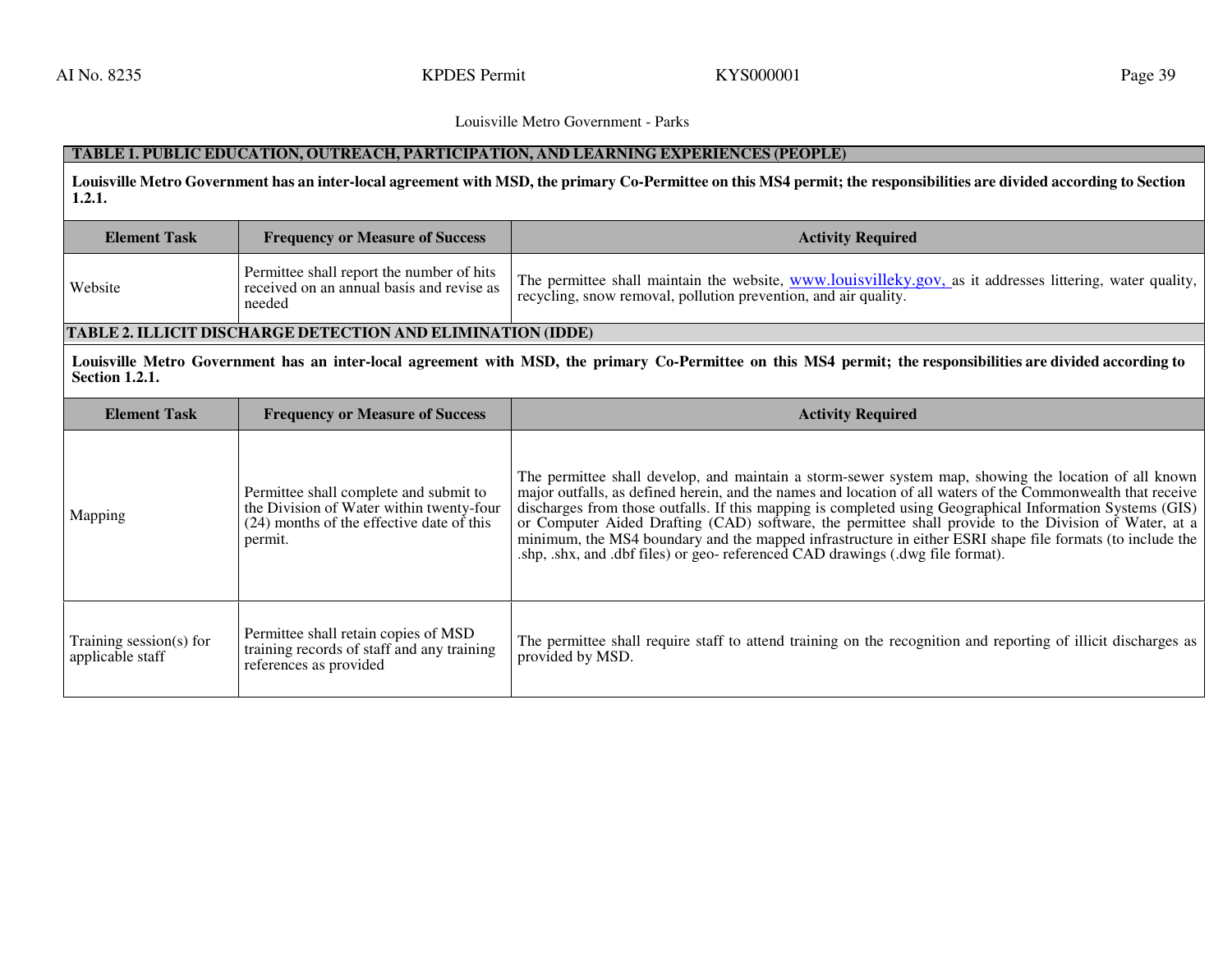### **TABLE 3. CONSTRUCTION SITE STORMWATER RUNOFF CONTROL REQUIREMENTS (CS)**

**Louisville Metro Government has an inter-local agreement with MSD, the primary Co-Permittee on this MS4 permit; the responsibilities are divided according to Section 1.2.1.** 

| <b>Element Task</b>                             | <b>Frequency or Measure of Success</b>                                                                                                                   | <b>Activity Required</b>                                                                                                                                                                        |
|-------------------------------------------------|----------------------------------------------------------------------------------------------------------------------------------------------------------|-------------------------------------------------------------------------------------------------------------------------------------------------------------------------------------------------|
| to follow construction<br>site BMP requirements | City construction projects   Permittee shall summarize the contracts,<br>city code officer inspection log of sites<br>and include with the annual report | The permittee shall require all contracts specify compliance with Erosion Prevention and Sediment Control<br>program requirements, and require that in-house projects inspected for compliance. |

# **TABLE 4. POST-CONSTRUCTION (PC) STORMWATER RUNOFF CONTROL FOR NEW DEVELOPMENT AND REDEVELOPMENT**

**Louisville Metro Government has an inter-local agreement with MSD, the primary Co-Permittee on this MS4 permit; the responsibilities are divided according to Section 1.2.1.**

| <b>Element Task</b>                                               | <b>Frequency or Measure of Success</b>                                                           | <b>Activity Required</b>                                                                                                                                                         |
|-------------------------------------------------------------------|--------------------------------------------------------------------------------------------------|----------------------------------------------------------------------------------------------------------------------------------------------------------------------------------|
| Tree/green space<br>replacement to provide<br>future ground cover | Permittee shall maintain records of trees<br>removed and planted by participating<br>departments | The permittee shall maintain or increase the total amount of trees or other green-space/ground cover on<br>Metro Government property, in accordance with appropriated resources. |

### **TABLE 5. GOOD HOUSEKEEPING/POLLUTION PREVENTION FOR MUNICIPAL OPERATIONS**

**Louisville Metro Government has an inter-local agreement with MSD, the primary Co-Permittee on this MS4 permit; the responsibilities are divided according to Section 1.2.1.** 

| <b>Element Task</b>          | <b>Frequency or Measure of Success</b>                                                       | <b>Activity Required</b>                                                                                   |
|------------------------------|----------------------------------------------------------------------------------------------|------------------------------------------------------------------------------------------------------------|
| <b>Municipal Facility</b>    | Permittee shall retain draft SWPPPs on                                                       | The permittee shall maintain and revise, as needed, MS4 SWPPPs for applicable "industrial" type Metro      |
| <b>SWPPPs</b>                | file                                                                                         | facilities.                                                                                                |
| <b>Staff Training</b>        | Permittee shall retain copies of training<br>records, and training references as<br>provided | The permittee shall train the municipal facility staff on the SWPPP requirements, as needed.               |
| Metro Government             | Permittee shall revise Environmental                                                         | The permittee shall make recommendations to incorporate the Mayor's Green Initiative Strategies within the |
| <b>Environmental Program</b> | Program and Manual as needed                                                                 | Metro Environmental Program Manual, as needed.                                                             |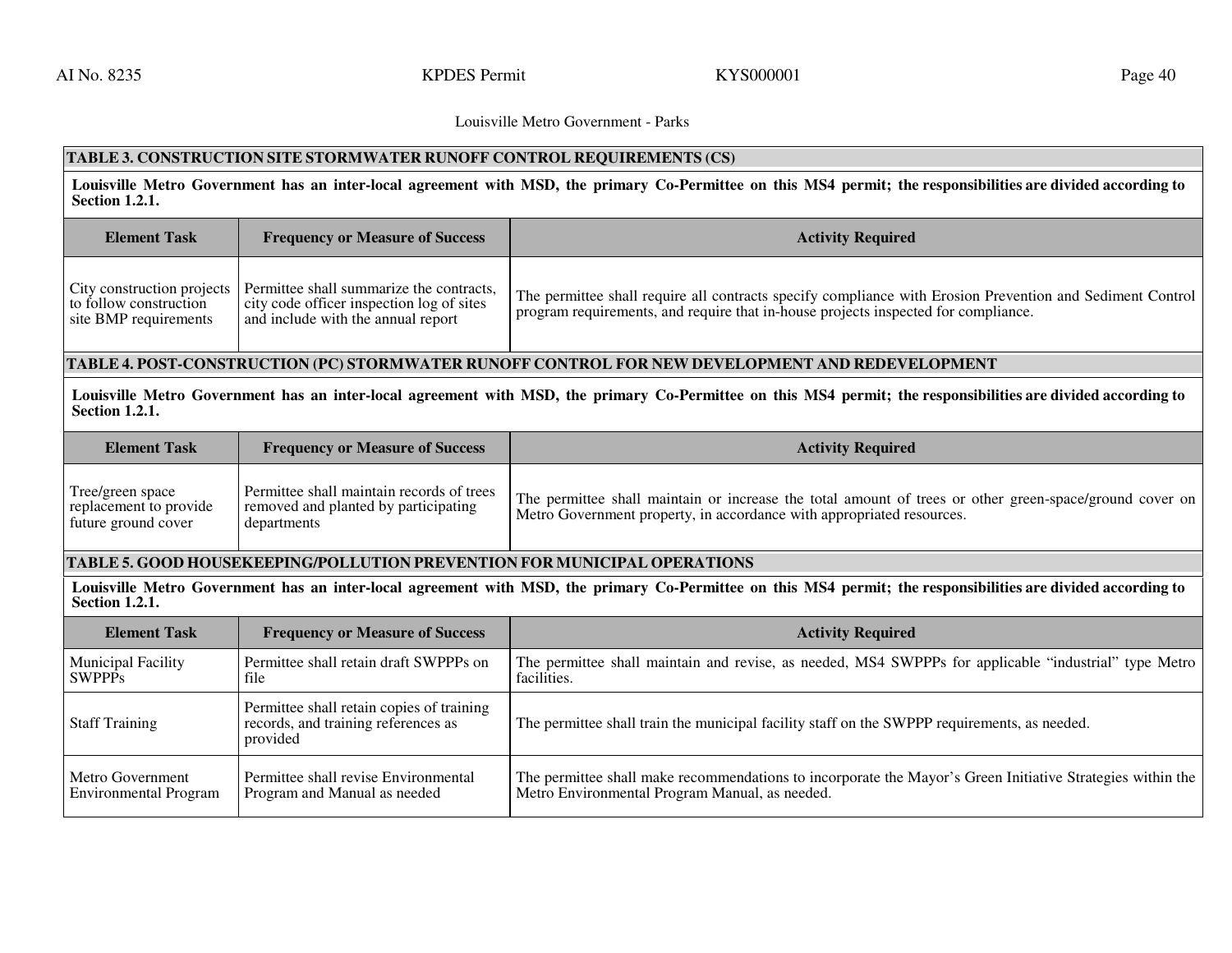# **TABLE 6. MONITORING (M)**

**Louisville Metro Government has an inter-local agreement with MSD, the primary Co-Permittee on this MS4 permit; the responsibilities are divided according to Section 1.2.1.** 

### **TABLE 7. PERFORMANCE ASSESSMENT AND REPORTING (PAR)**

Louisville Metro Government has an inter-local agreement with MSD, the primary Co-Permittee on this MS4 permit; the responsibilities are divided according to<br>Section 1214 Louisville Matre Germany to Wesley & Arata Developm **Section 1.2.1. Louisville Metro Government – Works & Assets Department shall submit its annual report to MSD for submittal to the Division of Water in the appropriate time frame developed by MSD.**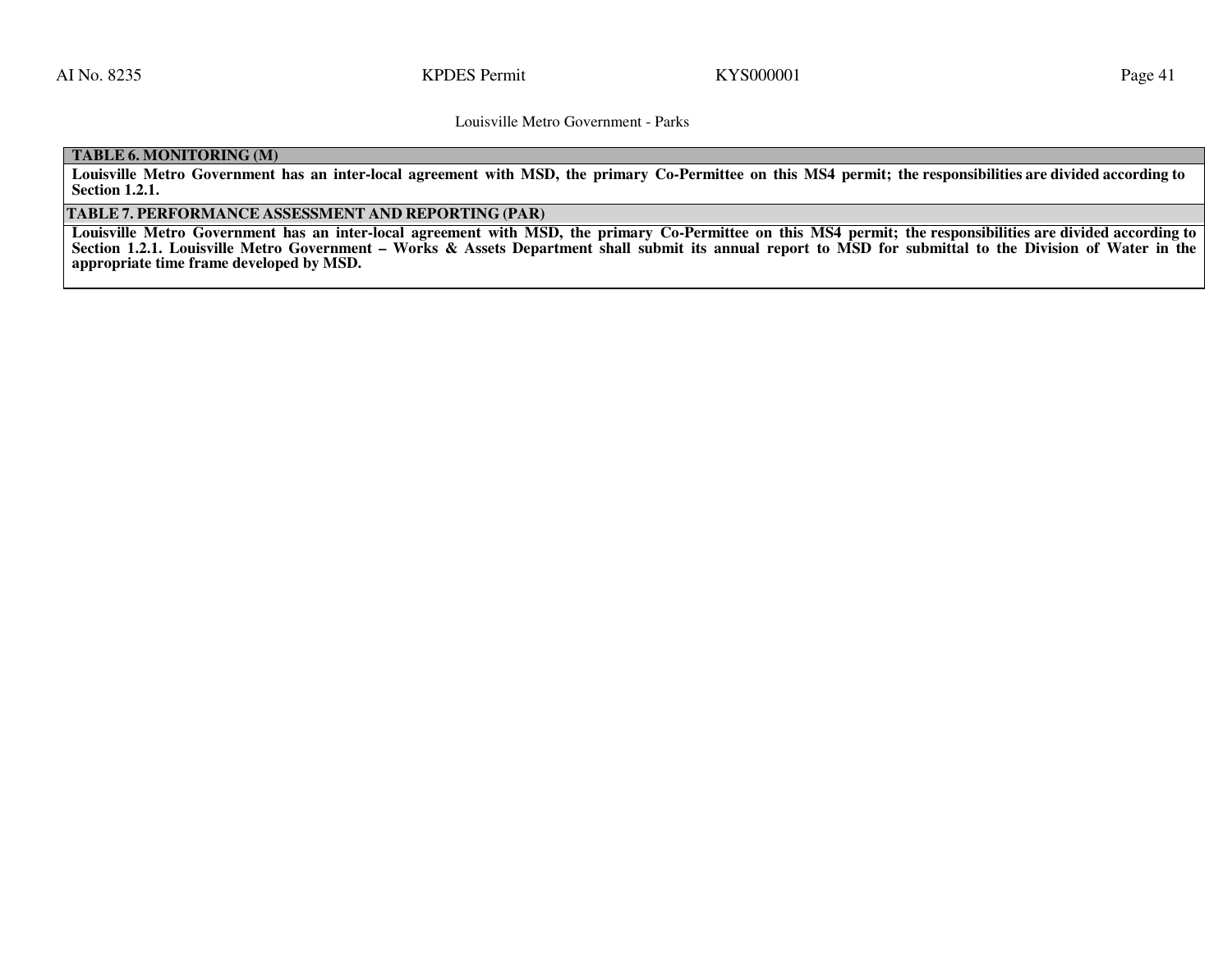### Louisville Metro Government - Metro Zoo

# **TABLE 1. PUBLIC EDUCATION, OUTREACH, PARTICIPATION, AND LEARNING EXPERIENCES (PEOPLE)**

**Louisville Metro Government has an inter-local agreement with MSD, the primary Co-Permittee on this MS4 permit; the responsibilities are divided according to Section 1.2.1.** 

| <b>Element Task</b>                         | <b>Frequency or Measure of Success</b>                                                                                                                        | <b>Activity Required</b>                                                                                                                                                            |  |  |
|---------------------------------------------|---------------------------------------------------------------------------------------------------------------------------------------------------------------|-------------------------------------------------------------------------------------------------------------------------------------------------------------------------------------|--|--|
| Environmental Outreach<br>Events            | Permittee shall conduct an least four (4)<br>environmental outreach events annually                                                                           | The permittee shall conduct annual environmental outreach events such as the Earth Day event, night safaris,<br>School-at-the-Zoo, and wetlands program or an effective equivalent. |  |  |
|                                             | <b>TABLE 2. ILLICIT DISCHARGE DETECTION AND ELIMINATION (IDDE)</b>                                                                                            |                                                                                                                                                                                     |  |  |
| <b>Section 1.2.1.</b>                       | Louisville Metro Government has an inter-local agreement with MSD, the primary Co-Permittee on this MS4 permit; the responsibilities are divided according to |                                                                                                                                                                                     |  |  |
|                                             |                                                                                                                                                               |                                                                                                                                                                                     |  |  |
| <b>Element Task</b>                         | <b>Frequency or Measure of Success</b>                                                                                                                        | <b>Activity Required</b>                                                                                                                                                            |  |  |
| Training session(s) for<br>applicable staff | Permittee shall retain copies of MSD<br>training records and training references as<br>provided                                                               | The permittee shall require staff to attend training on the recognition and reporting of illicit discharges as<br>provided by MSD.                                                  |  |  |

### **TABLE 3. CONSTRUCTION SITE STORMWATER RUNOFF CONTROL REQUIREMENTS (CS)**

**Louisville Metro Government has an inter-local agreement with MSD, the primary Co-Permittee on this MS4 permit; the responsibilities are divided according to Section 1.2.1.** 

| <b>Element Task</b>                                                              | <b>Frequency or Measure of Success</b>                                                                                      | <b>Activity Required</b>                                                                                                                                                                        |
|----------------------------------------------------------------------------------|-----------------------------------------------------------------------------------------------------------------------------|-------------------------------------------------------------------------------------------------------------------------------------------------------------------------------------------------|
| City construction<br>projects to follow<br>construction site BMP<br>requirements | Permittee shall summarize the contracts,<br>city code officer inspection log of sites<br>and include with the annual report | The permittee shall require all contracts specify compliance with Erosion Prevention and Sediment Control<br>program requirements, and require that in-house projects inspected for compliance. |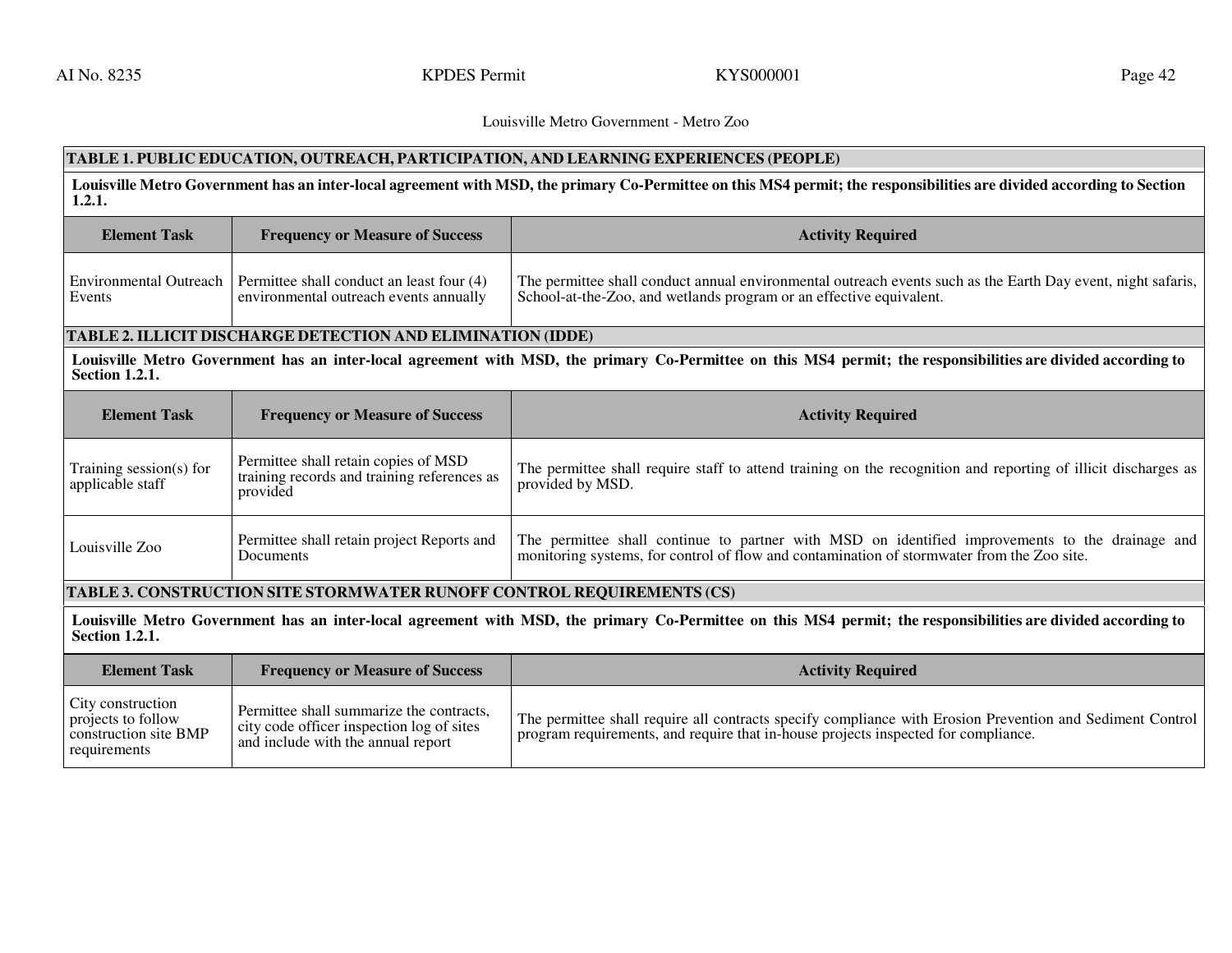Louisville Metro Government – Metro Zoo

# **TABLE 4. POST-CONSTRUCTION (PC) STORMWATER RUNOFF CONTROL FOR NEW DEVELOPMENT AND REDEVELOPMENT**

Louisville Metro Government has an inter-local agreement with MSD, the primary Co-Permittee on this MS4 permit; the responsibilities are divided according to<br>Section 1.2.1 **Section 1.2.1.** 

# **TABLE 5. GOOD HOUSEKEEPING/POLLUTION PREVENTION FOR MUNICIPAL OPERATIONS**

Louisville Metro Government has an inter-local agreement with MSD, the primary Co-Permittee on this MS4 permit; the responsibilities are divided according to<br>Section 1.2.1 **Section 1.2.1.** 

| <b>Element Task</b>          | <b>Frequency or Measure of Success</b>                                                       | <b>Activity Required</b>                                                                                   |
|------------------------------|----------------------------------------------------------------------------------------------|------------------------------------------------------------------------------------------------------------|
| <b>Municipal Facility</b>    | Permittee shall maintain and revise                                                          | The permittee shall maintain and revise, as needed, MS4 SWPPPs for applicable "industrial" type Metro      |
| l SWPPPs                     | SWPPPs on file                                                                               | facilities.                                                                                                |
| <b>Staff Training</b>        | Permittee shall retain copies of training<br>records, and training references as<br>provided | The permittee shall train the municipal facility staff on the SWPPP requirements, as needed.               |
| Metro Government             | Permittee shall make recommendations                                                         | The permittee shall make recommendations to incorporate the Mayor's Green Initiative Strategies within the |
| <b>Environmental Program</b> | to revisions of the Manual                                                                   | Metro Environmental Program Manual, as needed.                                                             |

# **TABLE 6. MONITORING (M)**

**Louisville Metro Government has an inter-local agreement with MSD, the primary Co-Permittee on this MS4 permit; the responsibilities are divided according to Section 1.2.1.** 

# **TABLE 7. PERFORMANCE ASSESSMENT AND REPORTING (PAR)**

**Louisville Metro Government has an inter-local agreement with MSD, the primary Co-Permittee on this MS4 permit; the responsibilities are divided according to Section 1.2.1. Louisville Metro Government – Metro Zoo shall submit its annual report to MSD for submittal to the Division of Water in the appropriate time frame developed by MSD.**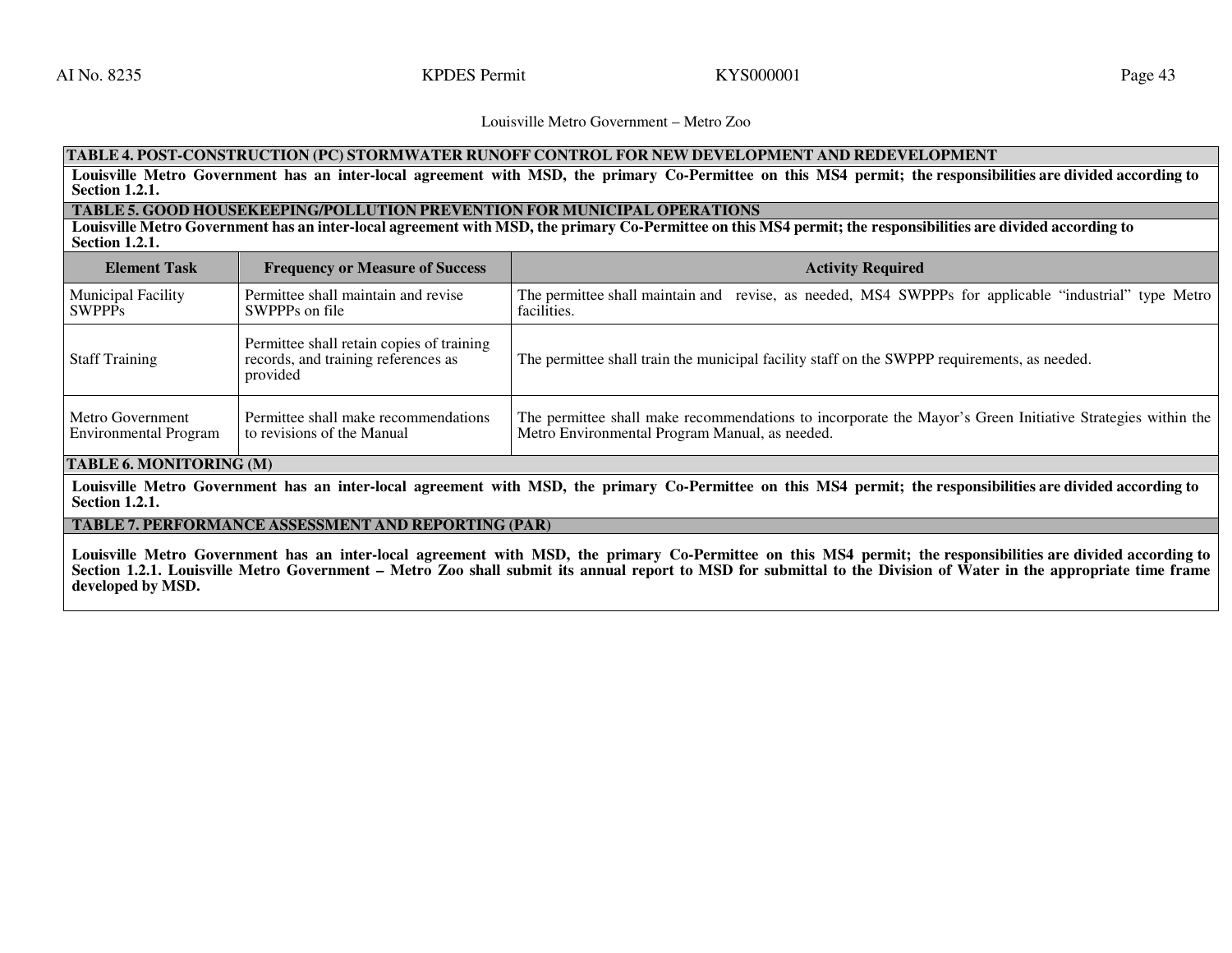AI No. 8235 KPDES Permit KYS000001 KYS000001

# City of Shively

| TABLE 1. PUBLIC EDUCATION, OUTREACH, PARTICIPATION, AND LEARNING EXPERIENCES (PEOPLE)                                                                                |                                                                                                                                                                               |                                                                                                                                                                                                                                                                                                                                                                                                                                                              |
|----------------------------------------------------------------------------------------------------------------------------------------------------------------------|-------------------------------------------------------------------------------------------------------------------------------------------------------------------------------|--------------------------------------------------------------------------------------------------------------------------------------------------------------------------------------------------------------------------------------------------------------------------------------------------------------------------------------------------------------------------------------------------------------------------------------------------------------|
| The City of Shively has an inter-local agreement with MSD, the primary Co-Permittee on this MS4 permit; the responsibilities are divided according to Section 1.2.1. |                                                                                                                                                                               |                                                                                                                                                                                                                                                                                                                                                                                                                                                              |
| <b>Element Task</b>                                                                                                                                                  | <b>Frequency or Measure of Success</b>                                                                                                                                        | <b>Activity Required</b>                                                                                                                                                                                                                                                                                                                                                                                                                                     |
| Newsletters                                                                                                                                                          | Permittee shall develop and issue<br>newsletters four (4) times per year                                                                                                      | The permittee shall continue the quarterly newsletters that are mailed to its citizens and use this format or an<br>effective equivalent to educate the public on the MS4 program, their impact on water quality, and public<br>participation opportunities facilitated or sponsored by the permittee.                                                                                                                                                       |
| <b>Public Education</b>                                                                                                                                              | Permittee shall revise the website<br>to include educate the public<br>starting in Permit Year one (1) and<br>report the hits received in the<br>Annual Report                | The permittee shall revise the City's website, www.shively.gov, to inform the citizens about the MS4 program, their<br>impact on water quality, and public participation opportunities facilitated or sponsored by the permittee.                                                                                                                                                                                                                            |
| <b>Public Participation</b><br>Event                                                                                                                                 | Permittee shall develop and<br>implement an annual public<br>participation event starting in<br>Permit Year one (1)                                                           | The permittee shall develop and implement an annual public participation opportunity to educate the citizens about<br>their impacts on water quality. This public participation activity may coincide with the Annual Shively Easter Egg<br>Hunt, Trunk or Treat and Light-Up Shively and may consist of a booth with information for the citizens or an<br>effective equivalent. The permittee will have educational material at all city council meetings. |
| School Age Children                                                                                                                                                  | Permittee shall report any<br>community service or<br>environmentally beneficial<br>projects the children performed<br>and summarize these activities in<br>the annual report | The permittee shall encourage and promote school groups to perform community service by facilitating activities<br>such as, but not limited to, litter pick- up campaign, and storm drain labeling.                                                                                                                                                                                                                                                          |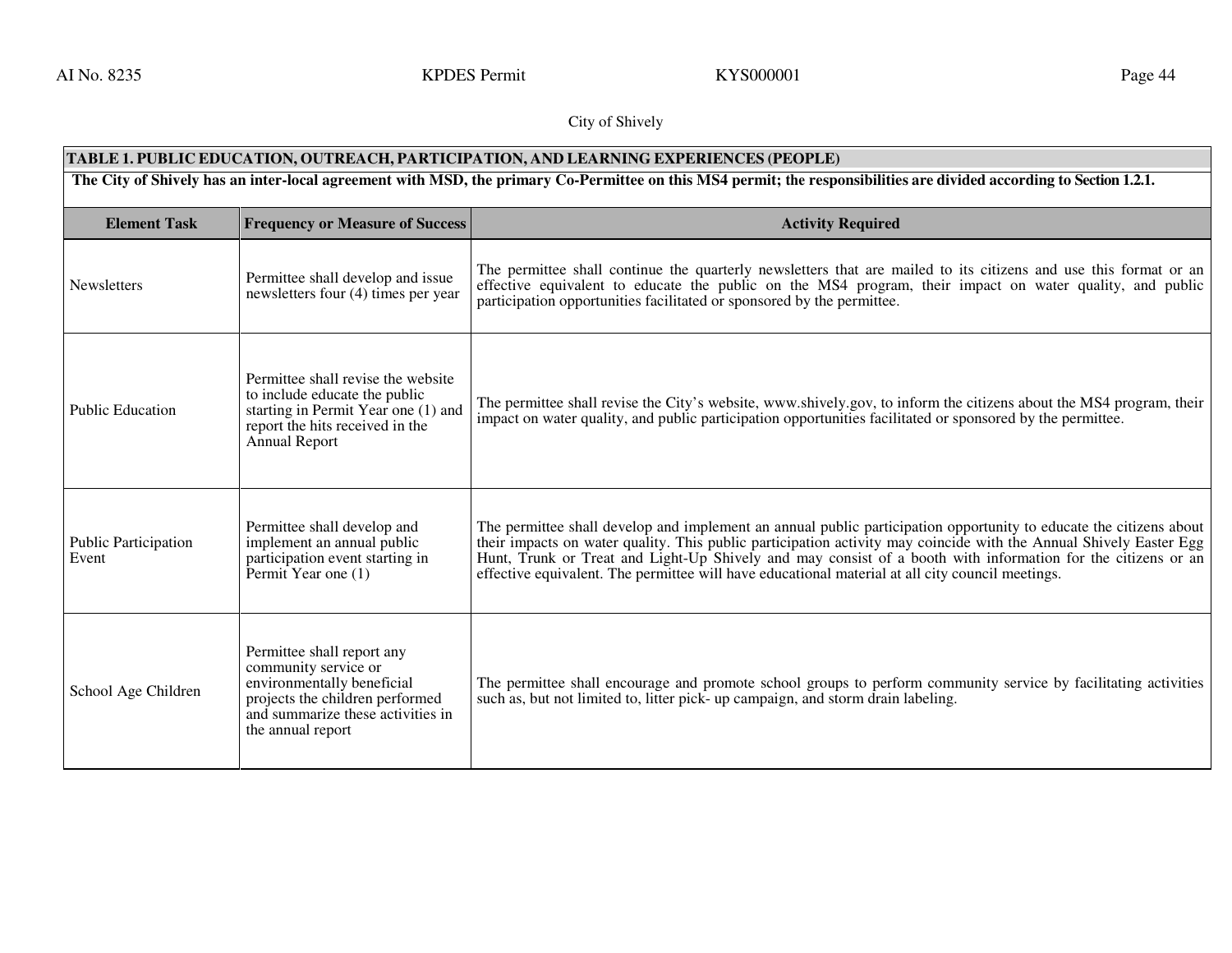AI No. 8235 **KPDES Permit** KYS000001 **Page 45** KYS000001 **Page 45** 

## City of Shively

# **TABLE 2. ILLICIT DISCHARGE DETECTION AND ELIMINATION (IDDE)**

**The City of Shively has an inter-local agreement with MSD, the primary Co-Permittee on this MS4 permit; the responsibilities are divided according to Section 1.2.1.**  Element Task **Frequency or Measure of Success Activity Required**  Training session(s) for applicable staff Permittee shall retain copies of MSD training records and training references as provided The permittee shall require staff to attend SORP Overview Training on the recognition and reporting of illicit discharges as provided by MSD. Signage Permittee shall enumerate the new signs and submit the information in the annual report The permittee shall post additional "No Dumping" signs throughout Shively. The permittee shall track when new signs are posted and report in the annual report. **TABLE 3. CONSTRUCTION SITE STORMWATER RUNOFF CONTROL REQUIREMENTS (CS)The City of Shively has an inter-local agreement with MSD, the primary Co-Permittee on this MS4 permit; the responsibilities are divided according to Section 1.2.1.** Element Task **Frequency or Measure of Success Activity Required Training** Permittee shall include the number of certified EPSC Inspectors and Date of Certification in the annual report The permittee shall attend training on Erosion Prevention and Sediment Control.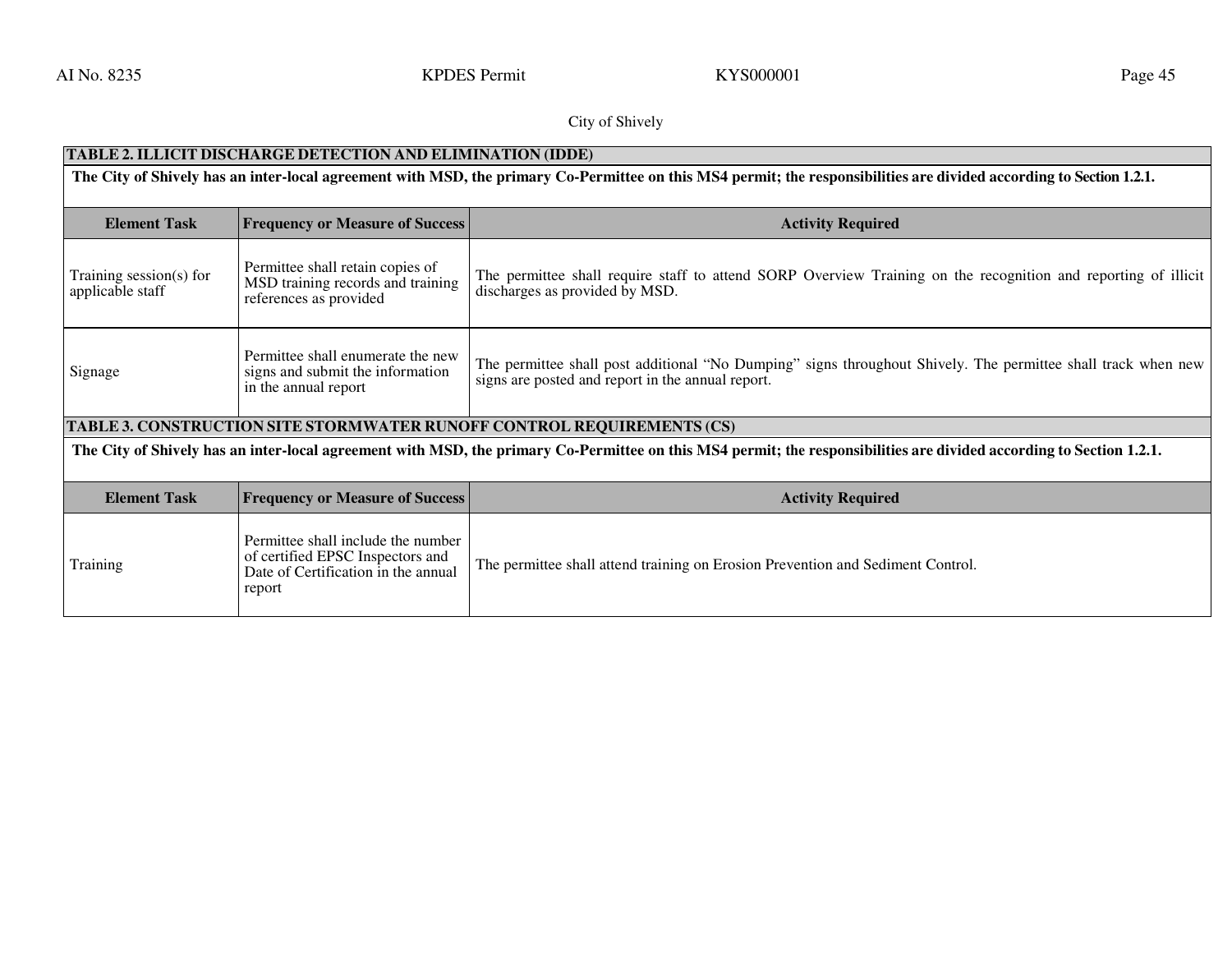AI No. 8235 **KPDES Permit** KYS000001 **Page 46** Register All No. 8235

# City of Shively

| TABLE 4. POST-CONSTRUCTION (PC) STORMWATER RUNOFF CONTROL FOR NEW DEVELOPMENT AND REDEVELOPMENT                                                                      |                                                                                                                  |                                                                                                                                                  |  |
|----------------------------------------------------------------------------------------------------------------------------------------------------------------------|------------------------------------------------------------------------------------------------------------------|--------------------------------------------------------------------------------------------------------------------------------------------------|--|
| The City of Shively has an inter-local agreement with MSD, the primary Co-Permittee on this MS4 permit; the responsibilities are divided according to Section 1.2.1. |                                                                                                                  |                                                                                                                                                  |  |
| <b>Element Task</b>                                                                                                                                                  | <b>Frequency or Measure of Success</b>                                                                           | <b>Activity Required</b>                                                                                                                         |  |
| Green Infrastructure                                                                                                                                                 | Permittee shall complete project<br>within twenty-four $(24)$ months of<br>the effective date of this permit.    | The permittee shall work in collaboration with MSD to install a green restoration project in the City's<br>infrastructure.                       |  |
|                                                                                                                                                                      |                                                                                                                  | <b>TABLE 5. GOOD HOUSEKEEPING/POLLUTION PREVENTION FOR MUNICIPAL OPERATIONS</b>                                                                  |  |
| The City of Shively has an inter-local agreement with MSD, the primary Co-Permittee on this MS4 permit; the responsibilities are divided according to Section 1.2.1. |                                                                                                                  |                                                                                                                                                  |  |
| <b>Element Task</b>                                                                                                                                                  | <b>Frequency or Measure of Success</b>                                                                           | <b>Activity Required</b>                                                                                                                         |  |
| Property Cleanup                                                                                                                                                     | Permittee shall summarize the<br>progress in property cleanup and<br>include the summary in the annual<br>report | The permittee shall continue to address necessary cleanups on public property and shall fully staff to ensure timely<br>cleanup of the property. |  |
|                                                                                                                                                                      |                                                                                                                  |                                                                                                                                                  |  |
| <b>TABLE 6. MONITORING (M)</b>                                                                                                                                       |                                                                                                                  |                                                                                                                                                  |  |

## **TABLE 7. PERFORMANCE ASSESSMENT AND REPORTING (PAR)**

The City of Shively has an inter-local agreement with MSD, the primary Co-Permittee on this MS4 permit; the responsibilities are divided according<br>to the Part I, Section A. Shively shall submit its annual report to MSD for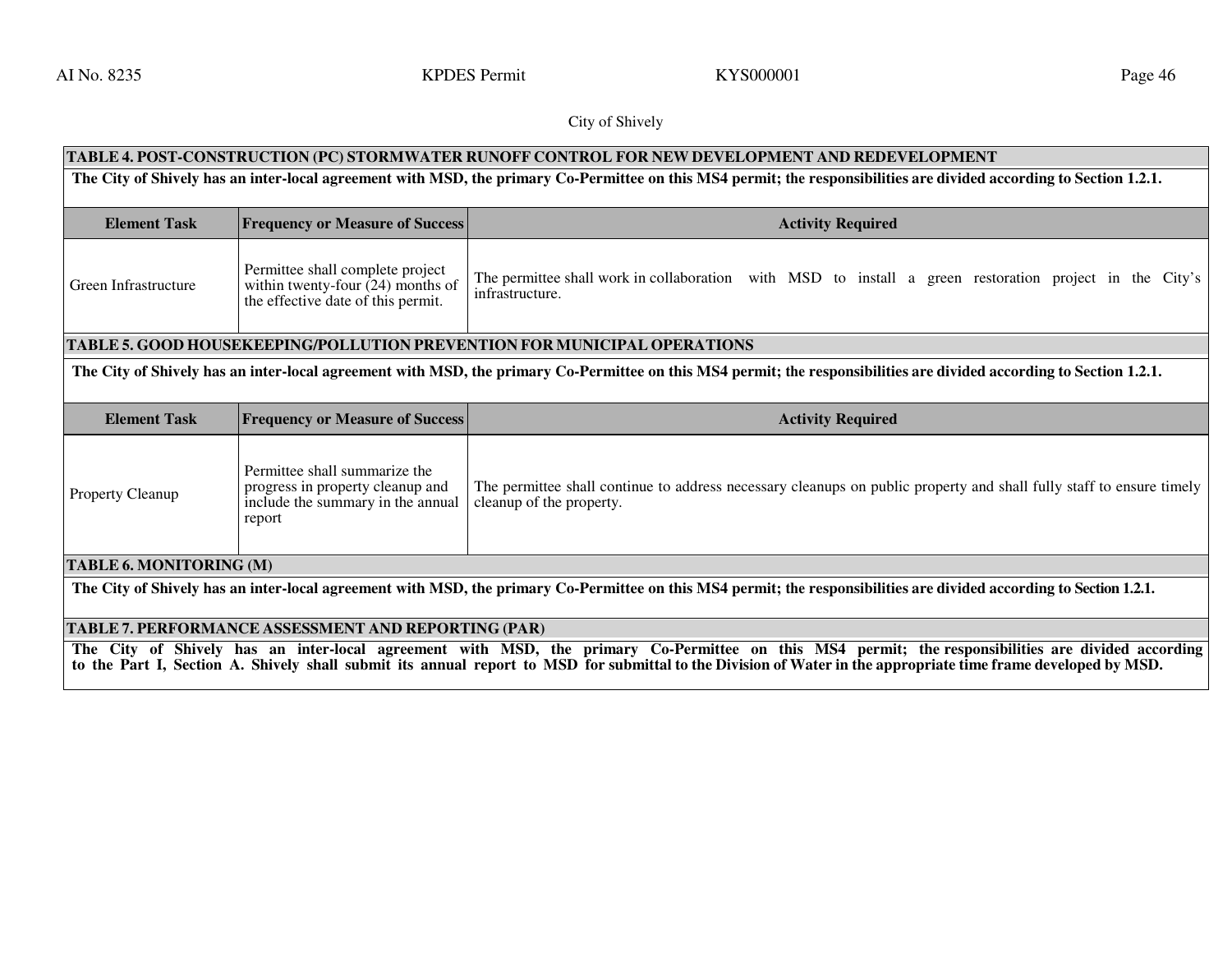AI No. 8235 **KPDES Permit** KYS000001 **Page 47** KYS000001 **Page 47** 

City of St. Matthews

# **TABLE 1. PUBLIC EDUCATION, OUTREACH, PARTICIPATION, AND LEARNING EXPERIENCES (PEOPLE)**

**The City of St. Matthews has an inter-local agreement with MSD, the primary Co-Permittee on this MS4 permit; the responsibilities are divided according to Section 1.2.1.** 

| <b>Element Task</b>             | <b>Frequency or Measure of Success</b>                                                                                                     | <b>Activity Required</b>                                                                                                                                                                                                                                                                                                                                                                                                                                                                             |
|---------------------------------|--------------------------------------------------------------------------------------------------------------------------------------------|------------------------------------------------------------------------------------------------------------------------------------------------------------------------------------------------------------------------------------------------------------------------------------------------------------------------------------------------------------------------------------------------------------------------------------------------------------------------------------------------------|
| <b>Stormwater Education</b>     | Permittee shall feature a<br>stormwater item at least four (4)<br>times a year in the newsletter                                           | The permittee shall use a dedicated Stormwater section in the City's newsletter. Each newsletter shall feature<br>an article focused on informing the public on ways they impact water quality and on ways to improve water<br>quality in their local waterbodies.                                                                                                                                                                                                                                   |
| Website                         | Permittee shall report the number<br>of hits in the annual report and<br>update the website as needed                                      | The permittee shall continue to develop and implement the "Green" menu on the website that directs the<br>citizenry to a webpage dedicated to green solutions, including best management practices that may be<br>implemented to improve water quality.                                                                                                                                                                                                                                              |
| Pet Waste Pick-up               | Permittee shall advertise at least<br>one $(1)$ time per year in<br>Newsletter and Posted Public<br>Signs                                  | The permittee shall continue to implement the pet-waste cleanup program including the installation of signs at<br>all major public parks and community centers to notify the public that they are responsible for the proper<br>disposal of pet's waste, including the installation of signs, one bag dispenser and waste receptacles. The<br>permittee shall evaluate the pet- waste cleanup program for the need for additional bag dispensers and<br>additional advertisements in the newsletter. |
| <b>Public Meetings</b>          | Permittee shall enumerate the<br>number of public meetings where<br>stormwater is discussed and<br>summarize this for the annual<br>report | The permittee shall inform the public of ways they can improve water quality before runoff exits their property<br>during future Project Informational Meetings for Drainage Improvement Projects.                                                                                                                                                                                                                                                                                                   |
| <b>Business Owner Education</b> | Permittee shall facilitate at least<br>one (1) time per year education<br>outreach for business owners                                     | The permittee shall provide stormwater education information to its business owners in an effort to reduce<br>pollution in the stormwater.                                                                                                                                                                                                                                                                                                                                                           |
| Leaf Pickup                     | Permittee shall advertise at least<br>one (1) time per year                                                                                | The permittee shall identify and advertise the time when leaf pickup will be conducted on particular streets,<br>providing signs on designated streets to notify public of leaf pickup.                                                                                                                                                                                                                                                                                                              |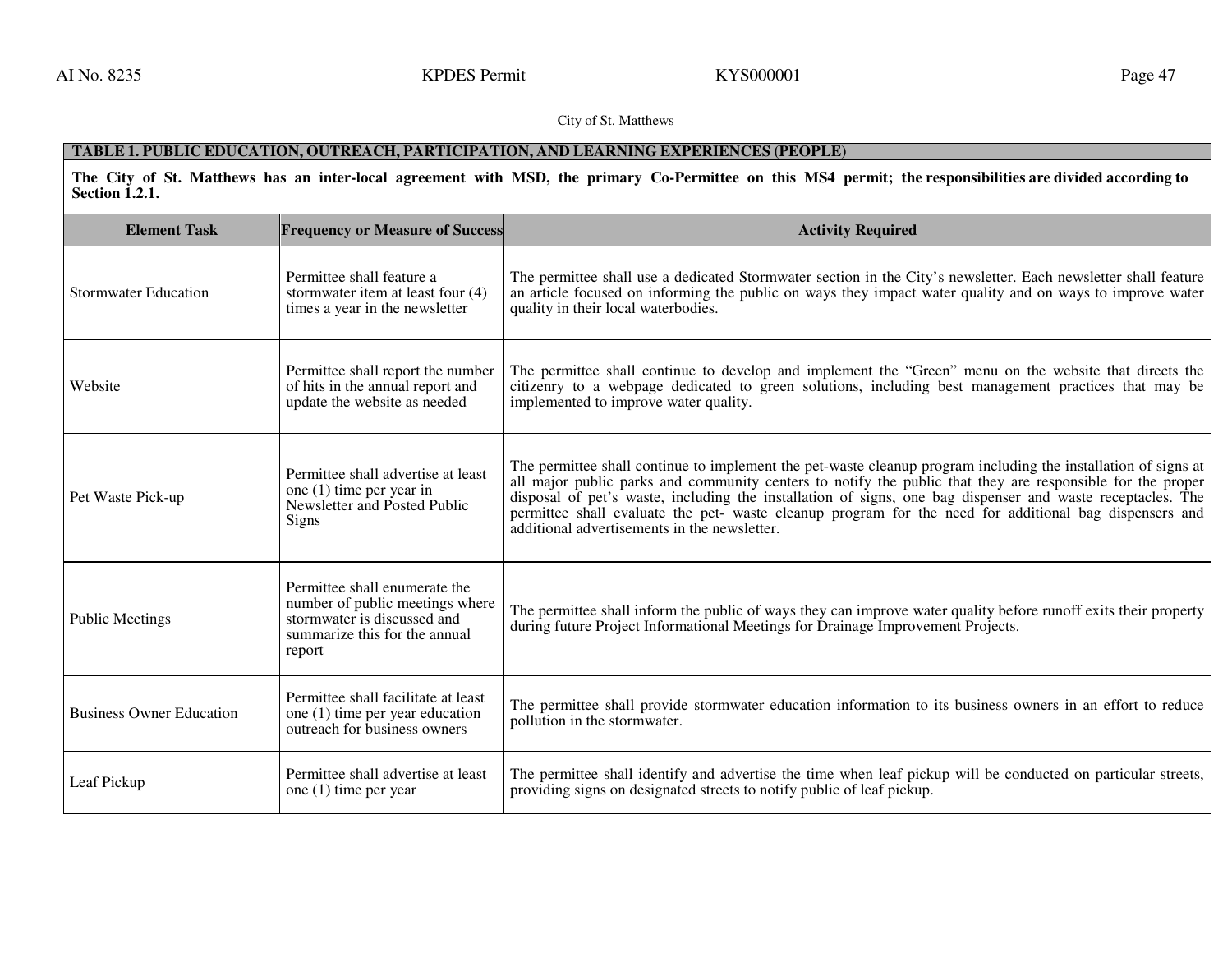AI No. 8235 **KPDES Permit** KYS000001 **Page 48** Report of the Research Control of the Rege 48

# City of St. Matthews

| TABLE 1. PUBLIC EDUCATION, OUTREACH, PARTICIPATION, AND LEARNING EXPERIENCES (PEOPLE) cont'd |                                                                                                                                              |                                                                                                                                                                                                                                                                                                                                                                                                                                                                                                                                                                                                                                            |
|----------------------------------------------------------------------------------------------|----------------------------------------------------------------------------------------------------------------------------------------------|--------------------------------------------------------------------------------------------------------------------------------------------------------------------------------------------------------------------------------------------------------------------------------------------------------------------------------------------------------------------------------------------------------------------------------------------------------------------------------------------------------------------------------------------------------------------------------------------------------------------------------------------|
| <b>Element Task</b>                                                                          | <b>Frequency or Measure of Success</b>                                                                                                       | <b>Activity Required</b>                                                                                                                                                                                                                                                                                                                                                                                                                                                                                                                                                                                                                   |
| Place Mat                                                                                    | Permittee shall dispense at least<br>200 placements per year                                                                                 | The permittee shall dispense at least 200 placemats from the EPA's Non-point Source Toolbox to local food<br>establishments to use. The placemat contains information about stormwater and the general population's<br>impact on water quality.                                                                                                                                                                                                                                                                                                                                                                                            |
| Green-up Program                                                                             | Permittee shall advertise the Green-<br>up program at least four<br>$(4)$ per year in Newsletter                                             | The permittee shall continue its program to help eliminate asphalt or concrete parking pads/pull-offs located<br>in existing right-of-ways. This program consists of residents who are willing to improve water quality can<br>have the concrete parking pad/pull off removed and restored to natural turf at no expense to the property<br>owner.                                                                                                                                                                                                                                                                                         |
|                                                                                              | Cooperative Efforts (St. Matthews provides supportive or other non-lead role)                                                                |                                                                                                                                                                                                                                                                                                                                                                                                                                                                                                                                                                                                                                            |
| <b>Element Task</b>                                                                          | <b>Frequency or Measure of Success</b>                                                                                                       | <b>Activity Required</b>                                                                                                                                                                                                                                                                                                                                                                                                                                                                                                                                                                                                                   |
| Jefferson County MS4<br>Workgroup-Communication                                              | Permittee shall attend at least one<br>(1) meeting per year                                                                                  | The permittee shall participate in the Jefferson County MS4 Co-Permittee Workgroup meetings discussing<br>program progress, challenges, activity changes, shared activity requests, communication needs, and lessons<br>learned.                                                                                                                                                                                                                                                                                                                                                                                                           |
|                                                                                              | TABLE 2. ILLICIT DISCHARGE DETECTION AND ELIMINATION (IDDE)                                                                                  |                                                                                                                                                                                                                                                                                                                                                                                                                                                                                                                                                                                                                                            |
| Section 1.2.1.                                                                               |                                                                                                                                              | The City of St. Matthews has an inter-local agreement with MSD, the primary Co-Permittee on this MS4 permit; the responsibilities are divided according to                                                                                                                                                                                                                                                                                                                                                                                                                                                                                 |
| <b>Element Task</b>                                                                          | <b>Frequency or Measure of Success</b>                                                                                                       | <b>Activity Required</b>                                                                                                                                                                                                                                                                                                                                                                                                                                                                                                                                                                                                                   |
| Mapping                                                                                      | Permittee shall complete and<br>submit to the Division of Water<br>within twenty-four $(24)$ months of<br>the effective date of this permit. | The permittee shall develop, and maintain a storm-sewer system map, showing the location of all known<br>major outfalls, as defined herein, and the names and location of all waters of the Commonwealth that receive<br>discharges from those outfalls. If this mapping is completed using Geographical Information Systems (GIS)<br>or Computer Aided Drafting (CAD) software, the permittee shall provide to the Division of Water, at a<br>minimum, the MS4 boundary and the mapped infrastructure in either ESRI shape file formats (to include the<br>.shp, .shx, and .dbf files) or geo-referenced CAD drawings (.dwg file format). |
| Hotline                                                                                      | Permittees shall identify and report<br>those occurrences and summarize<br>for submittal with the annual report                              | The permittee shall maintain a hotline for residents to report illegal dumping or illegal discharge into the<br>storm sewer system.                                                                                                                                                                                                                                                                                                                                                                                                                                                                                                        |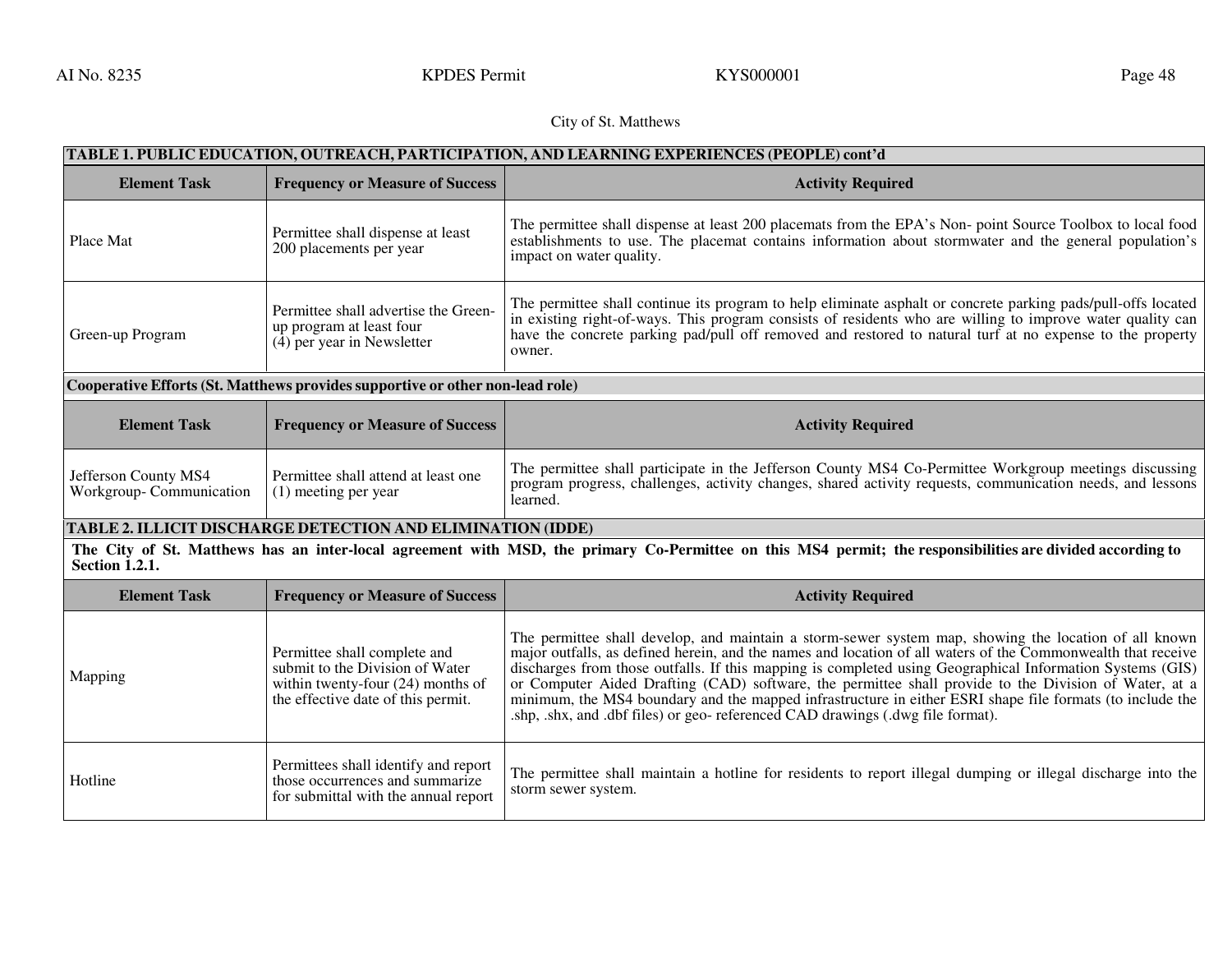AI No. 8235 **KPDES Permit** KYS000001 **Page 49** Rege 49

# City of St. Matthews

|                                             | TABLE 2. ILLICIT DISCHARGE DETECTION AND ELIMINATION (IDDE) cont'd                                   |                                                                                                                                                                                                                                                                                                                                                                                                       |  |
|---------------------------------------------|------------------------------------------------------------------------------------------------------|-------------------------------------------------------------------------------------------------------------------------------------------------------------------------------------------------------------------------------------------------------------------------------------------------------------------------------------------------------------------------------------------------------|--|
| Training session(s) for<br>applicable staff | Permittee shall report the dates and<br>number of employees trained in the<br>annual report.         | The permittee shall require staff to attend training on the recognition and reporting of illicit discharges as<br>provided by MSD.                                                                                                                                                                                                                                                                    |  |
|                                             | Cooperative Efforts (St. Matthews provides supportive or other non-lead role)                        |                                                                                                                                                                                                                                                                                                                                                                                                       |  |
| <b>Element Task</b>                         | <b>Frequency or Measure of Success</b>                                                               | <b>Activity Required</b>                                                                                                                                                                                                                                                                                                                                                                              |  |
| Inter-local agreement w/MSD                 | Permittee shall identify and report<br>those occurrences                                             | The permittee shall immediately report any illicit discharge to MSD and Metro Health Department.                                                                                                                                                                                                                                                                                                      |  |
|                                             | TABLE 3. CONSTRUCTION SITE STORMWATER RUNOFF CONTROL REQUIREMENTS (CS)                               |                                                                                                                                                                                                                                                                                                                                                                                                       |  |
| <b>Section 1.2.1.</b>                       |                                                                                                      | The City of St. Matthews has an inter-local agreement with MSD, the primary Co-Permittee on this MS4 permit; the responsibilities are divided according to                                                                                                                                                                                                                                            |  |
| <b>Element Task</b>                         | <b>Frequency or Measure of Success</b>                                                               | <b>Activity Required</b>                                                                                                                                                                                                                                                                                                                                                                              |  |
| <b>MSD Plan Approval</b>                    | Permittee shall insure that MSD has<br>approved and inspected applicable<br>projects                 | The permittee has an inter-local agreement with MSD, where MSD administers approval and inspection on<br>EPSC and Site Disturbance Permits for construction projects within the City. Prior to any approvals, MSD<br>confirms that there are not any existing complaints or issues in the project area. The permittee shall continue<br>the confirmation of complaints or issues in the project area. |  |
| <b>Construction Oversight</b>               | Permittee shall report in the annual<br>report the number of violations<br>found and referred to MSD | The permittee shall provide construction oversight in addition to that provided through the inter-local<br>agreement with Louisville MSD, including reporting any noted violation to Louisville MSD for<br>enforcement.                                                                                                                                                                               |  |
|                                             |                                                                                                      |                                                                                                                                                                                                                                                                                                                                                                                                       |  |
|                                             | Cooperative Efforts (St. Matthews provides supportive or other non-lead role)                        |                                                                                                                                                                                                                                                                                                                                                                                                       |  |
| <b>Element Task</b>                         | <b>Frequency or Measure of Success</b>                                                               | <b>Activity Required</b>                                                                                                                                                                                                                                                                                                                                                                              |  |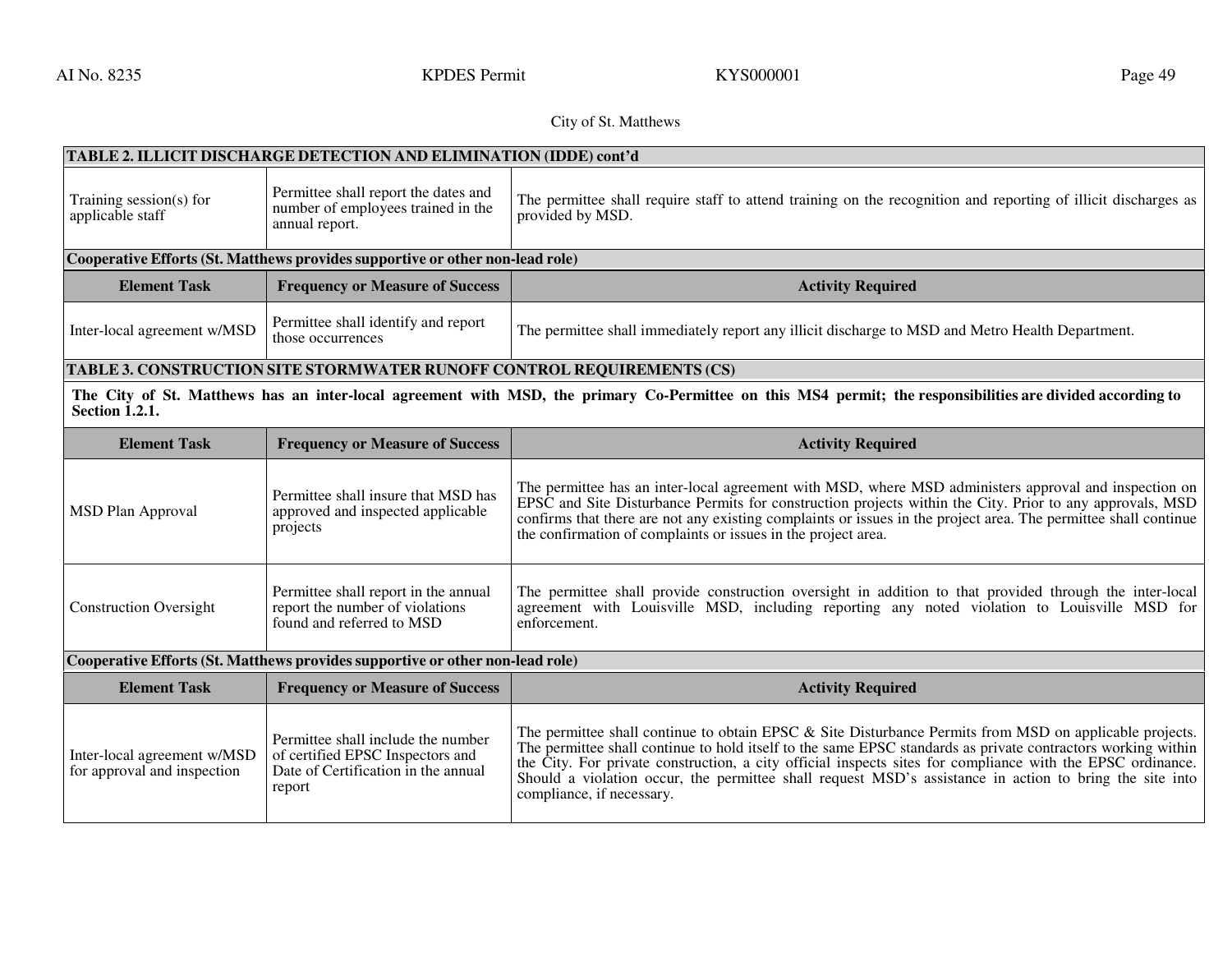AI No. 8235 **KPDES Permit** KYS000001 **Page 50** Rage 50

### City of St. Matthews

# **TABLE 4. POST-CONSTRUCTION (PC) STORMWATER RUNOFF CONTROL FOR NEW DEVELOPMENT AND REDEVELOPMENT**

The City of St. Matthews has an inter-local agreement with MSD, the primary Co-Permittee on this MS4 permit; the responsibilities are divided according to Section 1.2.1.

| <b>Element Task</b>                                           | <b>Frequency or Measure of Success</b>                                                              | <b>Activity Required</b>                                                                                                                                                                                                                                                                                                                                                                                                                                                      |
|---------------------------------------------------------------|-----------------------------------------------------------------------------------------------------|-------------------------------------------------------------------------------------------------------------------------------------------------------------------------------------------------------------------------------------------------------------------------------------------------------------------------------------------------------------------------------------------------------------------------------------------------------------------------------|
| City of St. Matthews<br>Tree Planting                         | Permittee shall record the purchase of<br>trees and summarize for submittal in<br>the annual report | The permittee shall plant approximately 75 trees annually.                                                                                                                                                                                                                                                                                                                                                                                                                    |
| Rain Barrels & Rain<br>Gardens                                | Permittee shall report the number of<br>participants and submit with the<br>annual report           | The permittee shall continue to promote rain barrels and rain gardens within the City to help with reduce<br>stormwater runoff through the "Green" menu on the City's website.                                                                                                                                                                                                                                                                                                |
| Master Plan                                                   | Permittee shall record updates and<br>projects completed from Master Plan                           | The permittee has developed a drainage Master Plan to provide some form of drainage relief to its residents.<br>The permittee shall continue to update the plan to reflect ongoing issues.                                                                                                                                                                                                                                                                                    |
| Inter-local agreement<br>w/MSD for approval and<br>inspection | Permittee shall identify & report those<br>contractors operating without a permit                   | The permittee shall continue to obtain EPSC & Site Disturbance Permits from MSD on applicable projects. The<br>permittee shall continue to hold itself to the same EPSC standards as private contractors working within the<br>City. For private construction, a city official inspects sites for compliance with the EPSC ordinance. Should a<br>violation occur, the permittee shall request MSD's assistance in action to bring the site into compliance, if<br>necessary. |

## **TABLE 5. GOOD HOUSEKEEPING/POLLUTION PREVENTION FOR MUNICIPAL OPERATIONS**

**The City of St. Matthews has an inter-local agreement with MSD, the primary Co-Permittee on this MS4 permit; the responsibilities are divided according to Section 1.2.1.** 

| <b>Element Task</b> | <b>Frequency or Measure of Success</b>                                 | <b>Activity Required</b>                                                                                                                                                                           |
|---------------------|------------------------------------------------------------------------|----------------------------------------------------------------------------------------------------------------------------------------------------------------------------------------------------|
| Leaf Pickup         | Permittee shall clean each residential<br>street twice per leaf season | The permittee shall continue its program for the fall months to pick up leaves for those residents who bring the<br>leaves to the edge of the street.                                              |
| Beet Juice Additive | Permittee shall report the amount of<br>material ordered.              | The permittee is experimenting with adding beet juice to its salt. The beet juice lowers the temperature at which<br>salt can be effective, and removes much of the caustic quality of salt brine. |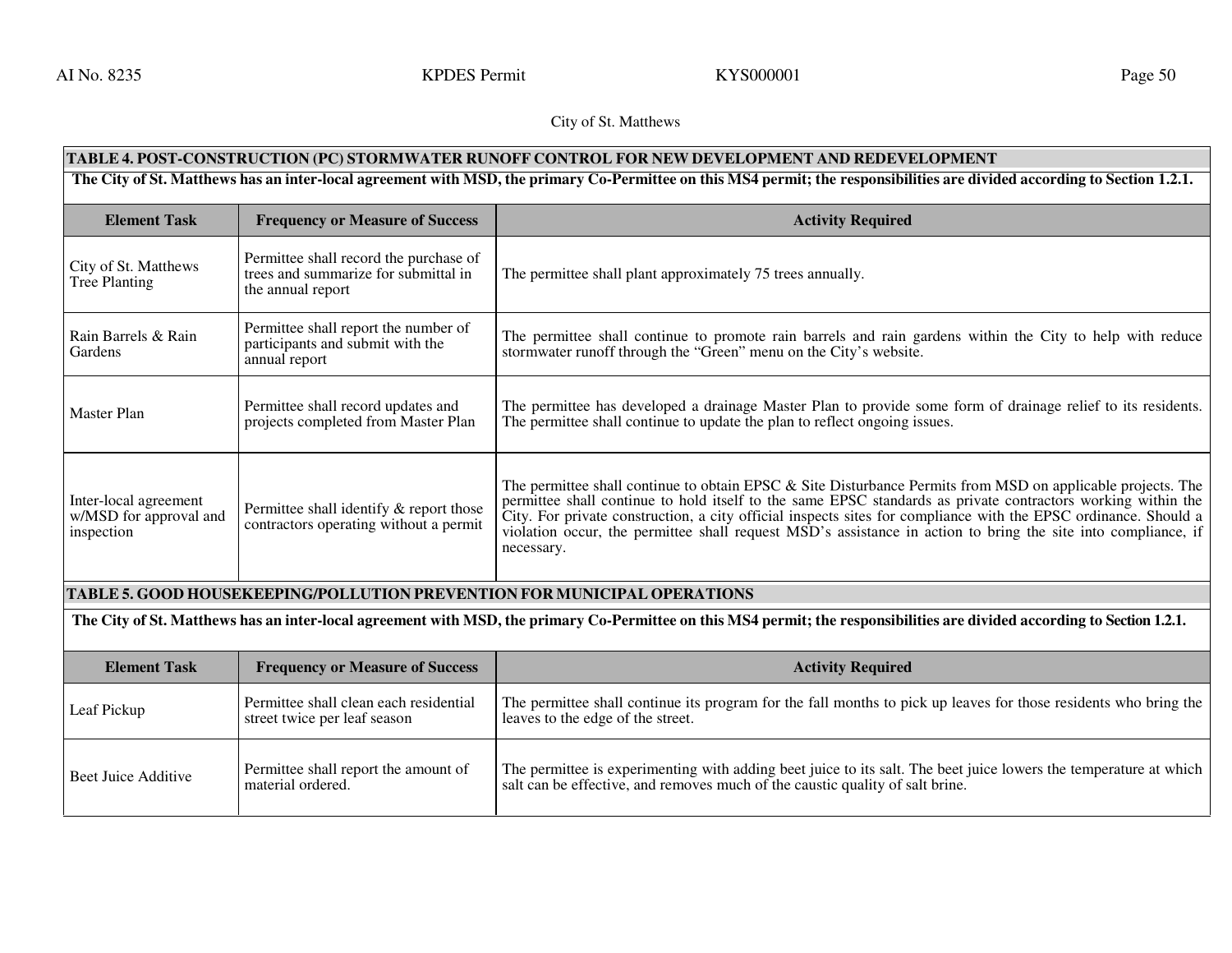AI No. 8235 **KPDES Permit** KYS000001 **Page 51** 

City of St. Matthews

# **TABLE 4. POST-CONSTRUCTION (PC) STORMWATER RUNOFF CONTROL FOR NEW DEVELOPMENT AND REDEVELOPMENT**

**The City of St. Matthews has an inter-local agreement with MSD, the primary Co-Permittee on this MS4 permit; the responsibilities are divided according to Section 1.2.1.** 

| <b>Element Task</b>                                           | <b>Frequency or Measure of Success</b>                                                              | <b>Activity Required</b>                                                                                                                                                                                                                                                                                                                                                                                                                                                         |
|---------------------------------------------------------------|-----------------------------------------------------------------------------------------------------|----------------------------------------------------------------------------------------------------------------------------------------------------------------------------------------------------------------------------------------------------------------------------------------------------------------------------------------------------------------------------------------------------------------------------------------------------------------------------------|
| City of St. Matthews<br>Tree Planting                         | Permittee shall record the purchase of<br>trees and summarize for submittal in<br>the annual report | The permittee shall plant approximately 75 two-inch diameter trees annually. The permittee shall not remove<br>dead trees from wooded areas within the major City parks.                                                                                                                                                                                                                                                                                                         |
| Rain Barrels & Rain<br>Gardens                                | Permittee shall report the number of<br>participants and submit with the<br>annual report           | The permittee shall continue to promote rain barrels and rain gardens within the City to help with reduce<br>stormwater runoff through the "Green" menu on the City's website.                                                                                                                                                                                                                                                                                                   |
| Master Plan                                                   | Permittee shall record updates and<br>projects completed from Master Plan                           | The permittee has developed a drainage Master Plan to provide some form of drainage relief to its residents.<br>The permittee shall continue to update the plan to reflect ongoing issues.                                                                                                                                                                                                                                                                                       |
| Inter-local agreement<br>w/MSD for approval and<br>inspection | Permittee shall identify & report those<br>contractors operating without a permit                   | The permittee shall continue to obtain EPSC $\&$ Site Disturbance Permits from MSD on applicable projects. The<br>permittee shall continue to hold itself to the same EPSC standards as private contractors working within the<br>City. For private construction, a city official inspects sites for compliance with the EPSC ordinance. Should a<br>violation occur, the permittee shall request MSD's assistance in action to bring the site into compliance, if<br>necessary. |

## **TABLE 5. GOOD HOUSEKEEPING/POLLUTION PREVENTION FOR MUNICIPAL OPERATIONS**

**The City of St. Matthews has an inter-local agreement with MSD, the primary Co-Permittee on this MS4 permit; the responsibilities are divided according to Section 1.2.1.** 

| <b>Element Task</b> | <b>Frequency or Measure of Success</b>                                 | <b>Activity Required</b>                                                                                                                                                                             |
|---------------------|------------------------------------------------------------------------|------------------------------------------------------------------------------------------------------------------------------------------------------------------------------------------------------|
| Leaf Pickup         | Permittee shall clean each residential<br>street twice per leaf season | The permittee shall continue its program for the fall months to pick up leaves for those residents who bring the<br>leaves to the edge of the street.                                                |
| Beet Juice Additive | Permittee shall report the amount of<br>material ordered.              | The permittee is experimenting with adding beet juice to its salt. The beet juice lowers the temperature at which  <br>salt can be effective, and removes much of the caustic quality of salt brine. |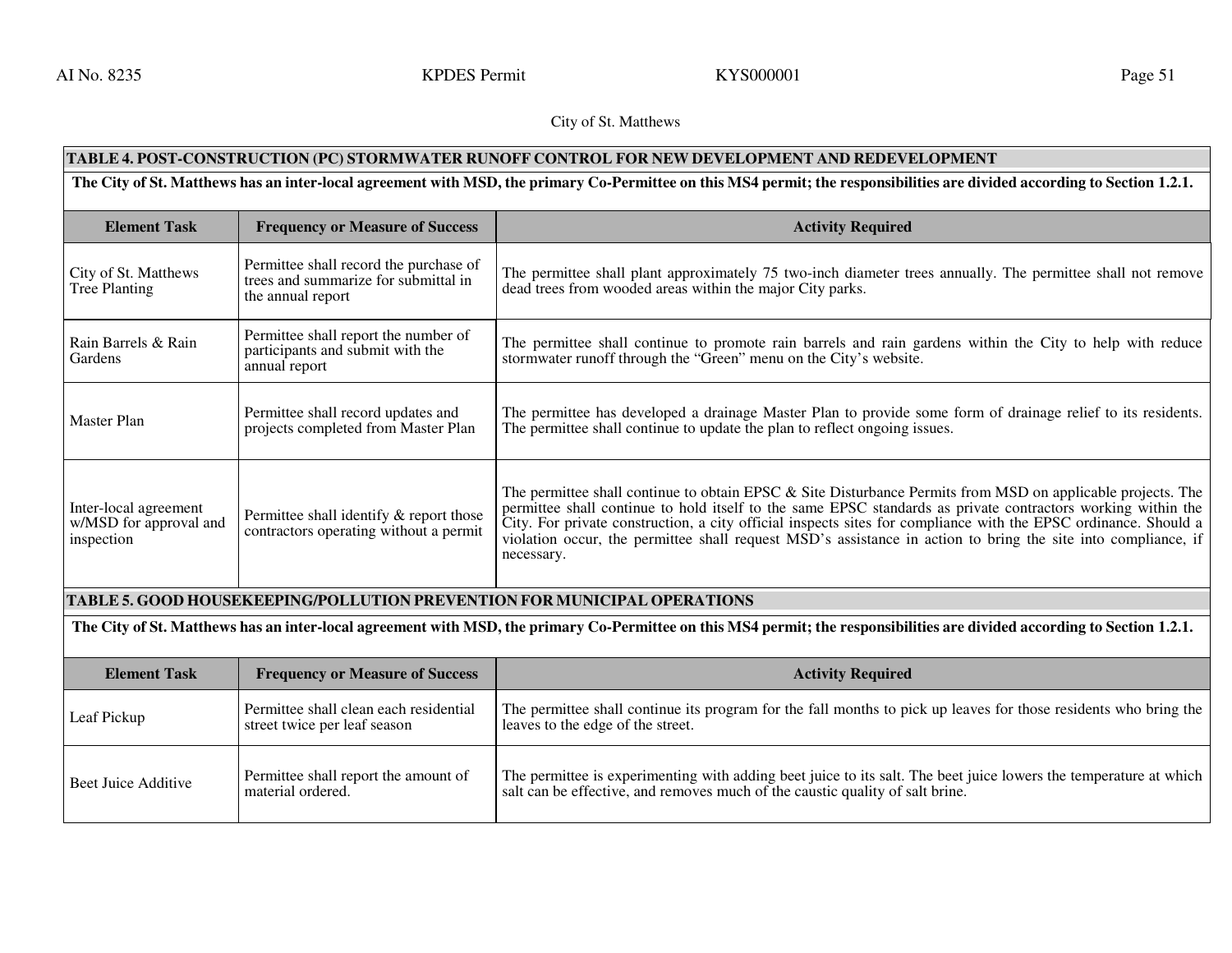AI No. 8235 September 2012 Superint Represent Research RYS000001 Contract Research Rage 52

# City of St. Matthews

| TABLE 5. GOOD HOUSEKEEPING/POLLUTION PREVENTION FOR MUNICIPAL OPERATIONS cont'd |                                                                                                             |                                                                                                                                                                                                                                                                       |
|---------------------------------------------------------------------------------|-------------------------------------------------------------------------------------------------------------|-----------------------------------------------------------------------------------------------------------------------------------------------------------------------------------------------------------------------------------------------------------------------|
| <b>Element Task</b>                                                             | <b>Frequency or Measure of Success</b>                                                                      | <b>Activity Required</b>                                                                                                                                                                                                                                              |
| <b>Street Sweeping</b>                                                          | Permittee shall sweep the curbed<br>streets twice per year, as recorded on<br>invoice                       | The permittee shall develop a program that will provide for street sweeping on priority curbed streets.                                                                                                                                                               |
| Pet Waste Removal                                                               | Permittee shall report occurrence of<br>replacing bags                                                      | The permittee shall coordinate with local officials to install signs and bags in major City-owned public parks for<br>pet waste removal. Receptacles shall be placed statically placed to allow for disposal.                                                         |
| Rain Barrels & Rain<br>Gardens                                                  | Permittee shall report the number of<br>participants                                                        | The permittee shall research a plan to provide rain barrel and rain garden education in an effort to reduce<br>stormwater runoff from private residences. In addition, the permittee shall research an easy way for residents to<br>purchase the necessary materials. |
| Replacing Existing Open<br><b>Throat Yard Drains</b>                            | Permittee shall report the number of<br>replacements, goal is to have<br>residential basins removed by 2018 | The permittee shall devise a program to eliminate the open throat yard drains found in residential areas, in an<br>effort to reduce the amount of sediment introduced to the MS4.                                                                                     |
| Green-up Program                                                                | Permittee shall report the number of<br>replacements                                                        | The permittee shall look at the alternatives for providing a better way to promote the program and remove<br>existing impervious pull-offs in order to restore the ground back to a natural state.                                                                    |
| <b>Stormwater Best</b><br><b>Management Practices</b><br>Plan                   | Permittee shall document the revisions<br>throughout the year                                               | The permittee has a Stormwater Best Management Practices Plan for their Maintenance and Construction<br>Facilities. This document is an evolving one; the permittee shall make revisions on an as-needed basis.                                                       |
| Separate Storm Sewer<br><b>System Mapping</b>                                   | Permittee shall document the revisions<br>throughout the year                                               | The permittee is in the process of devising a system to show all of their storm sewer systems in electronic<br>format.                                                                                                                                                |

### **TABLE 6. MONITORING (M)**

**The City of St. Matthews has an inter-local agreement with MSD, the primary Co-Permittee on this MS4 permit; the responsibilities are divided according to Section 1.2.1.** 

**TABLE 7. PERFORMANCE ASSESSMENT AND REPORTING (PAR)**

**The City of St. Matthews has an inter-local agreement with MSD, the primary Co-Permittee on this MS4 permit; the responsibilities are divided according to Section 1.2.1. St. Matthews shall submit its annual report to MSD for submittal to the Division of Water in the appropriate time frame developed by MSD.**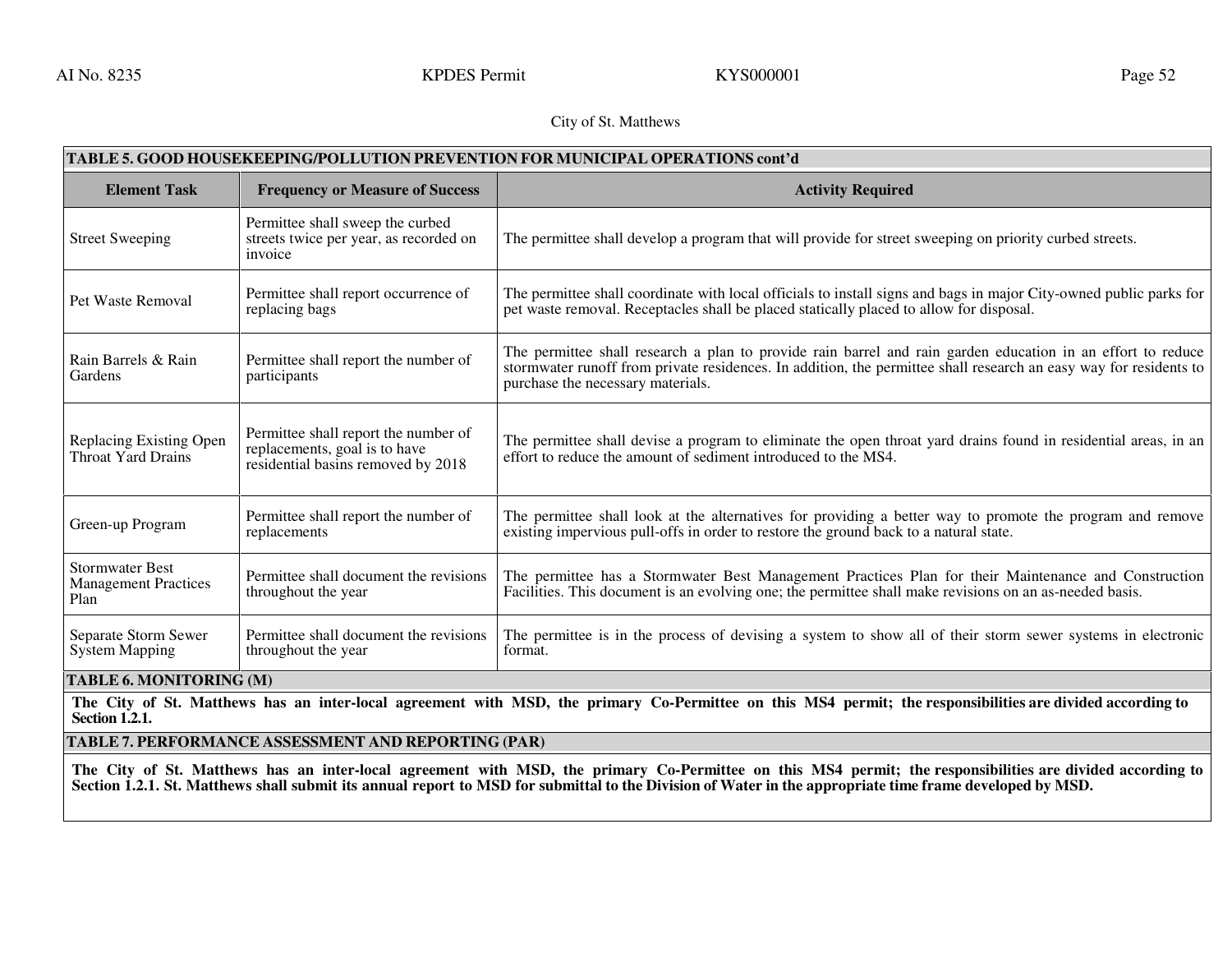AI No. 8235 September 2008 Contract Contract Contract Contract Contract Contract Contract Contract Contract Contract Contract Contract Contract Contract Contract Contract Contract Contract Contract Contract Contract Contra

City of Jeffersontown

# **TABLE 1. PUBLIC EDUCATION, OUTREACH, PARTICIPATION, AND LEARNING EXPERIENCES (PEOPLE)**

**The City of Jeffersontown has an inter-local agreement with MSD, the primary Co-Permittee on this MS4 permit; the responsibilities are divided according to Section 1.2.1.** 

| <b>Element Task</b>                                  | <b>Frequency or Measure of Success</b>                                                                                                                                                                                                     | <b>Activity Required</b>                                                                                                                                                                                                                                                                                                                                                                                                                                                                                                                                                                                                                                                                                                                                                                                                                                                                                                                                                                   |
|------------------------------------------------------|--------------------------------------------------------------------------------------------------------------------------------------------------------------------------------------------------------------------------------------------|--------------------------------------------------------------------------------------------------------------------------------------------------------------------------------------------------------------------------------------------------------------------------------------------------------------------------------------------------------------------------------------------------------------------------------------------------------------------------------------------------------------------------------------------------------------------------------------------------------------------------------------------------------------------------------------------------------------------------------------------------------------------------------------------------------------------------------------------------------------------------------------------------------------------------------------------------------------------------------------------|
| <b>Public Education</b><br>Programs                  | Permittee shall provide records of at<br>least six (6) newsletters published per<br>year with articles describing "green"<br>activities being supported or promoted<br>by the city of Jeffersontown to be<br>supplied in the annual report | The permittee shall continue to issue its bimonthly newsletter that made information regarding public services<br>and participation opportunities available to the public and disseminates information through the Jeffersontown<br>website, www.jeffersontownky.com. The newsletter included articles on recycling and yard waste as well as the<br>pollution prevention activity for collection of mercury thermometers. The permittee shall be expanding the<br>"Spruce Up Jeffersontown" program to include public education to the effects of liter, trash and illegal dumping.<br>It will also provide beautification efforts to promote a healthy lifestyle and balance between the environment<br>and everyday living. It will educate the community on erosion and sediment control, floodplains and floodways,<br>pollution of streams and water quality efforts to protect wildlife and the human element. This expanded program<br>will be called "Jeffersontown Green Scene". |
| "Spruce up<br>Jeffersontown"                         | Permittee shall provide clean-up<br>materials for clean-up events, report<br>summary of events in the annual report                                                                                                                        | The permittee shall provide public participation activities for youth organizations, civic clubs, and residents of<br>Jeffersontown such as "Spruce up Jeffersontown" where the permittee supplies the necessary items, such as<br>garbage bags and the permittee shall be responsible for proper disposal of collected debris.                                                                                                                                                                                                                                                                                                                                                                                                                                                                                                                                                                                                                                                            |
| <b>Litter Control</b>                                | Permittee shall provide monthly<br>inspections of City to gauge success of<br>program and report summary of<br>inspections in the annual report                                                                                            | The permittee shall continue to provide litter abatement to reduce the trash into local waterbodies. The permittee<br>may choose to continue utilizing work release programs to maintain a level of standard of litter abatement, or an<br>effective equivalent.                                                                                                                                                                                                                                                                                                                                                                                                                                                                                                                                                                                                                                                                                                                           |
| Internal Training of City<br>officials and employees | Permittee shall conduct monthly<br>educational meetings, and make<br>material available to all employees and<br>provide a summary of these<br>educational meetings in the annual<br>report                                                 | The permittee is required to continue the training of the City's Mayor, City Administrator and Maintenance<br>Director by attending MS4 presentations or an effective equivalent. The permittee shall continue to provide<br>brown bag luncheons of new trends and programs that could benefit the City and community or an effective<br>equivalent. The permittee shall make educational materials available to employees concerning the prevention of<br>stormwater pollution.                                                                                                                                                                                                                                                                                                                                                                                                                                                                                                           |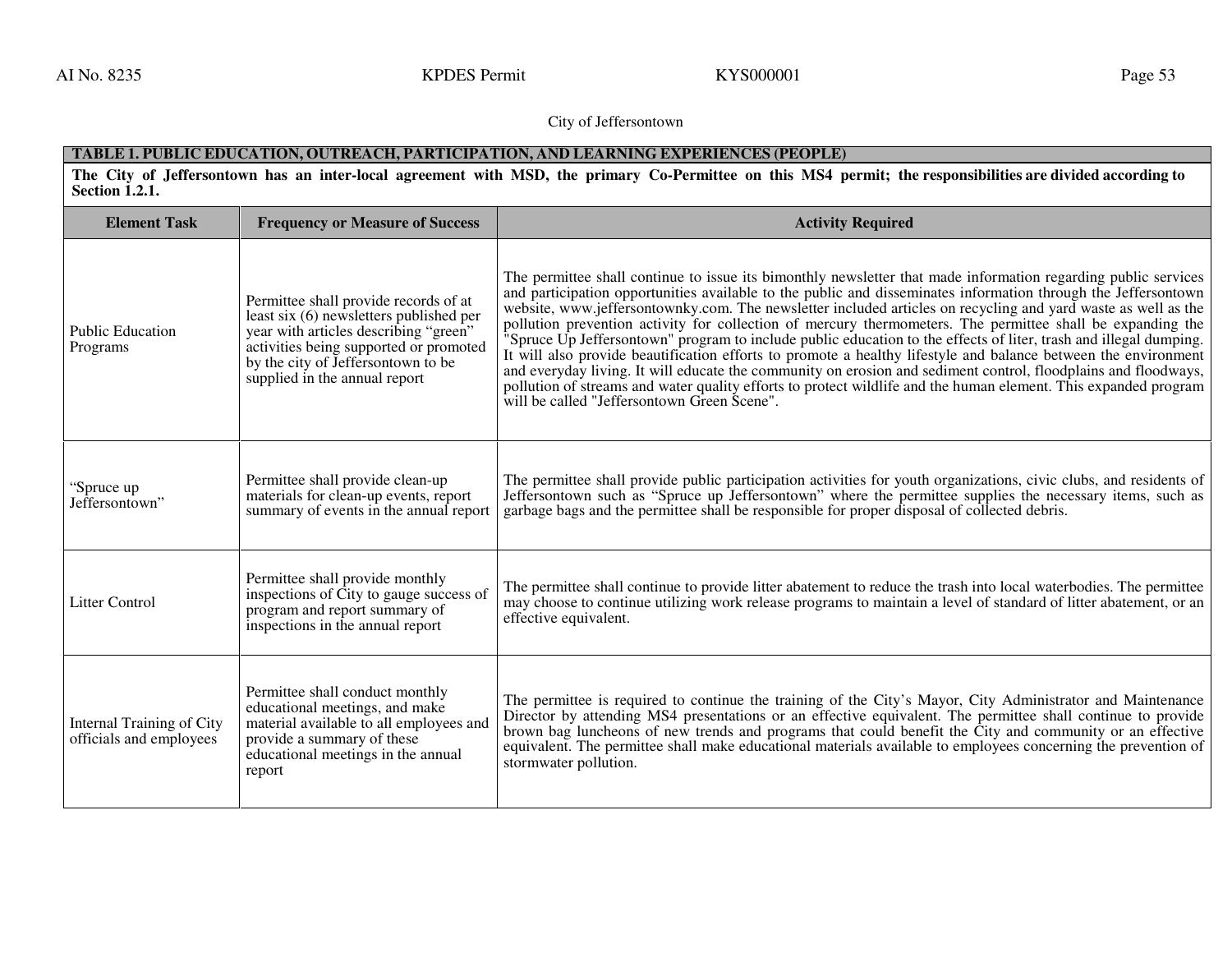AI No. 8235 September 2008 Step September 2008 Step September 2008 Step September 2008 Step September 2008 Step September 2009 Step September 2009 Step September 2009 Step September 2009 Step September 2009 Step September

# City of Jeffersontown

| TABLE 1. PUBLIC EDUCATION, OUTREACH, PARTICIPATION, AND LEARNING EXPERIENCES (PEOPLE) cont'd |                                                                                                                              |                                                                                                                                                                                                                                                                                                                                                                                                                                                                       |
|----------------------------------------------------------------------------------------------|------------------------------------------------------------------------------------------------------------------------------|-----------------------------------------------------------------------------------------------------------------------------------------------------------------------------------------------------------------------------------------------------------------------------------------------------------------------------------------------------------------------------------------------------------------------------------------------------------------------|
| <b>Element Task</b>                                                                          | <b>Frequency or Measure of Success</b>                                                                                       | <b>Activity Required</b>                                                                                                                                                                                                                                                                                                                                                                                                                                              |
| <b>External Training</b>                                                                     | Permittee shall, in Permit Year two<br>(2), develop and conduct annual spring<br>mobile workshop-"Stormwater<br>Anatomy 101" | The permittee shall develop educational material and worksheet program that will be used to engage students.<br>The permittee has developed a bike/walking master plan that addressed goals and objectives as well as policy<br>issues relative to floodplains, erosion and sediment control and the impact to streams and drainage ways. This<br>bike/walking trail will be used to conduct education training series or an effective equivalent shall be developed. |
|                                                                                              | Cooperative Efforts (Jeffersontown provides supportive or other non-lead role)                                               |                                                                                                                                                                                                                                                                                                                                                                                                                                                                       |
| <b>Element Task</b>                                                                          | <b>Frequency or Measure of Success</b>                                                                                       | <b>Activity Required</b>                                                                                                                                                                                                                                                                                                                                                                                                                                              |
| Kentucky Stormwater<br>Association (KSA)                                                     | Permittee shall participate in at least<br>75% of regular KSA meetings                                                       | The permittee or co-permittee shall attend meetings or presentations discussing various MS4 programs and<br>meeting topics/presentations as applicable, such as the MS4 Workgroup Meetings or an effective equivalent.                                                                                                                                                                                                                                                |
| Kentucky Transportation<br>Cabinet (KYTC) - Public<br><b>Education Material</b>              | Permittee shall use the applicable<br>materials to educate the citizenry                                                     | The permittee shall use the KYTC Toolkit materials for education, if applicable, or an effective equivalent.                                                                                                                                                                                                                                                                                                                                                          |
| Jeffersontown - Coalition<br>of Neighborhoods                                                | Permittee shall report activities and<br>programs participated and/or<br>coordinated starting in Permit Year<br>two $(2)$    | The permittee shall continue to coordinate and assist in the implementation of a variety of community events<br>focused on litter control, community beautification and neighborhood stormwater management issues. The<br>permittee shall promote and encourage the integration of stormwater quality themes and topics identified in the<br>PEOPLE plan                                                                                                              |

# **TABLE 2. ILLICIT DISCHARGE DETECTION AND ELIMINATION (IDDE)**

 **The City of Jeffersontown has an inter-local agreement with MSD, the primary Co-Permittee on this MS4 permit; the responsibilities are divided according to Section 1.2.1.** 

| <b>Element Task</b> | <b>Frequency or Measure of Success</b>                                                                                                        | <b>Activity Required</b>                                                                                                                                                                                                                                                                                                                                                                                                                                                                                                                                                                                                                   |
|---------------------|-----------------------------------------------------------------------------------------------------------------------------------------------|--------------------------------------------------------------------------------------------------------------------------------------------------------------------------------------------------------------------------------------------------------------------------------------------------------------------------------------------------------------------------------------------------------------------------------------------------------------------------------------------------------------------------------------------------------------------------------------------------------------------------------------------|
| Mapping             | Permittee shall complete and submit to<br>the Division of Water within twenty-<br>four $(24)$ months of the effective date<br>of this permit. | The permittee shall develop, and maintain a storm-sewer system map, showing the location of all known major<br>outfalls, as defined herein, and the names and location of all waters of the Commonwealth that receive<br>discharges from those outfalls. If this mapping is completed using Geographical Information Systems (GIS) or<br>Computer Aided Drafting (CAD) software, the permittee shall provide to the Division of Water, at a minimum,<br>the MS4 boundary and the mapped infrastructure in either ESRI shape file formats (to include the .shp, .shx,  <br>and dbf files) or geo-referenced CAD drawings (dwg file format). |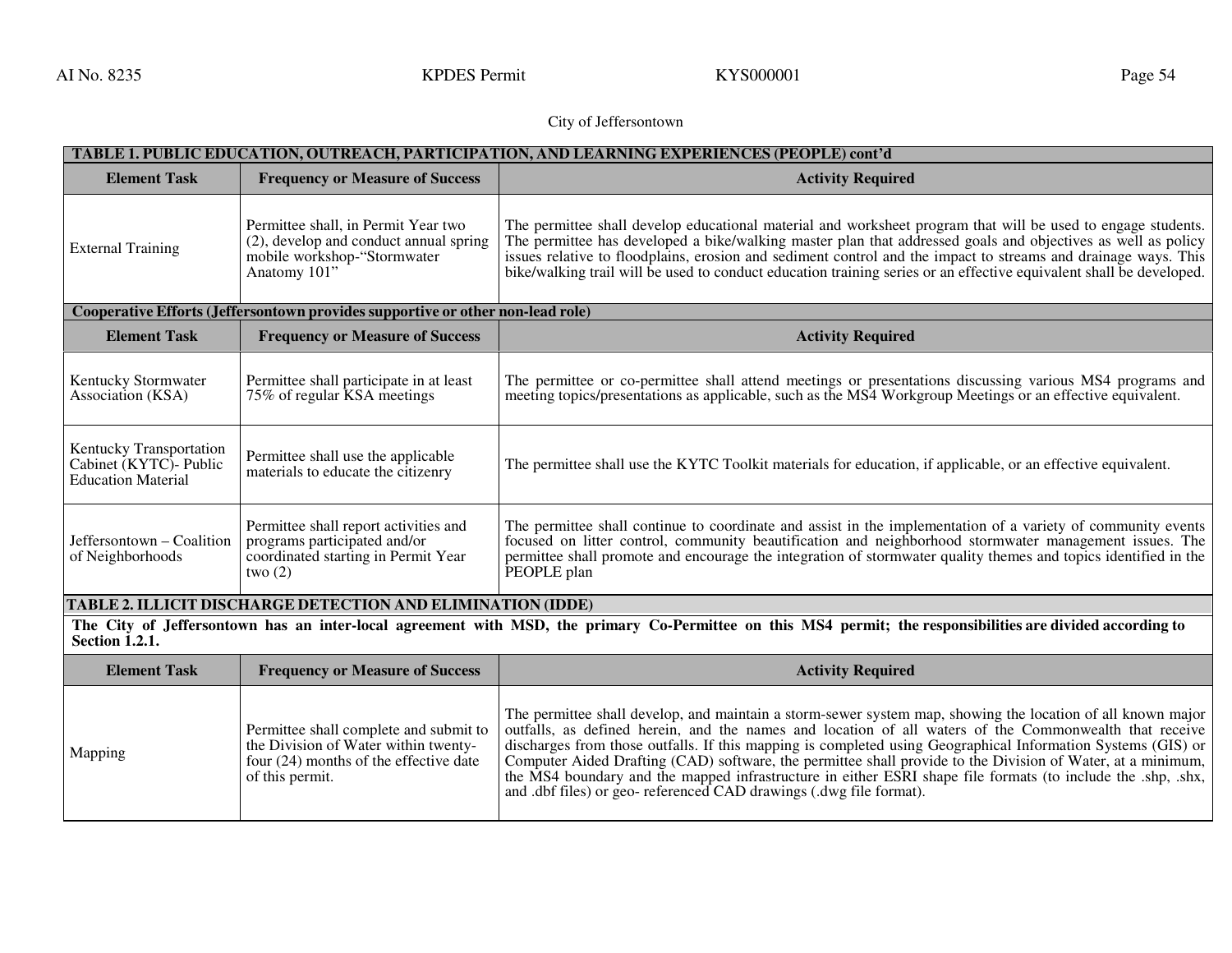AI No. 8235 September 2008 Control Control Control Control Control Control Control Control Control Control Control Control Control Control Control Control Control Control Control Control Control Control Control Control Con

# City of Jeffersontown

| TABLE 2. ILLICIT DISCHARGE DETECTION AND ELIMINATION (IDDE) cont'd            |                                                                                                                                                 |                                                                                                                                                                                                                                                                                                                                                                                                                                                                                                                                                                                                                               |
|-------------------------------------------------------------------------------|-------------------------------------------------------------------------------------------------------------------------------------------------|-------------------------------------------------------------------------------------------------------------------------------------------------------------------------------------------------------------------------------------------------------------------------------------------------------------------------------------------------------------------------------------------------------------------------------------------------------------------------------------------------------------------------------------------------------------------------------------------------------------------------------|
| <b>Element Task</b>                                                           | <b>Frequency or Measure of Success</b>                                                                                                          | <b>Activity Required</b>                                                                                                                                                                                                                                                                                                                                                                                                                                                                                                                                                                                                      |
| Illicit Discharge/Illegal<br>Dumping Ordinance                                | Permittee shall prepare annual<br>reports by various complaint<br>activities and develop PEOPLE to fit<br>need starting in Permit Year two (2). | The permittee shall continue to enforce its illegal dumping ordinance and post signs that prohibit dumping at<br>locations that are problem areas. The permittee shall also continue to provide a first line quick<br>response system used to track complaints and concerns from the community in an effort to minimize<br>the response time to various community issues. The permittee shall also continue to perform site<br>inspections of various known dumping sites in an effort to provide and improvement enforcement of<br>ordinance. This effort minimizes the impact of the illegal dumping on stormwater quality. |
| Provide education on<br><b>Illicit Discharge Detection</b><br>and Elimination | Permittee shall develop and<br>implement targeted educational<br>materials                                                                      | The permittee shall provide education on illicit discharges such as proper disposal of leaf debris, and other<br>illicit discharges that have an impact on stormwater quality. The permittee shall use it monthly<br>newsletter, City's website, or general notices sent home with school children or an effective equivalent.                                                                                                                                                                                                                                                                                                |
|                                                                               | Cooperative Efforts (Jeffersontown provides supportive or other non-lead role)                                                                  |                                                                                                                                                                                                                                                                                                                                                                                                                                                                                                                                                                                                                               |
| <b>Element Task</b>                                                           | <b>Frequency or Measure of Success</b>                                                                                                          | <b>Activity Required</b>                                                                                                                                                                                                                                                                                                                                                                                                                                                                                                                                                                                                      |
| Co-permittee                                                                  | Permittee shall prepare<br>findings/solutions report at each<br>meeting                                                                         | The permittee shall attend quarterly meetings to learn what other co-permittees are encountering and<br>work towards cohesive solutions county-wide.                                                                                                                                                                                                                                                                                                                                                                                                                                                                          |
|                                                                               | <b>TABLE 3. CONSTRUCTION SITE STORMWATER RUNOFF CONTROL REQUIREMENTS (CS)</b>                                                                   |                                                                                                                                                                                                                                                                                                                                                                                                                                                                                                                                                                                                                               |
| <b>Section 1.2.1.</b>                                                         |                                                                                                                                                 | The City of Jeffersontown has an inter-local agreement with MSD, the primary Co-Permittee on this MS4 permit; the responsibilities are divided according to                                                                                                                                                                                                                                                                                                                                                                                                                                                                   |
| <b>Element Task</b>                                                           | <b>Frequency or Measure of Success</b>                                                                                                          | <b>Activity Required</b>                                                                                                                                                                                                                                                                                                                                                                                                                                                                                                                                                                                                      |
| Jeffersontown/MSD<br>Partnership                                              | Permittee shall attend/coordinate<br>quarterly program meetings with<br>MSD to partner of projects                                              | The permittee has an inter-local agreement with MSD to perform certain Construction Site Runoff<br>program tasks. While MSD performs the Erosion Prevention and Sediment Control (EPSC), as a co-<br>permittee, Jeffersontown shall continue to educate Team Leaders and other key staff in EPSC so that issues<br>can be mitigated as soon as possible. The permittee shall continue to attend quarterly program meetings to be<br>educated on the MS4 program and other stormwater related programs that are occurring in Jefferson County.                                                                                 |
| Erosion Prevention and<br>Sediment Control<br>(EPSC) Plan                     | Permittee shall design training<br>handouts for all staff and general<br>public starting in Permit Year two $(2)$                               | Starting in Permit Year two (2), the permittee shall develop an educational handout that will highlight the<br>basic requirements of EPSC practices of Jeffersontown development activity as well as educating the<br>public on ways they can make a difference as they go about their everyday lives.                                                                                                                                                                                                                                                                                                                        |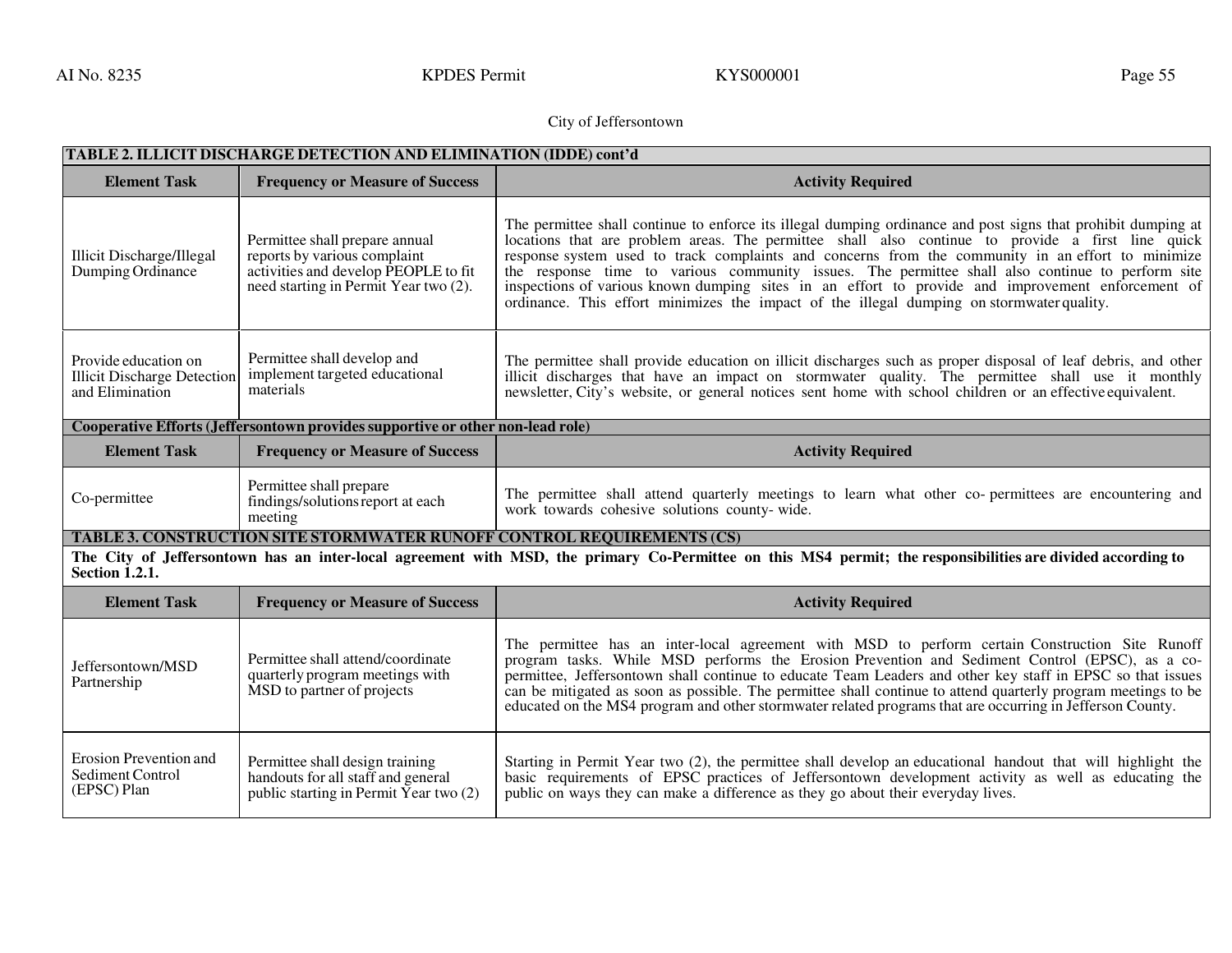AI No. 8235 September 2008 Control Control Control Control Control Control Control Control Control Control Control Control Control Control Control Control Control Control Control Control Control Control Control Control Con

# City of Jeffersontown

| TABLE 3. CONSTRUCTION SITE STORMWATER RUNOFF CONTROL REQUIREMENTS (CS) cont'd |                                                                                                                                                                                                                                            |                                                                                                                                                                                                                                                                                                                                                                                                                                                                                                                                                                                                                        |
|-------------------------------------------------------------------------------|--------------------------------------------------------------------------------------------------------------------------------------------------------------------------------------------------------------------------------------------|------------------------------------------------------------------------------------------------------------------------------------------------------------------------------------------------------------------------------------------------------------------------------------------------------------------------------------------------------------------------------------------------------------------------------------------------------------------------------------------------------------------------------------------------------------------------------------------------------------------------|
| <b>Element Task</b>                                                           | <b>Frequency or Measure of Success</b>                                                                                                                                                                                                     | <b>Activity Required</b>                                                                                                                                                                                                                                                                                                                                                                                                                                                                                                                                                                                               |
| Scheduled Inspections and<br>Maintenance of BMPs                              | Starting in Permit Year two (2), the<br>Permittee shall utilize a standardized<br>checklist that will document<br>compliance                                                                                                               | The permittee shall inspect construction sites to ensure that the EPSC Ordinance is being followed by utilizing a<br>standardized checklist.                                                                                                                                                                                                                                                                                                                                                                                                                                                                           |
|                                                                               | Cooperative Efforts (Jeffersontown provides supportive or other non-lead role)                                                                                                                                                             |                                                                                                                                                                                                                                                                                                                                                                                                                                                                                                                                                                                                                        |
| <b>Element Task</b>                                                           | <b>Frequency or Measure of Success</b>                                                                                                                                                                                                     | <b>Activity Required</b>                                                                                                                                                                                                                                                                                                                                                                                                                                                                                                                                                                                               |
| <b>Construction Development</b><br><b>Plan Process</b>                        | Beginning in Permit Year two (2),<br>the Permittee shall review and update<br>the guidance document and make it<br>publicly available                                                                                                      | The permittee shall review and update, as needed, guidance materials identifying the process that developers<br>must follow to obtain related construction permits, including process flow charts and checklists.                                                                                                                                                                                                                                                                                                                                                                                                      |
| Collaborative Guidance<br>and Training                                        | Permittee shall report cooperative<br>activities in the annual report<br>beginning in Permit Year two (2)                                                                                                                                  | The permittee shall work with MSD to educate design engineers on various construction site stormwater runoff<br>controls and standards that are required to be incorporated into the site construction documents.                                                                                                                                                                                                                                                                                                                                                                                                      |
|                                                                               |                                                                                                                                                                                                                                            | TABLE 4. POST-CONSTRUCTION (PC) STORMWATER RUNOFF CONTROL FOR NEW DEVELOPMENT AND REDEVELOPMENT                                                                                                                                                                                                                                                                                                                                                                                                                                                                                                                        |
| Section 1.2.1.                                                                |                                                                                                                                                                                                                                            | The City of Jeffersontown has an inter-local agreement with MSD, the primary Co-Permittee on this MS4 permit; the responsibilities are divided according to                                                                                                                                                                                                                                                                                                                                                                                                                                                            |
| <b>Element Task</b>                                                           | <b>Frequency or Measure of Success</b>                                                                                                                                                                                                     | <b>Activity Required</b>                                                                                                                                                                                                                                                                                                                                                                                                                                                                                                                                                                                               |
| Pilot BMP Projects                                                            | Beginning in Permit Year two (2),<br>the Permittee shall provide a<br>checklist of each development<br>activity that qualifies for review and<br>provide copies to the Planning<br>Director for incorporation into the<br>development file | The permittee shall continue to provide oversight for the following ongoing projects or an effective equivalent.<br>During the last MS4 permit term, the City of Jeffersontown was required to complete a minimum of three BMP<br>Pilot Projects. Firstly, Jeffersontown implemented a no-mow forest restoration area on a steep slope of Veteran's<br>Park above Chenoweth Run. Also, the wooded riparian buffer along Chenoweth Run is protected in City<br>easements. Lastly, approximately 80% of City grass channels have at least a ten-foot buffer strip, which filters<br>runoff before it reaches the stream. |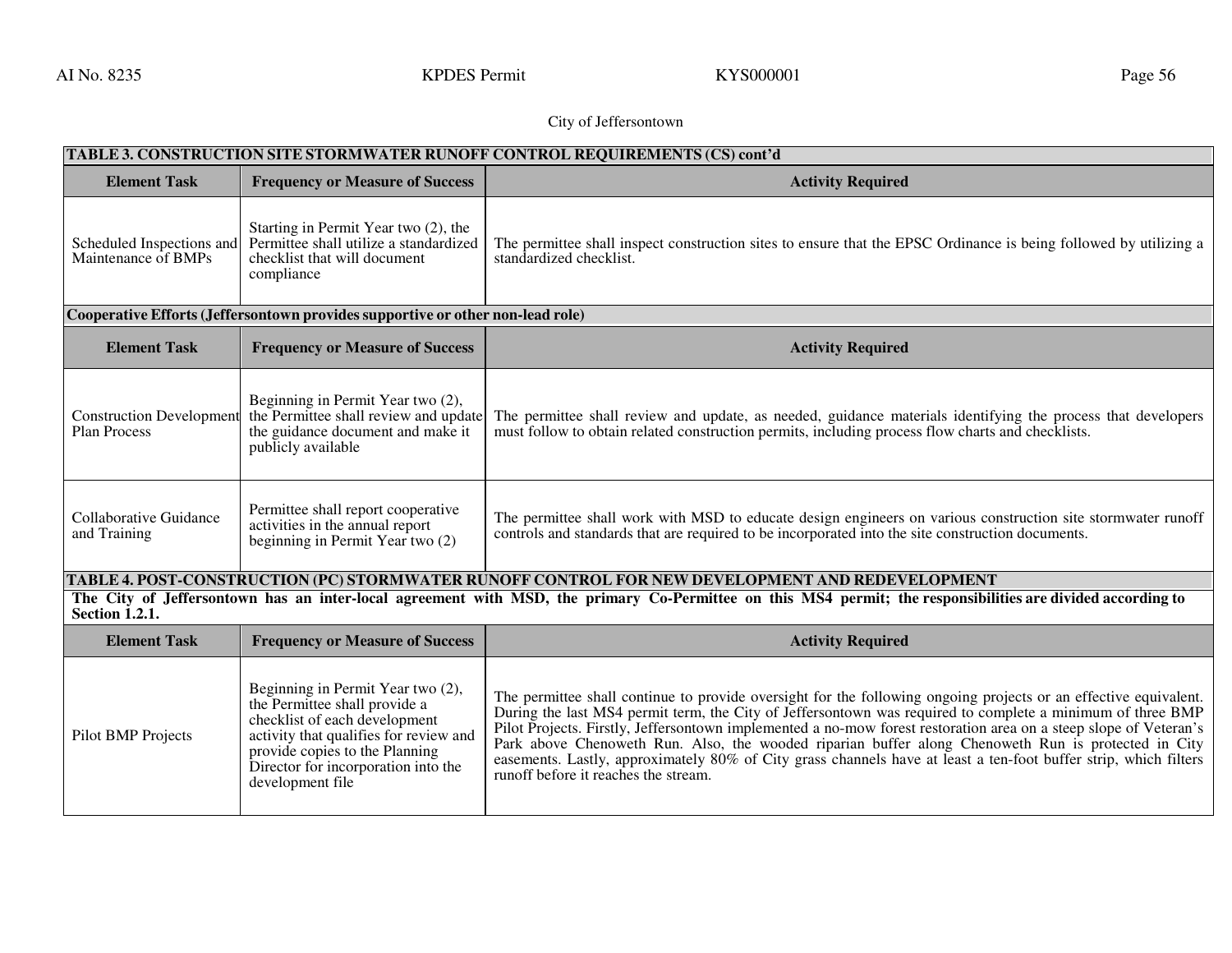AI No. 8235 September 2008 Superint Represent Research RYS000001 Nage 57 September 2014 No. 8235 September 201

# City of Jeffersontown

|                               | TABLE 4. POST-CONSTRUCTION (PC) STORMWATER RUNOFF CONTROL FOR NEW DEVELOPMENT AND REDEVELOPMENT cont'd |                                                                                                                                                                                                                                                                                                                                                                                                                                                                                                                                                              |  |
|-------------------------------|--------------------------------------------------------------------------------------------------------|--------------------------------------------------------------------------------------------------------------------------------------------------------------------------------------------------------------------------------------------------------------------------------------------------------------------------------------------------------------------------------------------------------------------------------------------------------------------------------------------------------------------------------------------------------------|--|
| <b>Element Task</b>           | <b>Frequency or Measure of Success</b>                                                                 | <b>Activity Required</b>                                                                                                                                                                                                                                                                                                                                                                                                                                                                                                                                     |  |
| Build-Upon Area<br>Reductions | Permittee shall continue enforcement<br>of Cornerstone 2020                                            | Cornerstone 2020 is a comprehensive plan with details on how Louisville- Jefferson County's metro government<br>will be changing over the next 20 years with an estimated population boon of 60,000 people added to the area.<br>The plan encompasses the environment, transportation, commerce, and overall quality of life for the citizens of<br>Louisville. Jeffersontown has adopted the provisions of Cornerstone 2020. The permittee shall continue the<br>enforcement of the Cornerstone 2020's water quality provisions or an effective equivalent. |  |
| Source Controls               | Permittee shall develop a quarterly<br>checklist to document compliance                                | The permittee shall continue to enforce the HMPC plans that have been approved. These plans include, but are not<br>limited to, salt storage areas and refueling areas are to be covered and all dumpsters located within Jeffersontown<br>must be covered and fenced. The permittee shall continue to evaluate these point source areas for possible runoff<br>using a quarterly checklist to document compliance.                                                                                                                                          |  |
|                               | Cooperative Efforts (Jeffersontown provides supportive or other non-lead role)                         |                                                                                                                                                                                                                                                                                                                                                                                                                                                                                                                                                              |  |
| <b>Element Task</b>           | <b>Frequency or Measure of Success</b>                                                                 | <b>Activity Required</b>                                                                                                                                                                                                                                                                                                                                                                                                                                                                                                                                     |  |
| <b>Collaborative Guidance</b> | In Permit Year two (2), the Permittee                                                                  |                                                                                                                                                                                                                                                                                                                                                                                                                                                                                                                                                              |  |
| and Training                  | shall produce quarterly reports to<br>track success of educational material<br>and runoff designs      | The permittee shall develop a post-construction run-off control checklist that will be incorporated into the<br>construction approval process whereby each contractor will be required to document compliance with current<br>standards at bond release or final approval.                                                                                                                                                                                                                                                                                   |  |
|                               |                                                                                                        | <b>TABLE 5. GOOD HOUSEKEEPING/POLLUTION PREVENTION FOR MUNICIPAL OPERATIONS</b>                                                                                                                                                                                                                                                                                                                                                                                                                                                                              |  |
| <b>Section 1.2.1.</b>         |                                                                                                        | The City of Jeffersontown has an inter-local agreement with MSD, the primary Co-Permittee on this MS4 permit; the responsibilities are divided according to                                                                                                                                                                                                                                                                                                                                                                                                  |  |
| <b>Element Task</b>           | <b>Frequency or Measure of Success</b>                                                                 | <b>Activity Required</b>                                                                                                                                                                                                                                                                                                                                                                                                                                                                                                                                     |  |
| <b>Street Maintenance</b>     | Permittee shall perform quarterly<br>inspections of maintenance efforts to<br>gauge success            | The permittee shall continue to follow the EPSC requirements during its street maintenance activity and<br>incorporate additional BMPs during general street maintenance as needed.                                                                                                                                                                                                                                                                                                                                                                          |  |

Street Sweeping Permittee shall perform quarterly inspections of maintenance efforts to gauge success The permittee shall continue the street sweeping activities, except in winter months, to reduce the amount of trash and debris from the roadways.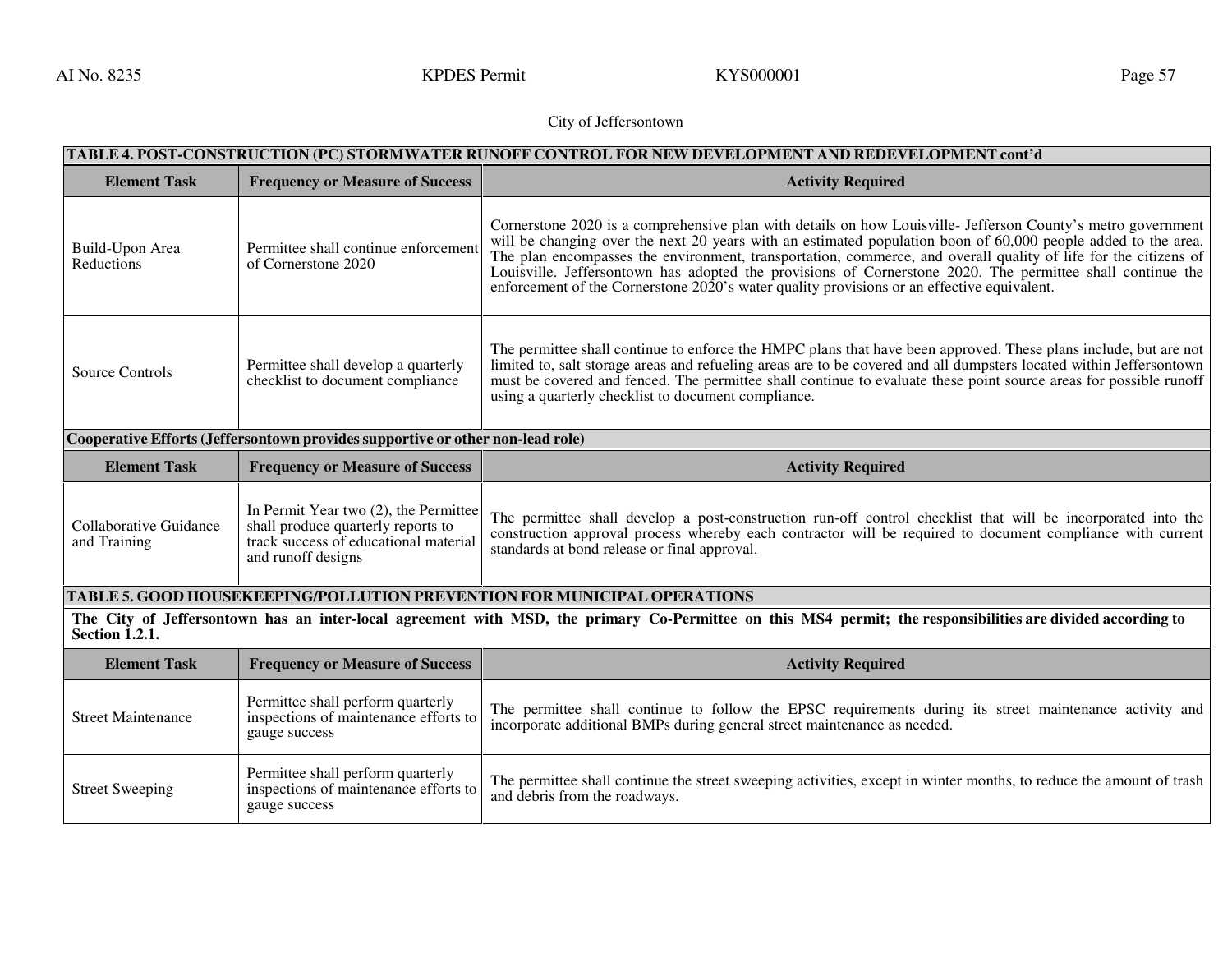AI No. 8235 KPDES Permit KYS000001 Rage 58

# City of Jeffersontown

| TABLE 5. GOOD HOUSEKEEPING/POLLUTION PREVENTION FOR MUNICIPAL OPERATIONS cont'd |                                                                                                                          |                                                                                                                                                                                                                                                                                                                                                                                                                                                                                                                                                   |
|---------------------------------------------------------------------------------|--------------------------------------------------------------------------------------------------------------------------|---------------------------------------------------------------------------------------------------------------------------------------------------------------------------------------------------------------------------------------------------------------------------------------------------------------------------------------------------------------------------------------------------------------------------------------------------------------------------------------------------------------------------------------------------|
| <b>Element Task</b>                                                             | <b>Frequency or Measure of Success</b>                                                                                   | <b>Activity Required</b>                                                                                                                                                                                                                                                                                                                                                                                                                                                                                                                          |
| <b>Catch Basins</b>                                                             | In Permit Year three $(3)$ , the<br>Permittee shall develop a map of all<br>catch basins along with direction of<br>flow | The permittee shall continue to map and identify all City-maintained catch basins and inlets, determining<br>direction of flow and drainage course. The permittee shall continue to implement the FROG No Dumping!<br>Drains to our creeks' program, in collaboration with MSD, or an effective equivalent.                                                                                                                                                                                                                                       |
| <b>Storm Sewer Cleaning</b>                                                     | In Permit Year three (3), the<br>Permittee shall create a bi-annual<br>checklist of all storm sewer<br>systems.          | The permittee shall continue to vacuum storm sewers, as needed. The permittee shall also develop bi-<br>annual (spring/fall) inspection standard for all drainage easements and stormwater channels within Jeffersontown.                                                                                                                                                                                                                                                                                                                         |
| <b>Channel Maintenance</b>                                                      | Permittee shall create a bi-annual<br>checklist of all stormwater channels<br>and ditches                                | The permittee shall continue to maintain concrete channels on an as-needed basis. The permittee shall continue<br>to maintain grass channels on a regular schedule. Proper disposal of debris removed from drainage channels<br>shall be maintained.                                                                                                                                                                                                                                                                                              |
| Pollution Prevention for<br>De-icing                                            | Permittee shall perform inspections<br>annually                                                                          | The permittee shall perform annual inspections on de-icing equipment and continue to calibrate the salt<br>spreader as needed.                                                                                                                                                                                                                                                                                                                                                                                                                    |
| <b>BMP</b> Inspection and<br>Maintenance                                        | Permittee shall continue to train key<br>staff within Public Works and use of<br>a detailed inspection report            | The permittee shall continue to inspect and maintain the Good Housekeeping/Pollution Prevention<br>BMPs employed by the City. The permittee shall utilize a checklist in detailing the inspections.                                                                                                                                                                                                                                                                                                                                               |
| Pollution Prevention for<br>Herbicides and<br>Pesticides                        | Permittee shall maintain employee<br>licensure                                                                           | The permittee continue to use properly licensed staff for the application of herbicides and pesticides.                                                                                                                                                                                                                                                                                                                                                                                                                                           |
| Continuation of<br><b>Existing Programs</b>                                     | In Permit Year two (2), the Permittee<br>shall move towards larger recycling<br>city-wide                                | The permittee shall continue to hire a contractor to collect municipal waste, yard waste, and recyclables<br>weekly or have an effective equivalent. The permittee shall expand the "Spruce Up Jeffersontown" program to<br>include public education to the effects of litter, trash, and illegal dumping on stormwater quality. It will educate the community on erosion and sediment control, floodplains and floodway, pollution of streams and<br>water quality efforts to protect wildlife and the human element or an effective equivalent. |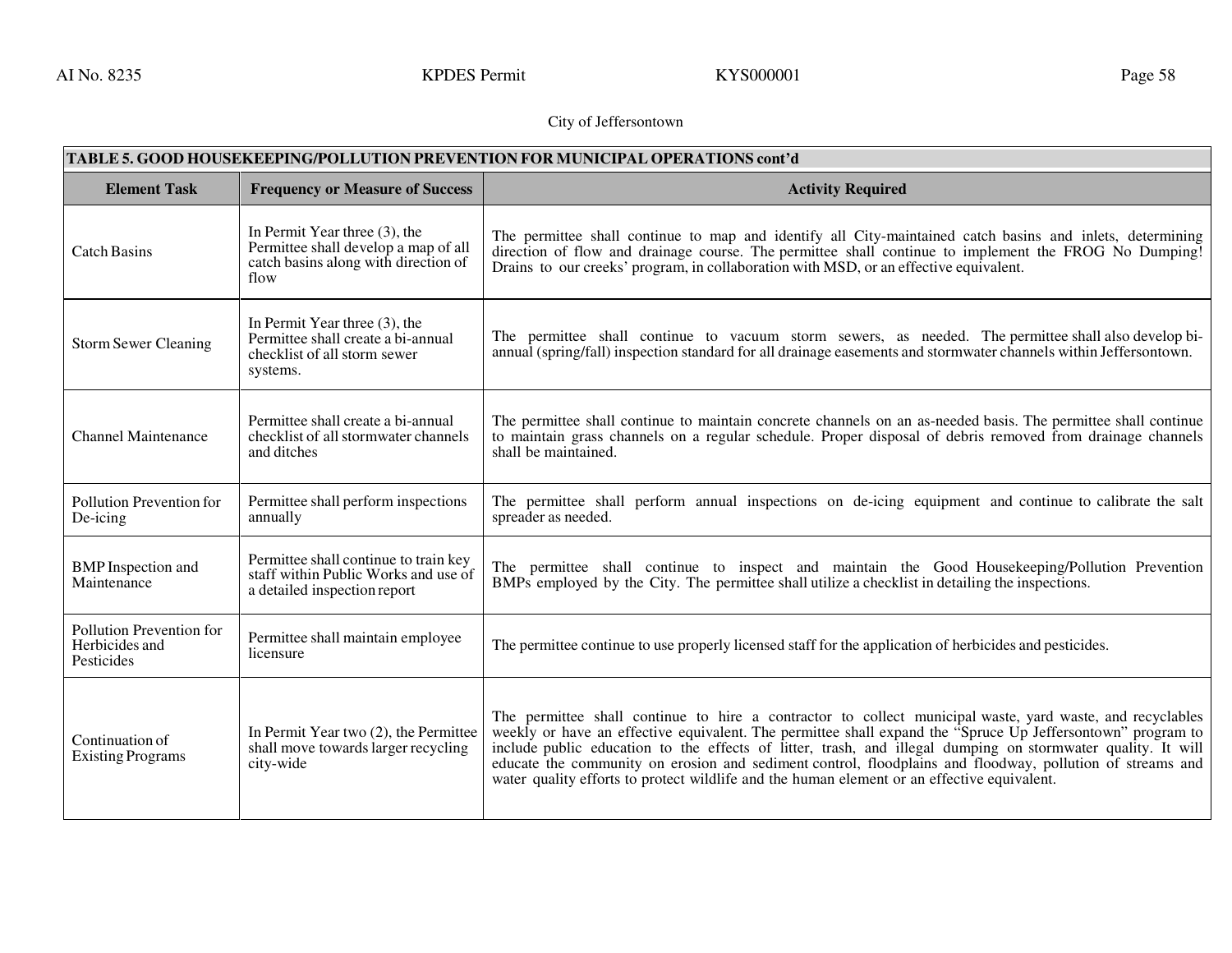AI No. 8235 September 2008 Superint Report of the September 2011 No. 8235 September 2014 No. 8235 September 20

### City of Jeffersontown

# **TABLE 5. GOOD HOUSEKEEPING/POLLUTION PREVENTION FOR MUNICIPAL OPERATIONS cont'd**

| Cooperative Efforts (Jeffersontown provides supportive or other non-lead role)           |                                                                    |                                                                                                                                                                                                                                                                                                                                                                                      |
|------------------------------------------------------------------------------------------|--------------------------------------------------------------------|--------------------------------------------------------------------------------------------------------------------------------------------------------------------------------------------------------------------------------------------------------------------------------------------------------------------------------------------------------------------------------------|
| <b>Element Task</b>                                                                      | <b>Frequency or Measure of Success</b>                             | <b>Activity Required</b>                                                                                                                                                                                                                                                                                                                                                             |
| <b>Stormwater Pollution</b><br>Prevention Plans for<br>Co-permittee<br><b>Operations</b> | Permittee shall attend regular meetings<br>to maintain consistency | As requested by co-permittees, the permittee shall provide periodic peer review of various stormwater<br>pollution prevention plans and procedures to help identify opportunities to improve the effectiveness of the<br>plans and implementation. The permittee shall provide a collaborative effort to manage stormwater issues<br>across all co-permittees throughout the county. |

# **TABLE 6. MONITORING (M)**

**The City of Jeffersontown has an inter-local agreement with MSD, the primary Co-Permittee on this MS4 permit; the responsibilities are divided according to Section 1.2.1.**

### **TABLE 7. PERFORMANCE ASSESSMENT AND REPORTING (PAR)**

**The City of Jeffersontown has an inter-local agreement with MSD, the primary Co-Permittee on this MS4 permit; the responsibilities are divided according to Section 1.2.1. The City of Jeffersontown shall submit its annual report to MSD for submittal to the Division of Water in the appropriate time frame developed by MSD.**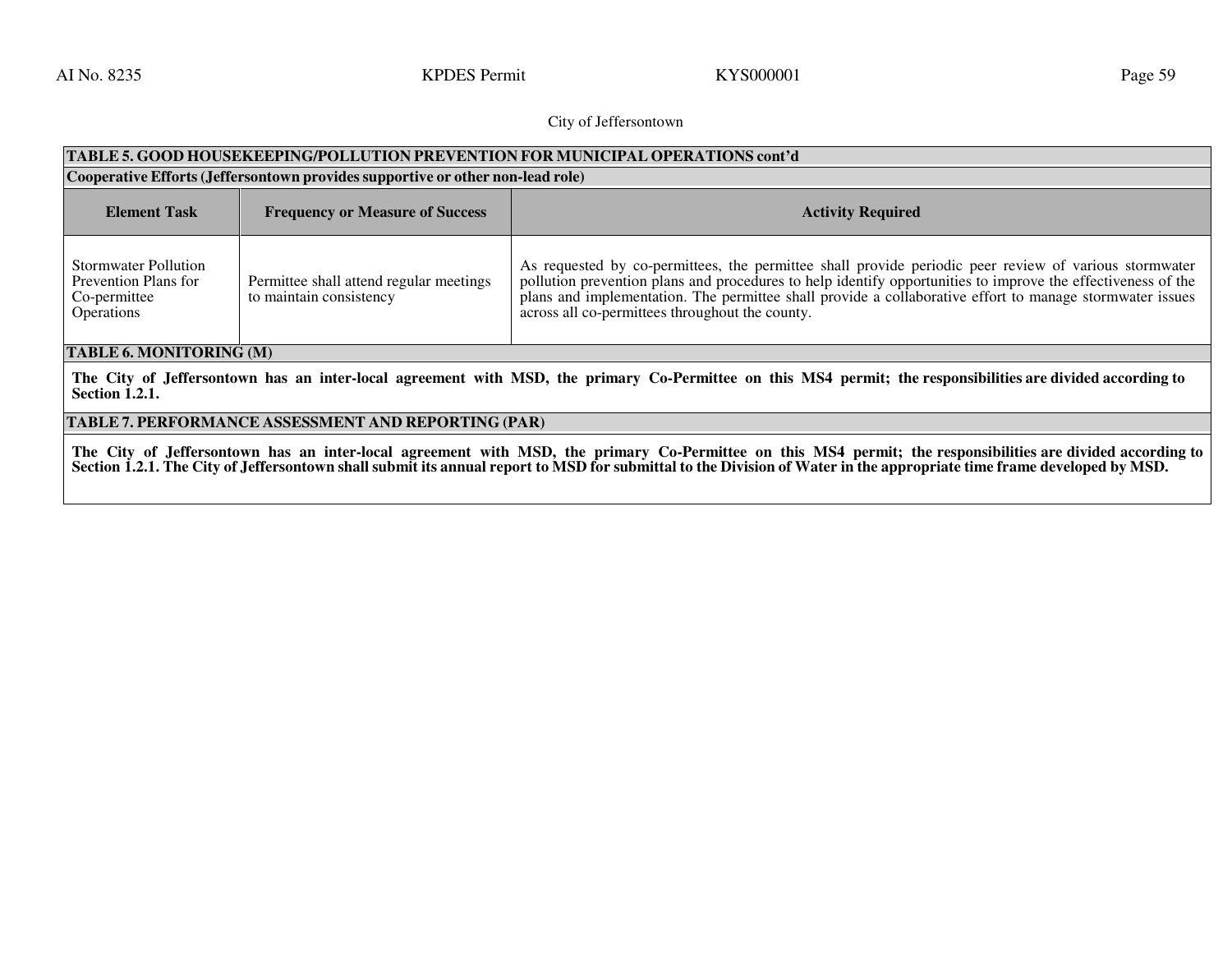AI No. 8235 September 2008 Superint Represent Research RYS000001 September 2014 September 2014 September 2014

# City of Anchorage

# **TABLE 1. PUBLIC EDUCATION, OUTREACH, PARTICIPATION, AND LEARNING EXPERIENCES (PEOPLE)**

# **The City of Anchorage has an inter-local agreement with MSD, the primary Co-Permittee on this MS4 permit; the responsibilities are divided according to Section 1.2.1.**

| <b>Element Task</b>                                                 | <b>Frequency or Measure of Success</b>                                                                                                                                                                                                  | <b>Activity Required</b>                                                                                                                                                                                                                                                                                                                                                              |
|---------------------------------------------------------------------|-----------------------------------------------------------------------------------------------------------------------------------------------------------------------------------------------------------------------------------------|---------------------------------------------------------------------------------------------------------------------------------------------------------------------------------------------------------------------------------------------------------------------------------------------------------------------------------------------------------------------------------------|
| Communication to<br>Anchorage residents                             | Permittee shall provide the number<br>of announcements (via newspaper,<br>website, special events or<br>community meetings) sent to the<br>residents of Anchorage in the<br>annual report                                               | The permittee shall utilize the city newspaper, website, special events, and community meetings or an effective<br>equivalent to communicate to the residents of Anchorage stormwater quality issues or concerns.                                                                                                                                                                     |
| <b>Educate Construction</b><br><b>Industry Stakeholders</b>         | Permittee shall provide the number<br>of builders, developers and<br>contractors educated on the annual<br>report                                                                                                                       | The permittee shall educate developers, builders, and contractors, in general, at the time they seek permits, on<br>the requirements for stormwater retention and encourage architects, developers, and design teams to look for<br>creative green infrastructure methods (i.e. rain gardens, rain barrels, and green roofs, etc.) to diminish<br>stormwater runoff.                  |
| Green Infrastructure<br><b>Educational Products</b><br>and Projects | Permittee shall provide the number<br>of MSD Rain Garden Handbooks<br>distributed, and the resulting rain<br>gardens installed on the annual<br>report                                                                                  | The permittee shall facilitate educational opportunities by distributing MSD Rain Garden Handbook; notifying<br>residents of demonstration projects including new rain gardens at local developments; and encourage use of the<br>new Anchorage Trail Wetlands Area to demonstrate to both school children and adults the impact of stormwater<br>quality or an effective equivalent. |
| <b>Educate City Officials</b>                                       | Permittee shall provide<br>documentation of the meetings<br>where the Mayor and the City<br>Council where updated and<br>advised of MS4 related<br>information, events, and issues at<br>least 4 times per year in the annual<br>report | The permittee shall update and advise the Mayor and City Council of MS4- related information, events, and<br>issues.                                                                                                                                                                                                                                                                  |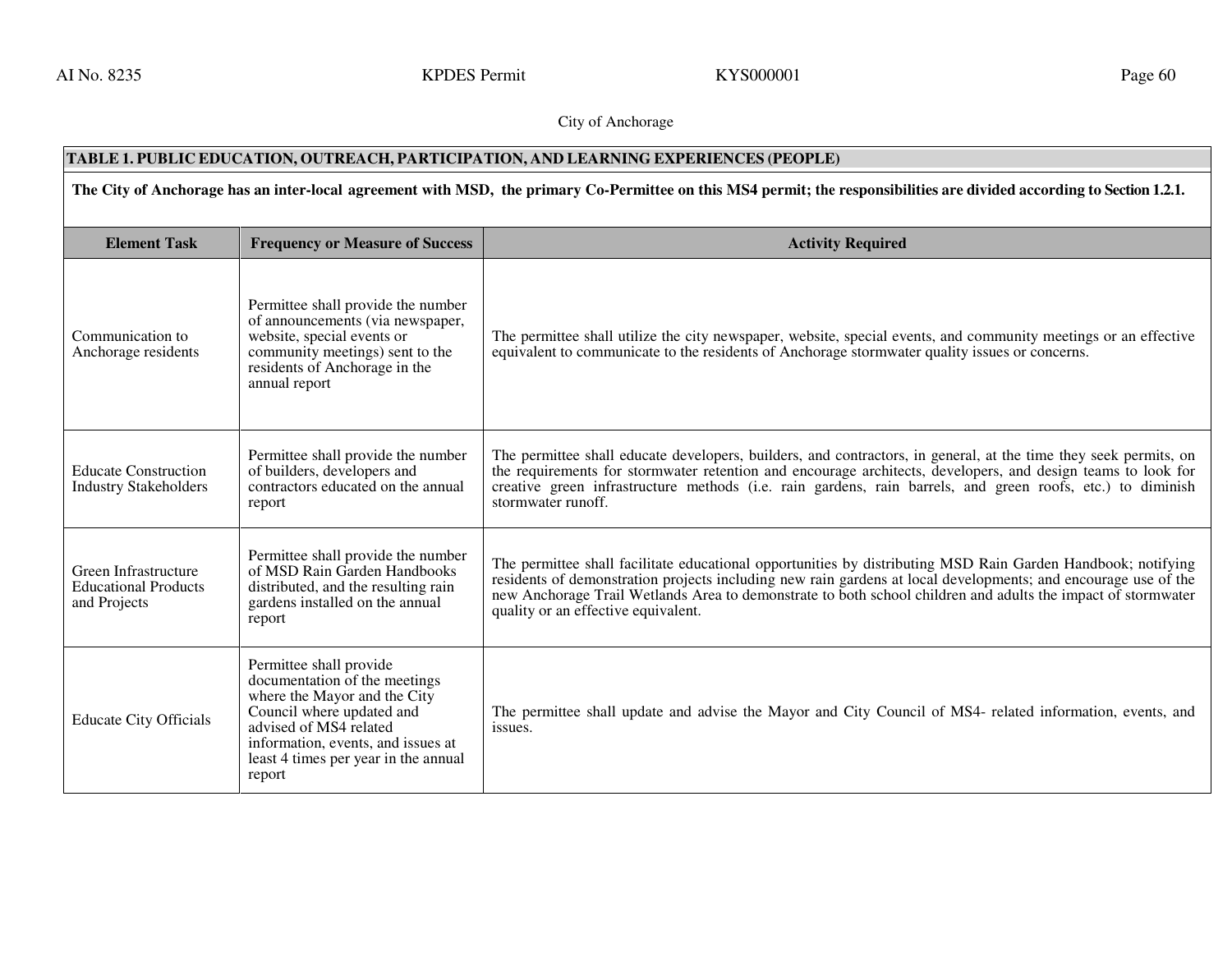AI No. 8235 September 2008 Superint Report of the September 2011 No. 8235 September 2012 September 2014 No. 8235

# City of Anchorage

| TABLE 1. PUBLIC EDUCATION, OUTREACH, PARTICIPATION, AND LEARNING EXPERIENCES (PEOPLE) cont'd |                                                                                                                                                                               |                                                                                                                                                                                                                                                                                                                                                                                                                                                                                                                                                                                                                                         |
|----------------------------------------------------------------------------------------------|-------------------------------------------------------------------------------------------------------------------------------------------------------------------------------|-----------------------------------------------------------------------------------------------------------------------------------------------------------------------------------------------------------------------------------------------------------------------------------------------------------------------------------------------------------------------------------------------------------------------------------------------------------------------------------------------------------------------------------------------------------------------------------------------------------------------------------------|
| Cooperative Efforts (Anchorage provides supportive or other non-lead role)                   |                                                                                                                                                                               |                                                                                                                                                                                                                                                                                                                                                                                                                                                                                                                                                                                                                                         |
| <b>Element Task</b>                                                                          | <b>Frequency or Measure of Success</b>                                                                                                                                        | <b>Activity Required</b>                                                                                                                                                                                                                                                                                                                                                                                                                                                                                                                                                                                                                |
| MS4 Co-permittee<br>Meetings                                                                 | Permittee shall Participate in<br>meetings                                                                                                                                    | The permittee shall participate in MSD sponsored MS4 Co-permittee meetings to share information and lessons<br>learned.                                                                                                                                                                                                                                                                                                                                                                                                                                                                                                                 |
|                                                                                              | TABLE 2. ILLICIT DISCHARGE DETECTION AND ELIMINATION (IDDE)                                                                                                                   |                                                                                                                                                                                                                                                                                                                                                                                                                                                                                                                                                                                                                                         |
| 1.2.1.                                                                                       |                                                                                                                                                                               | The City of Anchorage has an inter-local agreement with MSD, the primary Co-Permittee on this MS4 permit; the responsibilities are divided according to Section                                                                                                                                                                                                                                                                                                                                                                                                                                                                         |
| <b>Element Task</b>                                                                          | <b>Frequency or Measure of Success</b>                                                                                                                                        | <b>Activity Required</b>                                                                                                                                                                                                                                                                                                                                                                                                                                                                                                                                                                                                                |
| Mapping                                                                                      | Permittee shall complete and<br>submit to the Division of Water<br>within twenty-four (24) months<br>of the effective date of this<br>permit.                                 | The permittee shall develop, and maintain a storm-sewer system map, showing the location of all known major<br>outfalls, as defined herein, and the names and location of all waters of the Commonwealth that receive discharges<br>from those outfalls. If this mapping is completed using Geographical Information Systems (GIS) or Computer<br>Aided Drafting (CAD) software, the permittee shall provide to the Division of Water, at a minimum, the MS4<br>boundary and the mapped infrastructure in either ESRI shape file formats (to include the shp, shx, and dbf files)<br>or geo-referenced CAD drawings (.dwg file format). |
| No Dumping Decals                                                                            | Permittee shall provide the<br>number of new decals displayed<br>drains and catch basins, and the<br>decals that were replaced,<br>provide a summary for the<br>annual report | The permittee shall maintain decals on all drains and catch basins to deter illicit dumping.                                                                                                                                                                                                                                                                                                                                                                                                                                                                                                                                            |
| Training session(s) for<br>applicable staff                                                  | Permittee shall retain copies of<br>MSD training records and<br>training references as provided                                                                               | The permittee shall require staff to attend training on the recognition and reporting of illicit discharges as provided<br>by MSD.                                                                                                                                                                                                                                                                                                                                                                                                                                                                                                      |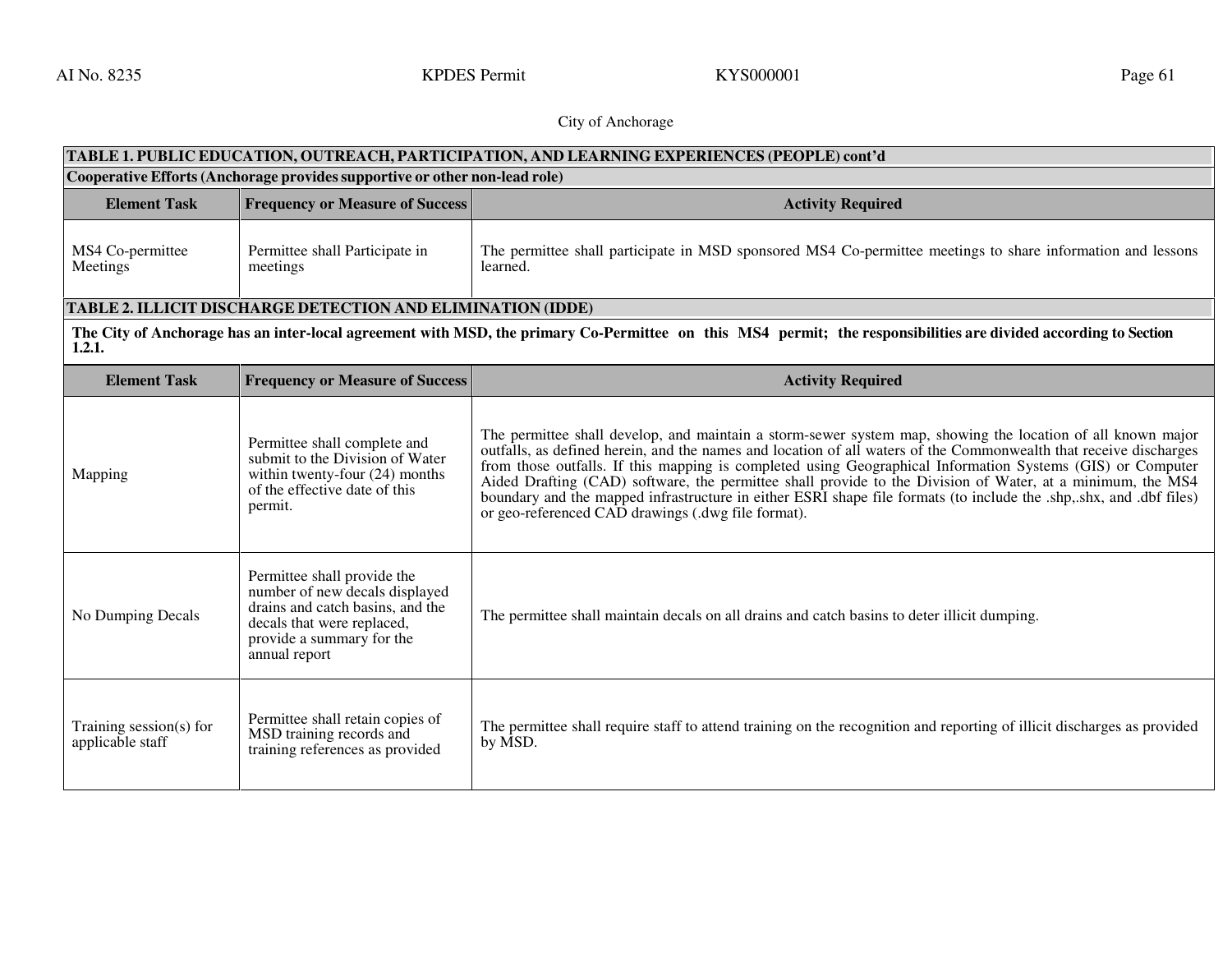AI No. 8235 September 2008 Control Control Control Control Control Control Control Control Control Control Control Control Control Control Control Control Control Control Control Control Control Control Control Control Con

# City of Anchorage

| <b>TABLE 2. ILLICIT DISCHARGE DETECTION AND ELIMINATION (IDDE)</b>         |                                                                                                                                                                               |                                                                                                                                                                        |
|----------------------------------------------------------------------------|-------------------------------------------------------------------------------------------------------------------------------------------------------------------------------|------------------------------------------------------------------------------------------------------------------------------------------------------------------------|
| Cooperative Efforts (Anchorage provides supportive or other non-lead role) |                                                                                                                                                                               |                                                                                                                                                                        |
| <b>Element Task</b>                                                        | <b>Frequency or Measure of Success</b>                                                                                                                                        | <b>Activity Required</b>                                                                                                                                               |
| Inter-local Agreement<br>with MSD                                          | Permittee shall provide the<br>number of reports of IDDE<br>issues to MSD and the actions<br>taken by MSD to address the<br>issue. Provide a summary for the<br>annual report | The permittee shall report any IDDE problems directly to MSD.                                                                                                          |
|                                                                            |                                                                                                                                                                               | TABLE 3. CONSTRUCTION SITE STORMWATER RUNOFF CONTROL REQUIREMENTS (CS)                                                                                                 |
|                                                                            |                                                                                                                                                                               | The City of Anchorage has an inter-local agreement with MSD, the primary Co-Permittee on this MS4 permit; the responsibilities are divided according to Section 1.2.1. |
| <b>Element Task</b>                                                        | <b>Frequency or Measure of Success</b>                                                                                                                                        | <b>Activity Required</b>                                                                                                                                               |
| Contractors/<br><b>Construction Activities</b>                             | Permittee shall provide the<br>number of inspectors with<br>proper training in the annual<br>report                                                                           | The permittee shall require contractors to show proof of MSD's EPSC Certification and the plan for the<br>development's containment.                                   |
|                                                                            | Cooperative Efforts (Anchorage provides supportive or other non-lead role)                                                                                                    |                                                                                                                                                                        |
| <b>Element Task</b>                                                        | <b>Frequency or Measure of Success</b>                                                                                                                                        | <b>Activity Required</b>                                                                                                                                               |
| Inter-local Agreement<br>with MSD                                          | Permittee shall encourage no<br>increase in stormwater runoff<br>from development site through<br>the use of BMPs                                                             | The permittee shall review MSD approvals of development for stormwater retention/detention controls.                                                                   |
| <b>MSD</b> Enforcement                                                     | Permittee shall record of<br>violations and reports                                                                                                                           | The permittee shall notify MSD of any violations of MSD approved stormwater drainage plan and any other<br>violations of water quality.                                |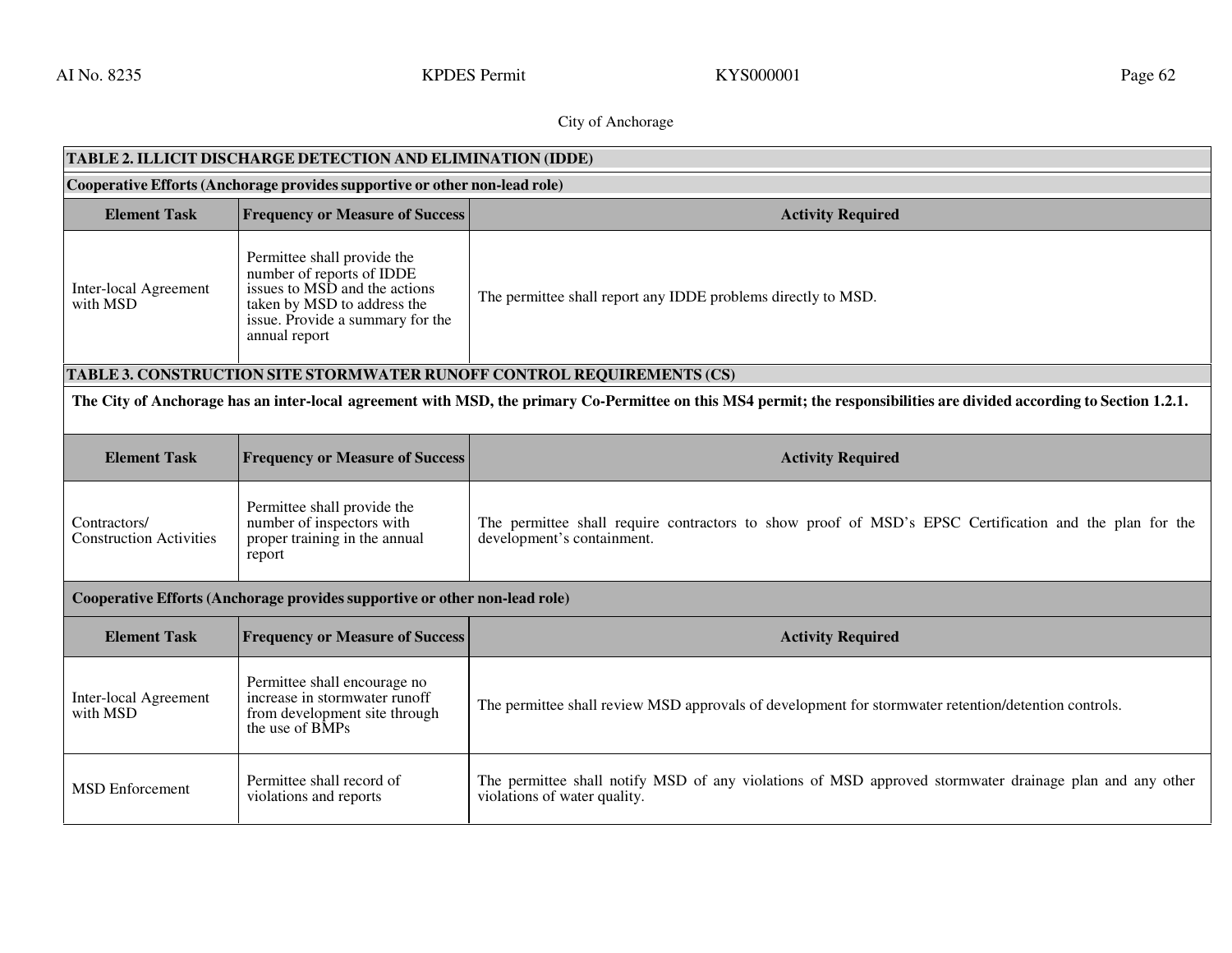AI No. 8235 September 2008 Control Control Control Control Control Control Control Control Control Control Control Control Control Control Control Control Control Control Control Control Control Control Control Control Con

City of Anchorage

# **TABLE 4. POST-CONSTRUCTION (PC) STORMWATER RUNOFF CONTROL FOR NEW DEVELOPMENT AND REDEVELOPMENT**

**The City of Anchorage has an inter-local agreement with MSD, the primary Co-Permittee on this MS4 permit; the responsibilities are divided according to Section 1.2.1.** 

| <b>Element Task</b>                      | <b>Frequency or Measure of Success</b>                                                                          | <b>Activity Required</b>                                                                                                                                                                                                                                                            |
|------------------------------------------|-----------------------------------------------------------------------------------------------------------------|-------------------------------------------------------------------------------------------------------------------------------------------------------------------------------------------------------------------------------------------------------------------------------------|
| <b>FAR Moratorium</b><br>Ordinance       | Permittee shall provide the number of<br><b>Zoning Compliance Certifications</b><br>issued in the annual report | The permittee has in place a moratorium on floor areas rations (FAR) for residential lots in Anchorage. The<br>moratorium reduces the allowable living area of a house from previously allowable. This moratorium<br>reduces the amount of impervious surface coming from each lot. |
| Proposed Impervious<br>Surface Ordinance | Study completed, the Permittee shall<br>report the actions discussed in annual<br>report to DOW                 | The permittee is studying a limit of impervious surface for new buildings on residential lots. The permittee<br>shall report the findings of this study to the Division of Water in the annual report.                                                                              |

# **TABLE 5. GOOD HOUSEKEEPING/POLLUTION PREVENTION (GH/P2) PROGRAMS FOR MUNICIPAL OPERATIONS**

The City of Anchorage has an inter-local agreement with MSD, the primary Co-Permittee on this MS4 permit; the responsibilities are divided according to Section 1.2.1.

| <b>Element Task</b>             | <b>Frequency or Measure of Success</b>                                                                    | <b>Activity Required</b>                                                                                                                                                                                                      |
|---------------------------------|-----------------------------------------------------------------------------------------------------------|-------------------------------------------------------------------------------------------------------------------------------------------------------------------------------------------------------------------------------|
| <b>Street Maintenance</b>       | Permittee shall sweep site after work<br>performed                                                        | When repairing roadways, the permittee shall continue to sweep up and properly dispose all remaining<br>unused material.                                                                                                      |
| <b>Street Sweeping</b>          | Permittee shall provide litter abatement<br>records and inspections summary in<br>annual report           | The permittee shall continue to sweep streets and properly dispose collected debris.                                                                                                                                          |
| Drainage Channel<br>Maintenance | Permittees shall provide the number of<br>inspections of channels and culverts in<br>annual report        | The permittee shall continue the practice of vacuuming and clearing channels and culverts on city's Right-<br>of-Ways.                                                                                                        |
| Storm sewer cleaning            | Permittee shall provide the number of<br>inspections of storm sewers and catch<br>basins in annual report | The permittee shall continue to inspect storm sewers and catch basins following large rain events, and shall<br>continue to clean the storm sewers and catch basins on an as-needed basis.                                    |
| De-icing Activities             | Permittee shall provide amount applied<br>each year in annual report                                      | The permittee shall continue to plow snow and to apply brine in an effort to reduce the amount of salt that is<br>applied during snow events. The permittee shall also adjust salt spreaders to minimize overspray as needed. |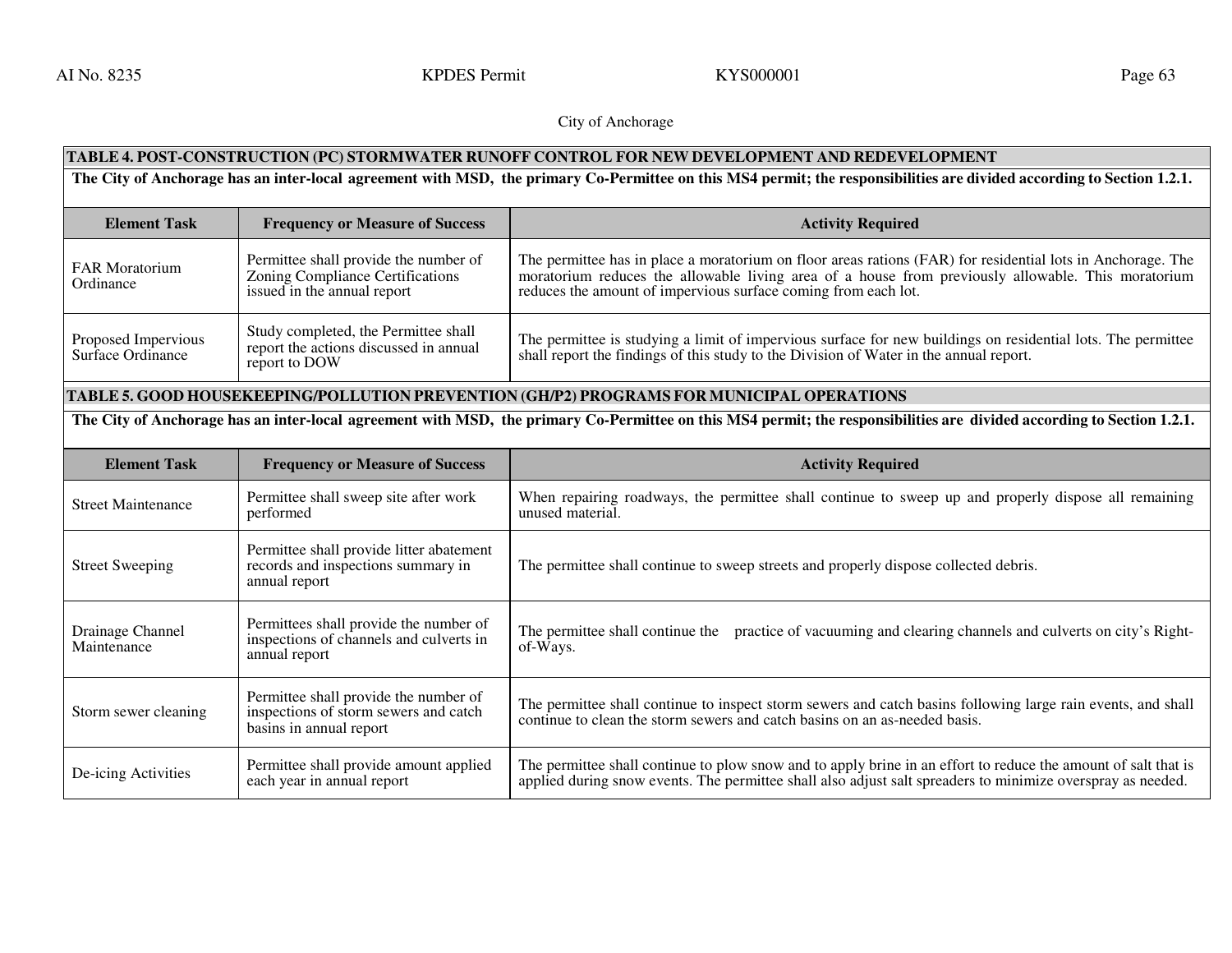AI No. 8235 September 2008 Superint Report of the September 2011 No. 8235 September 2014 No. 8235 September 20

# City of Anchorage

| TABLE 5. GOOD HOUSEKEEPING/POLLUTION PREVENTION (GH/P2) PROGRAMS FOR MUNICIPAL OPERATIONS cont'd                                                                       |                                                                                                            |                                                                                                                                                                |
|------------------------------------------------------------------------------------------------------------------------------------------------------------------------|------------------------------------------------------------------------------------------------------------|----------------------------------------------------------------------------------------------------------------------------------------------------------------|
| <b>Element Task</b>                                                                                                                                                    | <b>Frequency or Measure of Success</b>                                                                     | <b>Activity Required</b>                                                                                                                                       |
| Vehicle washing                                                                                                                                                        | Permittee shall provide the number of<br>times the containment pit was cleaned<br>out in the annual report | The permittee shall continue to wash City's vehicles that are heavily soiled in the firehouse bay that has a<br>containment pit to capture the dirt and grime. |
| TABLE 6. MONITORING (M)                                                                                                                                                |                                                                                                            |                                                                                                                                                                |
| The City of Anchorage has an inter-local agreement with MSD, the primary Co-Permittee on this MS4 permit; the responsibilities are divided according to Section 1.2.1. |                                                                                                            |                                                                                                                                                                |
|                                                                                                                                                                        |                                                                                                            |                                                                                                                                                                |
| TABLE 7. PERFORMANCE ASSESSMENT AND REPORTING (PAR)                                                                                                                    |                                                                                                            |                                                                                                                                                                |

**The City of Anchorage has an inter-local agreement with MSD, the primary Co-Permittee on this MS4 permit; the responsibilities are divided according to Section 1.2.1. The City of Anchorage shall submit its annual report to MSD for submittal to the Division of Water in the appropriate time frame developed by MSD.**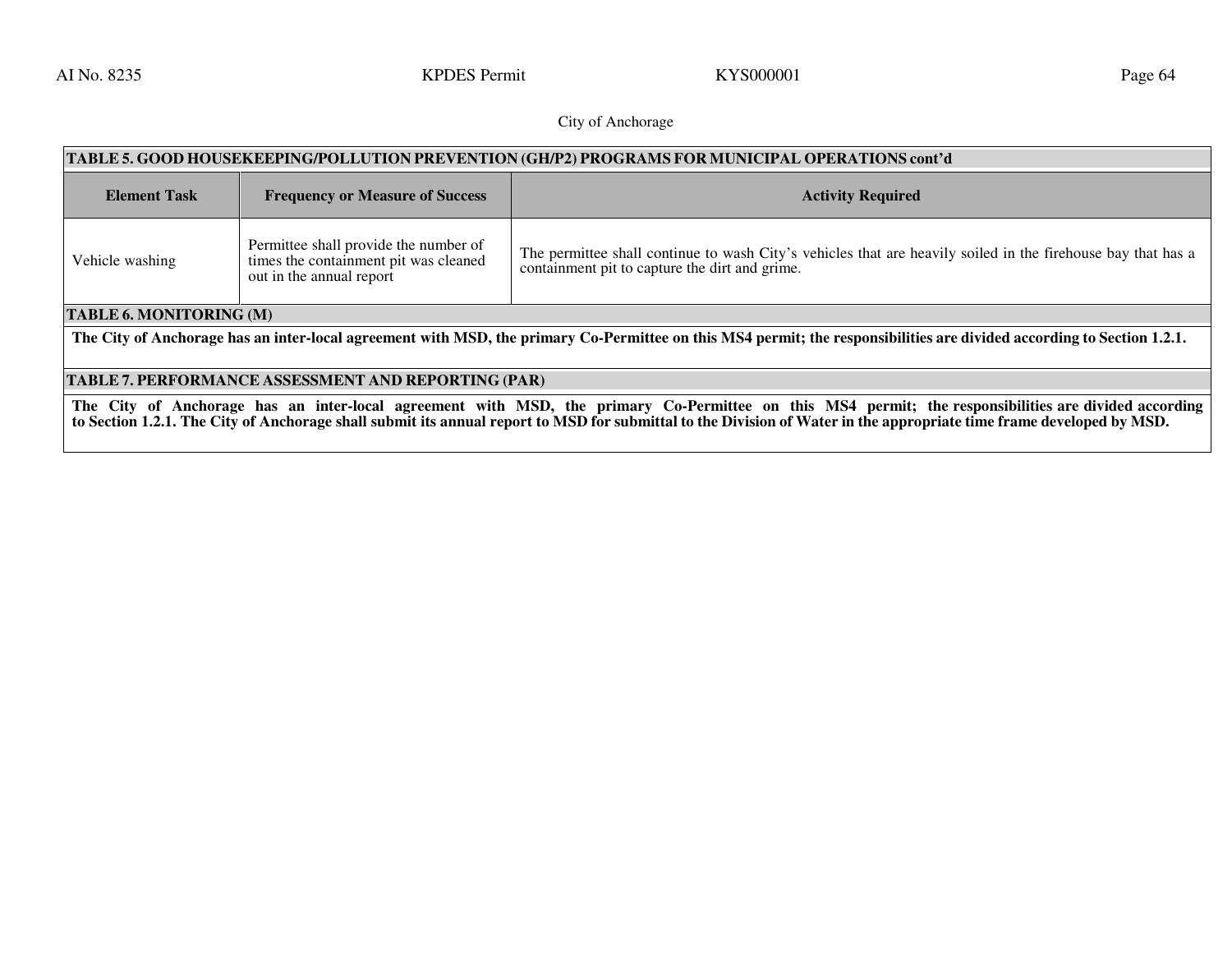# **SECTION 3 REPORTING**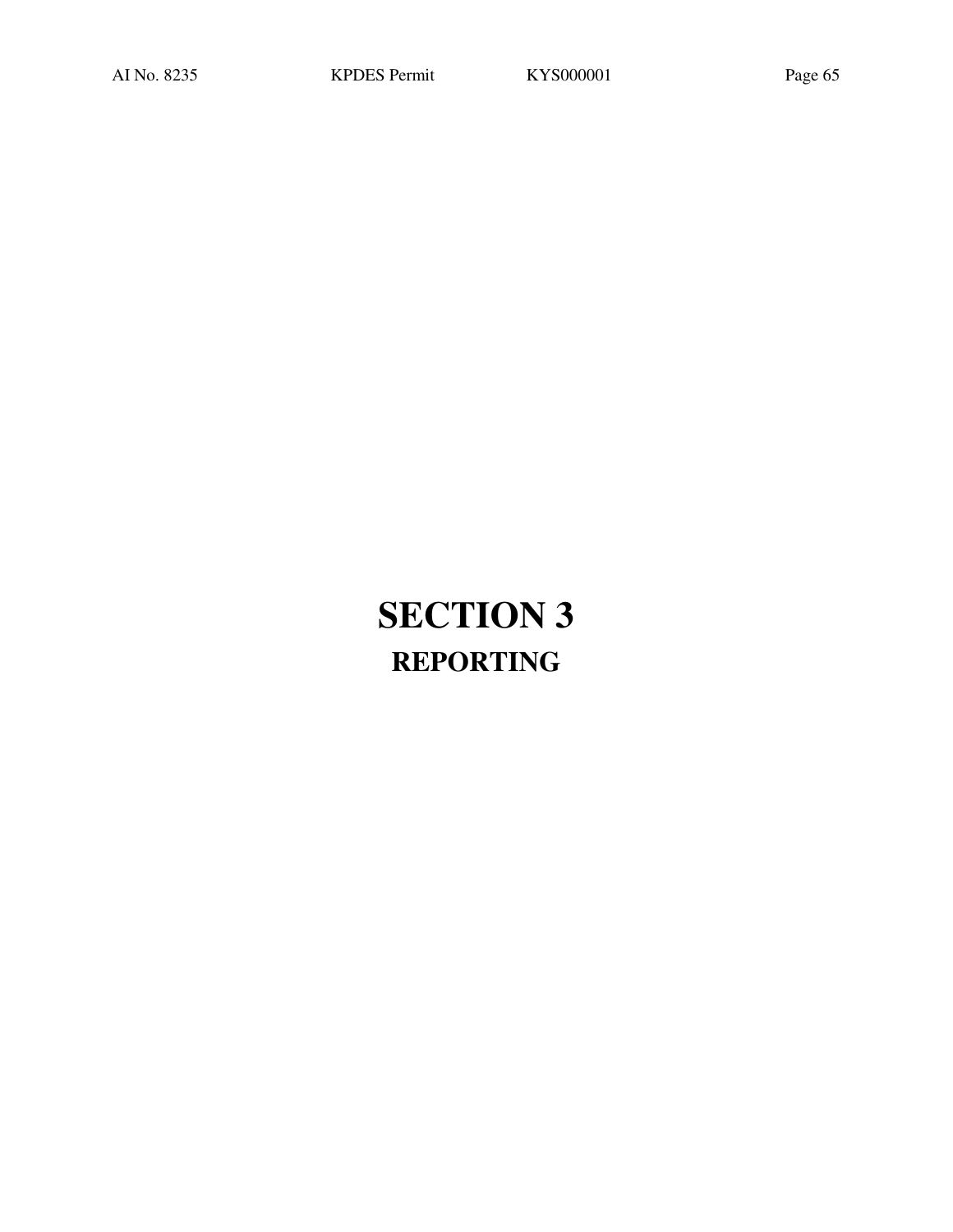# **3. REPORTING**

# **3.1. Reporting Requirements**

The permittee shall prepare an annual system-wide report (Annual Report) to be submitted no later than November 15th of the year following the fiscal year covered by the report (July 1 - June 30). The Annual Report shall include at a minimum:

- 1. An overall evaluation of the stormwater quality management program developments and progress including: major findings such as water-quality improvements or degradation, major accomplishments, overall program strengths/weaknesses; and future direction of the program. The permittee shall state an overall assessment of the effectiveness of the SWQMP taking into account water quality/watershed improvements;
- 2. The number of illicit discharges discovered; describing discharge and resolution;
- 3. A summary of inspections and enforcement actions for regulatory programs;
- 4. A summary of installed BMPs for post-construction stormwater management for new and redevelopment;
- 5. A summary of pollution prevention and good housekeeping BMPs performed at the municipal operations;
- 6. The status of implementation and proposed changes to the stormwater quality management program, including assessment of controls and specific improvements or degradation to water quality;
- 7. Any improvements in water quality due to watershed activities; and
- 8. The Annual Report shall be submitted electronically. Permittees can access the system at the following web address:

The permittee shall retain records accumulated pursuant to this individual permit for no fewer than three years following the termination of this individual permit.

# **3.2. Certification**

All applications or reports submitted to the Division of Water (DOW) shall be signed and certified pursuant to 401 KAR 5:060. Each report shall contain the following completed declaration:

"I certify under penalty of law that this document and all attachments were prepared under my direction or supervision in accordance with a system designed to assure that qualified personnel properly gather and evaluate the information submitted. Based on my inquiry of the person or persons who manage the system, or those persons directly responsible for gathering the information, the information submitted is, to the best of my knowledge and belief, true, accurate, and complete. I am aware that there are significant penalties for submitting false information, including the possibility of fine and imprisonment for knowing violations.

```
Executed on the day of, month, year.
(Signature)(Title)"
```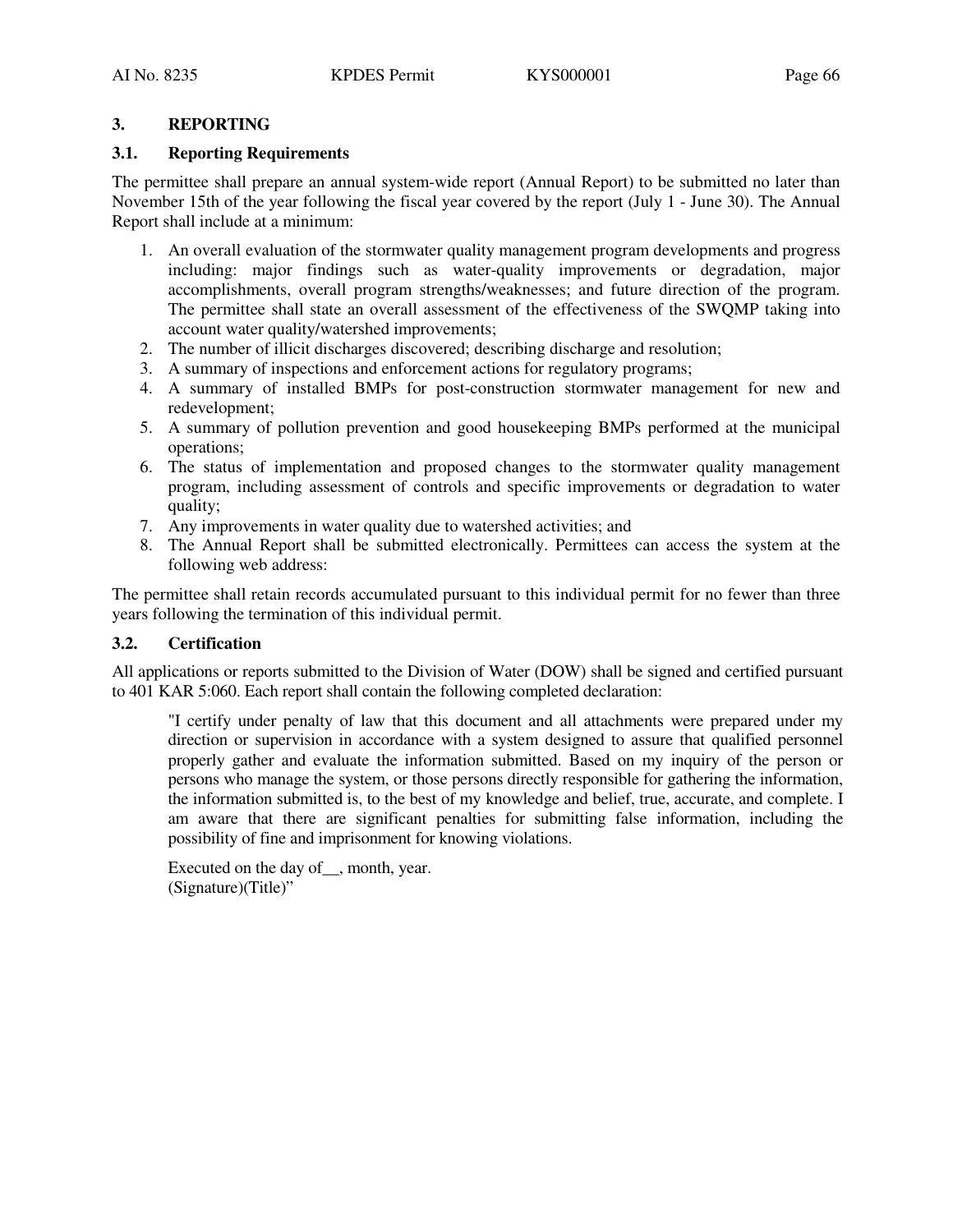# **SECTION 4 STANDARD CONDITIONS**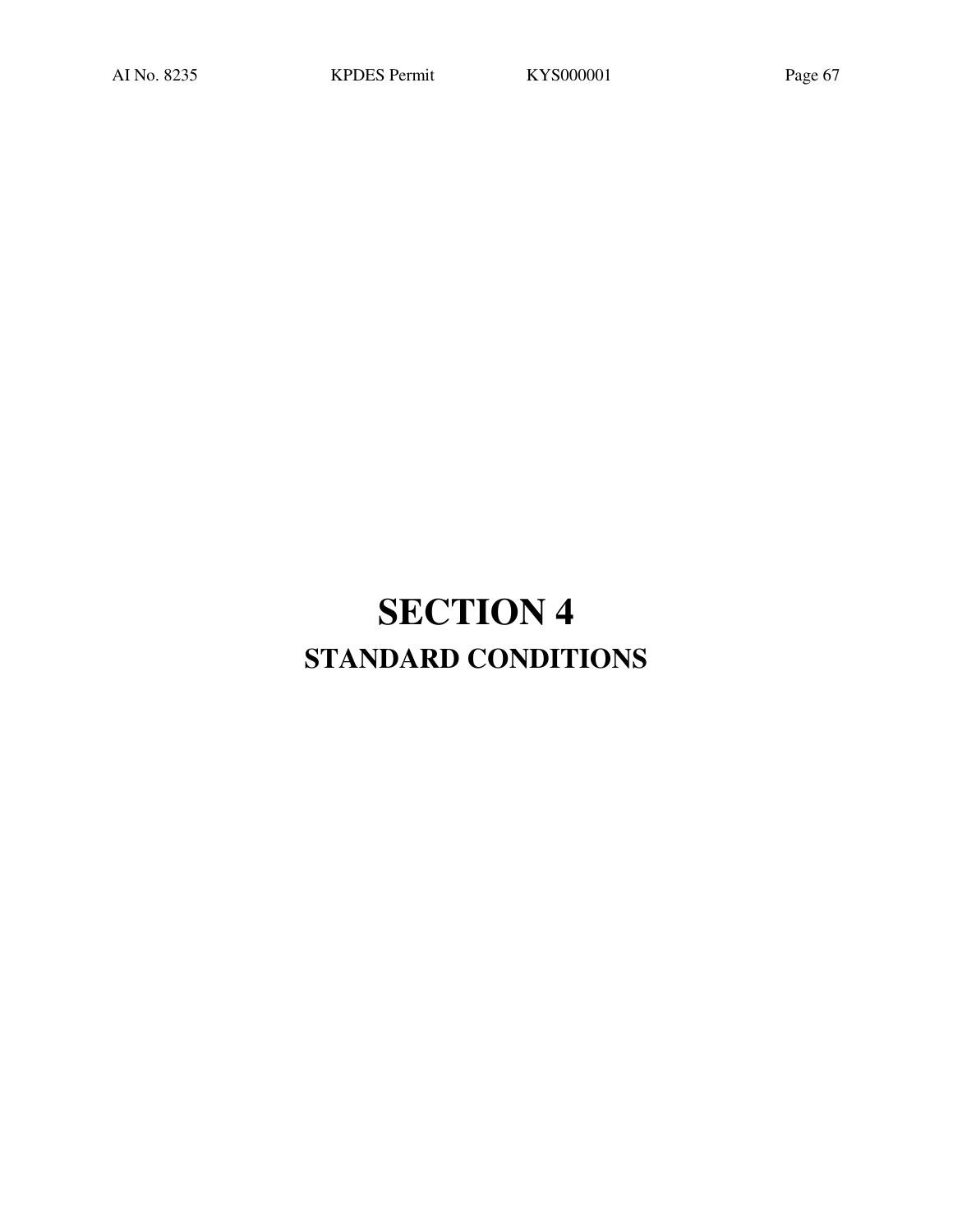# **4. STANDARD CONDITIONS FOR KPDES PERMITS**

The permittee is also advised that applicable KPDES permit conditions in KPDES Regulation 401 KAR 5:065, Section 1, will apply to all discharges authorized by this permit.

This permit has been issued under the provisions of KRS Chapter 224 and regulations promulgated pursuant thereto. Issuance of this permit does not relieve the permittee from the responsibility of obtaining any other permits or licenses required by this Cabinet and other state, federal, and local agencies.

It is the responsibility of the permittee to demonstrate compliance with the permit limitations by utilization of sufficiently sensitive analytical methods.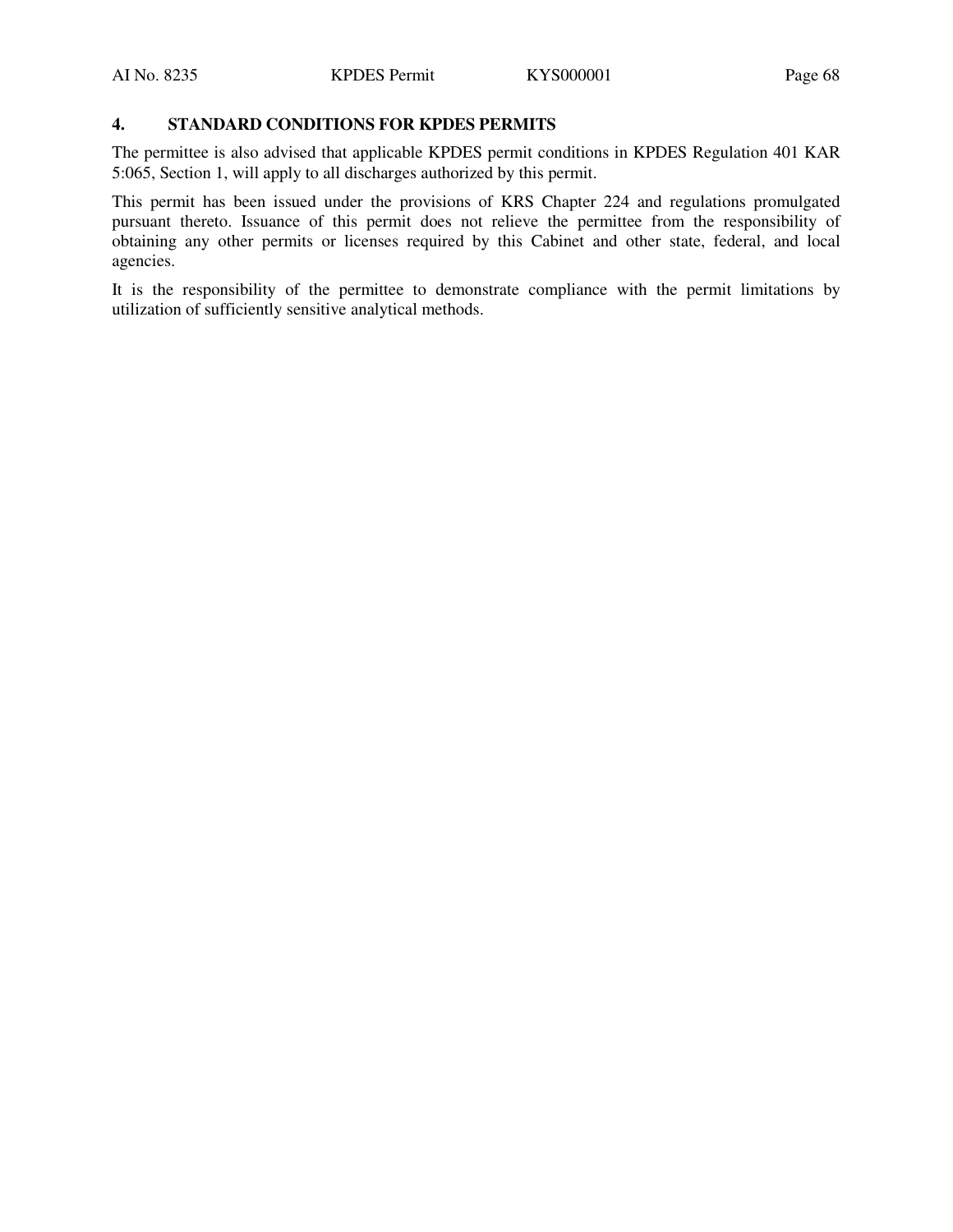# **SECTION 5 OTHER CONDITIONS**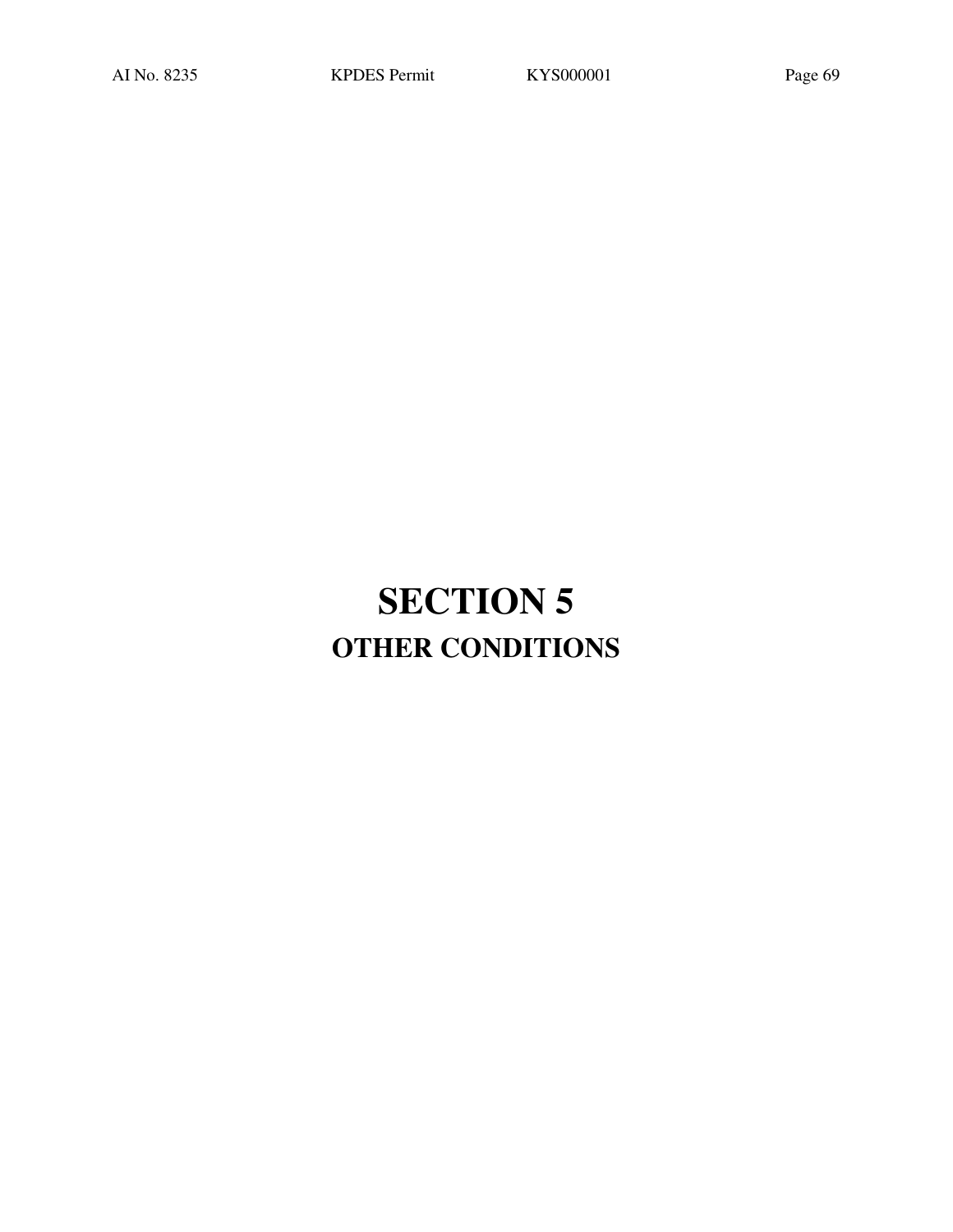# **5. OTHER CONDITIONS**

# **5.1. Schedule of Compliance**

The permittee shall attain compliance with all requirements of this permit on the effective date of this permit unless otherwise stated below:

# **5.2. Other Permits**

This permit has been issued under the provisions of KRS Chapter 224 and regulations promulgated pursuant thereto. Issuance of this permit does not relieve the permittee from the responsibility of obtaining any other permits or licenses required by this Cabinet and other state, federal, and local agencies.

# **5.3. Continuation of Expiring Permit**

This permit shall be continued in effect and enforceable after the expiration date of the permit provided the permittee submits a timely and complete application in accordance with 401 KAR 5:060, Section 2(4).

# **5.4. Reopener Clause**

This permit shall be modified, or alternatively revoked and reissued, to comply with any applicable effluent standard or limitation issued or approved in accordance with 401 KAR 5:050 through 5:080, if the effluent standard or limitation so issued or approved:

- 1) Contains different conditions or is otherwise more stringent than any effluent limitation in the permit; or
- 2) Controls any pollutant not limited in the permit.

The permit as modified or reissued under this paragraph shall also contain any other requirements of KRS Chapter 224 when applicable.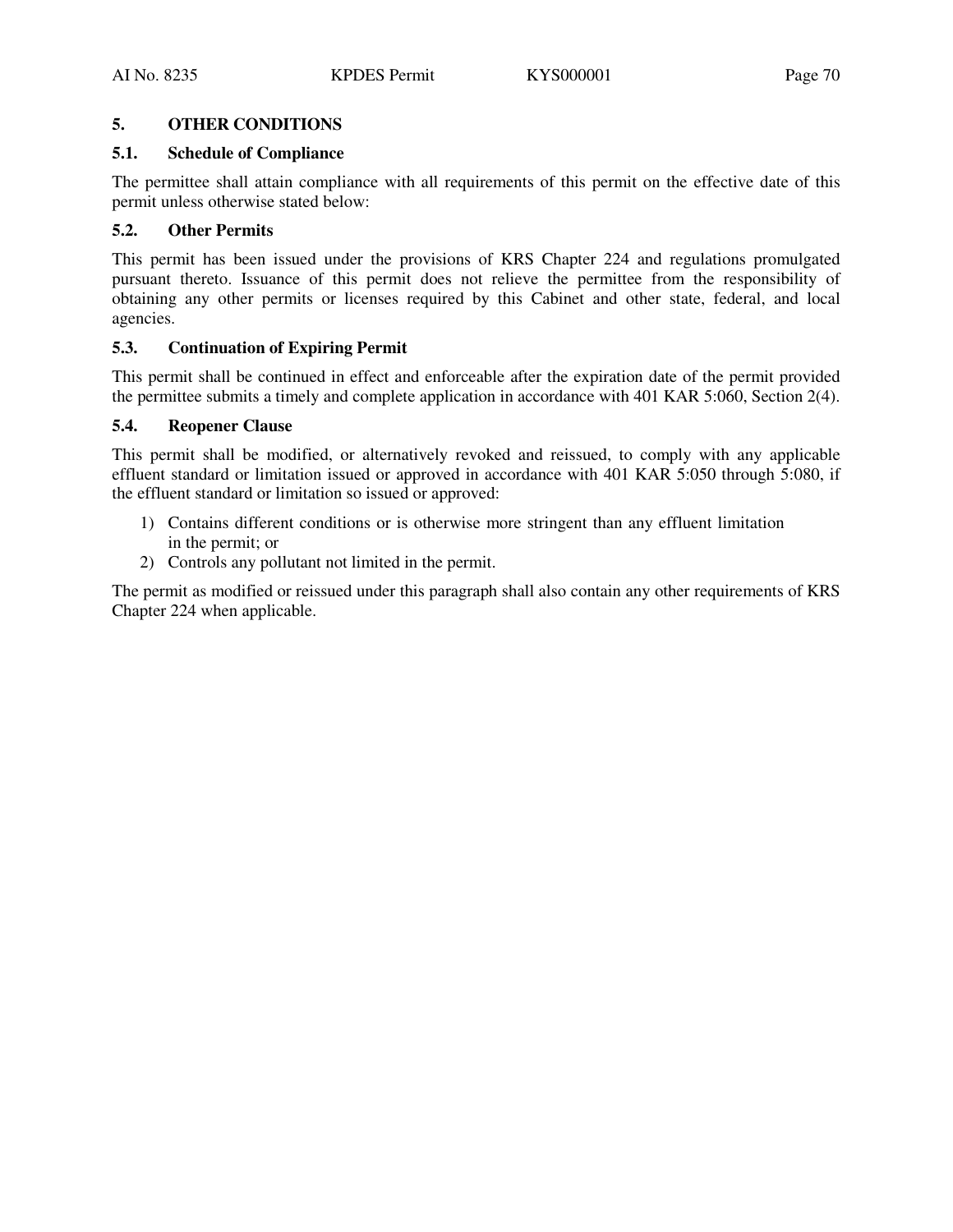# **APPENDIX A**

# **Long Term Monitoring Network Locations**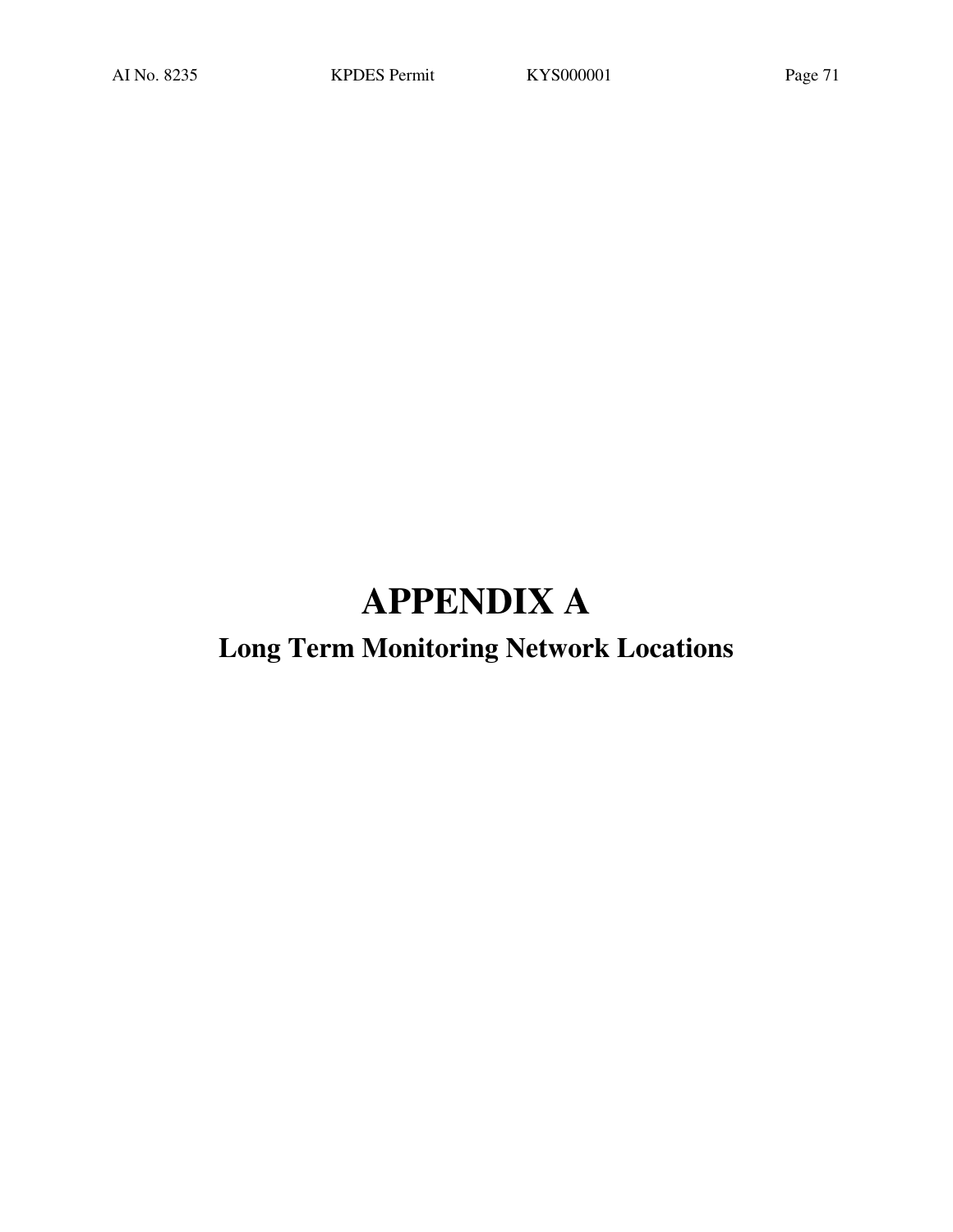| <b>MSD LOCCODE</b>     | <b>DESCR</b>                             | <b>Additional Description</b>                                                                    | USGS Site # | <b>USGS Location</b><br><b>Name</b>                                     | <b>USGS Stream Site Description</b>                                                                                                                                                           |
|------------------------|------------------------------------------|--------------------------------------------------------------------------------------------------|-------------|-------------------------------------------------------------------------|-----------------------------------------------------------------------------------------------------------------------------------------------------------------------------------------------|
| <b>Reference Reach</b> |                                          |                                                                                                  |             |                                                                         |                                                                                                                                                                                               |
| ECBCB001               | Cedar Creek @ SR 1442                    | <b>Cedar Creek of Salt River in Bullitt County</b><br>(reference reach)                          | 3297800     | <b>Cedar Creek at Hwy</b><br>1442 near<br>Shepherdsville, KY            | Latitude 37°59'28", Longitude 85°38'28" NAD83 Bullitt County,<br>Kentucky, Hydrologic Unit 05140102 Drainage area: 12.1 square<br>miles                                                       |
| <b>MS4 AREA</b>        |                                          |                                                                                                  |             |                                                                         |                                                                                                                                                                                               |
| ECCCC001               | Cedar CK @ Thixton RD                    | <b>Cedar Creek of Floyds Fork in Jefferson</b><br>County ~4 miles downstream of CCWQTC.          | 3298250     | <b>Cedar Creek at Thixton</b><br>Road bear Louisville,<br>KY            | Latitude 38°04'45", Longitude 85°36'58" NAD27 Jefferson<br>County, Kentucky, Hydrologic Unit 05140102 Drainage area: 11.1<br>square miles                                                     |
| EFFCR001               | CHEN Run #1 @ Gelhaus<br>Ln              | Chenoweth Run of Floyds Fork ~3 miles<br>downstream of JTWQTC Effluent<br>(eliminated 2016)      | 3298150     | <b>Chenoweth Run at</b><br>Gelhaus Lane near Fern<br>Creek, KY          | Latitude 38°09'36", Longitude 85°32'32" NAD27 Jefferson<br>County, Kentucky, Hydrologic Unit 05140102 Drainage area: 11.6<br>square miles                                                     |
| EFFCR002               | CHEN Run #1 @<br><b>Ruckriegel PKWY</b>  | Chenoweth Run of Floyds Fork 1200 feet<br>upstream of JTWQTC Effluent (eliminated<br>2016)       | 3298135     | <b>Chenoweth Run at</b><br>Ruckriegal Parkway, KY                       | Latitude 38°11'41", Longitude 85°33'26" NAD27 Jefferson<br>County, Kentucky, Hydrologic Unit 05140102 Drainage area: 5.47<br>square miles                                                     |
| EFFFF003               | Floyds FK@ Old<br><b>Taylorsville RD</b> | Floyds Fork ~4.5 miles downstream of<br><b>FFWQTC</b>                                            | 3298000     | <b>Floyds Fork at</b><br>Fisherville, KY                                | Latitude 38°11'18", Longitude 85°27'37" NAD27 Jefferson<br>County, Kentucky, Hydrologic Unit 05140102 Drainage area: 138.0<br>square miles Datum of gage: 542.60 feet above sea level NGVD29. |
| EFFFF002               | Floyds FK @ Bardstown<br><b>RD</b>       | Floyds Fork ~1 mile before leaving<br>Jefferson County                                           | 3298200     | <b>Floyds Fork near Mt</b><br>Washington, KY                            | Latitude 38°05'07", Longitude 85°33'18" NAD27 Jefferson<br>County, Kentucky, Hydrologic Unit 05140102 Drainage area: 213.0<br>square miles                                                    |
| EGCGC001               | Goose CK @ Old Westport<br><b>RD</b>     | Goose Creek ~7 miles upstream of<br>confluence with the Ohio River                               | 3292474     | <b>Goose Creek at Old</b><br><b>Westport Rd near St</b><br>Matthews, KY | Latitude 38°16'33", Longitude 85°36'22" NAD27 Jefferson<br>County, Kentucky, Hydrologic Unit 05140101 Drainage area: 6.0<br>square miles Datum of gage: 552.15 feet above sea level NGVD29.   |
| EGCGC002               | Goose CK @ US HWY 42                     | Goose Creek ~2.5 miles upstream of<br>confluence with the Ohio River                             | 3292475     | Goose Creek at Us Hwv<br>42 near Glenview<br>Acres, KY                  | Latitude 38°18'12", Longitude 85°37'41" NAD27 Jefferson<br>County, Kentucky, Hydrologic Unit 05140101 Drainage area: 10.1<br>square miles                                                     |
| EGCLG001               | Little Goose CK @ US<br>H'way 42         | Little Goose Creek ~2.5 miles upstream of<br>confluence with Goose Ck @ the Ohio<br><b>River</b> | 3292480     | Little Goose Creek near<br>Harrods Creek, KY                            | Latitude 38°18'45", Longitude 85°37'33" NAD27 Jefferson<br>County, Kentucky, Hydrologic Unit 05140101 Drainage area: 5.8<br>square miles Datum of gage: 459.93 feet above sea                 |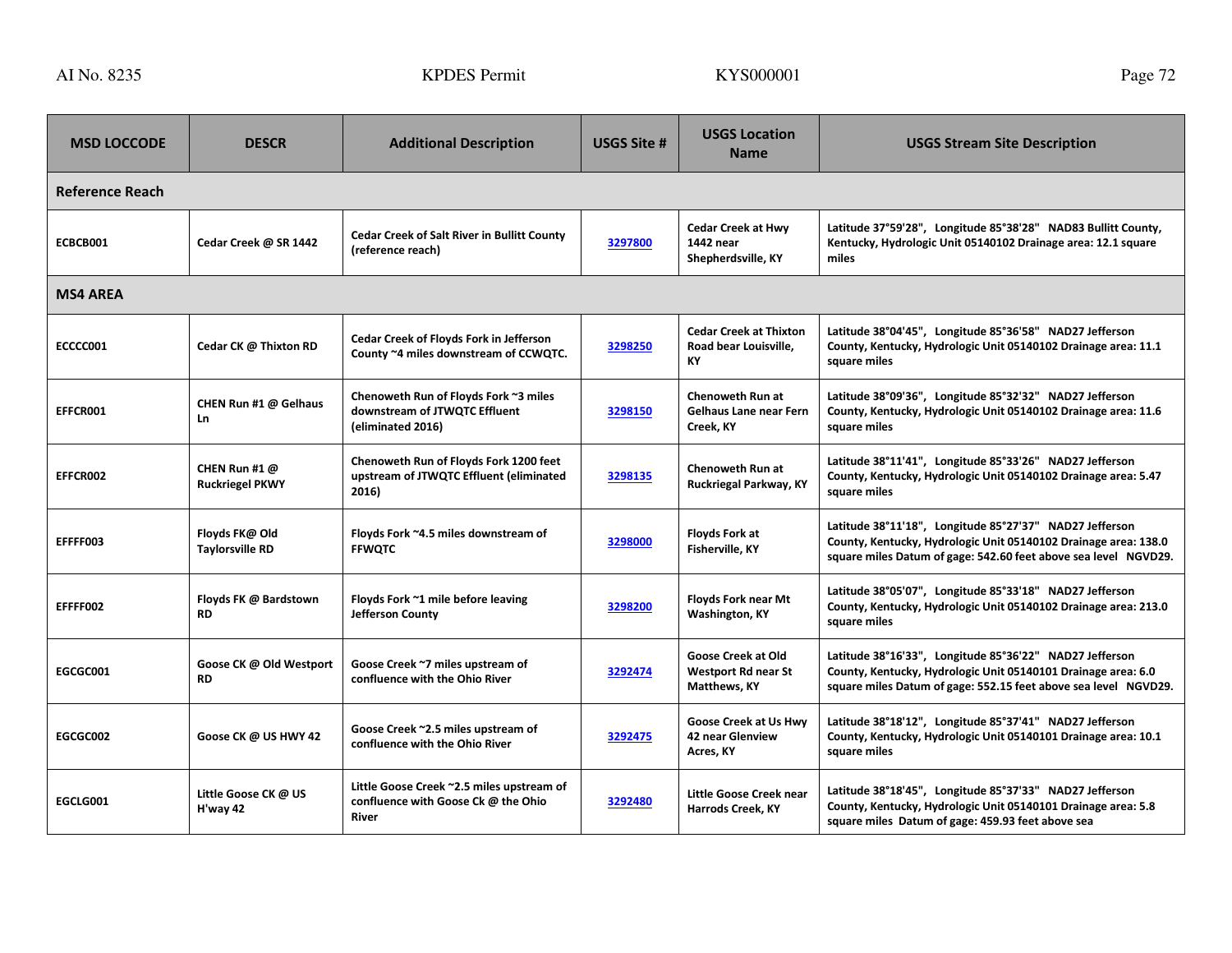|                 |                                          |                                                                                                                     |             |                                                                       | level NGVD29.                                                                                                                                                                                                                                  |
|-----------------|------------------------------------------|---------------------------------------------------------------------------------------------------------------------|-------------|-----------------------------------------------------------------------|------------------------------------------------------------------------------------------------------------------------------------------------------------------------------------------------------------------------------------------------|
| EHCWP002        | Wolf Pen Branch @ 8200<br><b>WPB RD2</b> | Wolf Pen Branch ~1 mile upstream of<br>confluence with Harrods Creek                                                | <b>None</b> | (MSD- only location)                                                  | Drainage Area: 2.1 Square Miles.                                                                                                                                                                                                               |
| EMCMC001        | Mill CK @ Orell RD                       | Mill Creek less than 2 miles from the<br>confluence with the Ohio River                                             | 3294570     | <b>Mill Creek at Orell Road</b><br>near Louisville, KY                | Latitude 38°04'41", Longitude 85°53'24" NAD27 Jefferson<br>County, Kentucky, Hydrologic Unit 05140101 Drainage area: 13.5<br>square miles                                                                                                      |
| EMCMX001        | MX @ Old Cane Run RD                     | Mill Creek Cutoff ~1 1/2 miles upstream of<br>the confluence with the Ohio River. Sonde<br>removed due to low flow. | 3294550     | <b>Mill Creek Cutoff near</b><br>Louisville. KY                       | Latitude 38°10'39", Longitude 85°52'01" Jefferson County,<br>Kentucky Hydrologic Unit Code 05140101 NAD27 Drainage area<br>24.4 square miles Contributing drainage area 24.4 square miles                                                      |
| <b>EMIMI002</b> | MIFBGC @ Old Cannons<br>LN               | Middle Fork Beargrass Creek upstream of<br><b>Seneca and Cherokee Parks</b>                                         | 3293000     | M Fk Beargrass Cr at<br>Old Cannons Ln at<br>Louisville, KY           | Latitude 38°14'14", Longitude 85°39'53" NAD27 Jefferson<br>County, Kentucky, Hydrologic Unit 05140101 Drainage area: 18.9<br>square miles Contributing drainage area: 18.4 square miles, Datum<br>of gage: 476.70 feet above sea level NGVD29. |
| <b>EMIMI009</b> | MIFBGC @ Browns LN                       | Middle Fork Beargrass Creek downstream<br>of Beechwood Village                                                      | <b>None</b> | (MSD-Only Location)                                                   | Drainage Area: 15.2 Square Miles.                                                                                                                                                                                                              |
| <b>EMIMI010</b> | MIFBGC @ Lexington RD 2                  | Middle Fork Beargrass Creek downstream<br>of Cherokee Park, in Sewer Separation<br>Area/MS4-CSS                     | 3293500     | M Fork Beargrass Cr At<br>Lexington Rd at<br>Louisville, KY           | Latitude 38°15'01", Longitude 85°43'00" NAD27 Jefferson<br>County, Kentucky, Hydrologic Unit 05140101 Drainage area: 24.8<br>square miles                                                                                                      |
| ESFSF001        | SFBGC @ Trevillian Way                   | South Fork Beargrass Creek upstream of<br><b>CSS</b> area                                                           | 3292500     | <b>South Fork Beargrass</b><br>Creek At Louisville, KY                | Latitude 38°12'41", Longitude 85°42'09" NAD27 Jefferson<br>County, Kentucky, Hydrologic Unit 05140101 Drainage area: 17.2<br>square miles Datum of gage: 448.60 feet above sea level NGVD29.                                                   |
| EMUMU001        | MUFBGC @ Mockingbird<br>Val RD           | Muddy Fork Beargrass Creek ~1.5 miles<br>upstream of confluence with the Main<br>Stem BGC.                          | 3293530     | Muddy Fork at<br><b>Mockingbird Valley Rd</b><br>At Louisville, KY    | Latitude 38°16'35", Longitude 85°41'37" NAD27 Jefferson<br>County, Kentucky, Hydrologic Unit 05140101 Drainage area: 6.2<br>square miles                                                                                                       |
| EPCBC001        | Brier CK.@ Bear Camp RD                  | Brier Creek ~2 miles upstream of<br>confluence with Pond Creek                                                      | 3302050     | <b>Brier Creek at</b><br><b>Pendleton Road near</b><br>Louisville, KY | Latitude 38°02'52", Longitude 85°51'26" NAD27 Jefferson<br>County, Kentucky, Hydrologic Unit 05140102 Drainage area: 4.1<br>square miles                                                                                                       |
| EPCFC001        | Fern CK @ Old Bardstown<br><b>RD</b>     | Fern Creek headwaters upstream of<br><b>Wildwood lakes</b>                                                          | 3301900     | Fern Creek at Old<br><b>Bardstown Rd at</b><br>Louisville, KY         | Latitude 38°10'32", Longitude 85°36'55" NAD27 Jefferson<br>County, Kentucky, Hydrologic Unit 05140102 Drainage area: 3.5<br>square miles                                                                                                       |
| EPCND001        | Northern DT@ Preston<br><b>HWY</b>       | Northern Ditch ~5 miles upstream of<br>confluence with Pond Creek                                                   | 3301940     | Northern Ditch at<br>Okolona, KY                                      | Latitude 38°09'01", Longitude 85°41'37" NAD27 Jefferson<br>County, Kentucky, Hydrologic Unit 05140102 Drainage area: 11.1                                                                                                                      |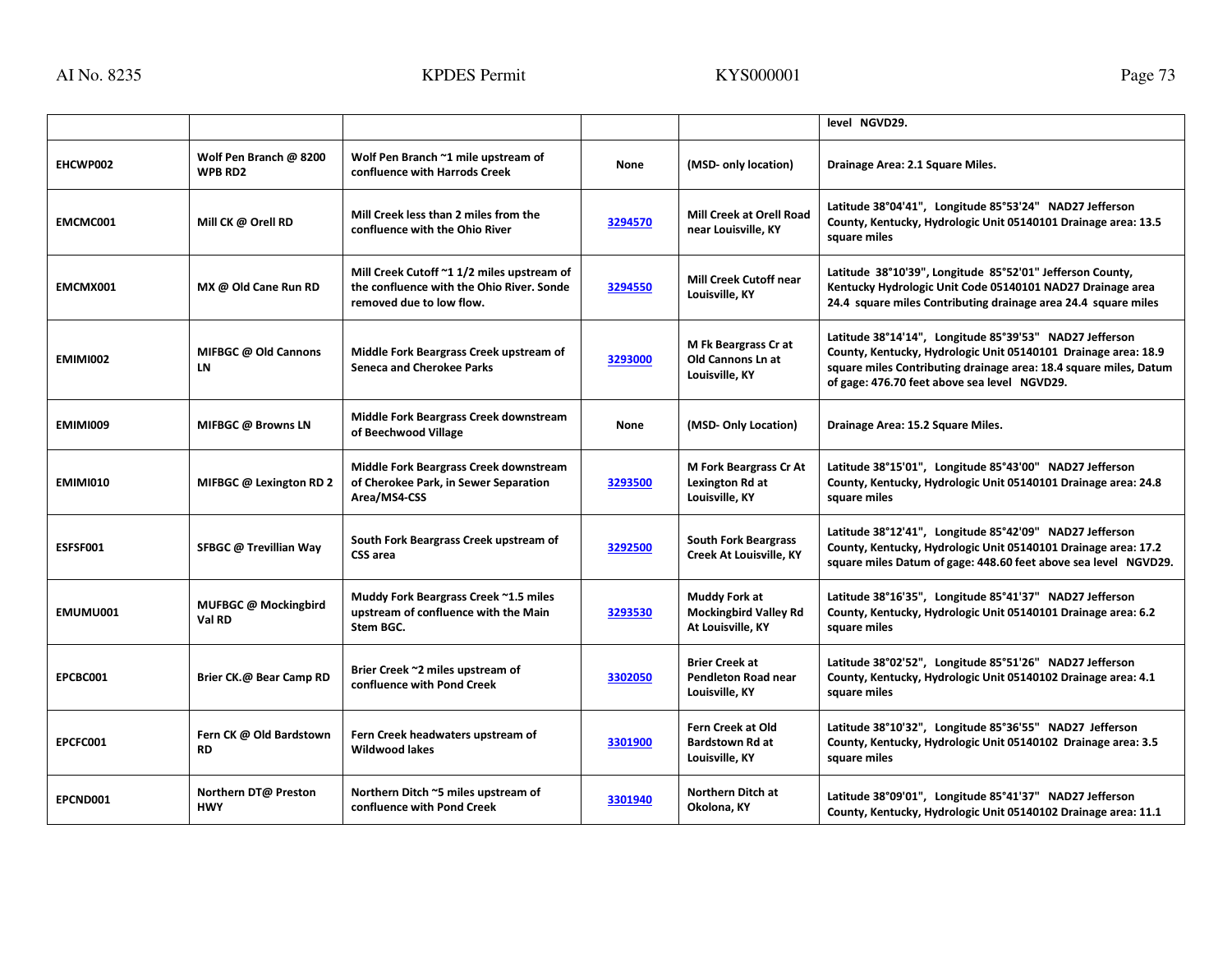|                                                                  |                                         |                                                                            |         |                                                                                         | square miles Datum of gage: 447.50 feet above sea level NGVD29.                                                                                                                                 |
|------------------------------------------------------------------|-----------------------------------------|----------------------------------------------------------------------------|---------|-----------------------------------------------------------------------------------------|-------------------------------------------------------------------------------------------------------------------------------------------------------------------------------------------------|
| EPCPC001                                                         | Pond CK@ Manslick RD                    | Pond Creek ~15 1/2 miles upstream of<br>confluence with the Salt River     | 3302000 | <b>Pond Creek near</b><br>Louisville, KY                                                | Latitude 38°07'11", Longitude 85°47'45" NAD27 Jefferson<br>County, Kentucky, Hydrologic Unit 05140102 Drainage area: 64.0<br>square miles Datum of gage: 430.38 feet above sea<br>level NGVD29. |
| EPCPC002                                                         | Pond CK @ Pendleton RD                  | Pond Creek ~7 miles upstream of<br>confluence with the Salt River          | 3302030 | Pond Creek at<br><b>Pendleton Road near</b><br>Louisville, KY                           | Latitude 38°03'15", Longitude 85°52'18" NAD27 Jefferson<br>County, Kentucky, Hydrologic Unit 05140102 Drainage area: 80.3<br>square miles                                                       |
| EPRPR001                                                         | Penn Run @ Mt.<br><b>Washington Rd</b>  | Pennsylvania Run ~1/2 mile before leaving<br>Jefferson County              | 3298300 | Pennsylvania Run at Mt<br><b>Washington Rd near</b><br>Louisville, KY                   | Latitude 38°05'15", Longitude 85°38'33" NAD27 Jefferson<br>County, Kentucky, Hydrologic Unit 05140102 Drainage area: 6.4<br>square miles                                                        |
| <b>Upstream Sites for MS4 Jurisdiction Background Monitoring</b> |                                         |                                                                            |         |                                                                                         |                                                                                                                                                                                                 |
| EFFFF001                                                         | Floyds FK @ Ash. AVE                    | Floyds Fork near Jefferson/Oldham County<br>line.                          | 3297900 | <b>Floyds Fork Near</b><br>Pewee Valley, KY                                             | Latitude 38°17'07", Longitude 85°28'03" NAD27 Oldham County,<br>Kentucky, Hydrologic Unit 05140102 Drainage area: 80.0 square<br>miles Contributing drainage area: 79.9 square miles,           |
| EHCHC001                                                         | Harrods CK @Covered<br><b>Bridge RD</b> | Harrods Creek upstream before entering<br>Jefferson County from Oldham Co. | 3292470 | <b>Harrods Creek At</b><br>Highway 329 Nr<br>Goshen, Ky.                                | Latitude 38°21'42", Longitude 85°34'30" NAD27 Oldham County,<br>Kentucky, Hydrologic Unit 05140101 Drainage area: 70.3 square<br>miles Datum of gage: 439.70 feet above sea level NGVD29        |
| Lower Beargrass downstream from MS4, in CSS impact area.         |                                         |                                                                            |         |                                                                                         |                                                                                                                                                                                                 |
| <b>ESFSF002</b>                                                  | SFBGC @ Mason Avenue                    | South Fork Beargrass Creek concrete<br>conveyance channel in CSS area      | 3292557 | S Fk Beargrass Creek at<br><b>Mason Ave at</b><br>Louisville, Ky                        | Latitude 38°14'29", Longitude 85°44'13" NAD83 Jefferson<br>County, Kentucky, Hydrologic Unit 05140101 Drainage area: 22.8<br>square miles (No flow gage at this location)                       |
| <b>ESFSF006</b>                                                  | SFBGC@ Brownsboro<br>Road               | Main Stem Beargrass Creek upstream<br>from Beargrass Creek Pump Station    | None    | (USGS Gage is located<br>downstream from MSD<br>sample collection site-<br>see 3293510) | Latitude 38°15'37", Longitude 85°43'06" Drainage area: 51.5<br>square miles                                                                                                                     |
| ESFSF014                                                         | (Sonde only, no samples<br>collected)   | Mouth of BGC @ Ohio River                                                  | 3293510 | <b>Beargrass Creek at</b><br><b>River Road at</b><br>Louisville, KY                     | Latitude 38°16'01", Longitude 85°43'17" NAD27 Jefferson<br>County, Kentucky, Hydrologic Unit 05140102 Drainage area: 60.1<br>square miles Datum of gage: 412.18 feet above sea level NGVD29.    |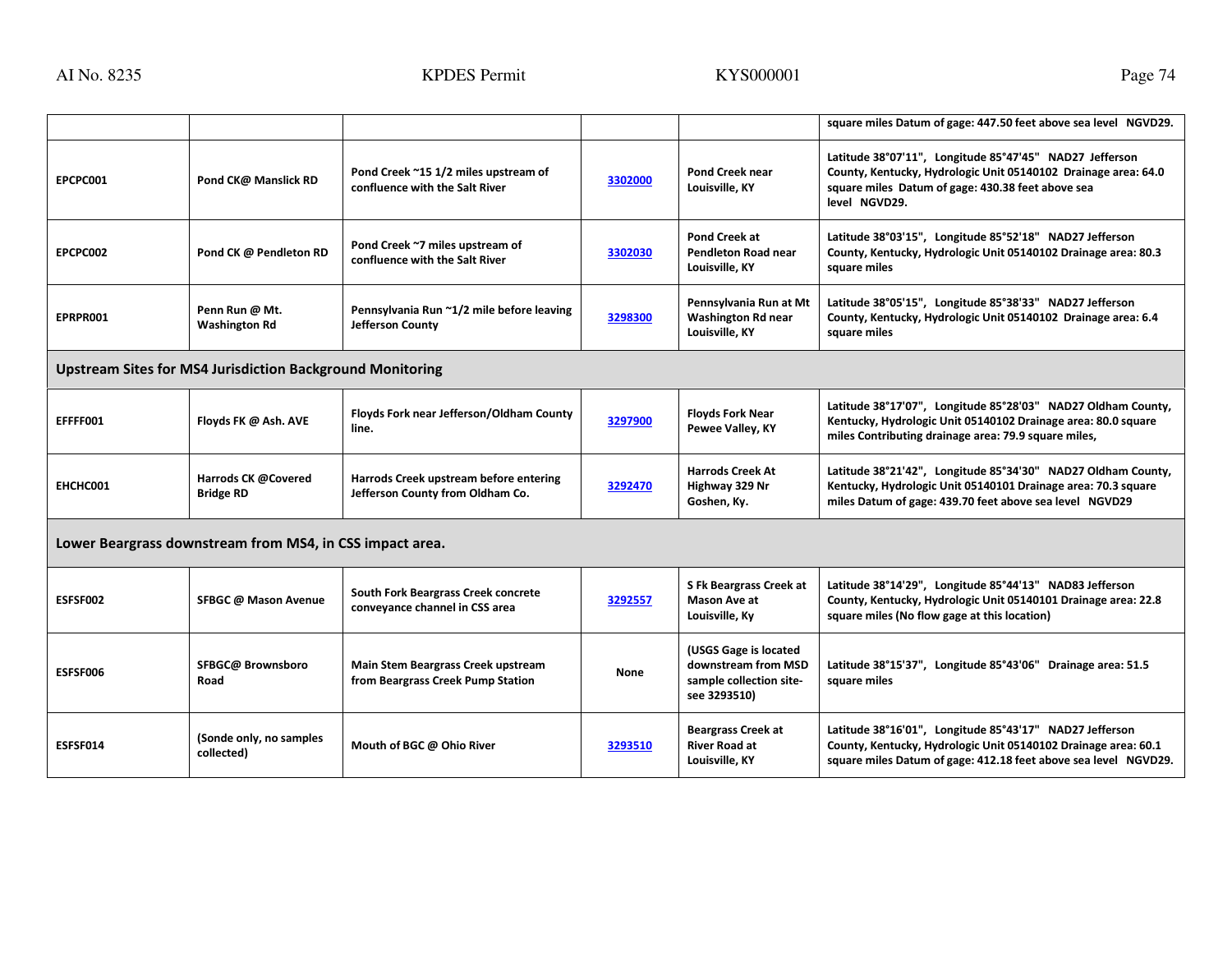

CHARLES G. SNAVELY **SECRETARY** 

# **ENERGY AND ENVIRONMENT CABINET DEPARTMENT FOR ENVIRONMENTAL PROTECTION**

AARON B. KEATLEY

300 SOWER BOULEVARD FRANKFORT, KENTUCKY 40601

December 29, 2016

Natalie Ellington EPA Region 4 Sustainable Communities and Watershed Branch 61 Forsyth Street, SW Atlanta, GA 30303

> Re: Response to Public Notice Comments KPDES No.: KYS000001 AI No.: 8235 Jefferson County, Kentucky

## Dear Ms. Ellington:

MATTHEW G. BEVIN **GOVERNOR** 

> Your comments concerning the above-referenced draft permit have been reviewed and responses prepared in accordance with Kentucky Pollutant Discharge Elimination System (KPDES) regulation 401 KAR 5:075, Section 12. The comments have been categorized and briefly described below and our responses to those comments follow:

# **Comments Regarding the Fact Sheet**

| <b>Comment 1:</b>  | Fact Sheet, Page 4, commenter requests the fact sheet be revised to update<br>"40 CFR §122" references to be consistent with NPDES CFR for Phase I<br>communities.                                                  |
|--------------------|---------------------------------------------------------------------------------------------------------------------------------------------------------------------------------------------------------------------|
| <b>Response 1:</b> | The Fact Sheet has been revised to be consistent with NPDES CFR for<br>Phase I MS4 communities.                                                                                                                     |
| <b>Comment 2:</b>  | Fact Sheet, Page 4, commenter requests removing the word "small" from<br>"small MS4s".                                                                                                                              |
| <b>Response 2:</b> | The Fact Sheet has been revised by removing the word "small" or "small"<br>$MS4s$ ".                                                                                                                                |
| <b>Comment 3:</b>  | Fact Sheet, Page 4, commenter requests global removal of references to "six"<br>categories", "minimum control measures", and "six MCMs" for consistency<br>with Phase 1 program elements throughout the Fact Sheet. |
| <b>Response 3:</b> | The Fact Sheet has been revised by removing global references to "six"<br>categories", "minimum control measures", and "six MCMs".                                                                                  |

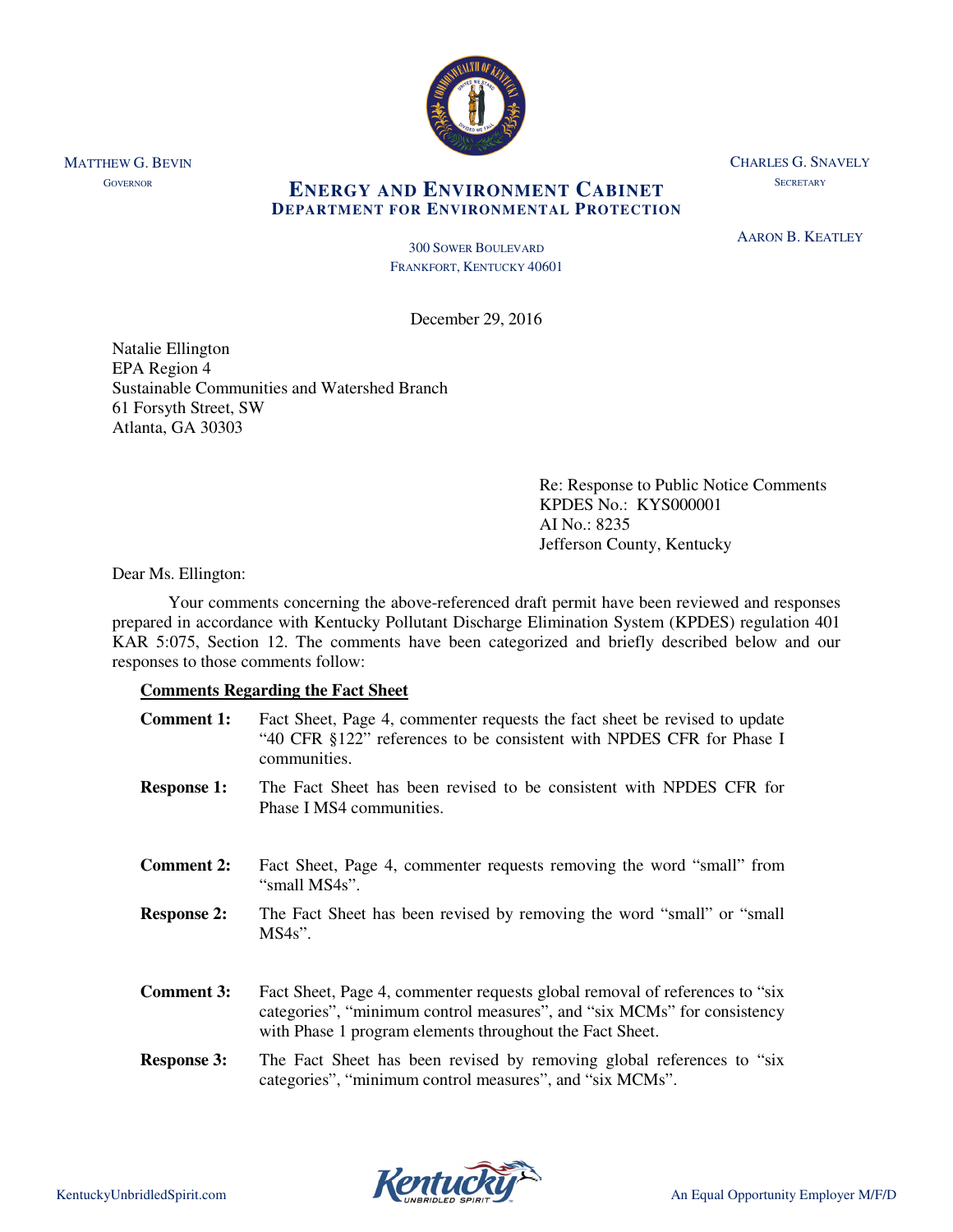| <b>Comment 4:</b>  | Fact Sheet, Page 10, commenter suggests defining the term co-permittee or<br>amending the definition of permittee to be inclusive of all co-permittees<br>under this individual permit. |
|--------------------|-----------------------------------------------------------------------------------------------------------------------------------------------------------------------------------------|
| <b>Response 4:</b> | The Fact Sheet has been revised to include the term co-permittee as a<br>definition.                                                                                                    |
| <b>Comment 5:</b>  | Fact Sheet, Page 13, commenter requests a global change to remove<br>references to "general" permit and use "individual" permit throughout the<br>Fact Sheet.                           |
| <b>Response 5:</b> | The Fact Sheet has been revised by removing the references to "general"<br>permit and is using the term "individual permit".                                                            |
| <b>Comment 6:</b>  | Fact Sheet, Page 14, commenter requests a global change to remove "small"<br>throughout the Fact Sheet.                                                                                 |
| <b>Response 6:</b> | The Fact Sheet has been revised by removing the term "small" throughout<br>the Fact Sheet.                                                                                              |
| <b>Comment 7:</b>  | Fact Sheet, Page 15, commenter requests the removal of "The Division of<br>Water may require small MS4s to obtain an individual MS4 permit".                                            |
| <b>Response 7:</b> | The Fact Sheet has been revised by removing the sentence "The Division of<br>Water may require small MS4s to obtain an individual MS4 permit.                                           |
| <b>Comment 8:</b>  | Fact Sheet, Page 15, commenter requests the removal or update of "Error!<br>Reference source not found".                                                                                |
| <b>Response 8:</b> | The Fact Sheet has been revised by removing "Error! Reference Source not<br>found"                                                                                                      |

## **Comments Regarding the Permit Section 1. Applicability**

**Section 1.2 Co-Permittees** 

- **Comment 9:** Permit, Page 5, Section 1.2, commenter suggests that the permit include copermittee responsibilities language from the inter-local agreements.
- **Response 9:** The Permit has been revised and has included the language from the interlocal agreement that refers specifically to the responsibilities of the MS4 permit.

### **Section 1.3 Obtaining Authority**

**Comment 10:** Permit, Page 5, Section 1.3, commenter suggests removing the section "Obtaining Authority" as the Notice of Intent (NOI) and General Permit authorization does not apply in this individual permit. Further, remove reference to the NOI in the rest of the permit.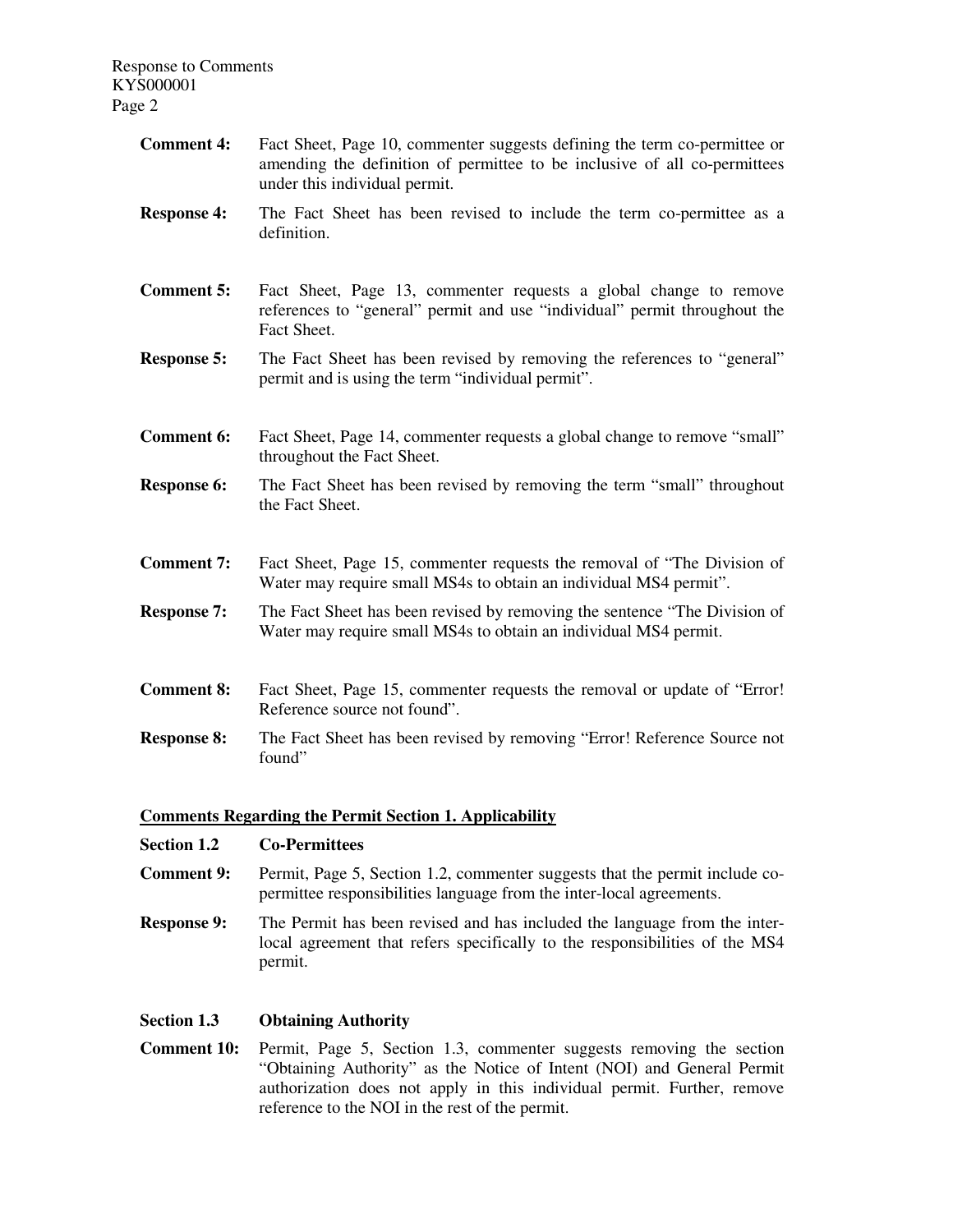- **Response 10:** The Permit has been revised to reflect the reapplication process for Phase I permittees.
- **Comment 11:** Permit, Page 5, Section 1.3, commenter suggests moving the following language "Within 180 days of the effective date of this permit, all operators of the regulated MS4s shall submit a revised SWQMP that reflects any necessary changes to the stormwater quality management program to become compliant with this general permit, including any necessary compliance schedules." to the Stormwater Quality Management Plan (SWQMP) Section.
- **Response 11:** The Permit has been revised to move the SWQMP language to the SWQMP section.

## **Comments Regarding the Permit Section 2. Permit Requirements**

#### **Section 2.1 Legal Authorities**

- **Comment 12:** Permit, Page 7, Section 2.1, commenter requests removal or revision of the sentence "For newly-designated MS4s, this legal authority must be established within 24 months of notice of permit coverage". That language sounds more relevant to a newly-designated Phase II MS4 seeking coverage under a general permit, whereas Louisville MSD is an existing Phase I permittee.
- **Response 12:** The Permit has been revised by removing the language in question.

#### **Section 2.2 Stormwater Quality Management Plan**

- **Comment 13:** Permit, Page 8, Section 2.2, commenter requests updating the language "program elements that address public education and outreach, public participation and involvement, illicit discharge detection and elimination, construction site runoff control, post-construction stormwater management for new development and redevelopment, and good housekeeping and pollution prevention in municipal operations." for consistency with individual permit program elements identified in the permit tables.
- **Response 13:** The Permit has been revised by updating the language concerning program elements to be consistent with the permit tables.
- **Comment 14:** Permit, Page 8, Section 2.2, commenter requests removing the "Error! Reference source not found" or correct the link.
- **Response 14:** The Permit has been revised by removing the aforementioned erroneous link.
- **Section 2.2.1. Public Education, Outreach, Participation And Learning Experiences (People)**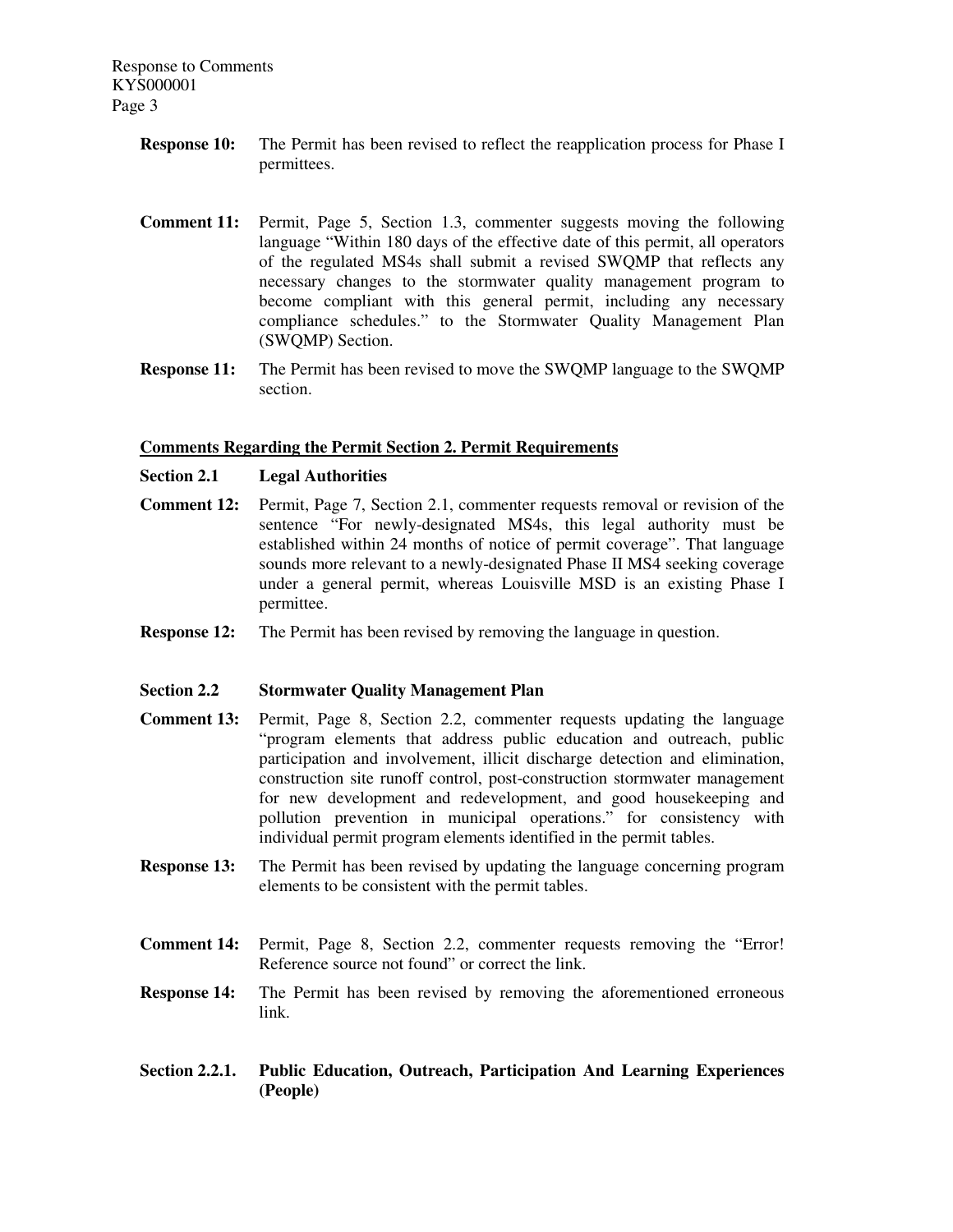- **Comment 15:** Permit, Page 7, Section 2.2.1. (2), commenter requests the grammatical error in the first sentence of Section 2.2.1.1. to "*The permittee shall continue to implement and the expansion of a public education program…*"
- **Response 15:** The Permit has been revised to correct this grammatical error.

### **Section 2.2.2 Illicit Discharge Detection and Elimination (IDDE)**

- **Comment 16:** Permit, Page 8, Section 2.2.2., commenter suggests the permit should include a requirement for the permittee to identify priority areas. This may already be addressed in Table 2 for follow-up screening of suspect outfalls; however, the permittee could use a list of suspect areas from the existing permit cycle to prioritize the order for conducting dry weather screenings under the new permit cycle.
- **Response 16:** The Permit has been revised to include a requirement for the permittee to identify priority areas.
- **Section 2.2.3 Industrial Stormwater Program**
- **Comment 17:** Permit, Page 8, Section 2.2.3. (3), commenter suggests editing to the following: "The permittee shall identify *and review the efficacy of* Risk Factors…"
- **Response 17:** The Permit has been revised to include the commenter's suggested language.
- **Comment 18:** Permit, Page 8, Section 2.2.3. (3), commenter suggests editing to the following: "The identification of facilities shall be completed and submitted with the Annual Report *at least once over the permit term or as required*."
- **Response 18:** The Permit has been revised to include the commenter's suggested language.
- **Comment 19:** Permit, Page 9, Section 2.2.3. (4), commenter suggests adding the language "*At least once over the permit term*, the permittee shall compare the datasets…"
- **Response 19:** The Permit has been revised to include the commenter's suggested language.
- **Comment 20:** Permit, Page 9, Section 2.2.3. (5), commenter suggests editing (5) to "The permittee shall update the lists of HRIFs at least once over the permit term,"
- **Response 20:** The Permit has been revised to include the commenter's suggested language.
- **Comment 21:** Permit, Page 9, Section 2.2.3. (6), commenter suggests editing "high priority" and "high risk".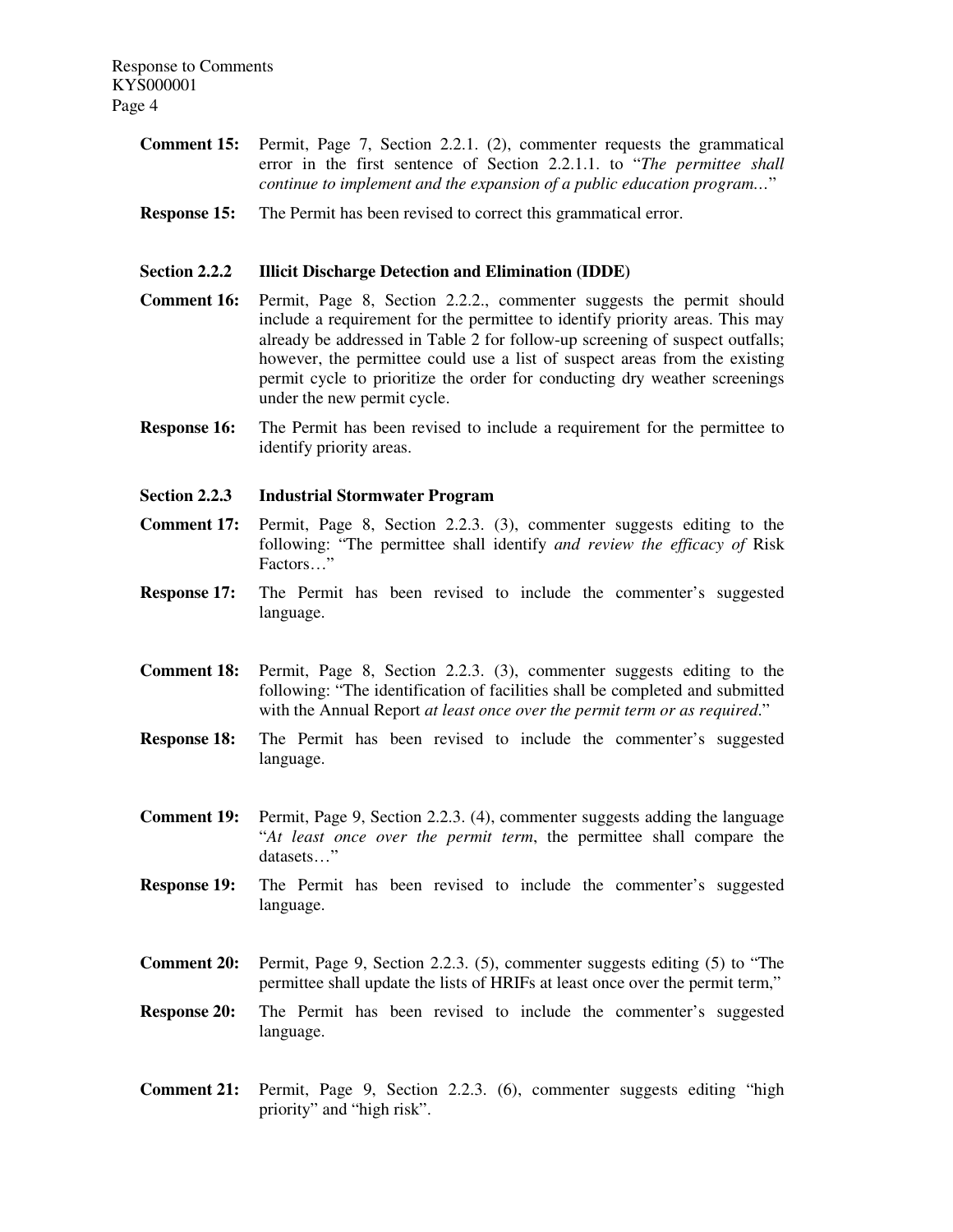**Response 21:** The Permit has been revised to include the commenter's suggested edits.

- **Comment 22:** Permit, Page 8, Section 2.2.3. (6), commenter suggests the permit could be more explicit with its requirement to ensure that those responsible for conducting inspections at industrial and commercial facilities be adequately trained to do so. Such requirement could be added to Section 2.2.3. of the permit or the enforcement/inspections task under Table 3 could be expanded to include a training component. Any training and follow-up refresher training could be documented in the annual report.
- **Response 22:** The Permit has been revised to include the commenter's suggested language.
- **Comment 23:** Permit, Page 9, Section 2.2.3. (7), commenter suggests the removal of references to Spill Prevention, Control and Countermeasures and Groundwater Protection Plans and inserting the language "*similar plans*". Also, at the end of the same sentence, add "*in order to meet Federal and State requirements*".
- **Response 23:** The Permit has been revised to include the commenter's suggested language,

## **Section 2.2.5 Post-Construction Stormwater Management in New Development and Redevelopment**

- **Comment 24:** Permit, Page 10, Section 2.2.5. (6), commenter suggests removing the word "all", as MSD has Long Term Maintenance Operations Agreements "LTMOAs" that document inspections for developments that meet the Water Quality (WQ) standard per the Wastewater/Stormwater Discharge Regulations (WDRs).
- **Response 24:** The Permit has been revised to include the commenter's suggested language.
- **Comment 25:** Permit, Page 10, Section 2.2.5. (6), commenter states that the draft language currently states "The permittee shall continue to administer an on-site stormwater runoff quality treatment standard, to be adopted by ordinance or other regulatory mechanism for all new development and redevelopment projects at any location within Louisville Metro. The proposed local standard will require, in combination or alone, management measures are designed, built, and maintained to infiltrate, evapo-transpirate, harvest and reuse stormwater runoff quality. The standard shall be based, at a minimum, on an analysis of precipitation records to determine the equivalent surface depth of runoff (e.g. 0.60 inches) produced from an 80th percentile rain event." However, no language is included to provide clear goals of this water quality standard. The commenter suggests identifying target pollutants of concern as well as target removal efficiencies (i.e., 80% TSS removal) as part of the post-construction water quality requirements. A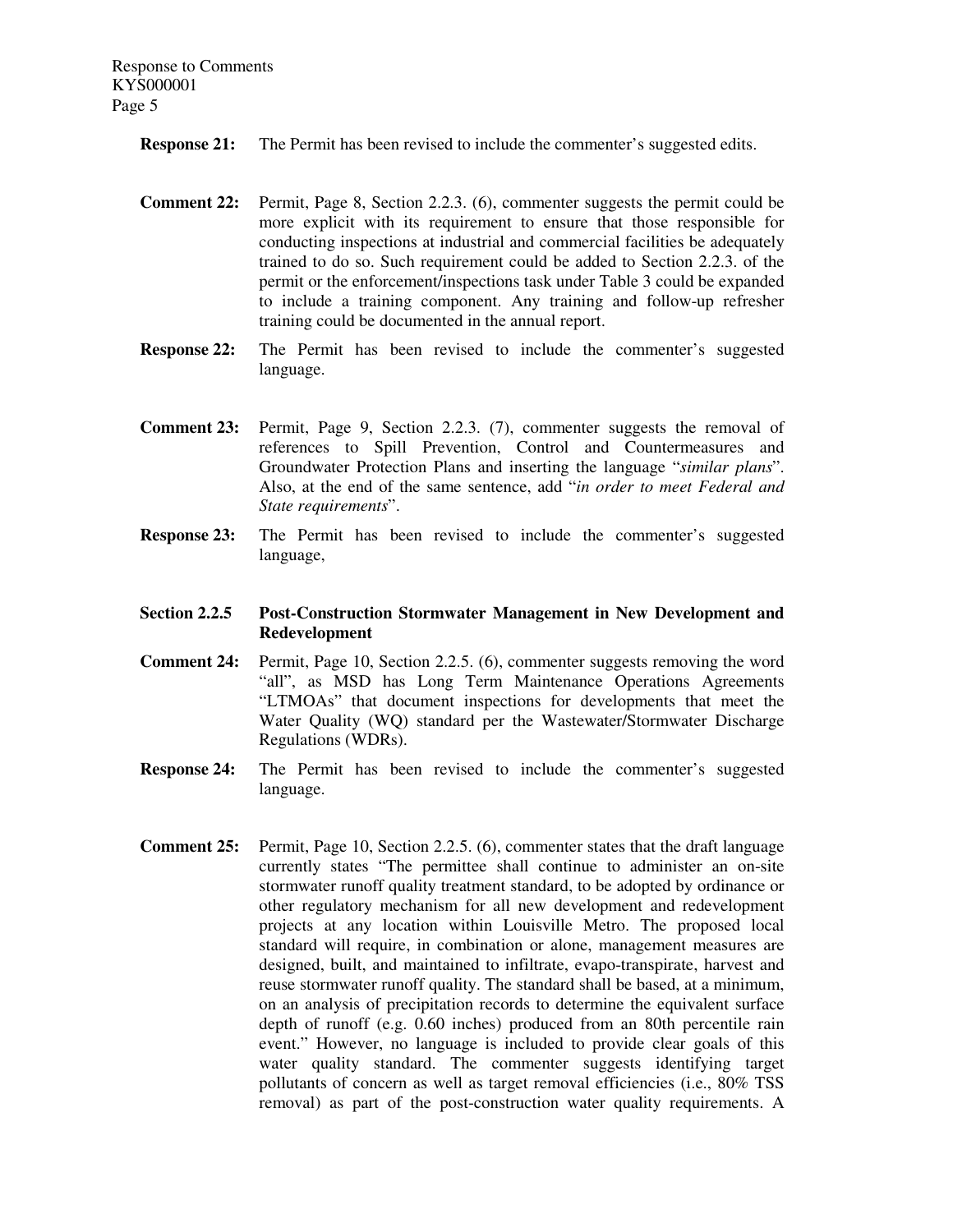> clearly defined water quality goal will ensure municipalities understand required performance of implemented BMPs as well as aid communities in developing a clear post-construction regulation.

**Response 25:** The permittee is being held to the same standard as other MS4s in Kentucky. The 80th percentile storm is the accepted standard used for encouraging and implementing green infrastructure practices and controls.

## **Section 2.4. Total Maximum Daily Loads and Impaired Waters**

- **Comment 26:** Permit, Page 12, Section 2.4.1., commenter suggests this section of the permit should be expanded to include an adaptive management requirement to ensure that the implementation of structural and non-structural best management practices (BMPs) make progress towards achieving any applicable wasteload allocation (WLA). An assessment or evaluation of the BMPs will inform the permittee of whether additional or new BMPs are needed. Part of this assessment could be to establish a base line of instream water quality and conduct monitoring to measure any improvements. Such monitoring may already be captured through the long-term monitoring network trends, but an explicit requirement for reporting out trends attributed to TMDL implementation efforts should be added to the permit.
- **Response 26:** The Permit has been revised to include the commenter's suggested language.
- **Comment 27:** Permit, Page 12, Section 2.4.2., commenter suggests changes the date of the "2014 Integrated Report to Congress on the Condition of Water Resources in Kentucky Volume II. 303(d) List of Surface Waters" and subsequent publications. The 2012 report is the most recent Integrated Report.
- **Response 27:** The "2014 Integrated Report to Congress on the Condition of Water Resources in Kentucky Volume II. 303(d) List of Surface Waters" has been approved by the EPA and therefore is the most recent Integrated Report.
- **Comment 28:** Permit, Page 13, Section 2.4.3., commenter suggests clarification of the language on the 28 Long-Term Monitoring Network (LTMN) sites do not all service Total Maximum Daily Loads (TMDLs) streams. Commenter suggests removing the number "28" and editing to the following: "…composed of the existing servicing waters with an approved TMDL…"
- **Response 28:** The Permit has been revised to include the commenter's suggested language.
- **Comment 29:** Permit, Page 13, Section 2.4.3., a commenter notes that the Fact Sheet states the TMDL will be implemented to the Maximum Extent Practicable (MEP) whereas this section of the Permit states using "adaptive management". Commenter suggests an adjustment in the permit to MEP as MEP is the standard for the MS4 program.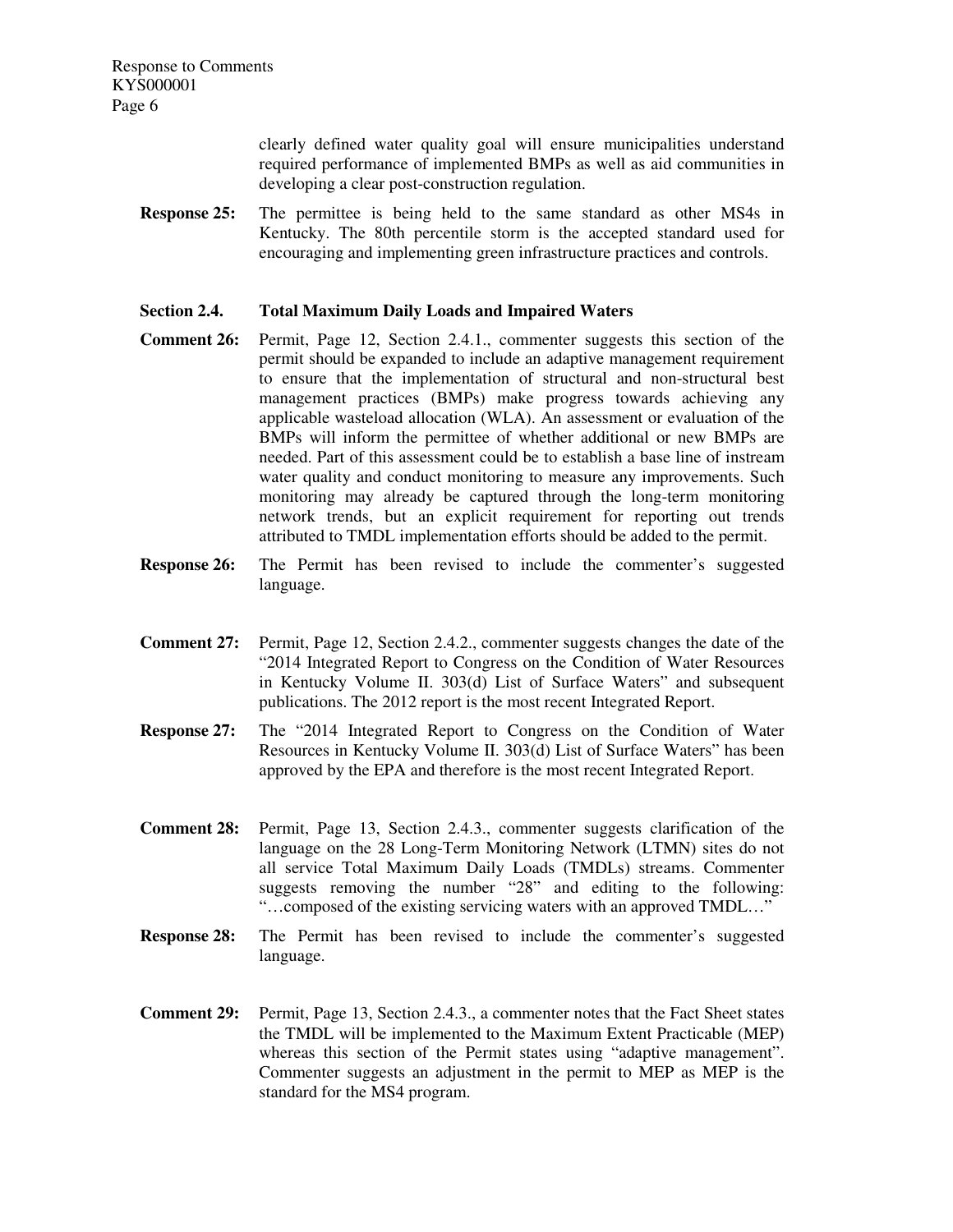- **Response 29:** The Permit has been revised to include the commenter's suggested language. **Comment 30:** Permit, Page 14 – Page 64, Tables, a commenter requests clarification to the reference "Part I-1, Section A". **Response 30:** The Permit's tables have been revised to include the correct reference. **Comment 31:** Permit, Page 20, Table 3, Row 3, a commenter suggests the removal the word "substantial" under the activity requirement for the Element Task – Industrial Facility Inventory as the term "substantial pollutant" since it has not been defined. **Response 31:** The Permit has been revised to include the commenter's suggested language. **Comment 32:** Permit, Page 21, Table 3, Row 3, a commenter suggests editing High Risk Industrial Facilities (HRIF) and High Risk Hazard Materials Prevention Control (HMPC) Inspections to "Moderate Risk Facility" for accuracy. **Response 32:** The Permit has been revised to include the commenter's suggested language. **Comment 33:** Permit, Page 21, Table 3, Row 3, a commenter suggests editing "the permittee shall inspect high priority" to "high risk" for consistency. **Response 33:** The Permit has been revised to include the commenter's suggested language. **Comment 34:** Permit, Page 22, Table 3, Row 1, a commenter suggests adding a new "Third Party Oversight Inspection" program Element Task; moving the following to a new program Element Task: "The permittee shall utilize third party inspections for development of recommendations of efficacy of permittee inspections and enforcement. Updates to training materials shall be administered for permittee personnel at least once per year, if necessary." and adding the following frequency or measurement of success "Document training materials and the number of third party inspections conducted."
- **Response 34:** The Permit has been revised to include the commenter's suggested language.
- **Comment 35:** Permit, Page 22, Table 3, Row 1, a commenter suggests editing "within six" months of the permit issuance shall update the required criteria or procedures to comply with this measure." to "Within six months of the permit issuance, the Permittee shall update, *if required*, the required criteria or procedures to comply with this measure."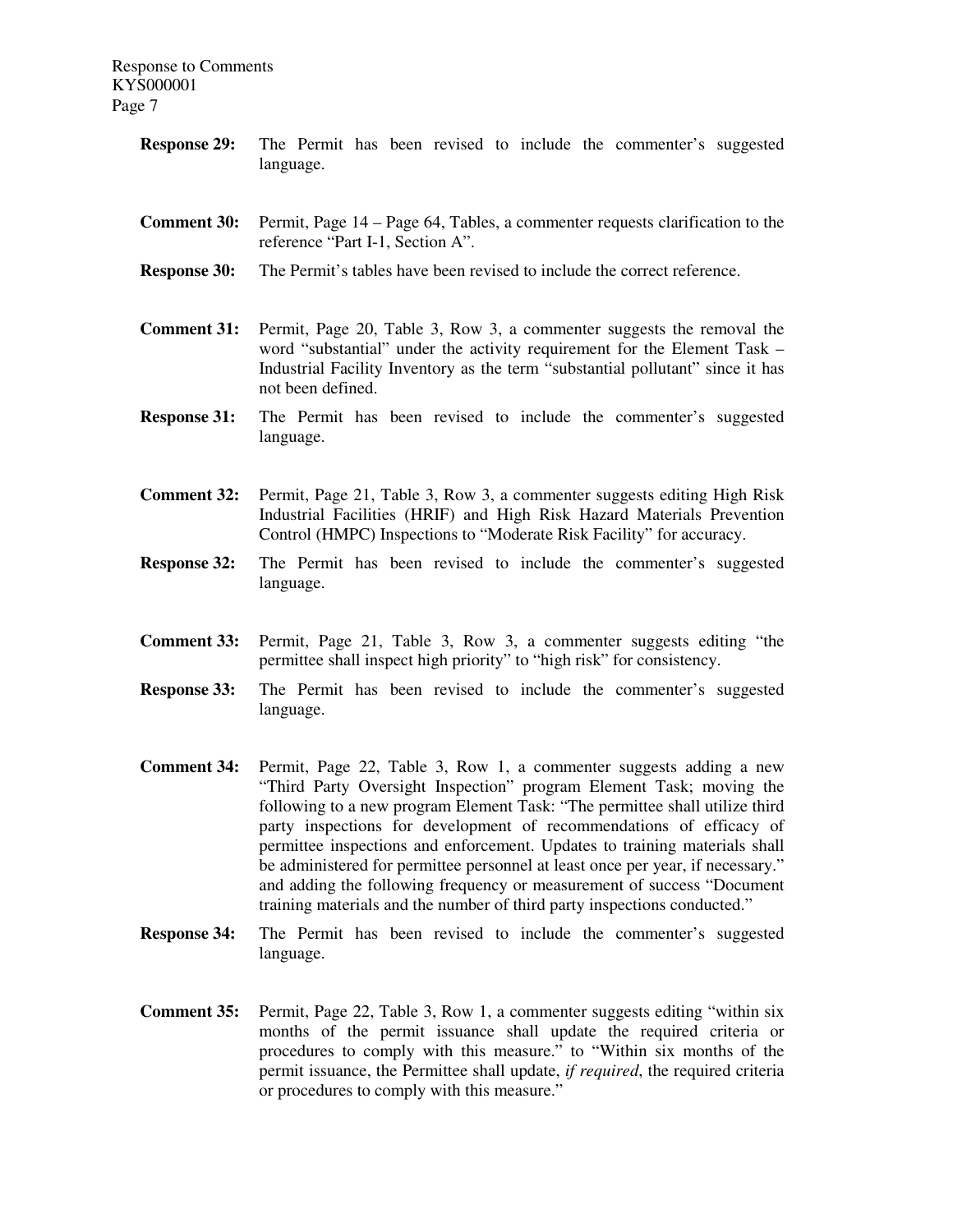- **Response 35:** The Permit has been revised to include the commenter's suggested language.
- **Comment 36:** Permit, Page 23, Table 4, New Row, a commenter suggests adding a new "Third Party Oversight Inspection" program element task including "The permittee shall utilize third party inspections for development of recommendations of efficacy of permittee inspections and enforcement. Updates to training materials shall be administered for permittee personnel at least once per year, if necessary." and adding the following frequency or measure of success: "Document training materials and the number of third party inspections conducted".
- **Response 36:** The Permit has been revised to include the commenter's suggested language.
- **Comment 37:** Permit, Page 30, Table 5, Row 1, a commenter suggests updating the frequency or measure of success to include "assess or implement at least one restoration project per year"; and update activity required to reflect "MSD shall prioritize, design, or implement restoration practices on at least one stream segment per year."
- **Response 37:** The Permit has been revised to include the commenter's suggested language.
- **Comment 38:** Page 34, Page 34, Table 1, a commenter suggests updating the Long Term Monitoring Network (LTMN) quarterly data collection to include: Ambient monitoring for Total Suspended Solid (TSS); E. Coli; Total Nitrogen (as N) and pH. The commenter requests that the following parameters be removed from quarterly monitoring requirements:
	- Total Dissolved Solids (TDS)
	- Biochemical Oxygen Demand (BOD5)
	- Chemical Oxygen Demand (COD)
	- Oil and Grease
	- Lead, Total Recoverable
	- Cadmium, Total Recoverable
	- Copper, Total Recoverable
	- Zinc, Total Recoverable
	- Dissolved Phosphorus
	- Total Hardness
	- Total Ammonia Nitrogen (as N) replaced with Total Nitrogen (as N), which is the total summation of the analytical results from Total Nitrates, Total Nitrites, and Total Kjeldahl Nitrogen (TKN).
- **Response 38:** The Permit has been revised to include the following parameters for quarterly monitoring of the LTMN – total suspended solids (TSS), E. Coli, Total Nitrogen (as N), Copper, Total, Recoverable, Oil and Grease, and pH.